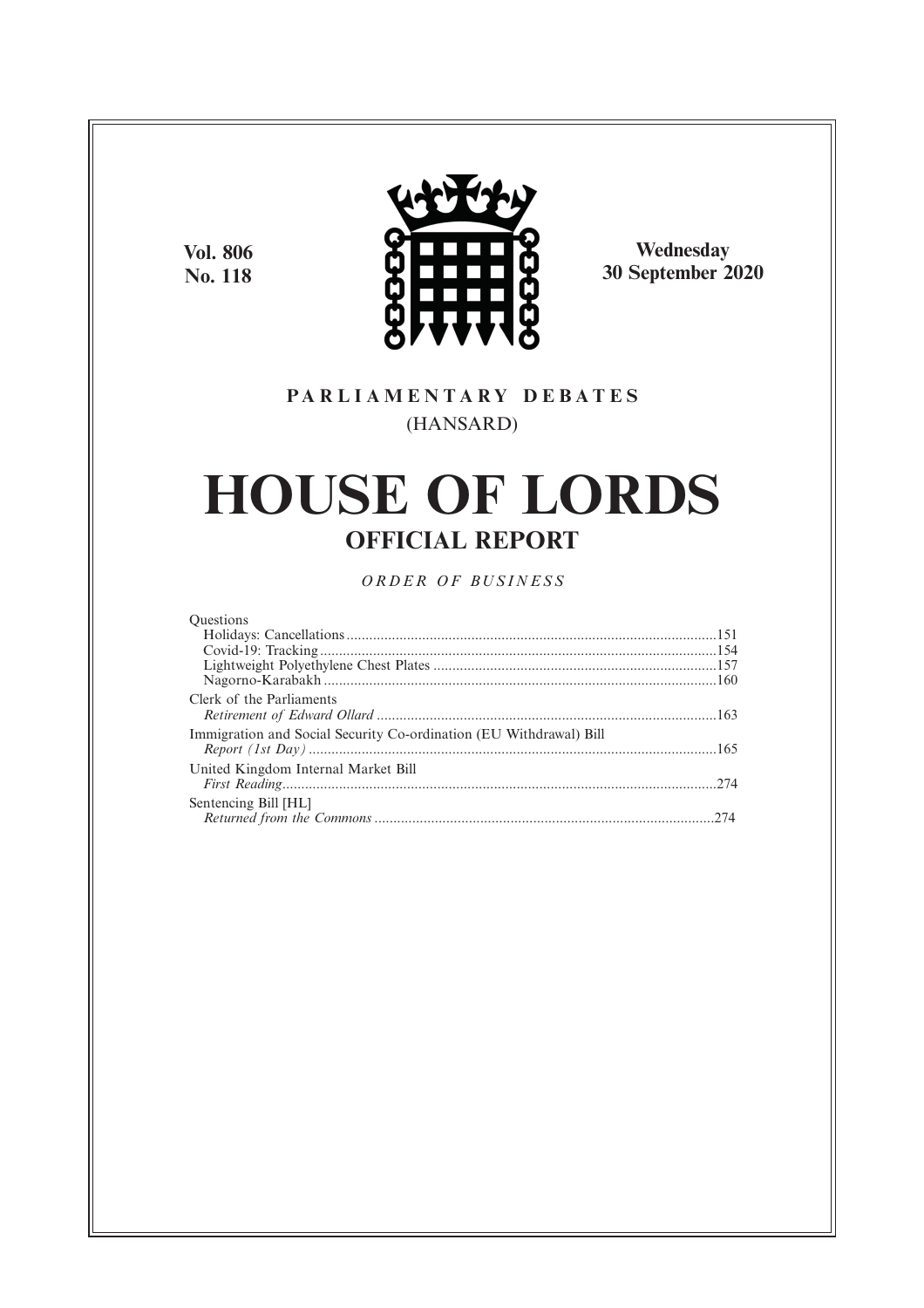Lords wishing to be supplied with these Daily Reports should give notice to this effect to the Printed Paper Office.

No proofs of Daily Reports are provided. Corrections for the bound volume which Lords wish to suggest to the report of their speeches should be clearly indicated in a copy of the Daily Report, which, with the column numbers concerned shown on the front cover, should be sent to the Editor of Debates, House of Lords, within 14 days of the date of the Daily Report.

> *This issue of the Official Report is also available on the Internet at* https://hansard.parliament.uk/lords/2020-09-30

In Hybrid sittings, [V] after a Member's name indicates that they contributed by video call.

The following abbreviations are used to show a Member's party affiliation:

| <b>Abbreviation</b> | <b>Party/Group</b>                 |
|---------------------|------------------------------------|
| CВ                  | Cross Bench                        |
| Con                 | Conservative                       |
| <b>DUP</b>          | Democratic Unionist Party          |
| GP                  | Green Party                        |
| Ind Lab             | Independent Labour                 |
| Ind LD              | Independent Liberal Democrat       |
| Ind SD              | <b>Independent Social Democrat</b> |
| Ind UU              | Independent Ulster Unionist        |
| Lab                 | Labour                             |
| Lab Co-op           | Labour and Co-operative Party      |
| LD                  | Liberal Democrat                   |
| LD Ind              | Liberal Democrat Independent       |
| Non-afl             | Non-affiliated                     |
| PC.                 | Plaid Cymru                        |
| UKIP                | UK Independence Party              |
| UUP                 | <b>Ulster Unionist Party</b>       |
|                     |                                    |

No party affiliation is given for Members serving the House in a formal capacity, the Lords spiritual, Members on leave of absence or Members who are otherwise disqualified from sitting in the House.

© Parliamentary Copyright House of Lords 2020,

*this publication may be reproduced under the terms of the Open Parliament licence, which is published at www.parliament.uk/site-information/copyright/.*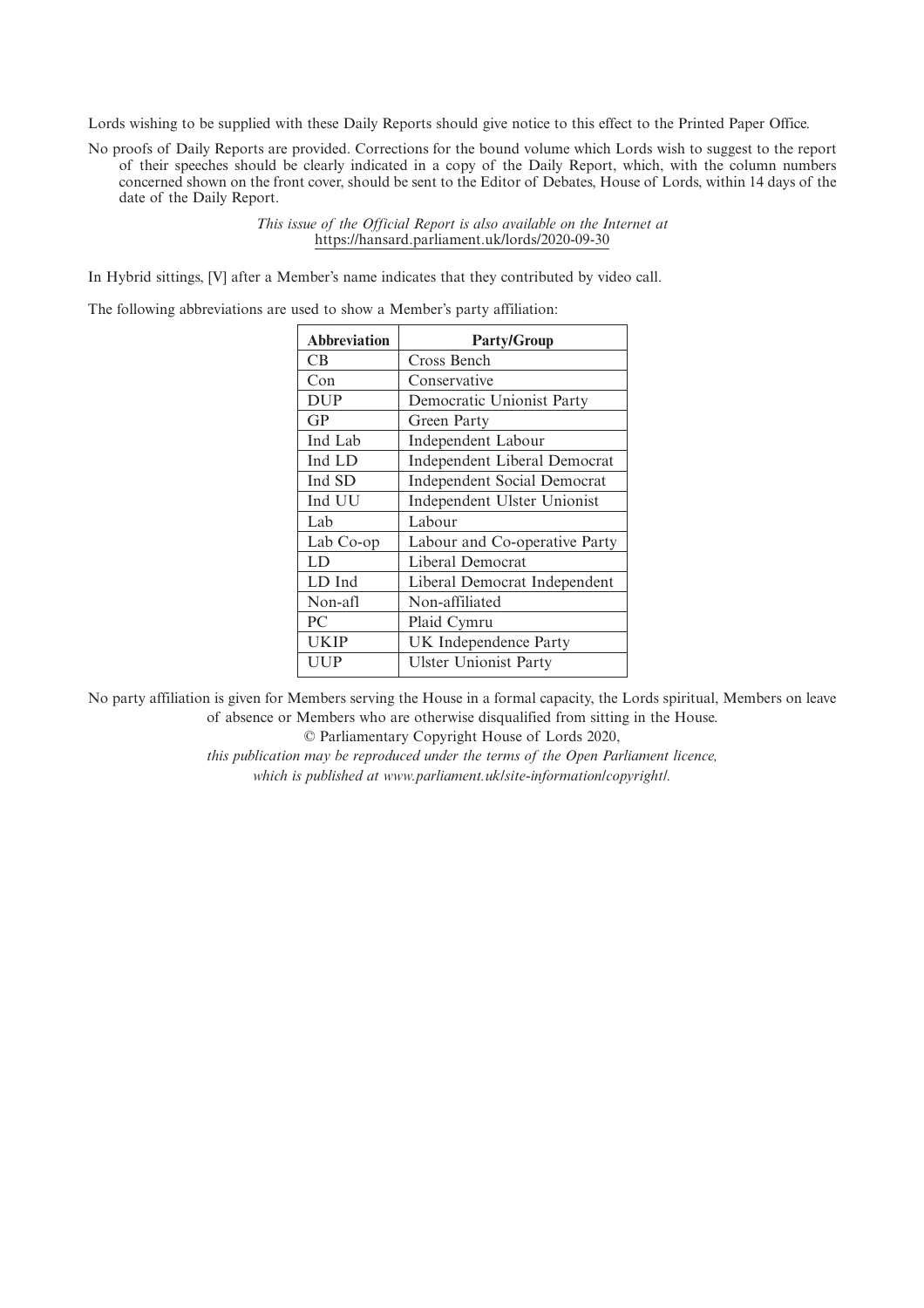### House of Lords

*Wednesday 30 September 2020*

*The House met in a hybrid proceeding.*

*12 pm*

*Prayers—read by the Lord Bishop of Gloucester.*

#### **Arrangement of Business**

*Announcement*

#### *12.06 pm*

**The Lord Speaker (Lord Fowler):** My Lords, the hybrid sitting of the House will now begin. Some Members are here in the Chamber, respecting social distancing, others are participating remotely, but all Members will be treated equally. Oral Questions will now commence. Please can those asking supplementary questions keep them short and confined to two points? I ask that Ministers' answers are also brief.

#### **Holidays: Cancellations**

*Question*

*12.06 pm*

#### *Asked by Lord Young of Cookham*

To ask Her Majesty's Government what assessment they have made of the arrangements in place to compensate customers whose holidays are cancelled.

**TheParliamentaryUnder-Secretaryof State,Department for Transport (Baroness Vere of Norbiton) (Con):** My Lords, the Government recognise the challenge consumers and businesses are experiencing regarding refunds for cancelled holidays and flights. We are clear that where a flight or holiday has been cancelled, consumers have a legal right to a refund, which must be paid. The Civil Aviation Authority launched a review into this issue, and as a consequence most airlines are now paying refunds effectively.

**Lord Young of Cookham (Con):** I am grateful to my noble friend for that reply. She will be aware that tens of thousands of passengers have complained to the CAA about inexcusable delays in getting compensation for cancelled flights, and that the Consumers'Association has criticised the CAA, saying:

"It is obvious that the CAA does not have the right tools to take effective action against airlines that show disregard towards passengers and the law".

Will my noble friend therefore bring in much-needed reforms to enable the regulator to take swift and effective action to protect consumers when the law is broken?

**Baroness Vere of Norbiton (Con):** The CAA has a range of powers available to it to take a proportional and pragmatic approach to enforcement. Indeed, a number of conversations have taken place, in particular bilateral engagement between the CAA and individual airlines to encourage them to refund more quickly. The pandemic has highlighted a number of challenges and my department is keen to work with the regulator, industry and consumer groups to learn lessons and make changes in the future.

**Lord Pickles (Con):** My Lords, has my noble friend observed that two holiday companies, loveholidays and On the Beach, have resigned from ABTA to avoid paying full refunds on cancellations due to Covid-19? Will she look carefully at the regulations and in particular at the alleged loophole that suggests that if the Foreign Office advises against travel and yet the company itself keeps a flight and the accommodation open, a full refund is not payable?

**Baroness Vere of Norbiton (Con):** We keep under review the issue of Foreign Office advice and the implications for cancellation and subsequent refund. Travel is no longer the almost risk-free experience that it used to be, and I encourage all consumers when they book travel to look very carefully at whether the travel business is a member of ABTA or ATOL, and what would happen in each circumstance were their journey to be curtailed.

**Lord Singh of Wimbledon (CB) [V]:** My Lords, while every effort should be made to compensate those whose holidays are cancelled because of the Covid pandemic, does the Minister agree that the main focus of the Government and the country should be on defeating this killer disease? With that in mind, will the Minister consider restricting all but necessary travel abroad until the virus is under control?

**Baroness Vere of Norbiton (Con):** The Government have very solid arrangements for international travel, which is why we introduced international travel corridors to enable some travellers to go abroad, whether for business or social reasons, without needing to quarantine on the way home. Travel advice and the exemptions list can change at very short notice, and consumers must be aware of that.

**Lord Browne of Ladyton (Lab) [V]:** My Lords, on 28 July, at col. 114 of *Hansard*, the Minister advised those travelling that they could mitigate their risks with travel insurance and that they should check it out, and that the Government were in ongoing discussions with the insurance industry about pandemic-related insurance cover. Today, the Which? website identifies only one travel insurance option offering cover for the cancellation of a holiday because of Covid-19 restrictions, and then only in very limited circumstances. What progress have the Government made with the insurance industry, so that the Minister's advice in that regard is of any value?

**Baroness Vere of Norbiton (Con):** As the noble Lord will be well aware, the insurance industry is a commercial enterprise and will offer travel insurance to consumers where it is able to do so at a reasonable cost and undertaking a reasonable amount of risk. Of course, conversations with the travel industry and the travel insurance industry are ongoing.

**Baroness Randerson (LD):** My Lords, some airlines have taken a very short-sighted approach by seeking to avoid repayments, but it is a sign that they are under severe financial pressure. I do not excuse their actions at all, but it is a symptom of a problem. The Government have provided tailored financial support to help the hospitality industry. When will they provide a package suitable for the travel and transport industries?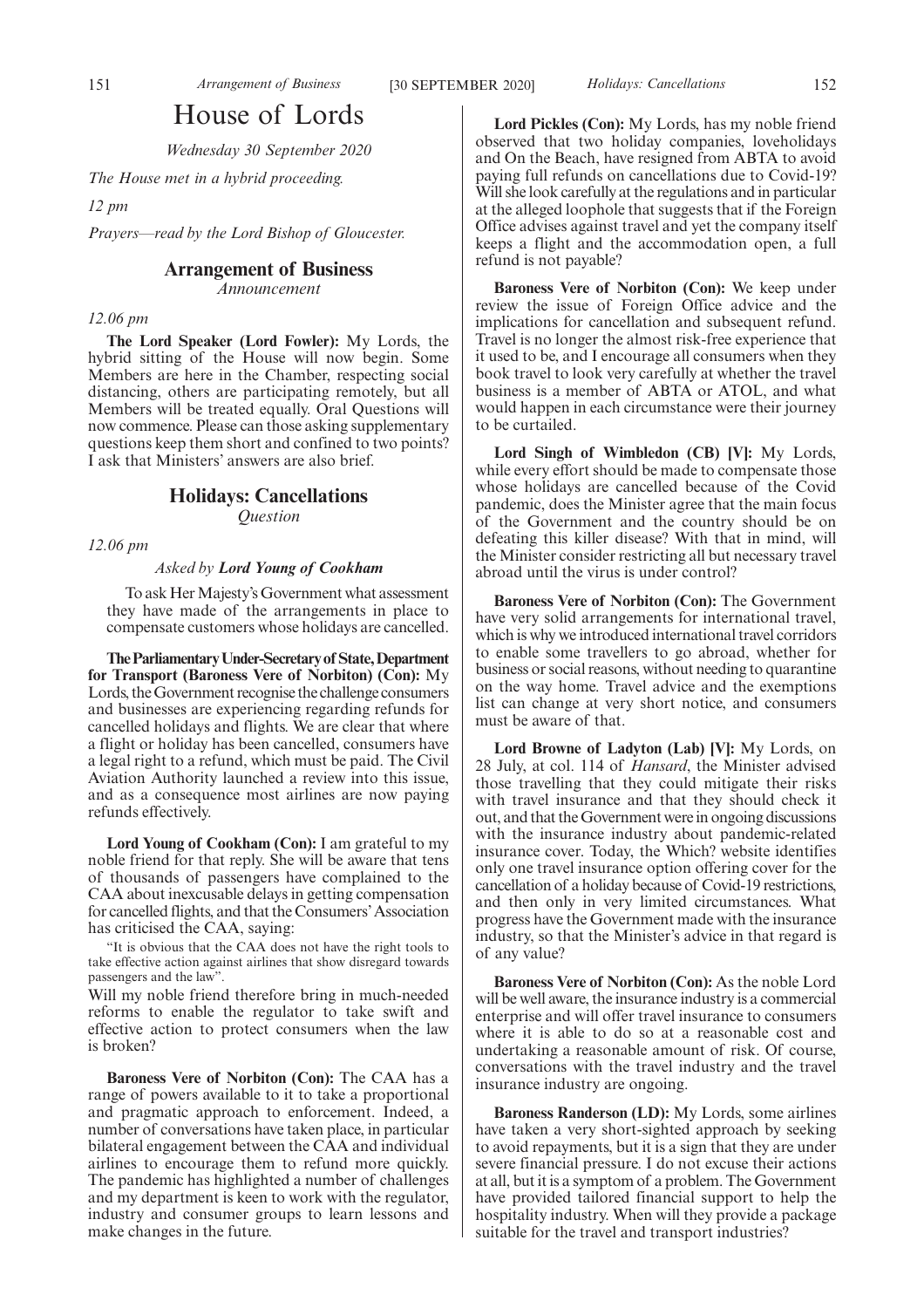**Baroness Vere of Norbiton (Con):** All travel companies are facing operational, resource and liquidity issues at the moment, and this is creating the backlog of refunds. The pandemic has created a very difficult situation for the travel industry and beyond, but the Government have already provided support to aviation and beyond. The Bank of England's Covid Corporate Financing Facility has been used by airlines, which have drawn down £1.8 billion.

**Lord Moynihan (Con) [V]:** My Lords, I declare an interest, having had a holiday cancelled and not refunded. Does my noble friend agree that all customers across the sector should have been refunded by now and that it should not be they who are effectively making loans to solvent travel companies, many of which are simultaneously benefiting from the government support measures she has just outlined?

**Baroness Vere of Norbiton (Con):** My Lords, I declare an interest, having had two holidays cancelled, both of which were refunded. The situation is incredibly difficult and we need to look closely at how we are going to get refunds back to consumers, but most businesses in the travel industry are doing their very best to refund.

**Lord Rosser (Lab):** I understand that the last time an airline operating in the UK faced a fine for breaking consumer law on refunds, delays or cancellations was 17 years ago. In the same period, as I understand it, the Civil Aviation Authority has applied for an enforcement order only once. In the light of that, is the Minister confident that all airlines have done everything they could to comply with statutory consumer rights this year, and does she think that they feel under sufficient pressure to ensure that they comply with statutory consumer rights?

**Baroness Vere of Norbiton (Con):** I believe that airlines are feeling under great pressure from all sides at this moment. Of course, the CAA works very closely with the airline industry. Its review, which it launched at the end of July, looked in great detail at the refund policies and practices of each airline. There has been a significant improvement since that review. The CAA is taking a balanced and proportionate approach to enforcement for the time being.

**Viscount Waverley (CB) [V]:** My Lords, passenger compensation is an important area for consideration. So, equally, is the UK not becoming marooned. Given suggestions that easyJet is being challenged, what concern is there that the UK's targeted commercial markets globally might not be well served, which, of course, could also impact socially? What plans do the Government have to ensure that that will not happen?

**Baroness Vere of Norbiton (Con):** My Lords, my department is incredibly concerned about domestic air connectivity and international air travel. Of course, we want people to be able to travel, but it must be safe. That is why the international travel corridors exist and why, over the longer term, we will be looking at an aviation recovery programme that will address our connectivity more broadly.

**Lord Bhatia (Non-Afl) [V]:** My Lords, is there any estimate of how many people have been compensated by the insurance companies?

**Baroness Vere of Norbiton (Con):** I do not have an estimate of how many people have been compensated by insurance companies, but I can tell noble Lords that the Competition and Markets Authority is another way that consumers can report businesses which are acting unfairly, and it has received tens of thousands of complaints. For example, action arising from those complaints resulted in TUI agreeing to refund all customers who were owed a refund by the end of September.

**The Earl of Caithness (Con) [V]:** My Lords, I declare an interest, having had a holiday cancelled. Does my noble friend agree that while the ATOL scheme is excellent, waiting 90 days to receive repayment is far too long, and will she join me in condemning British Airways for its appalling, obstructive attitude towards making repayments?

**Baroness Vere of Norbiton (Con):** The ATOL scheme is very valuable and exists as a safety net to enable people to get their money back if they cannot do so from other sources. While it may take 90 days, consumers can feel reassured that they will get their money back eventually.

**Lord Roberts of Llandudno (LD) [V]:** I, too, have had a holiday cancelled, and I have been from one organisation to another. The credit card was supposed to cover it; it did not, and nor did the travel insurance. ATOL has not replied, nor ABTA. Cannot we have simple, clear guidance to all those claiming so that they know exactly where to go and can save an awful lot of trouble and harassment?

**Baroness Vere of Norbiton (Con):** The issue for consumers is that different bookings using different travel agents will be supported by different mechanisms, so there cannot be a one-size-fits-all solution. However, there are a number of places that consumers can go to for advice. For example, back in April, the Competition and Markets Authority put out guidance on cancellations and refunds. It was also clear that the airlines had to state clearly in what timeframes those refunds would be provided.

**The Lord Speaker (Lord Fowler):** My Lords, all supplementary questions have been asked and we now move to the next Question.

> **Covid-19: Tracking** *Question*

*12.18 pm*

#### *Asked by Lord Scriven*

To ask Her Majesty's Government what assessment they have made of the use of Exposure Notifications Express in mobile telephone operating systems for the tracking of COVID-19.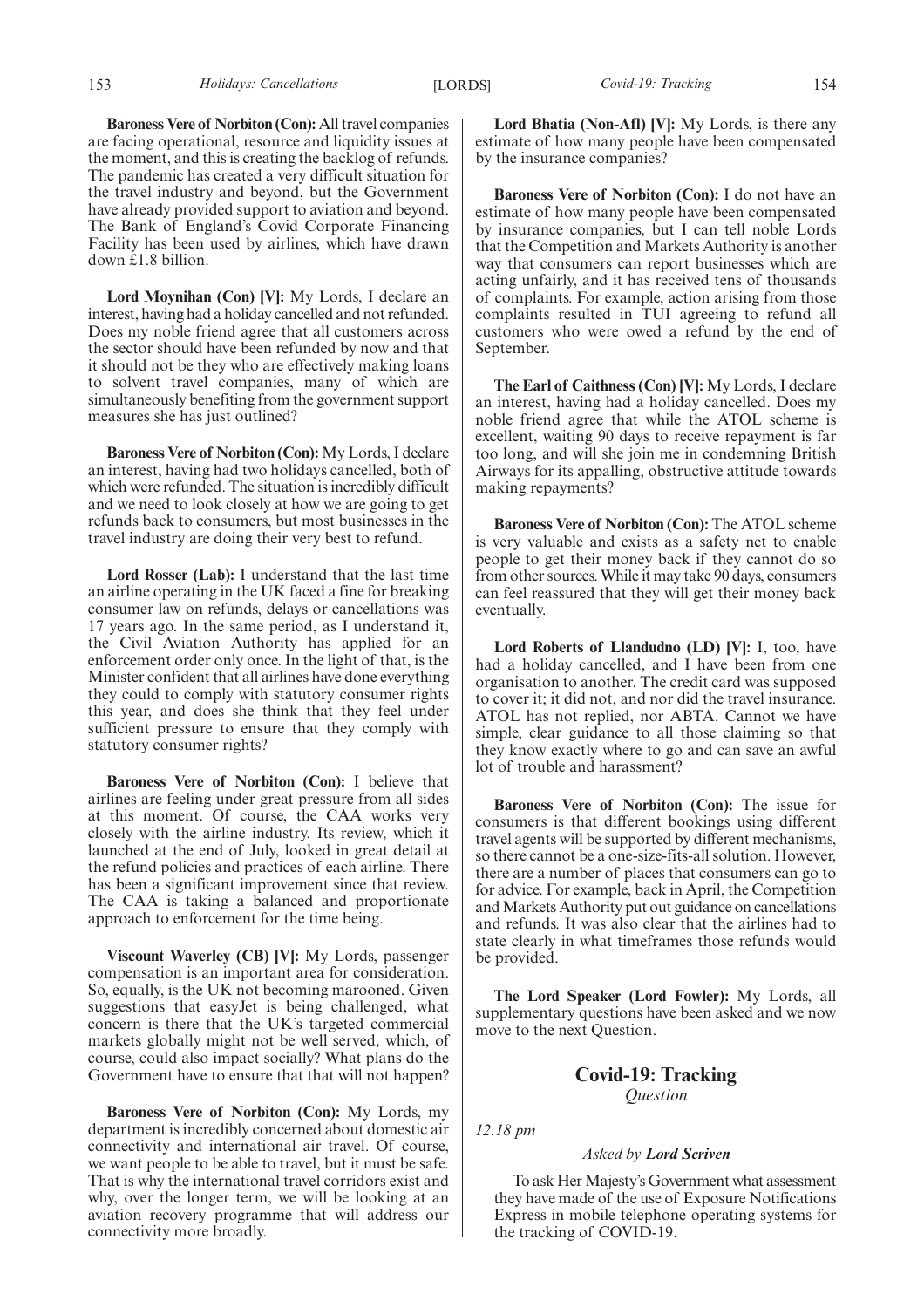**TheParliamentaryUnder-Secretaryof State,Department of Health and Social Care (Lord Bethell) (Con):** My Lords, engineers at the Department for Health and Social Care are undertaking an initial assessment of the Exposure Notifications Express capability in consultation with Apple. At this stage, the assessment is paper-based, as software is not available outside the United States. We anticipate ENS becoming available in European countries in one or two months. We continue to assess this capability as information becomes available.

**Lord Scriven (LD):** My Lords, it is welcome that the Government have finally decided to move to a decentralised system. Apart from the number of downloads, what success criteria that can be attributable to the Covid-19 app have the Government set, how will these be measured and where will the public be able to see progress against those criteria?

**Lord Bethell (Con):** My Lords, the ultimate aim of the app is to break the chain of transmission. That is done through a number of ways. One is to provide a proximity alert for those who spend time with people who have tested positive. It also has a check-in capability to help our track and trace efforts, and we are building more applications on it all the time. One encouraging statistic is that until 10 o'clock yesterday, there were 6.5 million check-ins through the app. This is an astonishing number and it shows that those who are socialising are using the app.

**Baroness Altmann (Con):** My Lords, I congratulate the Government on introducing this system of track and trace using apps. I encourage my noble friend to look carefully at introducing as soon as possible the express system available in the US and having it integrated into the telephones. He may not be aware that a number of people with whom I am in contact have downloaded the current app, found that it drains their batteries too quickly, and have therefore deleted it. Does he agree that if the express system were integrated into the app, it would do less damage to the battery and it would be more likely that people would stay with it?

**Lord Bethell (Con):**My Lords, we are looking carefully at the Apple express system. It does not contain the substantial investment in the algorithm from the Alan Turing Institute that gives our own app the sensitivity and protection that phone users are seeking from such a device. We have looked carefully and worked extremely intensely with Apple on the battery and our understanding is that the app does not have a large impact on battery use.

**Baroness Finlay of Llandaff (CB) [V]:** When will the equality impact assessment be published for the trial in Newham of the test and trace app that uses the Google-Apple technology?

**Lord Bethell (Con):** The results of the Newham trial are analytical rather than about the privacy assessment, which has already been published. What we learned from Newham was that security concerns among that community were profound and, therefore, we shaped our marketing in order to address those concerns.

**Lord Foulkes of Cumnock (Lab Co-op) [V]:** My Lords, is not this new system available only on newer smartphones, which older people and poorer people are less likely to possess? They are the most vulnerable. Is there not a danger of this becoming yet another expensive and useless gimmick?

**Lord Bethell (Con):** Perhaps I may reassure the noble Lord that the NHS app is usable by nine out of 10 smartphones. On average, 87% of Apple and Android phones can download the NHS app. The Apple express service uses a smaller segment of the population because it requires more modern software in the phones.

**Baroness Walmsley (LD) [V]:** My Lords, what have the Government done to ensure that the new NHS app can read only official QR codes at venues and not scams that have the potential to corrupt a person's phone or grab their data and cause privacy issues? How can users recognise whether a QR code is genuine and is any guidance available to help them to be cautious?

**Lord Bethell (Con):** I reassure the noble Baroness that the use of non-official QR codes is rejected by the app. I have had personal experience of this. We have had downloaded 600,000 of the official QR codes—an astonishing figure. The use of those codes seems to have been embraced and adopted. I have one at my office and it works extremely well.

**Baroness Thornton (Lab):** I confess that I am very confused by the answer given by the Minister to my noble friend Lord Foulkes about older phones. I have a friend who was excited about being able to download the app; her phone is only two or three years old but it was too old to download the app. I have to say that I am sceptical of the figures that the noble Lord has given us. Certainly, some who may or may not be in the lower income bracket, may be older, or may just be careful and have phones bought in 2015, seem unable to download the app at all. Did the noble Lord say there were two apps? This is confusing and I am not sure that it will help.

**Lord Bethell (Con):**My Lords, I completely understand the concerns of those who may be struggling to download the app but I reassure the noble Baroness that the current app is supported by iOS versions 13.5 and higher, and by Android Marshmallow version 6.0. That covers by far the vast majority of phones. As I said, 89% of phones should support the app. They include, for instance, Apple iPhone 6S and above—a huge proportion of phones. We are debating a new initiative by Apple to bring in their own protocol that is particularly directed at developing countries which may not be able to support their own app. That initiative is not targeted at the UK. We believe that it may have some relevance in supporting downloads of the NHS app because the alerts created can perhaps be directed to the download site on the iPhone store to encourage those in the UK who have not yet downloaded the NHS app. The Apple initiative is a positive development that will be particularly well used in developing countries.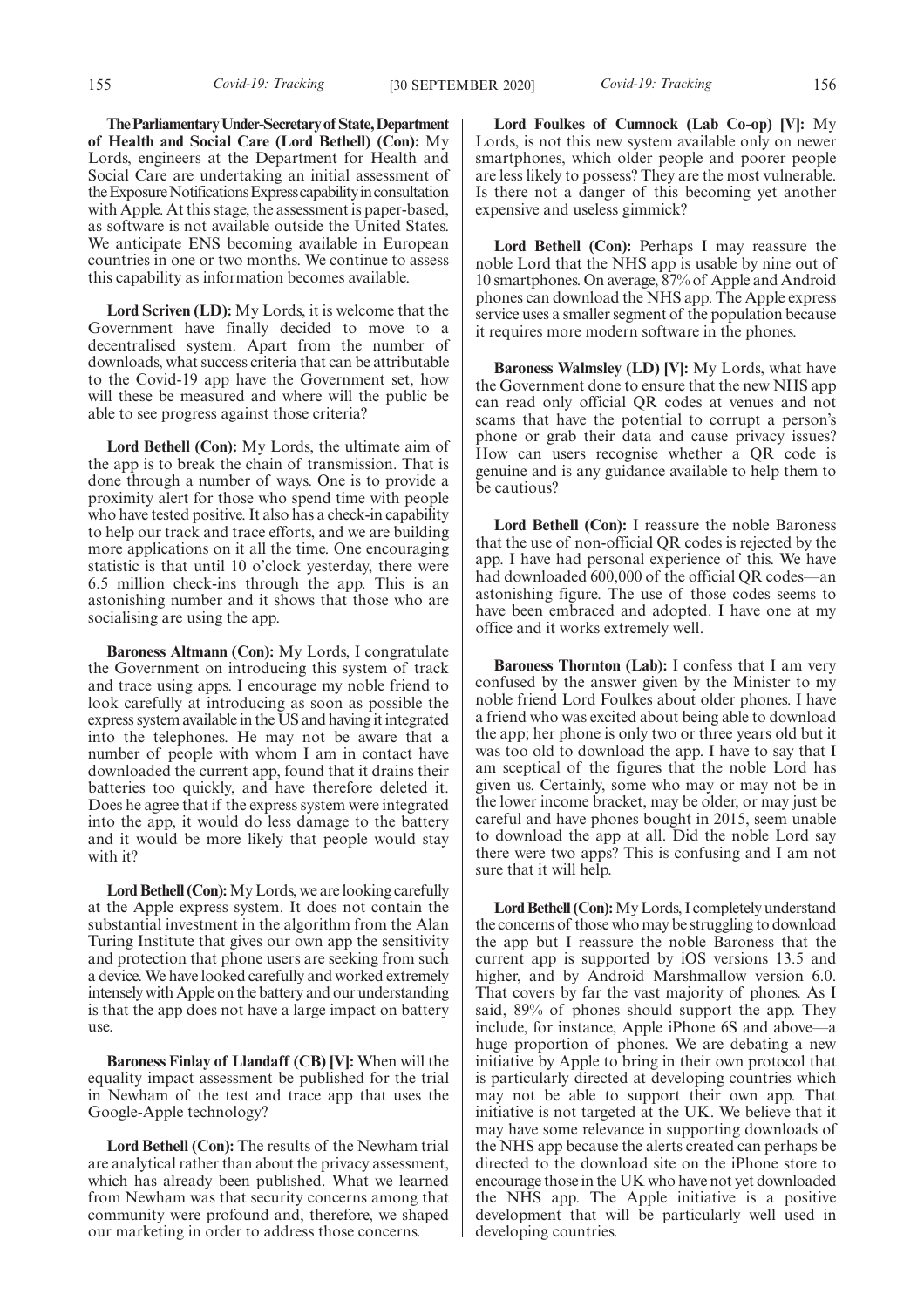**Baroness Kennedy of Cradley (Non-Afl) [V]:** Have the Government set a target for the number of people who need to download the NHS Covid app for it to be an effective solution for suppressing the virus? If so, what is the target and what are they doing to reach it, should it exist? More generally, what are they doing to increase the number of people using the app?

**Lord Bethell (Con):** My Lords, there is no particular target where the app becomes relevant or non-relevant. Some 14 million downloads to date is a remarkable number and the app is already proving effective, with a substantial number of people having received notifications from the proximity device and who are now abiding by isolation measures. We have a massive marketing campaign that has been seen by 97% of the population and ongoing activity, particularly among hard-to-reach communities and the young, to support the downloading and use of the app.

**Lord Hain (Lab) [V]:** What is the point of the new Covid app if testing takes seven days to produce a result and, by the time the person is notified that they were in contact with someone infected, they are likely to be displaying symptoms already and will know for themselves?

**Lord Bethell (Con):** My Lords, the point of the app is to support our tracing efforts and provide security among those who are in areas that are not socially distanced in order to alert them when they have been near someone who has recently had a test. The test results are not, as the noble Lord described, typically available after seven days. The figure is much lower and we have already found enormous support for the use of the app.

**The Lord Speaker (Lord Fowler):** My Lords, all supplementary questions have been asked and we now come to the third Oral Question.

#### **Lightweight Polyethylene Chest Plates** *Question*

*12.28 pm*

#### *Asked by Baroness Donaghy*

To ask Her Majesty's Government what assessment they have made of (1) whether current safety testing standards for lightweight polyethylene chest plates are fit for purpose, and (2) concerns expressed by experts about the safety of such chest plates.

**The Minister of State, Home Office (Baroness Williams of Trafford) (Con):** My Lords, body armour certified by the Ministry of Defence and Home Office is rigorously assessed using internationally recognised test standards for the relevant roles and threat levels. The Defence Science and Technology Laboratory is aware of no scientific evidence that body armour is unsafe when used as advised. Recent claims based on unscientific tests cannot be corroborated by government scientific advisers.

**Baroness Donaghy (Lab) [V]:** One serving SAS soldier said:

"I'd sooner go into battle wearing no ballistic protection than using this plate. It shouldn't have been brought into service".

Ballistics experts, defence manufacturers, an NHS trauma consultant, the Police Federation and Police Firearms Officers Association have called for an urgent investigation into safety standards that might have applied in the 1980s but need updating. When will the Minister commission such an urgent investigation?

**Baroness Williams of Trafford (Con):** My Lords, the current deformation in clay standard for police equipment is 25 millimetres, which is far more stringent than international standards. The deformation in clay standard for MoD equipment is 44 millimetres. The testing meets those criteria.

**Lord Harris of Haringey (Lab):** My Lords, lighterweight armour is welcome, but a report in the *Mail on Sunday* last month—I am sure that the Minister saw it—said that this type of body armour is not fit for purpose because of the risk of behind armour blunt trauma. Although the bullet itself is stopped, the force causes the plate to bulge into the body, causing serious damage. Is the Minister saying that the *Mail on Sunday* got it completely wrong and made up the tests that it carried out? An NHS trauma consultant described the resulting injuries as "unsurvivable". This is all very disturbing and suggests that the standards used are inadequate. Has the Home Office discussed the *Mail on Sunday* findings with the Police Federation? If so, were its representatives satisfied as a result of those discussions?

**Baroness Williams of Trafford (Con):** The Home Office view is that the recent testing reported in the media was unscientific. On the tests, Home Office officials contacted the DSTL for its views: it does not believe that the *Mail on Sunday* tests demonstrate a weakness in the equipment that it has approved.

**Lord McColl of Dulwich (Con) [V]:** My Lords, the effectiveness of these lightweight polyethylene chest plates has been questioned. Has the Home Office considered using aluminium ceramic or, as the United States army uses, boron carbide, which also have the advantage of being much lighter? The only problem is that these materials are rather fragile when dropped and in extreme heat or cold. Can the Minister advise us?

**Baroness Williams of Trafford (Con):** I can advise that, clearly, the durability and usefulness of light materials are incredibly important, as my noble friend points out. Polyethylene plates have been shown to meet the rigorous testing that we demand.

**Lord German (LD):** My Lords, those who wear this body armour and protect us will want some comfort from the government following the reports referred to by noble Lords. Currently, the Government have three bodies that accredit this work; two of them are in the United States of America and one is in Germany. They are supposed to check this body armour every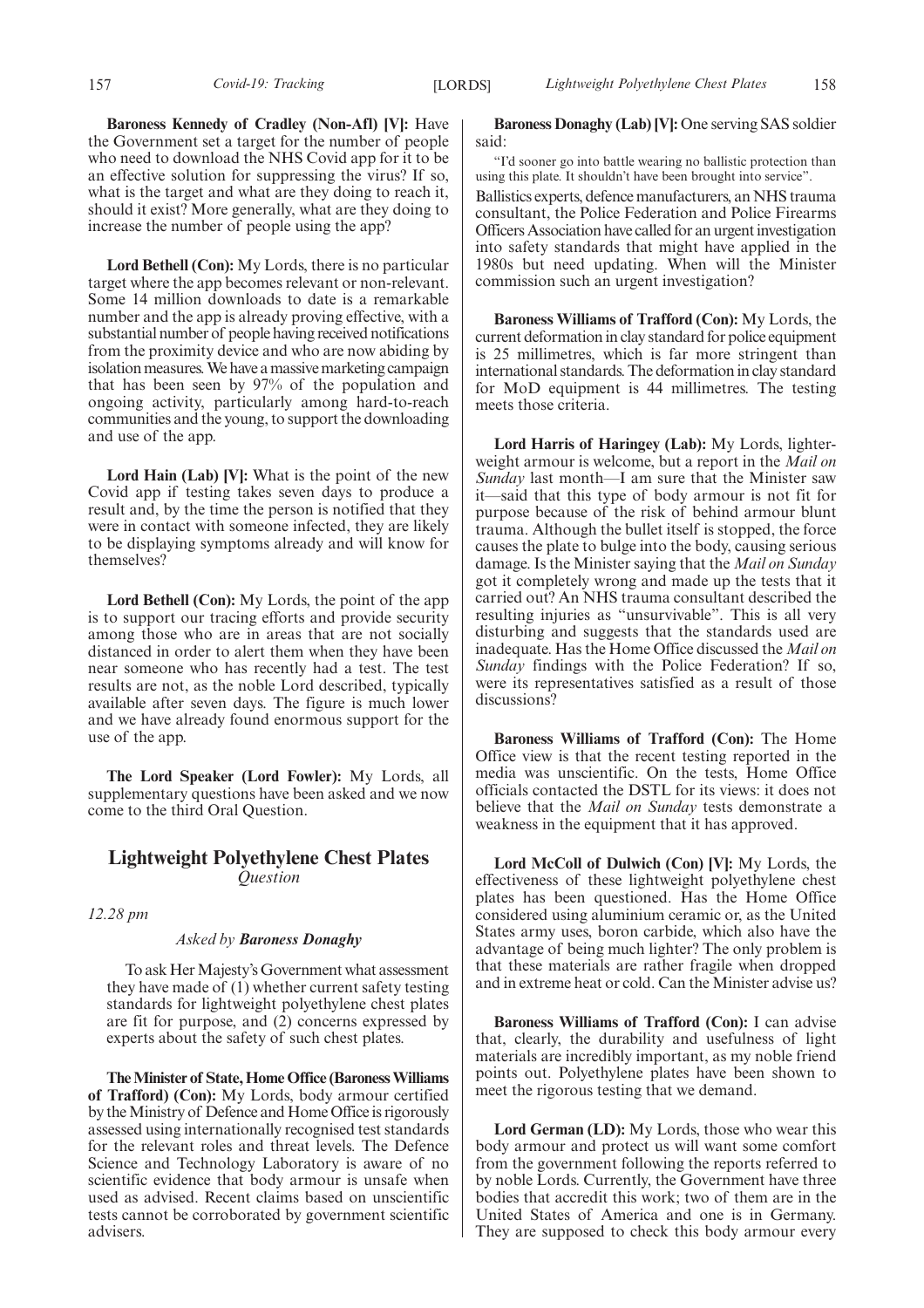two years. To provide the comfort needed, can the Minister tell the House when these materials were last sent back to those three checking agencies to be tested?

**Baroness Williams of Trafford (Con):** I cannot give the noble Lord a date for when it was last tested, but I can certainly go back and get that information. I hope that that will provide the comfort he seeks.

**Lord Bourne of Aberystwyth (Con) [V]:** My Lords, further to that, obviously there is concern about when official testing was last done. Given the seriousness of the position and the concern of the Police Federation, police firearms officers and others, surely it is appropriate to have further testing now to reassure those who are on the front line—indeed, to reassure all of us.

**Baroness Williams of Trafford (Con):** As I said to the noble Lord, Lord German, I will go back and establish when the tests were last done. That should comfort noble Lords.

**Lord Loomba (CB):** My Lords, with reports that the new chest plate is potentially lethal for wearers, clearly it needs to be improved. Once that is achieved and the problems are corrected, can the Minister tell us, in the light of the tragic incident in Croydon last week, whether there are any plans to allow more police officers to wear such protection?

**Baroness Williams of Trafford (Con):** The noble Lord suggests that there is a problem. I am saying that the testing has not raised any problems with the new lighter equipment. As I have said—I will do this—I will go back and ask when the testing was last done.

**Lord Kennedy of Southwark (Lab Co-op):** My Lords, this equipment is vital to protect officers in dangerous situations in the line of duty. How can both the testing and procurement processes run their course and then serious concerns be raised as to the effectiveness of the equipment by the officers who wear these protective plates? Does the Minister not agree that this is potentially an appalling failure of process and procedure, and that an urgent investigation must take place? I do not want that to satisfy myself; I want the officers who wear this equipment to be satisfied that when they go out and put their lives on the line, they have the best possible equipment helping them.

**Baroness Williams of Trafford (Con):** My Lords, I do not think that anyone could disagree with the noble Lord's point. I have said that these things are routinely tested. I will find the exact date when they were last tested. The DSTL does not believe that the *Mail on Sunday* tests demonstrate a weakness in the equipment that it has approved.

**The Lord Speaker (Lord Fowler):** My Lords, all supplementary questions have been asked.

#### **Nagorno-Karabakh** *Question*

*12.36 pm*

#### *Asked by Lord Collins of Highbury*

To ask Her Majesty's Government what assessment they have made of violence in the Nagorno-Karabakh region; and what representations they have made to the governments of Armenia and Azerbaijan about that violence.

**The Parliamentary Under-Secretary of State, Foreign, Commonwealth and Development Office (Baroness Sugg) (Con):** My Lords, the UK is deeply concerned by the conflict along the line of contact in the Nagorno-Karabakh region, especially by the reports of civilians being targeted. The Minister for European Neighbourhood spoke to the Azerbaijani Foreign Minister, Mr Bayramov, and the Armenian Foreign Minister, Mr Mnatsakanyan, on 28 September. Our message has been clear: we are calling for a ceasefire, an end to the hostilities and a return to the negotiation table.

**Lord Collins of Highbury (Lab):** My Lords, since the 1994 ceasefire, we have had the OSCE Minsk Group—headed by France, Russia and the US—and a framework agreement was established. Yesterday, I spoke to Matthew Bryza, the US ambassador who led the framework talks. He felt that the United States had pulled back from mediation efforts. What has the UK done to encourage the US Administration to renew their efforts as part of the Minsk Group, and what have we done within NATO to seek the de-escalation of tensions in the region?

**Baroness Sugg (Con):** As the noble Lord says, the US co-chairs the Minsk Group. It continues to engage directly with Armenia and Azerbaijan as part of that role. It also issued a joint statement on 27 September, condemning the use of force and calling for a return to negotiations. From the UK perspective, we will continue to work with the US, including through the OSCE and at the UN Security Council. On NATO, both Armenia and Azerbaijan play an important role in the Partnership for Peace, which works to create trust and peace.

**Baroness Ramsay of Cartvale (Lab) [V]:** My Lords, does the Minister agree that this long-expected war in the Caucasus is a danger for a wider conflagration that is complicated by Russia and Turkey supporting different sides and the attentions of the US elsewhere just now? Will the Government do more than make their usual statements and calling in ambassadors, and work actively as a high priority with like-minded countries to achieve an immediate ceasefire to avert a widening conflict?

**Baroness Sugg (Con):** My Lords, we continue to urge all parties to avoid external interference and rhetoric, which may of course exacerbate the situation in the wider region. We continue to work with our allies in the Security Council, where yesterday a meeting was held at which members voiced support for the call by the Secretary-General to stop the fighting immediately and expressed their full support for the central role of the Minsk Group.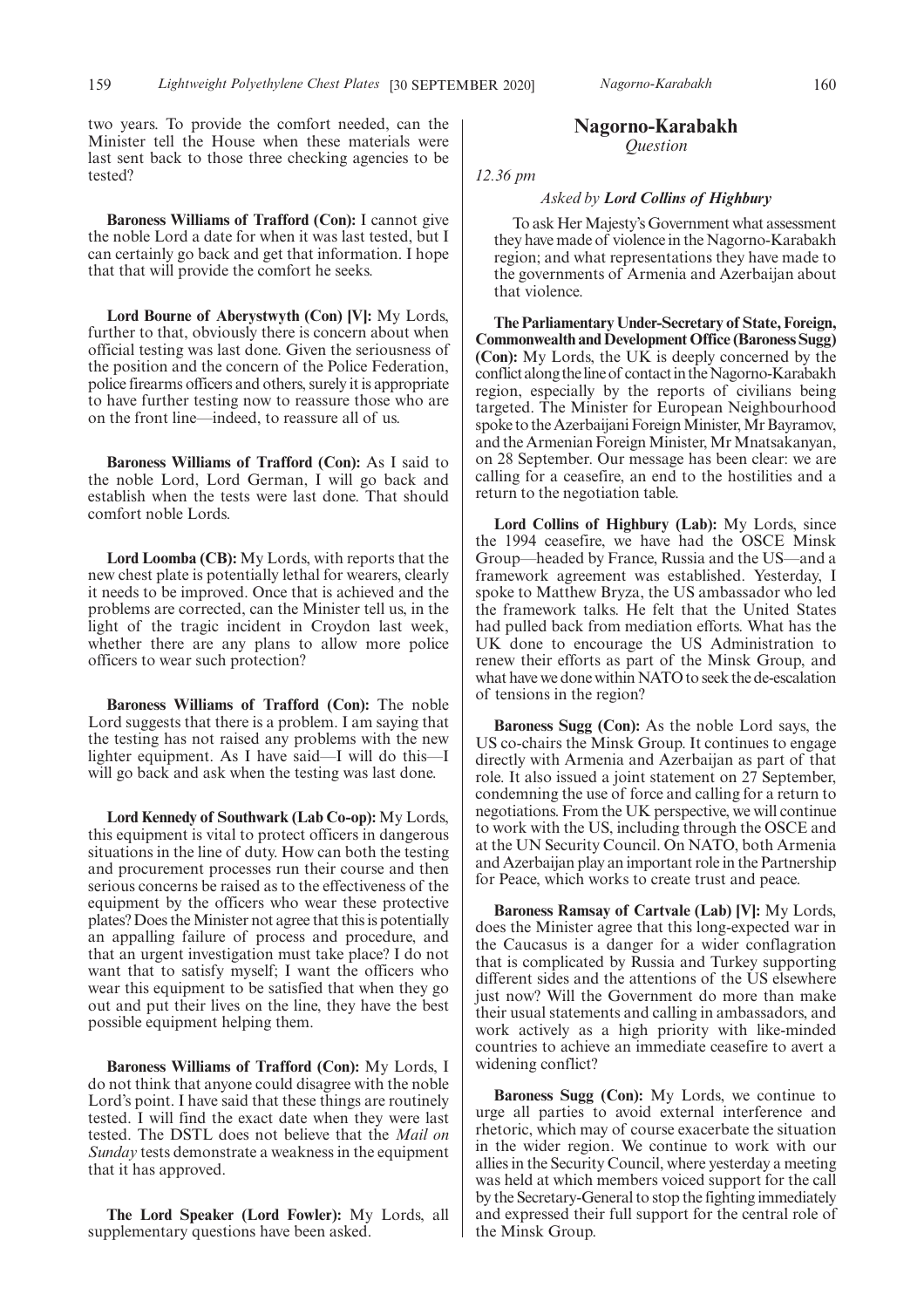**Baroness Northover (LD):** Are the Government aware of reports that a Turkish security company has been recruiting Syrian fighters from Idlib to fight in Azerbaijan? Does the Minister see this as a very dangerous development?

**Baroness Sugg (Con):** My Lords, we are not able to confirm the media reporting of the recruitment of Syrian troops. We remain concerned about the recent ceasefire violations and of course deeply regret the loss of life. We will continue to monitor the situation closely.

**Baroness Anelay of St Johns (Con) [V]:** My Lords, do the Government consider that Russia's co-chairmanship of the Minsk Group peace process conflicts with its geopolitical interests in Armenia, including its basing of armed forces there and its supply of hydrocarbons to the country?

**Baroness Sugg (Con):** My Lords, Russia of course has long historical links with both Armenia and Azerbaijan. We do not consider that the co-chairmanship of the Minsk Group conflicts with its political interests. A peaceful settlement to the conflict should be in Russia's interest and we continue to support the Russians in their role as co-chairs.

**Lord Crisp (CB) [V]:**My Lords, I know from Armenian friends how tragic this is and I understand the potential for this conflict to increase regional instability, and I am therefore pleased with the steps that the Government are taking. However, what discussions have Her Majesty's Government had with the Turkish Government and what pressure do they believe that our Government and the international community can bring to bear to prevent Turkey's further intervention in this conflict?

**Baroness Sugg (Con):**The noble Lord rightly highlights the situation in which many civilians find themselves in this conflict, which is why we are keen to do everything we can to de-escalate it. On relations with Turkey, on 28 September, the Prime Minister spoke to President Erdoğan. They agreed on the importance of a return to dialogue. As I have said, we will do all that we can to urge the parties to avoid any external interference.

**Baroness Goudie (Lab) [V]:** My Lords, war crimes do not justify further war crimes. The talks have been going on since the early 1990s, so is it not time that we had a new round of peace talks with the parties? I call on the British Government to be one of those leading parties at a round table with NATO and with women from the locality who are on the ground. There can be no peace without women. It is really important that we start the talks afresh.

**Baroness Sugg (Con):** My Lords, I agree completely with the noble Baroness on the importance of including women in the peace talks. As she will know, when women are involved, we see longer-lasting peace. The international community is fully behind the Minsk process, which we think is the correct mechanism to bring the parties to the table and to see some progress on this.

**Lord Campbell of Pittenweem (LD):** My Lords, is the Minister aware of the allegations that an Armenian aircraft, an Su-25, has been shot down by a Turkish F16 aircraft? Will the Government undertake to investigate whether these allegations are well founded?

**Baroness Sugg (Con):**My Lords, we are aware of the media reporting and are urgently looking into the situation. I am afraid that I have no further information on that allegation at this time, but these are incredibly worrying reports which underline the desperate need for de-escalation.

**The Lord Bishop of St Albans [V]:** Does the Minister agree with the interventions made by Pope Francis and the most reverend Primate the Archbishop of Canterbury that call on all parties in the conflict to take concrete steps to resolve this latest clash? Specifically, have Her Majesty's Government offered to be part of that mediating process? I ask this because we need to find new partners who can offer that mediation if we are to find a way through after so many years of deadlock.

**Baroness Sugg (Con):** My Lords, we support calls from all the parties to help to de-escalate this process. We are working very closely within the OSCE to support the Minsk Group process and we will continue to do so.

**Baroness Warsi (Con):** My Lords, I welcome the Government's calls for de-escalation. As my noble friend is aware, Nagorno-Karabakh is a part of Azerbaijan as recognised by international law. What representations have been made by our ambassador at the United Nations in relation to UN meetings as well as bilateral meetings between our ambassador, the Azeri ambassador and the Armenian ambassador?

**Baroness Sugg (Con):** My Lords, the UK supports the sovereignty, territorial integrity and independence of Azerbaijan while underlining the importance of the UN and OSCE principles that govern relations between member states. We also support the OSCE Minsk Group process and the basic principle that sits beneath it, which includes a return of the occupied territories and the acceptance of a free expression of will on the status of Nagorno-Karabakh. A meeting was held yesterday of the Security Council, where our representative expressed concern about the reports of large-scale military actions and underlined our full support for the central role of the Minsk Group co-chairs. We continue to engage diplomatically in the UK with the Minister for the European Neighbourhood, and in both countries.

**Lord Harries of Pentregarth (CB) [V]:** Given the fact that it was Russia that brought about an end to the war in 1994 and brokered a truce in 2016, what representations have Her Majesty's Government made to the Russians, and in particular asking them to put pressure on Turkey to stop siphoning Syrian mercenaries into Nagorno-Karabakh?

**Baroness Sugg (Con):** My Lords, as the noble and right reverend Lord highlights, the Russians have a key part to play in bringing about peace in their role as co-chair of the Minsk Group and we continue to work with them at the OSCE.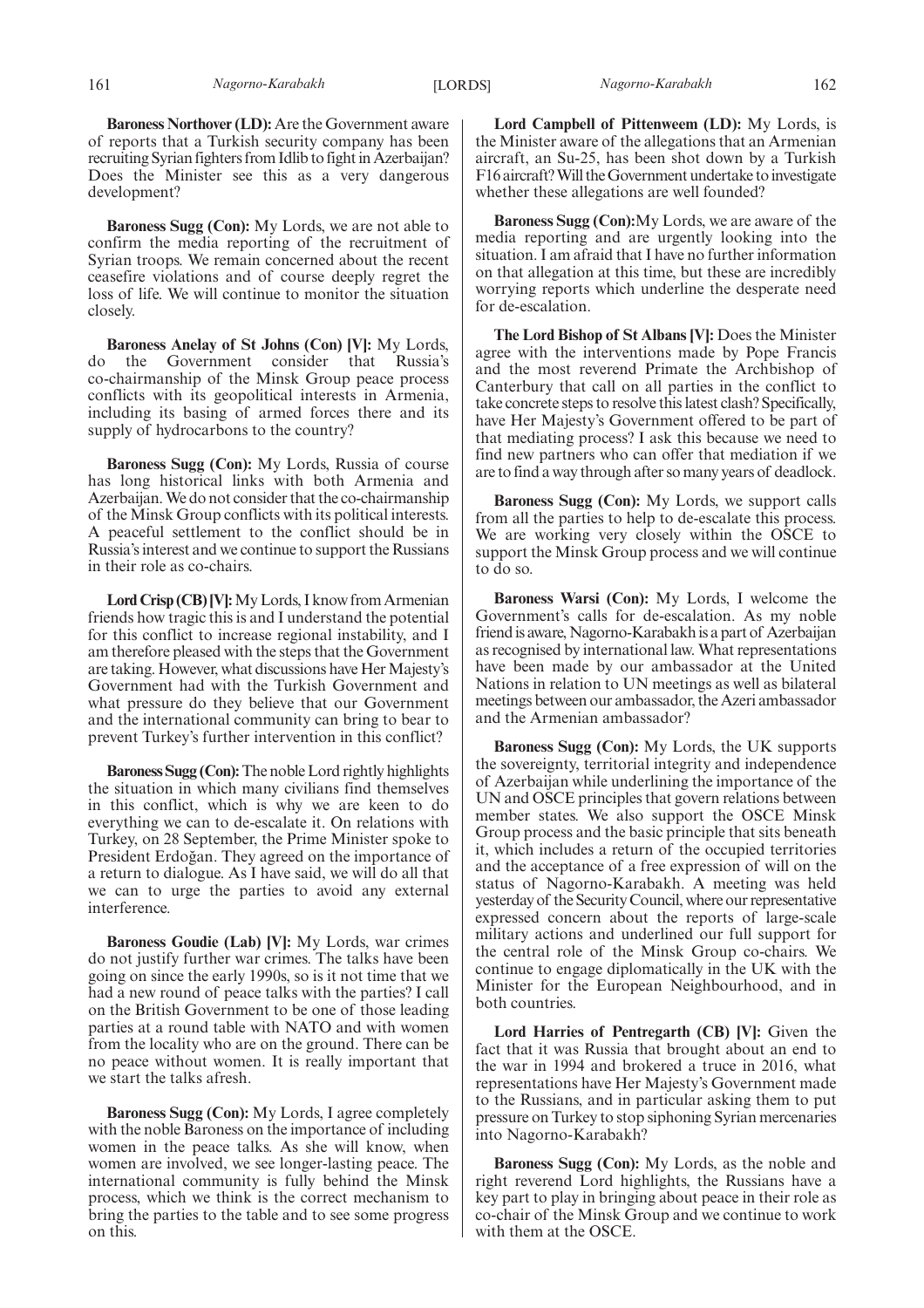**Lord McConnell of Glenscorrodale (Lab):** My Lords, the OSCE was created to help to ensure stability and peace across the European continent following the end of the Cold War, yet today we have frozen conflicts in Georgia and Moldova, the annexation of part of Ukraine, the continuing problems in Belarus and now a resurgence of violence between Armenia and Azerbaijan. What can be done to reform the OSCE to make it more relevant to the 21st century and ensure that it is much more effective in dealing with these situations?

**Baroness Sugg (Con):** As the noble Lord will know well, the conflicts and issues that he has raised are incredibly complex and very different in their nature and history; there is no easy answer to them. The UK fully supports efforts under the OSCE to find peaceful and lasting solutions to these issues and we will continue to work with the organisation to make sure that it becomes ever more effective.

**The Lord Speaker (Lord Fowler):** My Lords, all the supplementary questions have been asked.

#### **Clerk of the Parliaments**

*Retirement of Edward Ollard*

#### *12.46 pm*

**The Lord Privy Seal (Baroness Evans of Bowes** Park) (Con): My Lords, I wish to notify the House that I have received the following letter from the Clerk of the Parliaments:

"I write to inform you of my intention to retire from the office of Clerk of the Parliaments at Easter next year.

At that point I will have served as Clerk for four years and I think it will be a suitable point to hand over and to ensure an orderly transition to new leadership of the Administration.

It has been an immense privilege to work here in a fascinating variety of roles, since I joined in 1983. I have seen the House evolve and change massively during that time—but perhaps no more spectacularly than now, where the way in which we are currently working is not something most of us could previously have imagined. These last four years as a whole have contained more than their fair share of challenges for the House and the Administration, and I hope that we can continue to build on the positive changes we have collectively made to meet them.

I would be grateful if you could convey my deep appreciation to members in all parts of the House for their generous help and advice to me during my time here. Most of all, I would like to place on record my thanks to my colleagues, the staff of the House. I am indebted to them for their unstinting professionalism and dedication to the House, as well as their support and guidance to me personally."

In light of the ongoing external management review, I will consult the leaders of the other parties, the Convenor of the Cross Benches and the Lord Speaker, and ensure that a recommendation for Ed's successor as Clerk of the Parliaments is made to Her Majesty in good time, and of course, as is customary, I will put a Motion before the House nearer the time of his retirement to enable Members to pay a proper tribute to Ed's distinguished service.

**Baroness Smith of Basildon (Lab):** My Lords, I thank the noble Baroness for reading out the letter and for saying that there will be time later in our calendar to thank the Clerk of the Parliaments for his service; there will be an opportunity for further comments then. I am grateful to the Clerk of the Parliaments—to Ed—for the timing of his announcement. That is clearly for the benefit of the House and not for his own benefit, because he will be working throughout the football season and will miss the opportunity to see quite as much of his beloved Charlton as he would like; and because he will be cycling to the House throughout the cold, wet winter, as I know having regularly seen him clad in Lycra. It is helpful that he has set out a timetable and we are grateful for that. We look forward to working with the noble Baroness to choose his successor and to pay appropriate tributes in due course.

**Lord Newby (LD):** My Lords, as other noble Lords have said, this is extremely sensible timing. Ed Ollard, unlike most of his predecessors, however distinguished, will be remembered for change and for that we are extremely grateful. The time will come for us to pay proper tributes, but the process that has been outlined is sensible. It will give us a chance to think about the options going forward. We hope that Ed will enjoy his remaining few months as much as I know he has enjoyed the previous few months.

**Lord Judge (CB):** My Lords, I agree and, for the time being, have nothing to add.

**The Lord Speaker (Lord Fowler):** My Lords, as the Leader of the House has just indicated, there will be an opportunity for tributes in due course. However, I am sure that the whole House will join me at this moment in thanking the Clerk of the Parliaments for his long and distinguished service. The constitutional and procedural advice that he provides for me is utterly invaluable and his leadership over the past three and a half years has been exemplary.

*12.50 pm*

*Sitting suspended.*

#### **Arrangement of Business** *Announcement*

#### *1.30 pm*

**The Deputy Speaker (Lord Faulkner of Worcester) (Lab):** My Lords, hybrid proceedings will now begin. Some Members are here in the Chamber respecting social distancing while others are participating remotely, but all Members will be treated equally. If the capacity of the Chamber is exceeded, I will immediately adjourn the House.

I will call Members to speak in the order listed in the annexe to today's list. Interventions during speeches or before the noble Lord sits down are not permitted, and uncalled speakers will not be heard. Other than the mover of an amendment or the Minister, Members may speak only once on each group. Short questions of elucidation after the Minister's response are permitted but discouraged. Any Member wishing to ask such a question, including Members in the Chamber, must email the clerk.

The groupings are binding and it will not be possible to degroup an amendment for separate debate. A Member intending to press an amendment already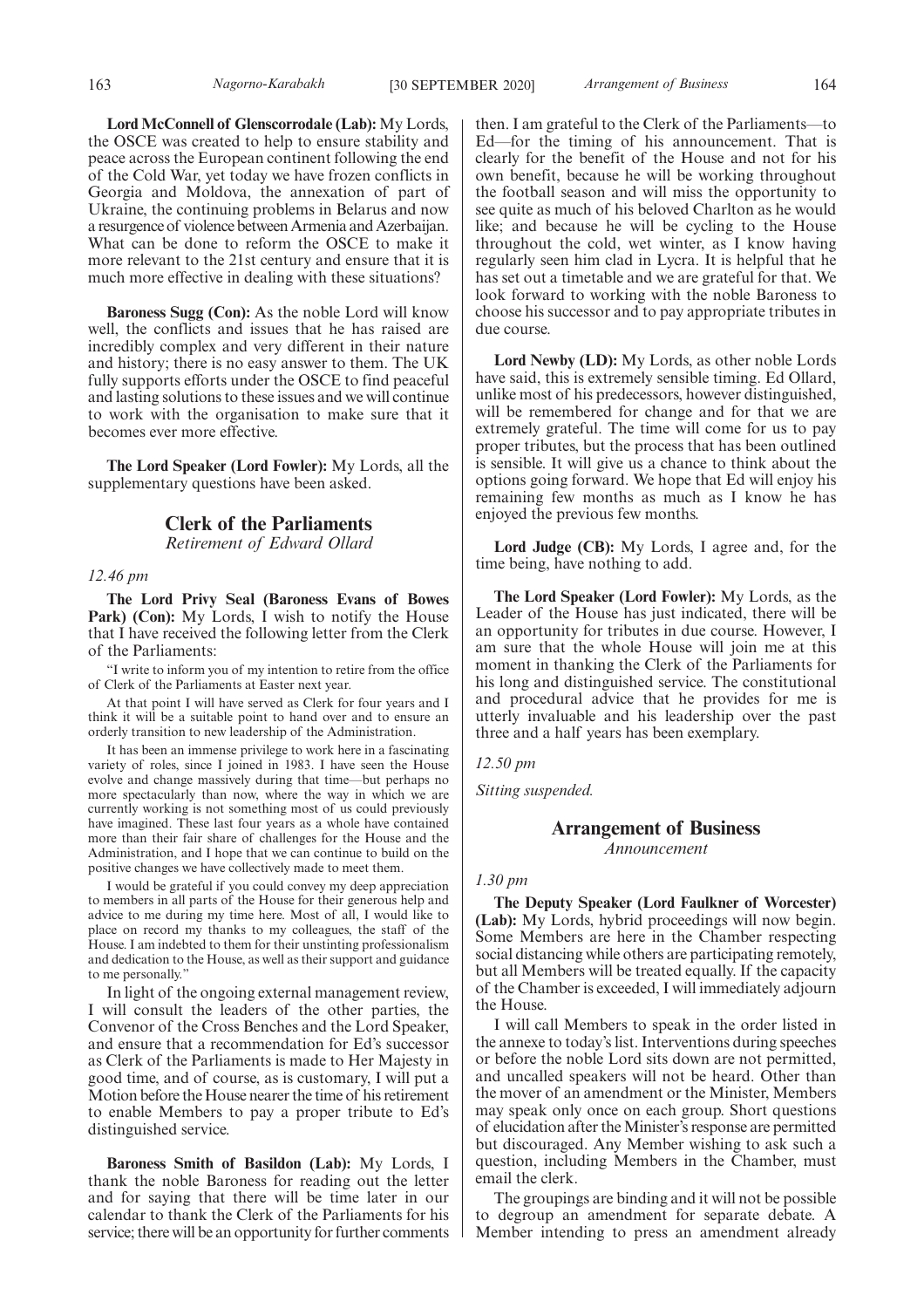#### [LORD FAULKNER OF WORCESTER]

debated to a Division should have given notice in the debate. Leave should be given to withdraw amendments, and in putting the question I will collect voices in the Chamber only. If a Member taking part remotely intends to trigger a Division, they should make that clear when speaking on the group.

#### **Immigration and Social Security Co-ordination (EU Withdrawal) Bill** *Report (1st Day)*

*1.32 pm*

#### *Clause 1: Repeal of the main retained EU law relating to free movement etc.*

### *Amendment 1*

#### *Moved by Baroness Neville-Rolfe*

**1:** Clause 1, page 1, line 9, at end insert—

"(2) Within six months of this section coming into force, the Secretary of State must lay a report before Parliament on how the provisions under Schedule 1 are to be enforced."

**Baroness Neville-Rolfe (Con):** My Lords, this amendment is in my name and those of the noble Lord, Lord Green of Deddington, and my noble friend Lord Hodgson of Astley Abbotts, and I express my warm appreciation for their support. I leave it to others to speak to other amendments in this group.

It is a great pleasure to open the Report stage of this important Bill. I start by thanking my noble friend the Minister for her recurrent courtesy and helpfulness and for the full answers that she gave in Committee to most of the technical questions that I posed.

I always believe that enforcement of the law is as important as the laws themselves, so the key question is why the enforcement of UK national Immigration Rules has been so spectacularly unsuccessful for many decades under Governments of all parties. Perhaps surprisingly, it is if anything becoming even less successful. Part of the story is well set out in the Public Accounts Committee report published since the noble Lord, Lord Green, referred to its work in Committee. The PAC is a respected cross-party collection of the brightest and most experienced MPs. It is a devastating report, published as recently as 14 September. I quote from paragraph 4:

"We heard that the Department does not know how many people are living or working in the UK without permission, and the Department admitted its frustration at not knowing this figure."

Put simply, many people come here for reasons that do not entitle them to enter the country and if they are formally found not to be entitled to be here, the authorities are unsuccessful in removing them in a large proportion of cases. I am referring to tens of thousands of people. Also very disturbing is the gradual increase in numbers coming across the channel in rickety boats and tiny inflatables, dodging the big ships, whenever the weather allows. In 2020 the recorded number is well over 5,000, which is more than double the 2019 figure. As I said in Committee at the beginning of this month, 416 migrants exploited fine weather to make the crossing in one day, arriving all along the south coast. Migrants are risking, and in some cases losing, their lives because the authorities are known to be useless at enforcing the law, and the biggest beneficiaries are the traffickers.

Late legal challenges are also undermining efforts to remove migrants who have no right to remain, with flights that are cancelled and then bad headlines that encourage yet more attempts to enter the UK illegally. The public are bemused. Why cannot we, like the vast majority of countries in the world, implement our own rules effectively? It is a major scandal, though a reader of the parliamentary reports of discussions in this House would need to be very alert to detect it.

My proposal is quite simple. Since the Government indeed, as I explained, many Governments of different persuasions for a very long time—have not managed to fulfil their obligations satisfactorily in this respect, I suggest that they be put on report, literally. Given the unsatisfactory record, we should not allow matters to dip below the radar. We need to have the facts before us and have a light shone upon them, giving the Government every opportunity to explain regularly how they are making the progress that most of the country wants.

Of course, we all have individual cases where we want to see generous Immigration Rules and enforcement—staff for our businesses or domestic workers, attracting lower wages than we might pay to British equivalents; reliable-looking tenants; or daughtersin-law awaiting visas—but the aggregate is very damaging to the public trust, as we have seen in the north of England. The fact that it is easy to travel across the world very cheaply nowadays attracts many people who want to live and work in the UK. They come because we make people from everywhere welcome in our society; have strong, well-enforced laws on equality and modern slavery; and provide generous education, healthcare and housing for migrants as well as to natives. The pull factor is huge, putting pressure on enforcement and compliance with the law.

We heard in Committee about the work of the Migration Advisory Committee. It produces reports but its prime focus is on the appropriate level of migration from an employer point of view and to improve our labour market. It does not have, and does not see itself as having, a brief to advise on the scale of illegal immigration; nor are its members experts on the level of compliance with Immigration Rules, the effectiveness across the agencies involved, value for money or overall expenditure and resourcing in this important area. I believe that a report could fill that gap. Indeed, the Minister might want to consider the point made by the noble Lord, Lord Adonis, in Committee and ask the MAC, from its expert perspective, to recommend improvements to the policing of the immigration system.

Given the awkward history of enforcement, which I have to say goes back to my own time in home affairs at Downing Street in the 1990s, I can well believe that our proposal for a report six months after the passage of the Bill might seem unpalatable to Ministers and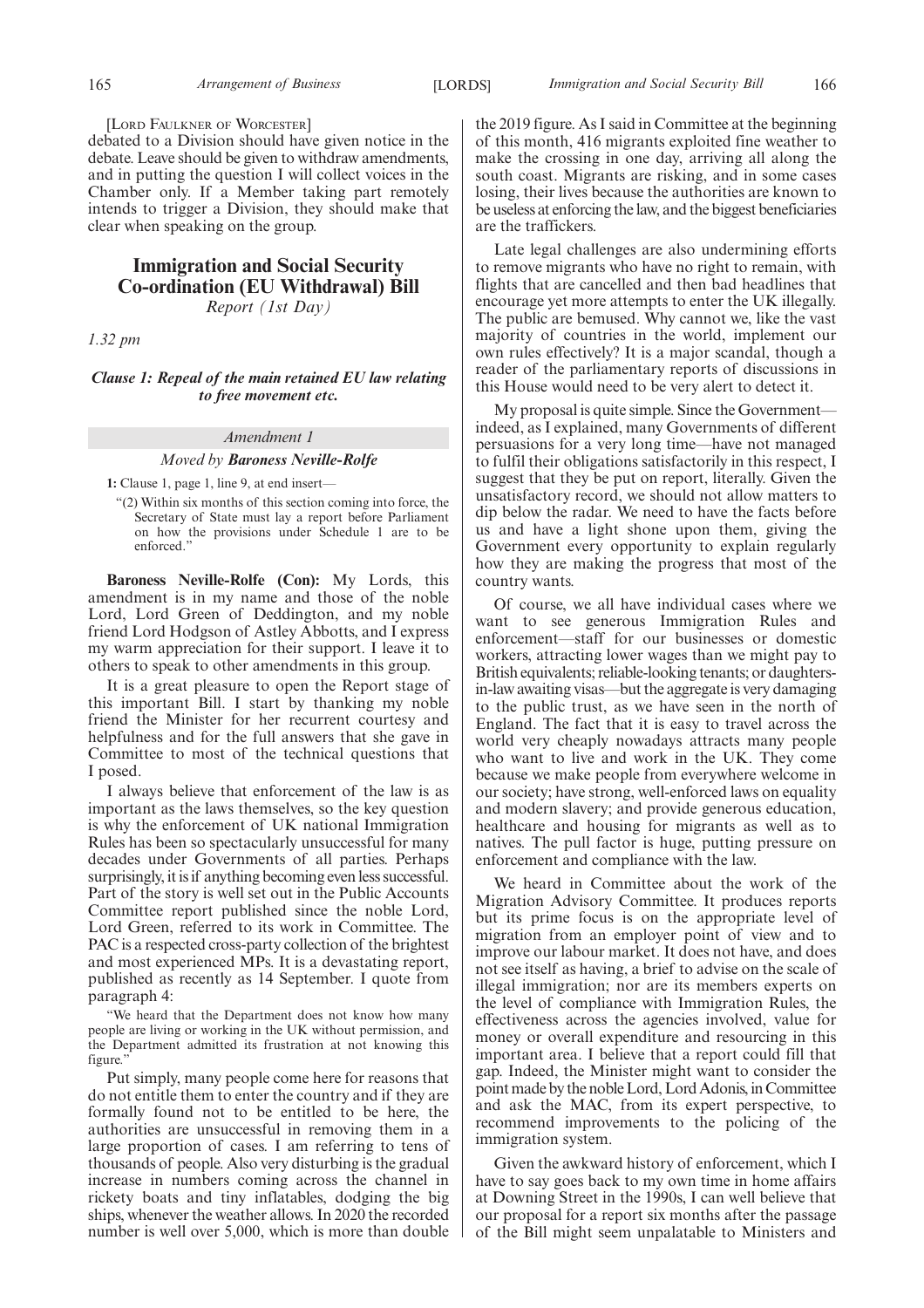their civil servants, who are all trying to do their best. However, I urge them to consider our proposal afresh. The Government publish many reports every year; I agreed to a number of reports in Bills over the years as a Minister, and they are currently being suggested in this House in respect of both trade and agriculture. The requirement need not necessarily be provided in this Bill but a legislative requirement would provide a useful element of parliamentary scrutiny. It would make effective action more likely and help the Secretary of State to do a better job. The report could be repeated subsequently to see how successful measures had been. We would certainly revisit a report of that kind in the private sector, where I have spent many years. I very much look forward to hearing from my noble friend the Minister. I beg to move.

**Lord Green of Deddington (CB) [V]:** My Lords, I am glad to support this useful and well-timed amendment proposed by the noble Baroness, Lady Neville-Rolfe. As she has so clearly described, enforcement has long been one of the weakest points in our immigration system. Despite that, it has faced an 11% real-terms reduction in its budget since 2015-16. The Home Office says that it

"continually looks for ways to reduce costs, so as to improve efficiency and deliver better value … for taxpayers."

However, as the noble Baroness mentioned, since our Committee stage the Public Accounts Committee has published its report on immigration enforcement. It pointed out that the returns of those who have no right to be in the UK are "plummeting". The report also criticises the Home Office for having provided the public with no information at all about the scale of illegal immigration for 15 years and points out that the Home Office

"failed to complete 62% of the returns it planned from immigration detention in 2019, compared to 56% in 2018."

This may of course reflect the ever more strident behaviour of the legal arm of the immigration lobby, some of whom use late and sometimes spurious asylum claims to frustrate removals. Nevertheless, the performance of the Home Office can hardly be described as "better value for money". Recent official statistics reveal that the number of failed asylum seekers who are subject to removal has doubled from 20,000 in 2014 to over 40,000 now. Clearly, more resources must be diverted to the task of removal, and those resources must be more efficiently targeted and implemented with determination.

Let me also make this point: it is important that the officials themselves should feel supported by the public, as indeed they are. We should avoid constant negative criticism—I hope that I have not done too much of it—as these officials are carrying out an important and difficult task. They need and deserve to be affirmed. After all, they are following due process and enforcing the rule of law, thus making an important contribution to the order that we cherish as part of our civil society. A report to Parliament on enforcement following up on the PAC report, as proposed in this amendment, would be a valuable next step.

**Lord Hodgson of Astley Abbotts (Con):** My Lords, I have put my name to Amendment 1, which represents an important piece in the jigsaw of our new immigration system. We have just heard two very hard-hitting and detailed speeches from my noble friend Lady Neville-Rolfe and the noble Lord, Lord Green, about the vital role that enforcement plays and why it is so important that we check it is working effectively. In my few minutes, I want to focus on two aspects: transparency, to which the noble Lord has referred, and in particular fairness. The British public have a great interest in situations being fair, but both aspects will be needed in any enforcement regime that is to command public confidence over the longer term.

First, the present system is not fair to those people who try to come to the country legally. It cannot be right for other people to try to jump the queue with virtual impunity and at their expense. Good behaviour should have a proper reward. Secondly, it is not fair to the people who come here—these new arrivals—who will likely find themselves forced to work for belowstandard wages in substandard accommodation, without any of the protections of the British state. It is modern slavery indeed. Thirdly, it is not fair to the British taxpayer who inevitably, in one way or another, usually hidden, has to foot the bill. Finally and most importantly, it is not fair to the members of our settled minority communities. Most but not all of the overstayers will be drawn from the races who make up our minority communities. Those members of our settled population, legally resident here and drawn from minority communities, are working hard to make a new life for themselves—and good luck to them. But they find their collective reputation damaged and undermined by a regime where many people are able to say that the system is not working and that they are somehow to blame.

How large is the problem? As is so often the case in this area, the data is imperfect. My noble friend Lady Neville-Rolfe referred to that fact. I have not been able to find any Home Office assessment of the overall problem since 2005, which would now be very much out of date. However, the Pew Research Center, a well-regarded authority, suggested last year that there may be 1.2 million unauthorised migrants in the country, or about 2% of our population. Noble Lords may point out that those are figures from the world at large, but there are some statistics from the EU. As of 31 March 2020—six months ago—the Home Office reported that 171,000 Bulgarian citizens and 564,000 Romanian citizens had sought settled or pre-settled status in this country. However, other Home Office figures showed that, as of 30 June 2019, nine months earlier, there were supposed to be only 109,000 Bulgarians and 457,000 Romanians officially resident in the country. That is an underreporting of 168,000 from those two countries alone, which of course form part of the EU.

#### *1.45 pm*

When my noble friend the Minister came to reply to the debate in Committee, she said:

"I do not think this is the right Bill … to make any changes to enforcement provisions, which would need to cover both EEA and non-EEA citizens".—[*Official Report*, 7/9/20; col. 573.]

I say with huge respect and very gently to her that that is not an accurate representation of the situation. We already have an enforcement regime for non-EEA citizens. We may think that it is no good, but it exists.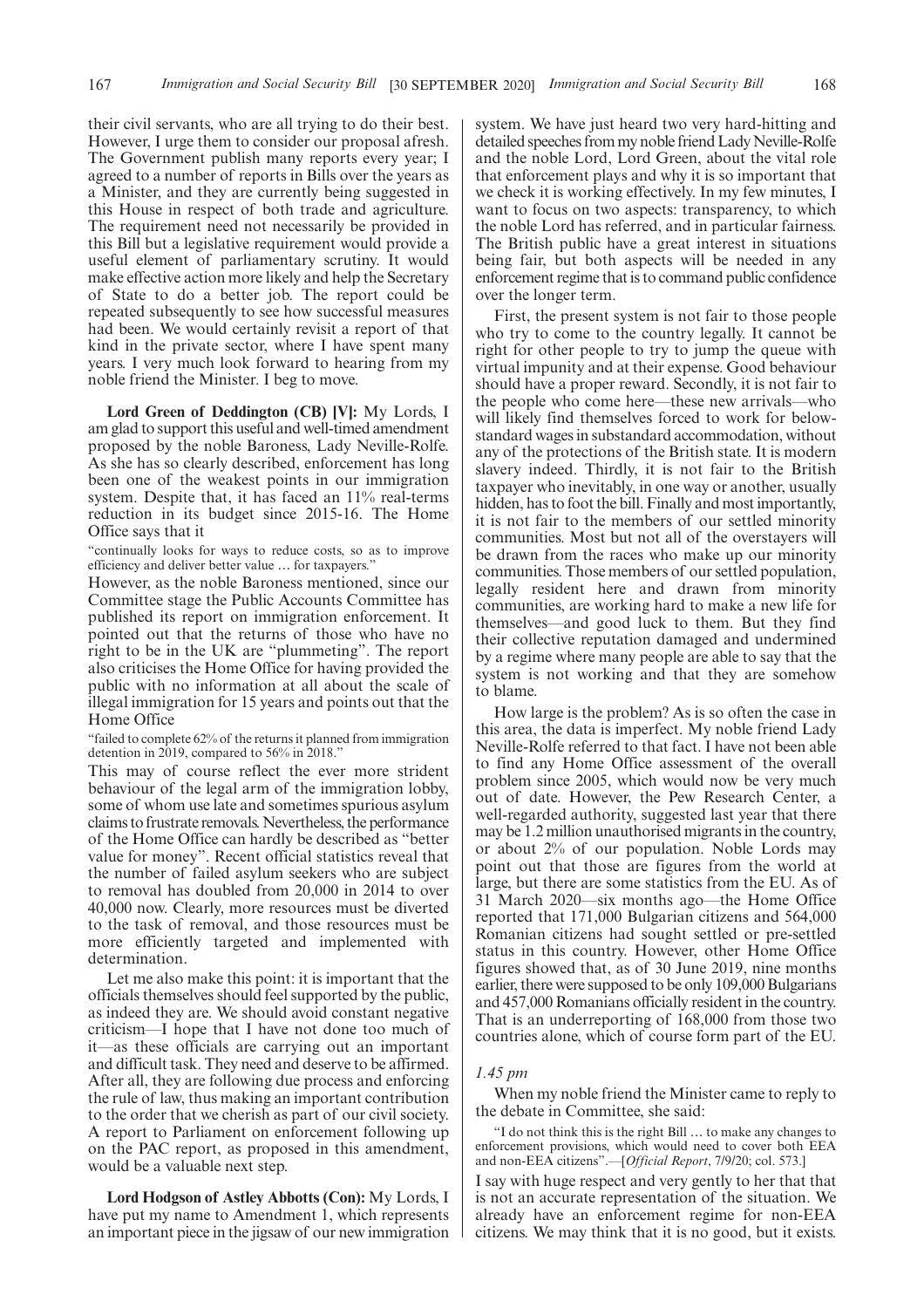#### [LORD HODGSON OF ASTLEY ABBOTTS]

However, so far as EEA citizens are concerned there is no system and cannot be one, because we have free movement of labour until we finally leave the EU. Post Brexit, we will need one and we will need to check how effective it has been and is being. That is why my noble friend's amendment should be accepte-d.

**Baroness Bennett of Manor Castle (GP) [V]:** My Lords, I speak to Amendment 2 in my name, which takes us in a very different direction to the debate thus far. Amendment 2 has a modest snippet of text: "Leave out Clause 1". If noble Lords go back to the Bill, they will find that it covers "Repeal of the main retained EU law relating to free movement etc." This is the point, from the view of your Lordships' House, at which the freedom of movement that was the birthright for everyone born since 1992, and which their elders have enjoyed since then, is irrevocably wiped out. We have an expectation, as problematic as it sometimes is, that society is advancing and improving. Yet here we are, after 28 years, taking a massive step backwards. I credit the noble Baroness, Lady McIntosh of Pickering, for noting in Committee how much she personally had benefited from freedom of movement. Many other noble Lords will have similarly benefited, and others have noted it in the House during debate.

As I speak now, I think particularly of the 18 year-olds who are having such a torrid time at university or college or in seeking a job. They have endured all the chaos of A-level and GCSE results and now face losing an escape route—a safety valve—but, above all, an opportunity to roam a continent without restraint, free to study, to work, to live and to love without thought of visa or restriction. That loss should not be allowed to slip quietly into the political darkness.

Much of the focus of the debate around freedom of movement and on the Bill has been on the fate of some 4 million EU citizens in the UK. We will be debating and, I hope, adding some positive changes to the Bill for them later. There is also a rightful focus on the Britons who now face being unable to live in their own country with their European spousal partner and children. I hope your Lordships' House will also do something about that, but for now I will focus on the Britons affected. We cannot, of course, control what other countries do—by leaving the European Union, we have lost control of that—but we know that in Europe there is a strong tradition of reciprocity. Britons will largely be treated in European states as we treat their citizens here, which is something to think about right through this Bill's discussions.

Of course, rich people and those with connections will not be anything more than perhaps a little discommoded: if you have enough cash, you can buy a passport from several European countries, and if you have a higher level of earnings or savings, a visa will not be a barrier. Losing freedom of movement is a massive set-back for equality. Over the recent long, weary years of campaigning, I have met many Britons who were not rich and who had not started out with the advantages that many in your Lordships' House have enjoyed. However, they were able to establish a new life on the continent, with the choice of more than a score of countries before them; all they needed was a sense of adventure—or sometimes desperation—and a few pounds for a cheap coach fare, and they set out. They are some of the 1.2 million Britons who live in the rest of Europe, who will be profoundly affected by the decisions we are making today.

This is all one enormous, careless rush, with fewer than 100 days before the end of the Brexit transition period. In the Committee debate, the noble Baroness, Lady Hamwee, noted that the Bill removes

"all rights, powers, liabilities, obligations, restrictions, remedies and procedures which derive from EU law".—[*Official Report*, 7/9/20; col. 644.]

I cannot tackle everything, but I want to do everything I can to highlight this great loss. Therefore, I give notice that it is my intention to divide the House, as I indicated in Committee that I would do at this stage. I will ask every Member of your Lordships' House to be on the record: will you vote to greatly reduce the freedom we all enjoy from January, and probably for decades to come? Will you show your opposition, or will you remain off the record in the face of this massive loss?

**Lord Paddick (LD):** My Lords, I rise to speak to my Amendment 26 in this group, and my noble friend Lady Hamwee will speak to the other amendments in the group. I too am sceptical about the Government's ability to enforce immigration law in general and the end of free movement in particular. Indeed, as I have previously argued, there is evidence that, rather than "taking back control", the Government have made the UK border more porous.

At previous stages of this Bill, I have raised the issue of EEA and Swiss nationals, who will continue to be able to enter the UK using airport e-passport gates and who will benefit from visa-free entry to the UK, officially for six months at the end of the transition period, along with the nationals of Australia, Canada, Japan, New Zealand, Singapore, South Korea and the USA—the so-called B5JSSK countries.

I am very grateful to the Minister for meeting me face to face—a rare treat—along with several officials, who joined us virtually. The point of raising this issue now is to have on the record the fact that the Government's approach to immigration contains significant loopholes, which are as follows.

First, there will be no digital record of the immigration status of EEA and Swiss nationals, or those of the other B5JSSK countries that I have listed, visiting the UK under the six-month visa-free arrangements. This can be checked—for example, by landlords, in order to fulfil their right-to-rent obligations to ensure that they do not rent property to those who are in the UK illegally. The Government have no plans to change this situation other than an ambition that this will happen at some time in the future.

Secondly, there will be no way of tracking EEA, Swiss or other B5JSSK nationals once they have arrived in the UK, as no information will be recorded as to where they are going to be staying, there will be no stamp in their passport and there will be no way of establishing whether they have left the UK when or before the six-month limit has been reached.

Thirdly, in order to comply with the law—even though there is no way of enforcing it—all an EEA or Swiss national, or a national of one of the other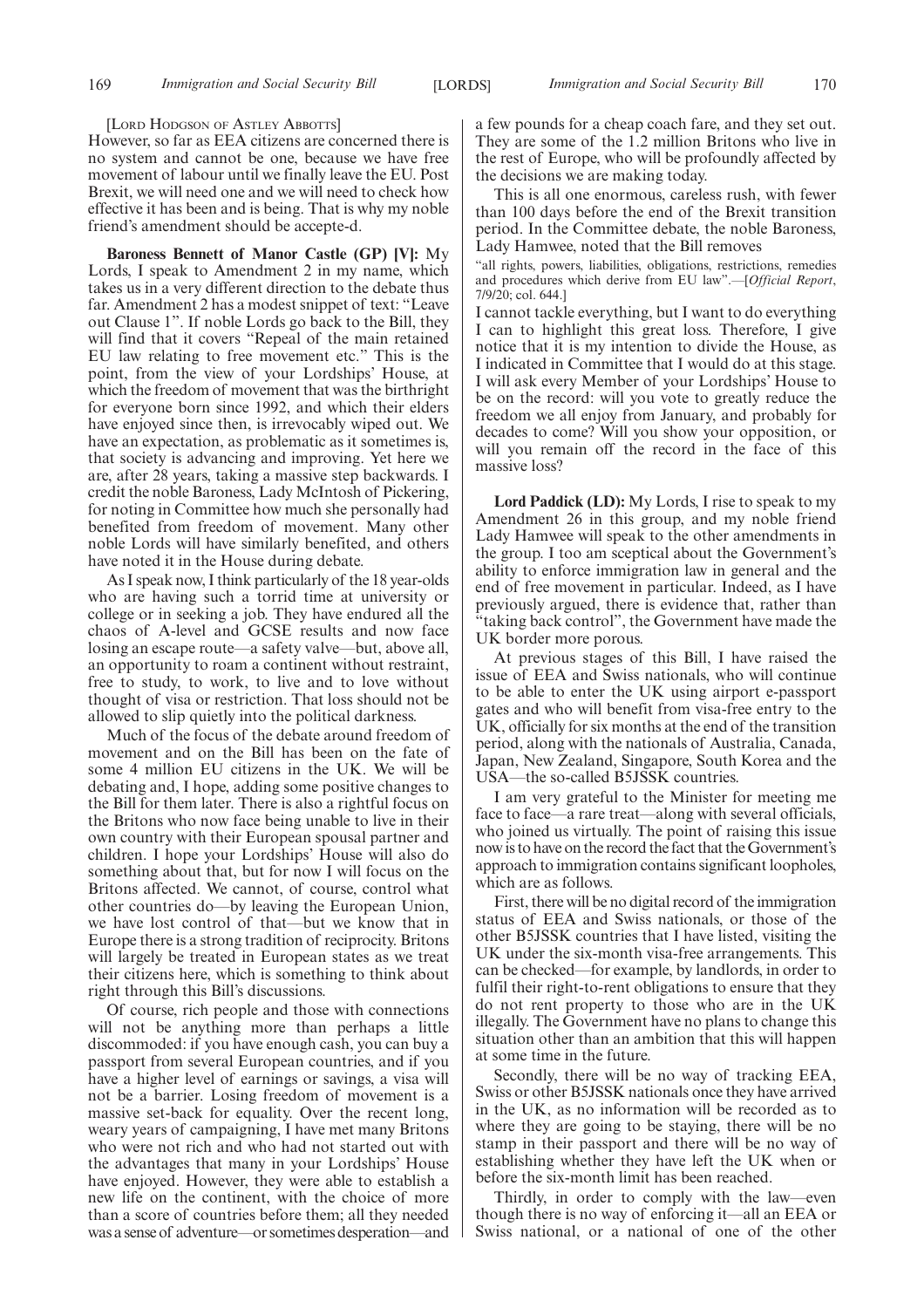B5JSSK countries, needs to do is take a day trip on the Eurostar to Lille, for example, in order to be legally eligible to stay for another six months. In their *UK Points-Based Immigration System: Further Details Statement*, the Government claim that EEA and Swiss nationals should not

"in effect live in the UK by means of repeat or continuous visits." However, in reality, there is no way of checking or enforcing this.

Fourthly, with the leeway provided to landlords under the right to rent scheme, landlords can rent a property for up to 12 months to an EEA or Swiss national, or to other B5JSSK nationals—even though they are legally allowed to stay in the country for only six months—without any sanction, civil or criminal. At the end of that period, the landlord can continue to rent the property to the EEA or Swiss national, or to one of these other nationals, provided they produce another ticket, boarding pass, travel booking or

"Any other documentary evidence which establishes the date of arrival in the UK in the last six months."

Fifthly, the Government cannot provide any details of the electronic travel authorisations, or ETAs, mentioned in the Government's immigration plans under the heading "The border of the future", or of how that system will operate. The Government claim that it will "allow security checks to be conducted and more informed decisions taken on information obtained at an earlier stage, as to whether individuals should be allowed to travel to the UK."

In the meantime, and for the foreseeable future, the UK could be vulnerable to such individuals entering the UK—without checks or a visa—through the e-passport gates.

Every national of Australia, Canada, Japan, New Zealand, Singapore, South Korea or the USA used to hand in a landing card and be questioned by a Border Force officer at the UK border to establish where they were going to stay, how long they were staying and whether they had the means to sustain themselves without working illegally. I am told that about 3,000 US nationals a year used to be turned away at the border, but these individuals can now use the e-passport gates, almost always unchallenged. I understand that the reason the B5JSSK nationals were added to those who could use the e-passport gates was to better manage the queues at the UK border. Allowing people through the UK border more quickly by not checking whether they are entering the UK legitimately does not seem to be "taking back control" of our borders.

From 1 January, EEA and Swiss nationals will be able to enter the UK in the same way, even though free movement is supposed to be at an end. Can the Minister please confirm on the record that these loopholes do indeed exist and that there are no immediate plans to close them? Can she also repudiate the explanation offered by a lawyer friend of mine—who, when I discussed this issue with him, described the B5JSSK countries as "white" countries—by explaining how the B5JSSK countries were chosen?

**The Deputy Speaker (Lord Faulkner of Worcester) (Lab):** The noble Lord, Lord Young of Norwood Green, has withdrawn from the debate, so I call the noble Baroness, Lady McIntosh of Pickering.

**Baroness McIntosh of Pickering (Con) [V]:** My Lords, this is an interesting group of amendments. I first congratulate my noble friend Lady Neville-Rolfe and the other co-signees of Amendment 1 on identifying what is clearly an issue that needs to be addressed. One need only look at the pleas from the county council and local authorities in Kent to see how they have been overrun in recent weeks by the large number of migrants coming in.

I will put a question for my noble friend the Minister to answer in responding to this group of amendments. Presumably, these migrants are counted when they enter reception centres, and so these numbers are available; is it the case that my noble friend Lady Neville-Rolfe has actually identified that, and what would be the best way of publicising these figures? One thing that my noble friend Lady Neville-Rolfe and others omitted to say was that they are of course bypassing the Covid security measures on self-isolation—although I suppose they are self-isolating in one respect. However, this issue is increasingly of great concern to the wider British public, and it needs to be addressed as a matter of urgency.

I thank the noble Baroness, Lady Bennett, for reminding me and the House of my comments, which I stand by. I have travelled widely and have family in Demark who I hope to continue to be able to visit, as I have friends in Belgium and France. On balance, between Amendment 2 and Amendment 26, I prefer Amendment 26 in the name of the noble Lord, Lord Paddick. I hope my noble friend the Minister will confirm that this is indeed the basis on which we will operate after 1 January. Can she go further and confirm that, if I or any individual crosses to another EEA country or Switzerland, we can also go through their EU gates and that this will continue on a reciprocal basis?

#### *2 pm*

**The Deputy Speaker (Lord Faulkner of Worcester) (Lab):** The noble Lord, Lord Greaves, has withdrawn, so I call the noble Lord, Lord Naseby.

**Lord Naseby (Con):** My Lords, I speak as someone who served on the Public Accounts Committee for 12 years in another place. The first thing that comes to mind is that the National Audit Office is principally in charge of the investigations there, sometimes prompted by the committee and sometimes by issues that are at the forefront of politicians' and other parties' interests. Those reports are always produced when there is a case to be looked at. The reports are taken very seriously and are of great substance. I was particularly pleased—this is the reason I am taking part in the debate on this amendment— to see that there was this PAC report on a subject that is likely to come before your Lordships' House. That report gives cause for considerable concern—that is probably a huge understatement. I hope my noble friend on the Front Bench, for whom I have a great deal of time, and those who are advising her will look at this very seriously. I think they need to go back also to the National Audit Office and look at some of the data, because it cannot all be reproduced in a report.

A couple of other issues come to my mind. My noble friend mentioned the 5,000 boat people. I sat on the Council of Europe for eight years—it is not just a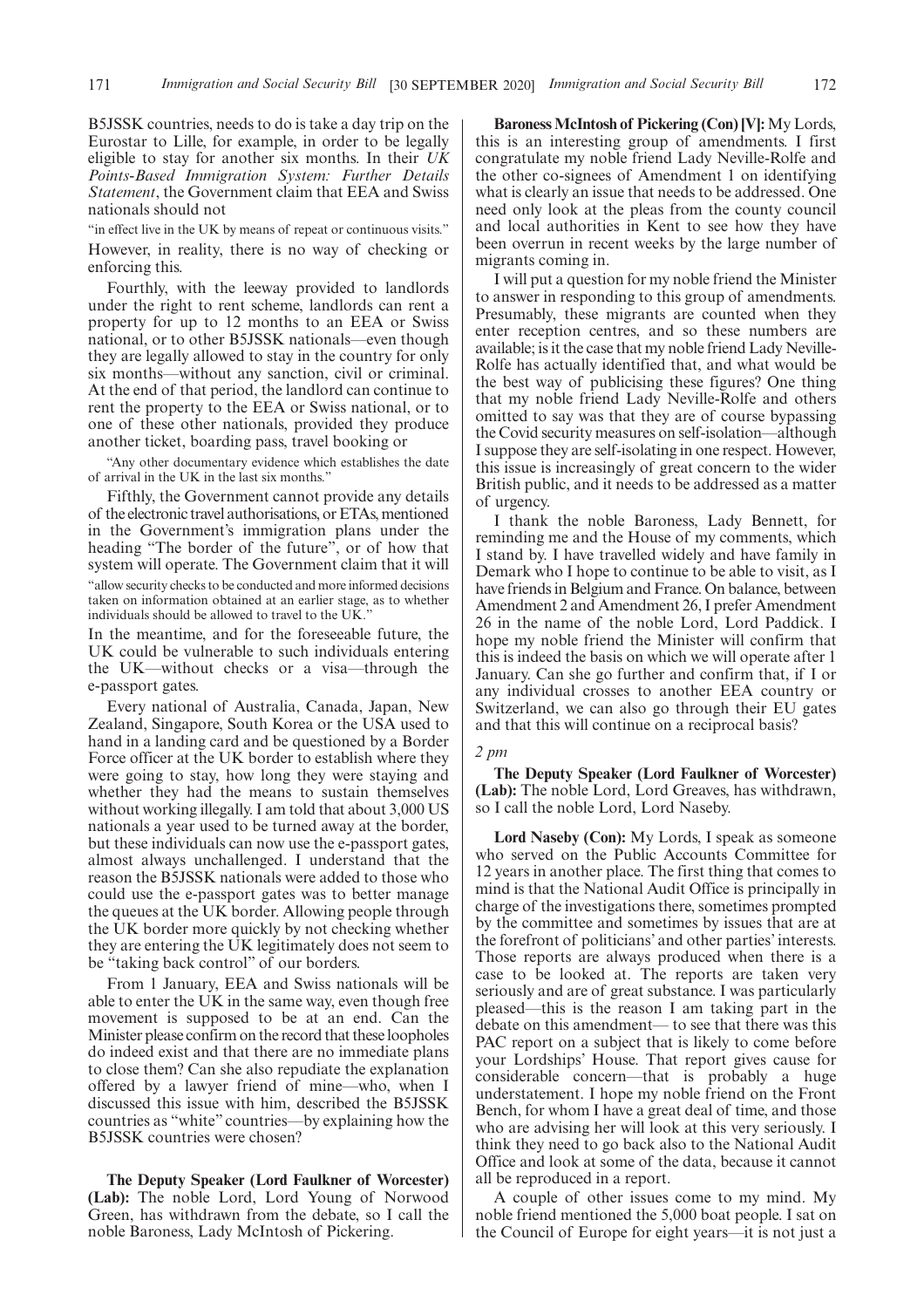#### [LORD NASEBY]

talking shop; it does some valuable work. This is the sort of issue where two countries are involved in something that is not acceptable to either country but nobody has managed to bang the heads of the head of states together to ensure that a solution is found.

I am a great lover of France; for years, I had a mobile home in the south of France and I love going there. But this is not in the interests of France; I know our Prime Minister is pretty busy, but it is time for someone in a very senior position to talk to the Prime Minister of France, so that we can stop these huge numbers. Maybe we will have to take a share of the very small proportion who are genuine asylum seekers but, for the rest, an answer has to be found.

As the House knows, I also specialise in south Asia. I lived and worked there for a number of years and—dare I mention?—I have written a book about Sri Lanka. There is a problem about asylum seeking from not only Sri Lanka but other parts of south Asia. Self-harming is not something that many people in the Chamber or elsewhere know too much about, but it is not as unusual in south Asia and south-east Asia as it would be in the western world. Self-harming is then transcribed into "torture", so when the individual presents themselves as an asylum seeker here, with an analysis from a UK doctor who of course has no idea about self-harming, it is pretty strong evidence that there has been torture—but there has not; there has been self-harming. That is something people should be particularly alert about.

We are being prompted daily to have an app on this and an app on that—track and trace is now the issue of the day. I do not know whether this happens, but it occurs to me that, given that the one piece of luggage that most migrants have with them is a mobile phone—or someone within their group has a mobile phone—those going into the reception area should have a track and trace system of their whereabouts, for a limited period, on some sort of app.

I listened to the noble Lord, Lord Paddick, with particular interest. He has put some genuine questions that I hope my noble friend on the Front Bench will take away, if she is not able to answer them today. There is clearly something not right in the areas that he has picked up.

I spent a great many hours recently on the Agriculture Bill, which has a section dealing with temporary agricultural workers. It is a fact that, in the UK at this point in time, there is not enough part-time or spare labour and ability in agricultural matters to bring in the harvest, particularly in Lincolnshire and the surrounding counties. I come from Bedfordshire; we are on the fringe, but there is a great deal of horticulture. We must not have another harvest next spring where we in the UK are short of people to harvest the crops. I just want to put that on the record.

Finally, as some will know, I am a former RAF pilot and still take a great interest in aviation. I unearthed, some years ago now, a manoeuvre that was being done with light aircraft out of small airports; they were basically flying out of the UK and, on the flight plan, there was no requirement to record who the people on the aircraft really were. Even where the people were recorded, there was no checking done on the way back as to whether the number who went out came back,

whether they were the same people, or even whether they went back to the original airport they had started from. I still believe that that is a problem and should be looked at.

This is an important amendment. I am sorry to get a little technical, but the amendment says, "within six months". Having sat in the Chair down the other end, I would have to say that "within six months" suggests less than six months, and what I think my noble friend will be pushing for is that it should be done at six months or immediately after six months. If I am right, I hope that the Minister can ensure that that minor change can be implemented. I wish my noble friend all success with this very important amendment.

**Baroness Jones of Moulsecoomb (GP) [V]:** My Lords, I confess to being slightly surprised by some of the comments in favour of Amendment 1; I am speaking against Amendment 1 and very strongly in support of Amendment 2 in the name of my noble friend Lady Bennett.

This is no time to be xenophobic and exclusionary. To suggest that the majority of migrants come over here on the basis of greed is to ignore the fact that the vast majority come over here to find a place of safety, not just for themselves but for their children. They come over here because they are absolutely desperate. Who would face that sort of crossing in a rickety boat if they did not have to? It is worth reminding your Lordships' House that some of the forebears of your Lordships benefited, as refugees, from the welcome that Britain extended to them.

When we look at these migrants, we have to accept that we bear some of the blame for their situation. It is not as simple as saying that it all happens abroad and we bear no responsibility. We sell arms to repressive regimes and we have to understand that that has consequences. We also use far more of our share of the earth's resources, which means that other places have less than their share, which creates environmental refugees. We also meddle in other people's wars. We do not have to go to war in far-flung places—we should be making sure that the world is a more secure place.

I benefited hugely from freedom of movement when I was young, and I would like my children to do the same, as well as the thousands of other young people who are reaching the age when they want to travel, visit other places and learn about other cultures. It is unfair that we ban this opportunity for young people, when we had it ourselves.

Finally on Amendment 1, as I have said and will never tire of repeating in your Lordships' House, ending freedom of movement is not the will of the people. You cannot assume that, because people voted for Brexit, they voted to end the freedom of movement. I and many others from the left voted for Brexit, but we did not vote to finish off freedom of movement. So, please, no more stuff about it being the will of the people; it absolutely is not.

On Amendment 2, we should see this as an opportunity to show the Government and the people of Britain that ending freedom of movement is not desirable but something extremely undesirable. I, for one, will be voting for the amendment.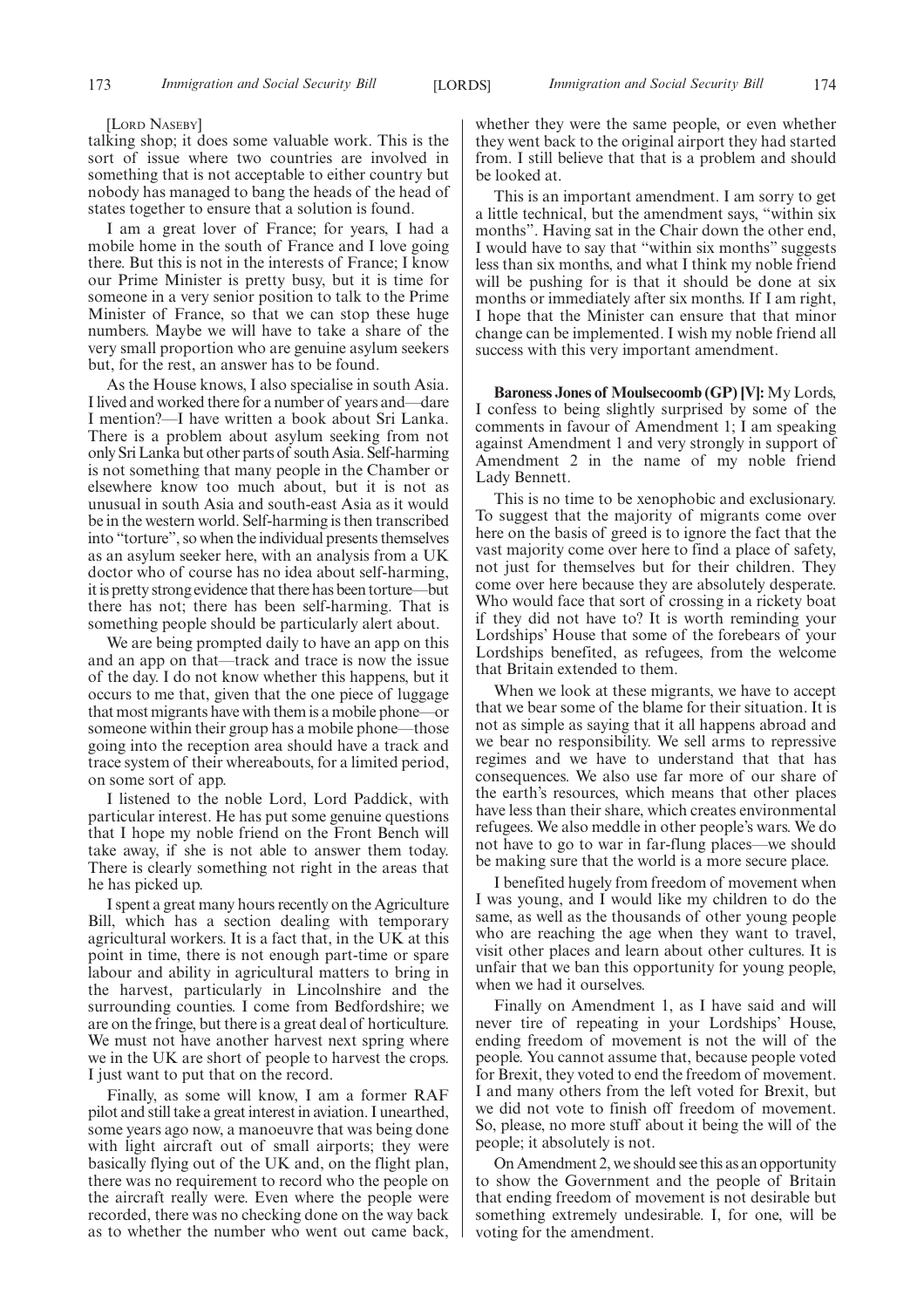**Baroness Hamwee (LD):**My Lords, the noble Baroness, Lady Neville-Rolfe, says that enforcement of immigration laws and regulations has been very weak. I say yes and no to that. Much could be said about evidence of torture and the age of young asylum seekers and so on; I do not want to get into that, nor the issue of which communities produce, as it were, the largest number of people here without authorisation.

From these Benches, we have long made the point that information is lacking. Information is basic to enforcement and we need that first and foremost. We need to know who arrives and who leaves. As I have understood it for a long time, including from speeches made by former Home Secretaries, the largest number of people who are here without leave are overstayers.

I said "yes and no" to the proposition about the weakness of enforcement. We believe it is important to have clear rules that are enforced; both are important for public confidence, as has been said. My noble friend Lord Paddick's explanation of a loophole he has identified and pursued with enormous determination is a clear example of why both rules and enforcement are important. But it is the rules themselves that need to command confidence first, and we say they need to be sensible, clear and compassionate.

What has been enforced with enthusiasm are activities like "go home" vans and getting people such as landlords and employers to do the enforcing. What is published with enthusiasm are rules that are pretty much impenetrable—sometimes to those faced with interpreting them and almost always to those directly affected. The Minister said in Committee that the Government were "actively exploring legislative options to ensure … enforcement … can be tightened up."—[*Official Report*, 7/9/20; col. 573.]

I thought it sounded ominous, but I am sure she will take the opportunity today to explain what the Government are proposing. I hope she can be clear now, and whenever those options may come before us, about the facts, without going straight to assumptions about who is here without authorisation.

#### *2.15 pm*

Some would disagree with the amendment on the technical grounds that taking out Clause 1 wrecks the Bill, although no one has said that yet. I am naturally inclined to abide by rules—rules of procedure as much as any others. When, as a child, I saw a notice that said, "Don't go on the grass," I would not. Normally, that would be the end of the issue for me. But I started the debate on this Bill at a previous stage in the summer by saying the Liberal Democrats deplore so much of the UK's immigration policy, do not support the Bill and deeply regret the loss of free movement and of our membership of what we regarded as a union which has been much more than political.

Millions of people from EU countries have been here through free movement. They have become integral to our society, and British citizens have become part of their communities without ceasing to be British. Young people have learned alongside European colleagues. All of these, and we, embody being both British and European. A long speech from me is not needed to make the position on these Benches clear. We will be with the noble Baroness, Lady Bennett.

**Lord Rosser (Lab):** Amendment 1 calls for a report to be laid before Parliament on how the provisions under Schedule 1 to the Bill are to be enforced. The noble Baroness, Lady Neville-Rolfe, and other noble Lords have expressed concerns about the level and extent of immigration enforcement. I agree that proper, responsible enforcement is essential and that people need to have confidence in the immigration system.

Coming at it from a slightly different angle, we have seen the consequences of poor enforcement—from a broken detention system which can hold indefinitely people who have suffered abuse, while failing to deport criminals, to the Windrush scandal, in which law-abiding citizens had their lives shattered by an unacceptable Home Office culture. I, too, await with interest the Government's response to this amendment.

On Amendment 26, I thank the noble Lord, Lord Paddick, for his explanation of the purpose and reasoning behind it. I look forward to hearing the Minister's response in the light of the noble Lord's meeting with the Minister.

Amendment 2, from the noble Baroness, Lady Bennett of Manor Castle, would remove from the Bill Clause 1, which repeals the main retained EU law relating to free movement. I will say it: the amendment is effectively a wrecking amendment, since the overriding purpose of this Bill is to end rights to free movement. It would rerun the argument over the basic premise of the Bill.

The primary role of your Lordships' House is as a revising Chamber. It is not for us to vote down the clause that is central to the purpose of this Bill, whatever our individual views. Our focus today is on a number of vital issues on which we can apply pressure, and on attempting to make concrete changes to the Bill which, if this House agrees to them, the Commons would give serious consideration to and might even support. We have to be realistic about the changes we can make to this legislation. I note the noble Baroness, Lady Jones of Moulsecoomb, said she would be voting for Amendment 2. If it is put to a vote, we will not support it but abstain.

**The Minister of State, Home Office (Baroness Williams of Trafford) (Con):** My Lords, I thank all noble Lords who have spoken in this debate. I particularly thank my noble friend Lady Neville-Rolfe for bringing back her amendment, supported by the noble Lord, Lord Green of Deddington, and my noble friend Lord Hodgson of Astley Abbotts, about how the repeal of EU law relating to free movement set out in Schedule 1 will be enforced. I strongly support the premise of the amendment, but I hope I will be able to explain why it is not necessary to divide the House.

The premise of the amendment is particularly important in a post-Brexit era. On the point made by the noble Baroness, Lady Hamwee, I assure noble Lords that the Home Office will be updating its published enforcement policy with particular regard to EEA citizens and their family members who, having arrived here after the end of the transition period, from January 2021, must have leave to enter or remain. She pressed me on the legislative options. She will understand that I cannot pre-empt these, but I am sure they will become clear in due course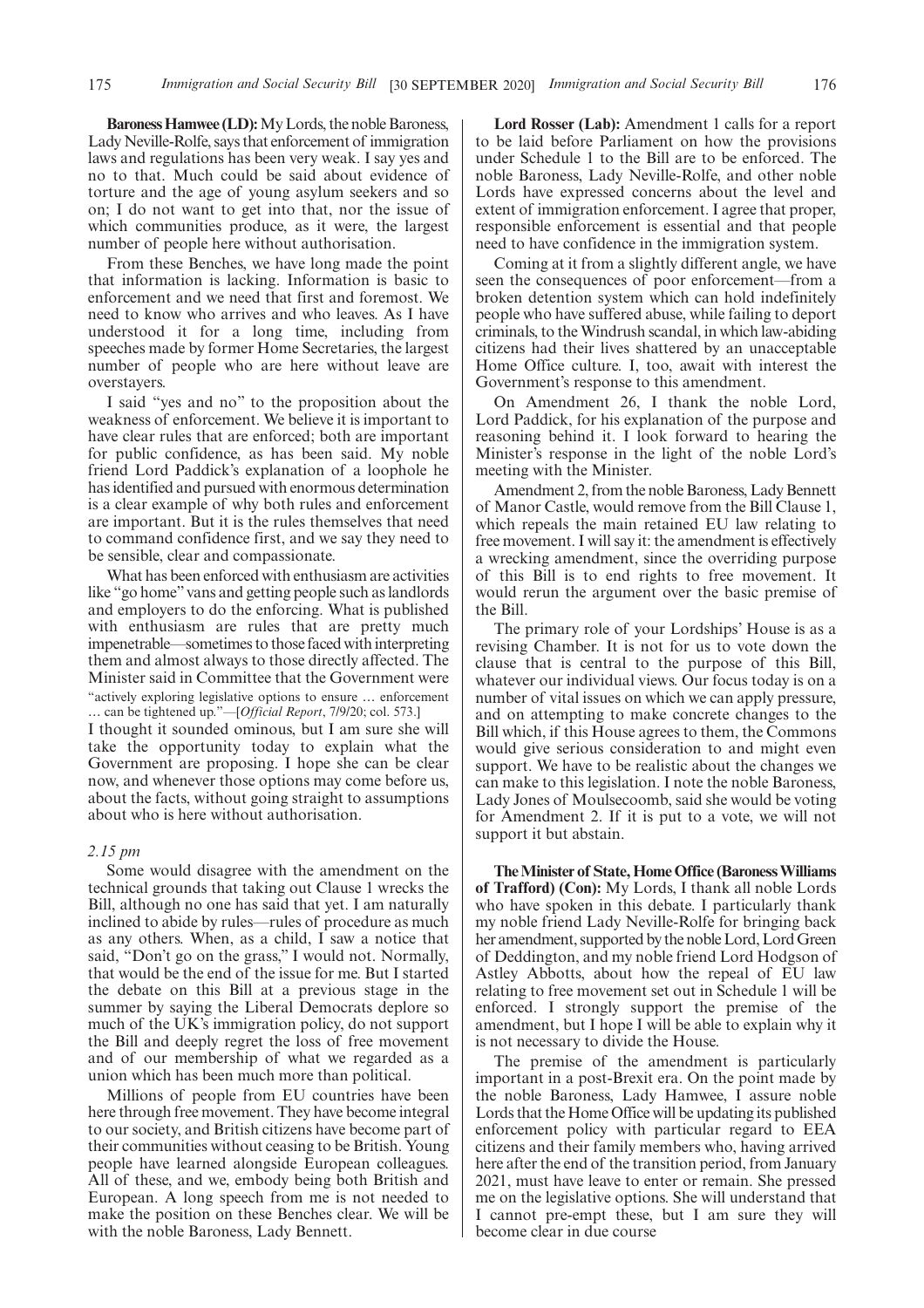[BARONESS WILLIAMS OF TRAFFORD]

The guidance will make it clear to immigration enforcement officers that no enforcement action should be taken in respect of those EEA citizens who can apply for the EU settlement scheme until the deadline of 30 June 2021. This includes while an application is outstanding after that deadline and pending the outcome of any appeal if the decision is to refuse status under the EU settlement scheme. Instead, officers should encourage EEA citizens to apply during the grace period. We have given a clear commitment that, where EEA citizens and their family members have reasonable grounds for missing the deadline, they will be given a further opportunity to apply. The Government will publish guidance on what constitutes reasonable grounds for missing the deadline in early 2021, as I articulated previously.

As I set out during our earlier debate on this amendment, we are now moving towards having a level playing field for EEA and non-EEA citizens, where they will be treated equally and will be covered by the same published guidance regarding the application of sanctions and enforcement measures if these are relevant. My noble friend Lady Neville-Rolfe has previously said that she wants to see robust enforcement and highlighted a number of practical suggestions made by the noble Lord, Lord Green of Deddington. I hope I can provide at least some assurances in these areas.

Enforcing the UK's immigration laws is critical to a functioning immigration system and effectively implementing the Government's policies. Tackling illegal working, targeting those in the country illegally and removing dangerous foreign criminals is an absolute priority. The fall in returns in the latest year was largely due to very few returns in the last quarter because of Covid. In addition, the Home Office has been operating against an increasingly challenging legal landscape in recent years, which the noble Lord, Lord Green of Deddington, referred to. In some cases, this has constrained its ability to return individuals, and this has been coupled with a noticeable increase in levels of abuse designed to delay and frustrate our processes, reducing the removals achieved.

In term of performance on deporting foreign criminals, more than 55,000 have been returned since 2010. To pick up on my noble friend Lord Hodgson's point about returns from the EU, of the 3,791 foreign national offenders—FNOs—returned from the UK in the year ending June 2020, two-thirds were EU nationals. We will also pursue action rigorously against individuals living in the community, actively monitoring and managing cases through the legal processes and negotiating barriers to removal. Despite logistical issues with flights in the current pandemic, the Home Office will continue to take these forward with routes currently available, and as further routes return.

The noble Lord, Lord Green of Deddington, made suggestions in Committee about illegal migrants destroying their documents and linking the issuing of visas to countries readmitting their own citizens. Visas are a border and national security tool. The UK keeps its visa system under regular review. Decisions on changes are always taken in the round and reflect key facets of the bilateral relationship with the country concerned.

These will vary globally, but often include security, compliance, returns and prosperity. On his point about restoring the detained fast-track system for some asylum claims, unfortunately this process had to be suspended following a finding by the courts that the fast-track procedure rules were unlawful. However, we continue to explore options on tightening up key elements of our immigration system, including around asylum, appeals and enforcement.

Finally, the noble Lord mentioned the difficulty of preventing EU visitors and non-visa nationals working while in this country. Illegal working, as noble Lords will know, is a key driver of illegal migration; it encourages people to break our immigration laws and provides the practical means for migrants to remain in the UK unlawfully. This encourages people to take risks by putting their lives in the hands of unscrupulous people smugglers; it leaves them vulnerable to exploitative employers and results in businesses that are not playing by the rules undercutting legitimate businesses that are. It also negatively impacts on the wages of lawful workers and is linked to other labour market abuses such as tax evasion, breach of the national minimum wage and exploitative working conditions—including, of course, modern slavery in the most serious cases.

Immigration enforcement teams take the threat of illegal working extremely seriously and work with employers to deny illegal workers access to jobs by making it straightforward to check a worker's status and entitlement as well as providing a range of charged-for training and advisory services. Where employers do not follow the rules, we will apply a range of sanctions, from civil penalties to closure notices and, ultimately, the prosecution of criminal offences.

Turning to specific questions, a number of noble Lords mentioned the PAC report. We will, of course, respond to that in due course. The noble Lord, Lord Paddick, unsurprisingly referred to our meeting and the issue of e-gates. People cannot use repeat visits to live here legally and obtain the same rights as residents to work and obtain benefits. He talked about visitors repeatedly passing through e-gates after 31 December 2020. Those who do not have another form of UK status may be granted six months leave to enter but will not be able, as I say, to work or access benefits and services. They will, of course, be expected to leave the UK or extend their stay before their leave to enter expires, and they may, as I said, face enforcement or removal if they do not. Any EEA national arriving to work or study will need to apply under our new system and obtain prior permission, just like any other non-visa nationals. Without such permission, they will not be able to demonstrate their entitlement to remain in the UK for anything other than a visit.

We had what I thought was a very constructive conversation about how people might be currently trying to game the system, and about what the situation might be beyond January 2021. He asked me how the B5JSSK countries were chosen. There was an assessment of factors, including volumes and security and the issue was debated in both Houses. He also made the point that the countries were all white countries. Japan, Singapore and South Korea may not be, but I do not know how he defines "white". I will leave it at that, since it is a subjective matter.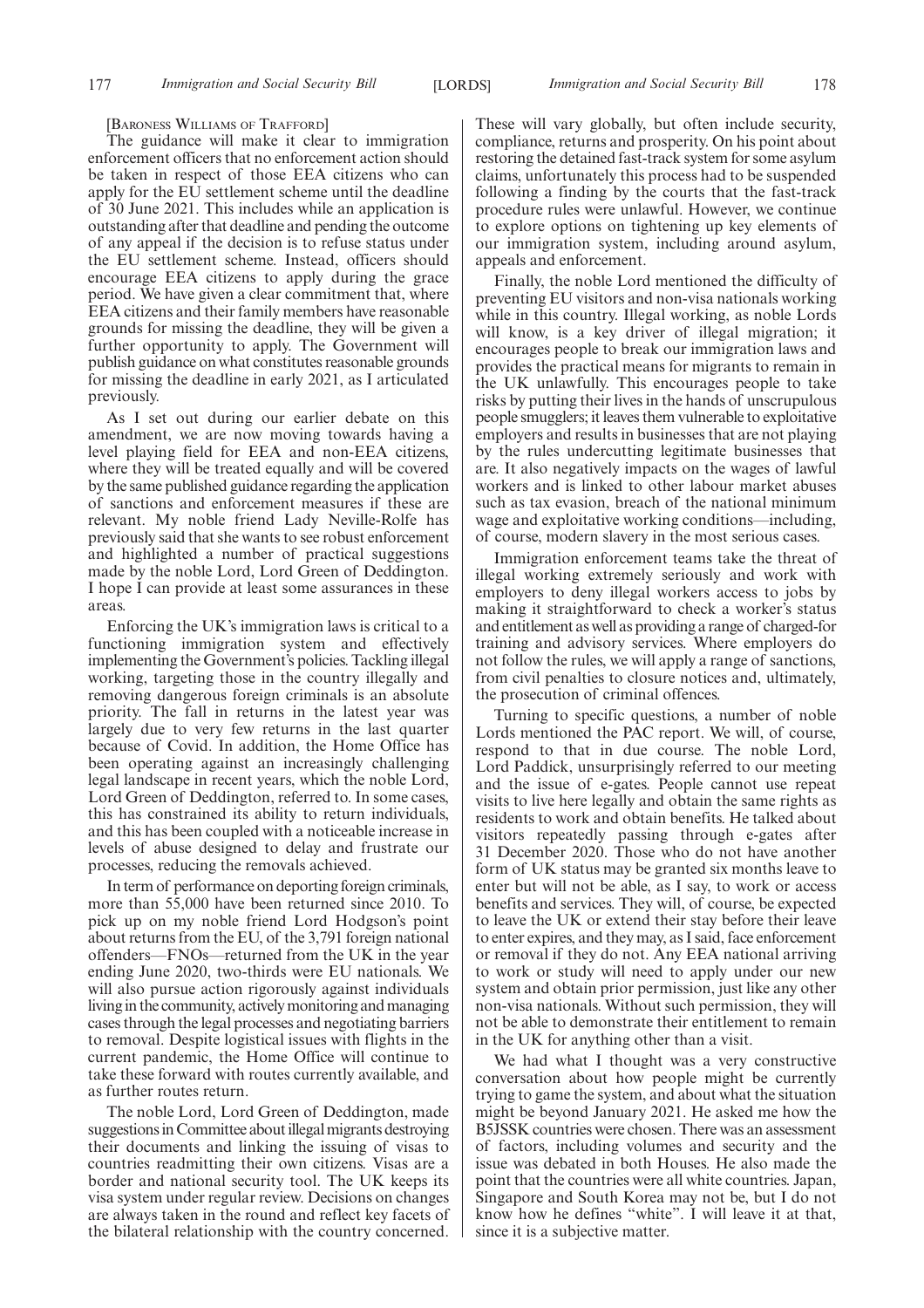I will repeat that a parliamentary report on enforcement, as required by this amendment, is unnecessary because policy guidance on enforcement is already published. I hope my noble friend will withdraw her amendment.

#### *2.30 pm*

**The Deputy Speaker (Baroness McIntosh of Hudnall) (Lab):** My Lords, I have received no requests to speak after the Minister, so I call the noble Baroness, Lady Neville-Rolfe.

**Baroness Neville-Rolfe (Con):** My Lords, it has been a full and fair debate, with compelling contributions from my noble friend Lord Hodgson and the noble Lord, Lord Green of Deddington. My noble friend Lady McIntosh added to the richness of the discussion with her experience in Kent and her concern about Covid from those coming to this country. The noble Baroness, Lady Hamwee, rightly argued that information is often lacking and sought clear, well-communicated rules, which is all part of enforcement—we are on common ground there. The noble Lord, Lord Rosser, gave us further reasons why looking at what has happened and reporting on enforcement can be extremely useful in many different areas.

I was pleased to hear from the noble Lord, Lord Paddick, because of his expertise and experience; I noted that he was also sceptical about the Government's ability to enforce the law. He has a good point about automated gates and the need for ID for landlords—I have a minor interest there that I should probably declare. The world is changing, with digital rightly replacing paper-based solutions more and more, so work in this area must be progressed. I know that my noble friend the Minister agrees that work on digital ID and biometrics, which is being done by the Home Office and DCMS, can help in making a simple, clear, well-observed immigration system—as well as in liquor licensing, which is where we last discussed it.

I thank my noble friend the Minister for her careful replies on the specific issues we have all raised. I am sure we will all look at them very carefully. I agree with my noble friend Lord Naseby that the PAC's disturbing report should be listened to and acted on. So I hope that a report on immigration enforcement of the kind we have proposed can be initiated. Putting those who need to improve on report can be very effective.

However, I feel that the issues have been well aired today and I do not propose to press my amendment. I support this Bill and feel that the amendment of the noble Baroness, Lady Bennett, supported by the noble Baroness, Lady Jones of Moulsecoomb, would drive a coach and horses through it. As the noble Lord, Lord Rosser, said, it could be regarded as a wrecking amendment. I will therefore vote against Amendment 2 if the House divides. I beg leave to withdraw my amendment.

*Amendment 1 withdrawn.*

*Amendment 2 Moved by Baroness Bennett of Manor Castle* **2:** Clause 1, leave out Clause 1

**Baroness Bennett of Manor Castle (GP) [V]:** My Lords, I wish to move this amendment formally. We are in unprecedented political times. We are racing towards a disastrous year of chaos, confusion and disruption as a result of the ending of the Brexit transition and the continuing pandemic. I have listened very carefully to the debate—

**Lord Parkinson of Whitley Bay (Con):** The noble Baroness just has to move her amendment formally, which I believe she has done.

**The Deputy Speaker (Baroness McIntosh of Hudnall) (Lab):** I shall now put the Question. We have heard Members taking part remotely saying that they wish to divide the House on this amendment, and I will take that into account.

*2.33 pm*

*Division conducted remotely on Amendment 2*

*Contents 113; Not-Contents 262.*

*Amendment 2 disagreed.*

#### **Division No. 1**

#### **CONTENTS**

Addington, L. Adonis, L. Alderdice, L. Allan of Hallam, L. Alton of Liverpool, L. Andrews, B. Bakewell of Hardington Mandeville, B. Barker, B. Beith, L. Benjamin, B. Bennett of Manor Castle, B. Bhatia, L. Bird, L. Bonham-Carter of Yarnbury, B. Boothroyd, B. Bowles of Berkhamsted, B. Brown of Cambridge, B. Bruce of Bennachie, L. Burnett, L. Burt of Solihull, B. Campbell of Pittenweem, L. Clancarty, E. Clark of Calton, B. Clement-Jones, L. Cork and Orrery, E. Dholakia, L. Doocey, B. D'Souza, B. Eames, L. Featherstone, B. Finlay of Llandaff, B. Foster of Bath, L. Fox, L. Garden of Frognal, B. German, L. Glasgow, E. Goddard of Stockport, L. Grender, B. Grey-Thompson, B. Hamwee, B.

Harris of Richmond, B. Hayman, B. Hollins, B. Humphreys, B. Hussain, L. Hussein-Ece, B. Janke, B. Jones of Cheltenham, L. Jones of Moulsecoomb, B. Kramer, B. Krebs, L. Lee of Trafford, L. Loomba, L. Low of Dalston, L. Ludford, B. Mair, L. Marks of Henley-on-Thames, L. Masham of Ilton, B. McNally, L. Meacher, B. Murphy, B. Newby, L. Northover, B. Oates, L. Palmer of Childs Hill, L. Parminter, B. Pinnock, B. Prashar, B. Purvis of Tweed, L. Quin, B. Randerson, B. Razzall, L. Redesdale, L. Rees of Ludlow, L. Rennard, L. Ricketts, L. Roberts of Llandudno, L. Russell of Liverpool, L. Sandwich, E. Scott of Needham Market, B. Scriven, L.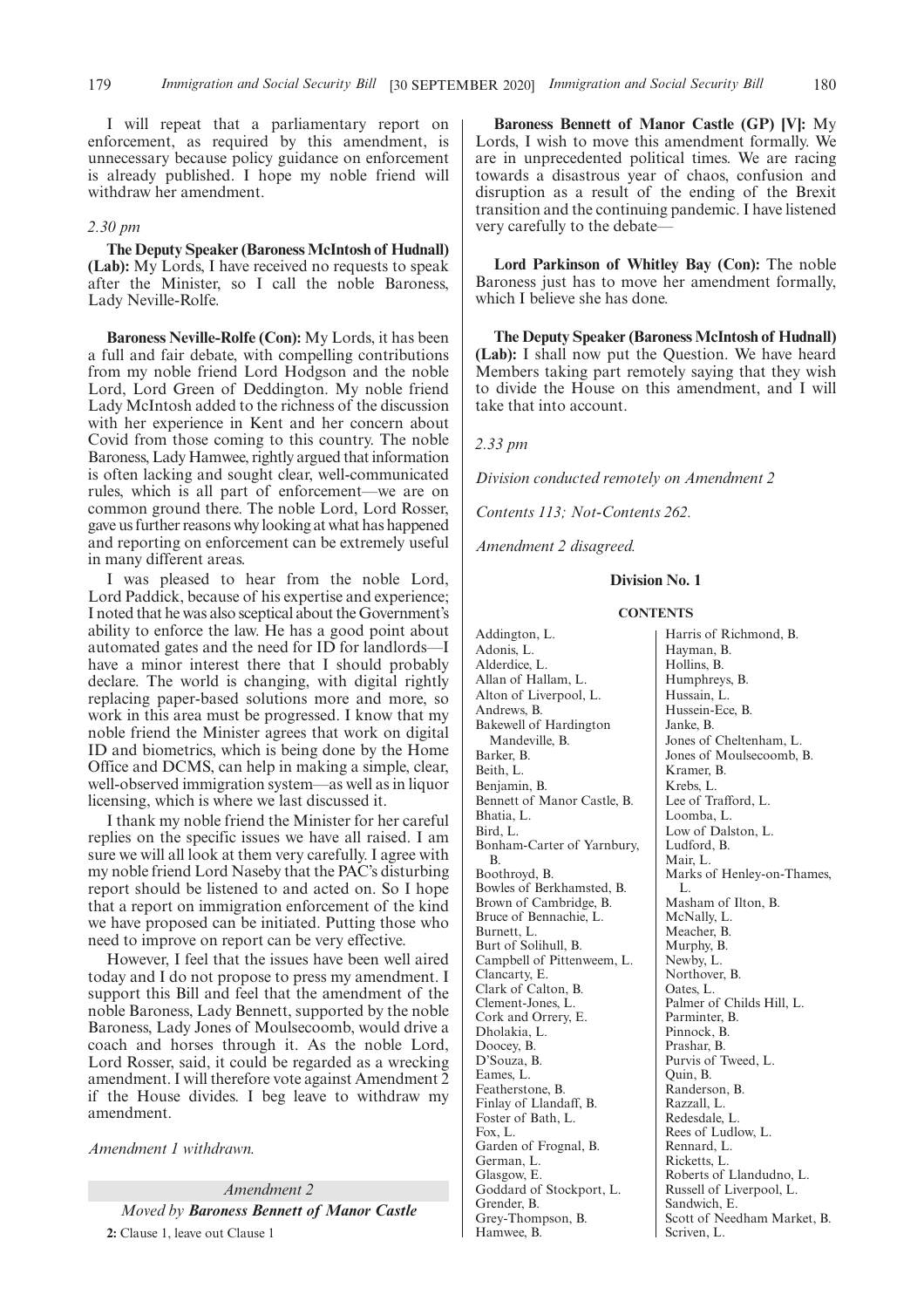Sharkey, L. Sheehan, B. Shipley, L. Shutt of Greetland, L. Singh of Wimbledon, L. Smith of Newnham, B. Somerset, D. Stephen, L. Stern, B. Stone of Blackheath, L. Storey, L. Strasburger, L. Stunell, L. Suttie, B. Taverne, L.

Teverson, L.

Thomas of Winchester, B. Thornhill, B. Thurso, V. Tonge, B. Tope, L. Truscott, L. Tyler, L. Uddin, B. Wallace of Saltaire, L. Wallace of Tankerness, L. Walmsley, B. Waverley, V. Wigley, L. Willis of Knaresborough, L.

Thomas of Gresford, L.

#### **NOT CONTENTS**

Aberdare, L. Ahmad of Wimbledon, L. Altmann, B. Anelay of St Johns, B. Arbuthnot of Edrom, L. Arran, E. Ashton of Hyde, L. Astor of Hever, L. Astor, V. Austin of Dudley, L. Baker of Dorking, L. Balfe, L. Barran, B. Bates, L. Berkeley of Knighton, L. Berridge, B. Bertin, B. Bethell, L. Bichard, L. Black of Brentwood, L. Blackwell, L. Blackwood of North Oxford, B. Blencathra, L. Bloomfield of Hinton Waldrist, B. Borwick, L. Bottomley of Nettlestone, B. Bourne of Aberystwyth, L. Bowness, L. Brabazon of Tara, L. Brady, B. Bridges of Headley, L. Brookeborough, V. Brougham and Vaux, L. Brown of Eaton-under-Heywood, L. Browne of Belmont, L. Browning, B. Brownlow of Shurlock Row, L. Buscombe, B. Butler of Brockwell, L. Caine, L. Caithness, E. Callanan, L. Cameron of Dillington, L. Campbell of Surbiton, B. Carey of Clifton, L. Carlile of Berriew, L. Carrington of Fulham, L. Carrington, L. Cathcart, E. Cavendish of Furness, L. Chadlington, L. Chartres, L. Chisholm of Owlpen, B. Choudrey, L.

Wrigglesworth, L.

Coe, L. Colgrain, L. Colville of Culross, V. Colwyn, L. Courtown, E. Couttie, B. Cox, B. Craig of Radley, L. Craigavon, V. Crathorne, L. Crisp, L. Curry of Kirkharle, L. Davies of Gower, L. De Mauley, L. Deech, B. Deighton, L. Devon, E. Dobbs, L. Duncan of Springbank, L. Dunlop, L. Durham, Bp. Eaton, B. Eccles of Moulton, B. Eccles, V. Empey, L. Erroll, E. Evans of Bowes Park, B. Fairfax of Cameron, L. Fairhead, B. Fall, B. Farmer, L. Fellowes of West Stafford, L. Fink, L. Finn, B. Flight, L. Fookes, B. Forsyth of Drumlean, L. Framlingham, L. Fraser of Corriegarth, L. Freud, L. Fullbrook, B. Gadhia, L. Gardiner of Kimble, L. Gardner of Parkes, B. Garnier, L. Geddes, L. Glenarthur, L. Gold, L. Goldie, B. Goldsmith of Richmond Park, L. Grade of Yarmouth, L. Green of Deddington, L. Greenhalgh, L. Griffiths of Fforestfach, L. Grimstone of Boscobel, L. Hague of Richmond, L. Hailsham, V.

Hallett, B. Hamilton of Epsom, L. Haselhurst, L. Hay of Ballyore, L. Hayward, L. Helic, B. Henley, L. Herbert of South Downs, L. Hill of Oareford, L. Hodgson of Abinger, B. Hodgson of Astley Abbotts, L. Hogan-Howe, L. Hooper, B. Hope of Craighead, L. Horam, L. Houghton of Richmond, L. Howard of Rising, L. Howe, E. Hunt of Bethnal Green, B. Hunt of Wirral, L. James of Blackheath, L. Jenkin of Kennington, B. Jopling, L. Kakkar, L. Keen of Elie, L. Kerr of Kinlochard, L. Kilclooney, L. King of Bridgwater, L. Kirkham, L. Kirkhope of Harrogate, L. Laming, L. Lamont of Lerwick, L. Lang of Monkton, L. Lansley, L. Leigh of Hurley, L. Lexden, L. Lindsay, E. Lingfield, L. Lothian, M. Lucas, L. Lytton, E. Mackay of Clashfern, L. Mackenzie of Framwellgate, L. Maginnis of Drumglass, L. Mancroft, L. Mann, L. Manzoor, B. Marland, L. Marlesford, L. Maude of Horsham, L. McColl of Dulwich, L. McCrea of Magherafelt and Cookstown, L. McGregor-Smith, B. McInnes of Kilwinning, L. McIntosh of Pickering, B. McLoughlin, L. Meyer, B. Mobarik, B. Mone, B. Morgan of Cotes, B. Morris of Bolton, B. Morrissey, B. Morrow, L. Moynihan, L. Naseby, L. Nash, L. Neville-Jones, B. Neville-Rolfe, B. Newlove, B. Nicholson of Winterbourne, B. Noakes, B. Northbrook, L. Norton of Louth, L. O'Loan, B.

O'Shaughnessy, L. Pannick, L. Parkinson of Whitley Bay , L. Patel, L. Penn, B. Pickles, L. Pidding, B. Polak, L. Popat, L. Porter of Spalding, L. Powell of Bayswater, L. Price, L. Randall of Uxbridge, L. Ravensdale, L. Rawlings, B. Reay, L. Redfern, B. Renfrew of Kaimsthorn, L. Ribeiro, L. Risby, L. Robathan, L. Rock, B. Rogan, L. Rose of Monewden, L. Rotherwick, L. Saatchi, L. Sanderson of Welton, B. Sarfraz, L. Sassoon, L. Sater, B. Scott of Bybrook, B. Seccombe, B. Selkirk of Douglas, L. Shackleton of Belgravia, B. Sheikh, L. Shephard of Northwold, B. Sherbourne of Didsbury, L. Shields, B. Shinkwin, L. Shrewsbury, E. Smith of Hindhead, L. Smith of Kelvin, L. Stair, E. Stedman-Scott, B. Stirrup, L. Strathclyde, L. Stroud, B. Stuart of Edgbaston, B. Sugg, B. Suri, L. Swinfen, L. Taylor of Holbeach, L. Taylor of Warwick, L. Tebbit, L. Thurlow, L. Trenchard, V. True, L. Ullswater, V. Vaizey of Didcot, L. Vaux of Harrowden, L. Vere of Norbiton, B. Verma, B. Wakeham, L. Walker of Aldringham, L. Walney, L. Warsi, B. Wasserman, L. Watkins of Tavistock, B. Wei, L. Wharton of Yarm, L. Whitby, L. Wilcox, B. Williams of Trafford, B. Wilson of Dinton, L. Wyld, B. Young of Cookham, L. Younger of Leckie, V.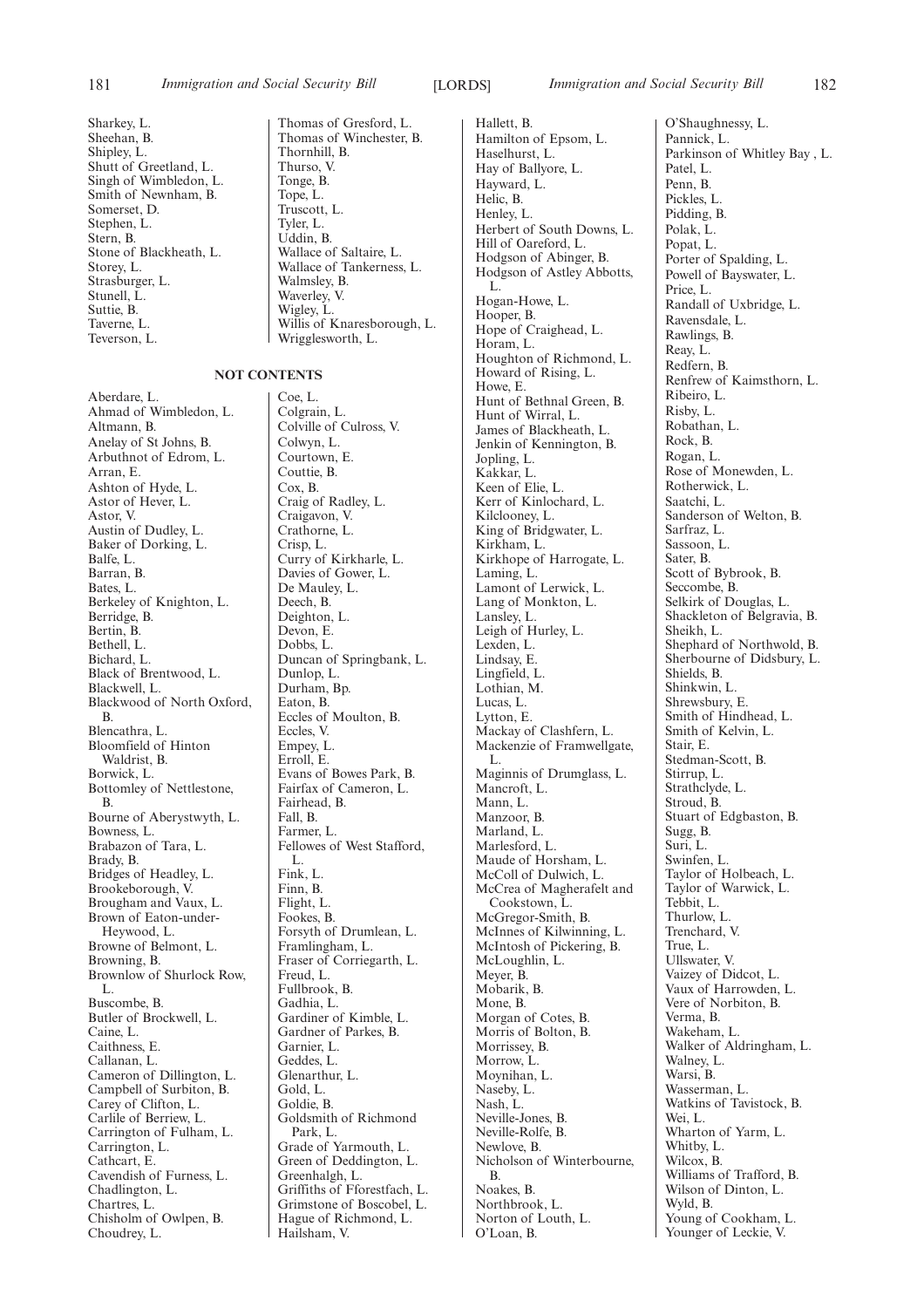#### *2.47 pm*

**The Deputy Speaker (Baroness McIntosh of Hudnall) (Lab):** My Lords, we come now to the group beginning with Amendment 3 in the name of the noble Lord, Lord Rosser. I remind noble Lords that Members other than the mover and the Minister may speak only once and that short questions of elucidation are discouraged. Anyone wishing to press this amendment, or the other amendment in this group, to a Division should make that clear during the debate.

#### *Amendment 3*

#### *Moved by Lord Rosser*

**3:** After Clause 1, insert the following new Clause—

"Impact of section 1 on the social care sector

- (1) The Secretary of State must commission and publish an independent assessment of the impact of section 1, and Schedule 1, on the social care sector within six months of this Act being passed.
- (2) The Secretary of State must appoint an independent Chair to conduct the assessment.
- (3) The assessment must consider the impact of provisions in section 1, and Schedule 1, on—
	- (a) the social care workforce;
	- (b) available visa routes for social care workers;
	- (c) long-term consequences for workforce recruitment, training and employee terms and conditions; and
	- (d) such other relevant matters as the independent Chair deems appropriate.
- (4) A copy of the independent assessment must be laid before both Houses of Parliament within fourteen days of its publishing date."

Member's explanatory statement

This new Clause would require the Secretary of State to commission and publish an independent report on the impact of ending free movement on the social care sector, including the impact on the workforce (such as skills shortages), visa options for social care workers, and long-term consequences for recruitment, training and terms and conditions for staff.

**Lord Rosser (Lab):** Amendment 3 is similar to that moved by my noble friend Lord Hunt of Kings Heath in Committee. It would require the Secretary of State to commission and publish an independent assessment on the impact of ending free movement on the social care sector, including the impact on the workforce—such as skills shortages—visa options for social care workers, and long-term consequences for recruitment, training and staff terms and conditions. The independent assessment must be published within six months of the Bill being passed and laid before both Houses of Parliament within 14 days of its publishing date.

In Committee, there was little disagreement over the current state of the social care sector: low-paid, undervalued and skilled work; a very high staff turnover rate of over 30%; well over 100,000 vacancies; and some 20% of the workforce being from other countries, including the EU, with that source of staff about to be closed down in three months' time as a result of the advent of the points-based immigration system and the overwhelming majority of care staff not being eligible for the health and social care visa. There was, I think, a large measure of agreement too that the sector needed to place greater emphasis on training and increased professionalism, and that not everyone in the labour market would have the necessary aptitude and attitude to meet successfully the demands and requirements of care work.

The Government rejected the very similar amendment moved by my noble friend Lord Hunt of Kings Heath, not on the basis that an inquiry into the social care sector was not needed but on the basis that a mechanism already existed that kept the social care sector under review. The Government, through the Minister, said:

"I very much agree that it is essential that policies are kept under review, particularly when the Government are introducing a new, points-based immigration system from January. Independent scrutiny and review are a good thing, but I am not sure that we need to legislate to provide a whole new mechanism."—[*Official Report*, 7/9/20; col. 608.]

The Minister then went on to say that the Migration Advisory Committee had been in existence for some years, and that noble Lords should be in no doubt about the close interest that it took in the health and social care sector. It is true that the MAC reports on the social care sector. Indeed, in a wide-ranging—I think 650-page—report yesterday on the shortage occupation list, covering numerous sectors, it again expressed concern about the social care sector and argued that if the necessary domestic funding increase and pay increases it has been calling for, in its own words, "for some years" did not now materialise in a timely manner, it

"would expect the end of freedom of movement to increase the pressure on the social care sector, something that would be particularly difficult to understand at a time when so many care occupations are central to the Covid-19 pandemic frontline response."

The MAC also said that a potential rise in labour supply to the care sector as a result of UK job losses elsewhere cannot be "predicted with any certainty". This Bill makes an immense change to our immigration system, which will have a significant effect on our already understaffed and underresourced social care sector at the same time as we are going through a global pandemic. Our care sector has always been vital; now it is part of our front line. We need more than the regular reporting mechanisms. This amendment would provide for that much-needed specialist, timely and targeted review of social care—of workforce numbers, the impact of the Government's decision not to include many care workers in the health and care visa, and what this all means for future planning for the sector at this crucial time, including terms and conditions and training for a talented, caring workforce.

The Government have already made the decision to change the immigration system and have said that they want to see competitive terms and conditions in the sector and not have people on the minimum wage. The Government have also said they want the right number of people to meet increasing demands with the right skills, knowledge and behaviours to deliver quality compassionate care. Those are very commendable objectives, and a recognition from the Government that they are, as my noble friend Lord Hunt of Kings Heath said in Committee, the main funder and regulator and set the whole context in which the sector operates.

With the Government having decided that this lowpaid, undervalued but skilled sector, with its enormous turnover of staff and vacancies running well into six figures, is now to face, on top of that, a significant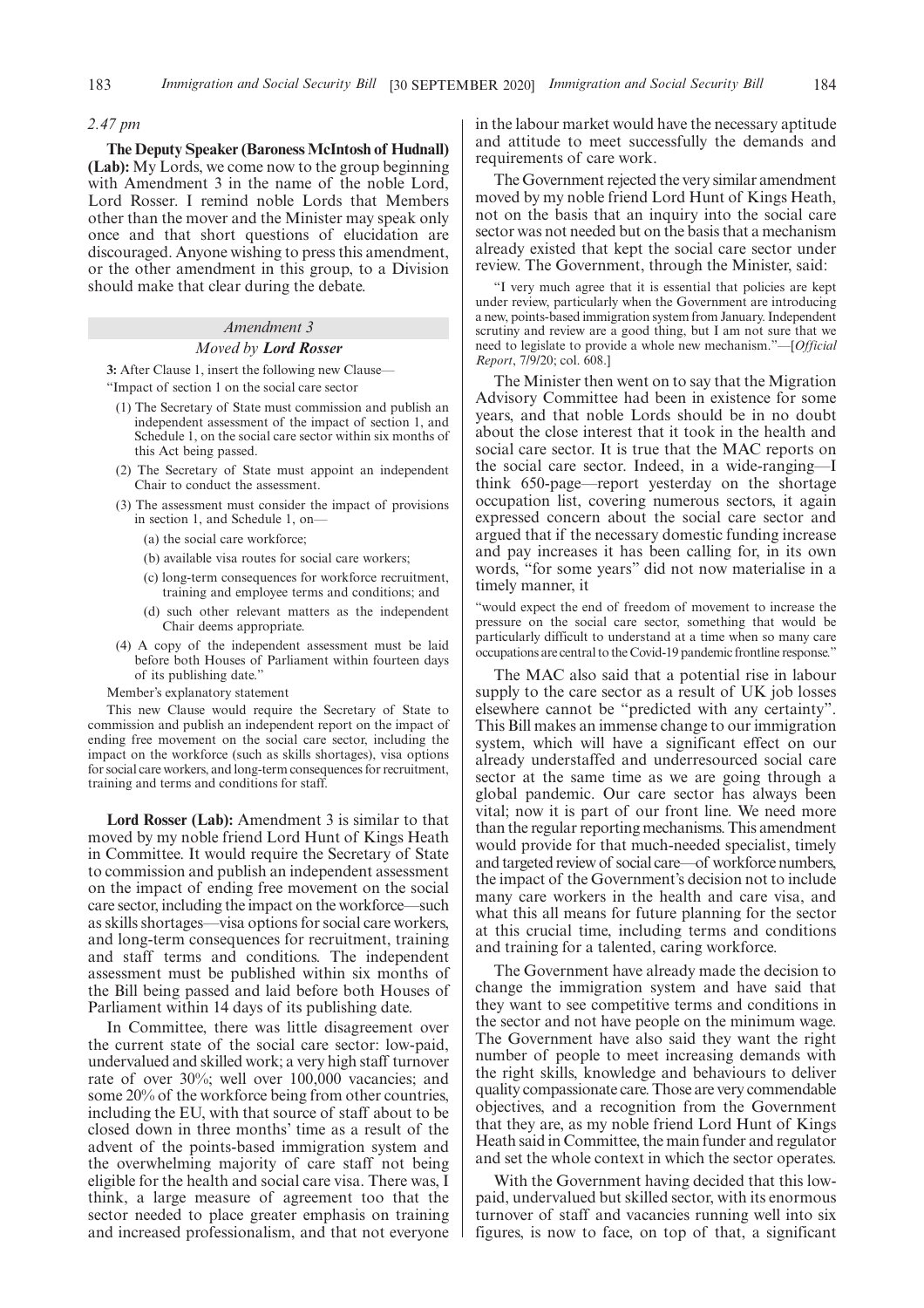#### [LORD ROSSER]

source of labour being closed down in just three months' time, social care faces a potential perfect storm. With social care facing such an unprecedented situation, now is the time for a fresh set of eyes to make an expert assessment of the impact of the end of free movement on a sector that already has existing significant problems of pay, conditions, turnover and training that need to be addressed if ever-increasing demands for social care are to be met. We need an assessment that has a major input from people who have expertise in, and specialist knowledge of, the field of social care, and can bring a fresh perspective to bear on a sector whose existing, as well as pending, problems will have to be addressed if the Government's goals of a better paid, more highly trained and professional workforce with much lower turnover rates than at present is to be achieved.

The amendment does not ask for too much; it does not pre-emptively write the Government's policy for them but merely asks for a timely, thorough and independent analysis of how to support our care sector and its staff and enable it to achieve the goals set in the light of the impact of the provisions of this Bill. It will help to prevent the issue of the state of our care sector being yet again kicked into the long grass. How many times in the past decade have we been promised a plan for the social care sector that has failed to materialise? This Bill is a crucial moment, and we should use it wisely. The amendment also has support from the BMA and the Royal College of Nursing. We do not want to find ourselves in a few years' time with a social care sector that has not progressed from its present state following the imminent change in the immigration system. We need to act now, which is why the fresh independent assessment called for in Amendment 3 is needed.

In moving this amendment, I have to say that, if the Government's response is similar to their response in Committee to the amendment moved by my noble friend Lord Hunt of Kings Heath, I shall seek a Division. I beg to move.

**Baroness Jones of Moulsecoomb (GP) [V]:** My Lords, my Amendment 30 is along the lines of Amendment 3, but tougher and more radical. I would love to know that there is some support for it, but I think Amendment 3 will edge it. However, this amendment has huge support, and I thank the people from the Scottish National Party, who on a point of principle do not take their seats in the House of Lords—or what seats they might be offered. They have done all the work in getting together a huge variety of people, including RNIB Scotland, UNISON, Macmillan Cancer Support, Disability Wales, the Church of Scotland and the Northern Ireland Council for Voluntary Action. I could go on: more than 40 organisations and NGOs support this amendment.

An absolutely crucial point, which the Minister did not tackle when I presented this amendment in Committee, was that this proposal draws in all four nations. That is something that Amendment 3, I am afraid, does not mention. My amendment would probably enable the Government to have much more support for their work; it would strengthen buy-in from stakeholders across the four nations and increase the status and profile of the evaluation.

Many of the points I wanted to make have already been made by the noble Lord, Lord Rosser, very eloquently, but many bear repeating. The Government are closing their eyes to a potential problem. My key concern is about the health and social care workforce. The organisations that have contributed to this amendment are aware that some health and social care organisations rely heavily on workers from other parts of the EU and cannot continue in their present form without support. If they are allowed to fail, other parts of the health and social care system will be needed to fill those gaps.

On efficiency and effectiveness, research carried out by the Health and Social Care Alliance Scotland in communities across Scotland highlighted that people who use support and services have concerns about their future availability. That means that with the health and social care system already creaking, combined with an elderly workforce, some people will have to try to find their own ways to minimise any negative repercussions as a result of changes accruing from leaving the EU. Then there is the adequacy of public funding for the health and social care sectors. The alliance's report raised major concerns about the impact of Brexit and the potential loss of EU funding in health and social care in Scotland, particularly to third-sector organisations, which have a key role in the provision of health and social care services. Any loss of funding will place a further strain on that whole sector, and it seems that the Government are not acknowledging that it will be a problem.

I would therefore like the Minister to answer my point that my amendment would create buy-in from the four nations, which the Government seem to be ignoring at the moment. Also, it is quite possible that without the extra workforce that we currently get through people coming from other countries, the whole system could start to fail. Are the Government prepared to put enough money into it to make sure that it does not fail and let down all the people who care about this service?

#### *3 pm*

**Lord Hunt of Kings Heath (Lab) [V]:** My Lords, I am very grateful to my noble friend Lord Rosser for adopting many of the terms of my amendment in Committee and for the eloquent way in which he introduced his amendment.

No one could doubt that social care is under pressure. The social care workforce is already facing a crisis, with more than 120,000 vacancies. According to our House of Lords Economic Affairs Committee, in 2018, 1.4 million older people in England had an unmet care need. The committee found that publicly funded social care support is shrinking, as diminishing budgets have forced local authorities to limit the number of people who receive public social care.

We are in a vicious cycle: after decades of reviews and failed reforms, the level of unmet need in our care system increases; the pressure on unpaid carers grows stronger; the supply of care providers diminishes; and the strain on the care workforce continues. That is even without considering the impact of Covid, which has been huge, and before the new immigration controls come in at the end of the year.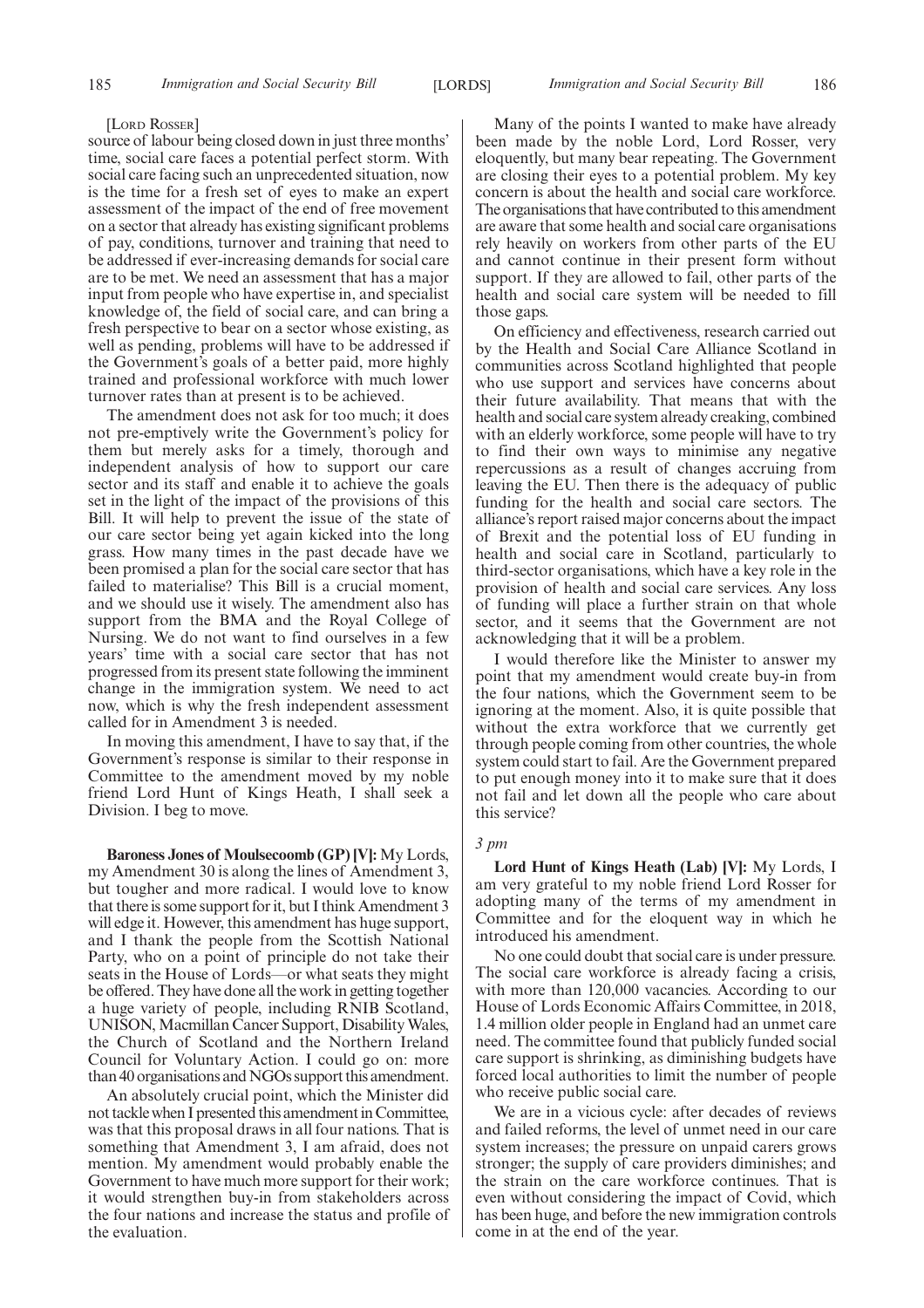I therefore remain bemused by the decision of the Home Office to exclude the great majority of care workers from the new health and care visa as a result of them not meeting either the income or the skills thresholds that have been set. My noble friend Lord Rosser mentioned the Minister's comments at Second Reading. She has justified this by the need for employers to end what she described as "the easy option" of using migrant labour to undercut our own workforce "for far too long". She also pointed to the advice of the Migration Advisory Committee, which has maintained that the problems in this sector are caused by a failure to offer competitive terms and conditions, in itself caused by a failure to have a sustainable funding model—although as my noble friend Lord Rosser today suggested, the committee's latest report clearly shows that it is now developing a rather more nuanced position. I wonder why. In Committee, the Minister went further. She said:

"If people say that the response to the social care issue should be, 'Well, employers should be allowed to bring in as many migrants as they want at the minimum wage,' first, that does not sound like the low-wage problem of the social care sector is being dealt with and, secondly, it suggests that one of the groups that will really suffer from that is the social care workers."—[*Official Report*, 7/9/20; col. 610.]

I do not need reminding of how important skilled care workers' jobs are. Of course I want more people training and entering the care sector at a decent wage, but as my noble friend Lord Rosser said in Committee, you will not solve the care sector's problems by suddenly snapping off its ability to recruit staff from abroad from the end of the year; all you will do is tip it into an even bigger crisis than it is in.

The Minister has never responded to the central point of my argument, which is that the major fault for the problem has to be laid at the Government's door. This is a government-controlled sector. The Government are the main funder and regulator. They set the whole context in which the sector operates. They have had countless reviews, but refuse to come up with any solution. There is no sign of the long-promised Green Paper. Mencap said today that the sector needs a credible, well-thought-out and properly funded care workforce plan to create and maintain a sustainable social care workforce—I agree with that.

I want to come back to the Minister, because if she is saying that staff should pay more, I agree, but is she going to will the means? Will she commit to increase support to local authorities? What about self-funders? Does she think they should pay more? At Second Reading, I think, I pointed out that if you took the current lifetime pension allowance of just over £1 million and bought an annuity with it at age 60, you would not be able to cover the average nursing home fees. So can the Minister tell me whether the Chancellor is going to raise the lifetime pension allowance?

If the Home Office is convinced that the woes of the sector are entirely down to the sector itself, let it produce the evidence. Let the Minister agree to a rapid review of the funding of the care sector and the impact of Clause 1 in shutting off an extremely valuable source of labour for this important but vulnerable part of our society.

**Lord Patel (CB) [V]:** My Lords, I am pleased to have added my name to this amendment in the name of the noble Lord, Lord Rosser. The greatest risk identified for health and social care in the House of Lords report *The Long-term Sustainability of the NHS and Adult Social Care* was the need for long-term funding arrangements for social care and, importantly, for an appropriately trained workforce for the NHS and social care. As far as social care is concerned, the Government have not addressed either, and more than three years have passed since the publication of the report. The result is that more care homes are closed and there is a massive shortage of care home staff, as has already been mentioned.

As a nation, we are getting to a point where "shameful" is the only word that can describe our failure to look after our old and frail. The pandemic has brought hardship and pain to all our citizens, but the elderly in our care homes have paid a heavy price: 30,500 excess deaths among care home residents and 4,400 more among those receiving care at home. We have failed them in many ways. We have exposed them to greater risk from the virus, we did not protect the few staff looking after them and we did not recognise their increased risk from the virus. It seems that the only people who stood by them were nurses and poorly paid care staff, the majority of whom are from overseas.

ONS figures show that social care workers are at highest risk of Covid-19 mortality. Shamefully, the United Kingdom ranks number two in the world, after Russia, for the number of deaths among healthcare workers, and the majority of them worked in social care. Some of the poorly paid and so-called unskilled paid with their lives. Many of them were not citizens of our country. We saw on our televisions poorly paid staff, many from European and other countries, working in crowded nursing homes and living in tents in the back gardens of nursing homes so that they could isolate and protect our elderly and vulnerable, who were also isolated from their families and friends.

It is estimated that we have a shortfall of approximately 122,000 care workers. So what are we saying to these dedicated, hard-working people who want to come and willingly look after our most vulnerable? We are saying, "When your visa runs out, we want you to go back to where you came from. We don't want any more of you to come. You will not meet the unrealistic criteria we set for salaries, and the visa and health charges will be unaffordable for you as these are now our new rules. Besides, we are going to have mass unemployment, and we are going to ask all those unemployed to staff our care homes and look after our elderly. We don't recognise that it is a task that requires some skills, compassion and a caring attitude or a feeling of vocation, as you do."

It is time for the Home Office to review the current proposals, which do not provide a migratory route for care workers. This is a modest amendment, in that it asks for a review. All it asks is that the Government produce evidence of the impact of the legislation on the social care workforce and social care. I strongly support it, and I hope that many others will do so. It is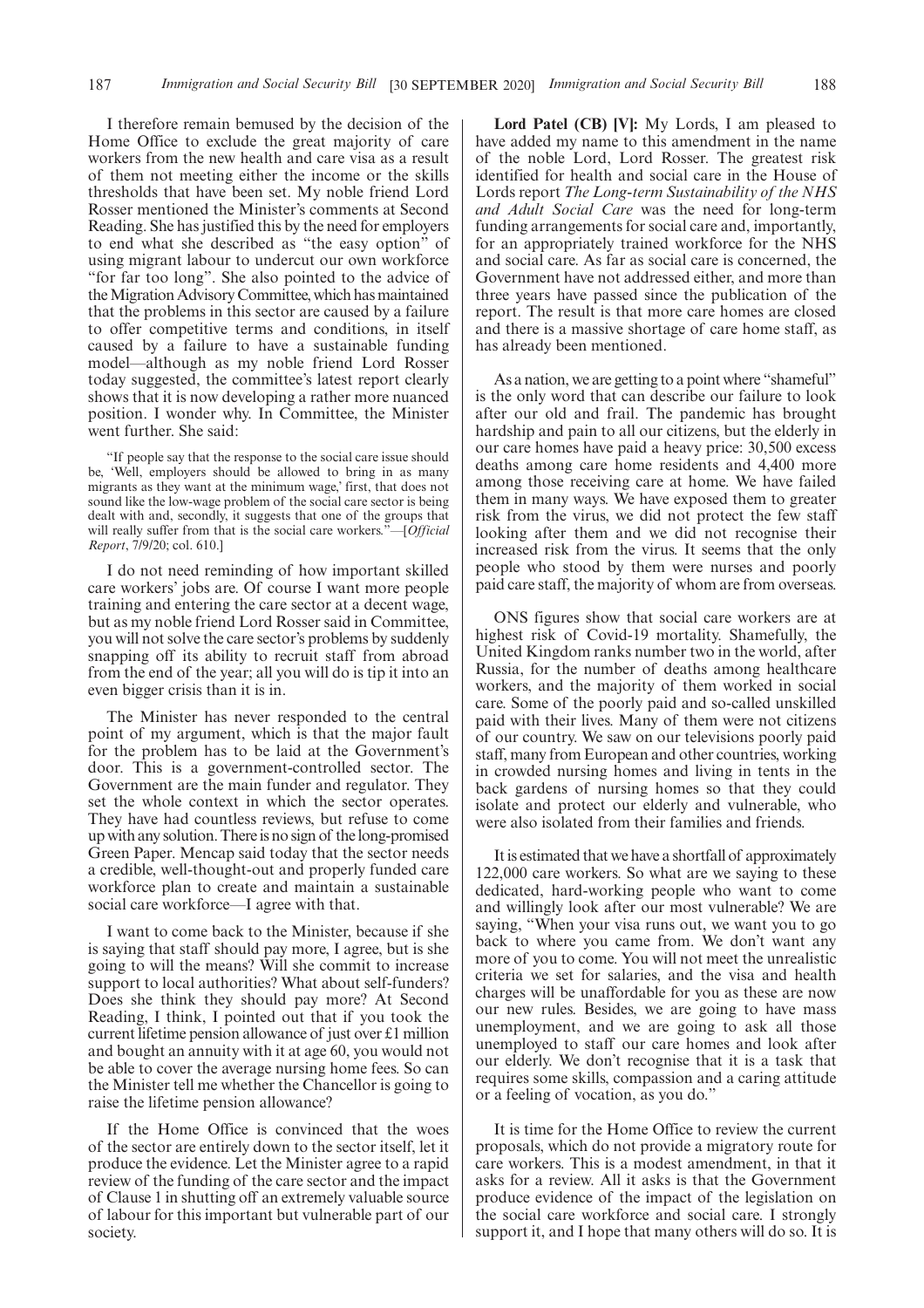[LORD PATEL]

about people whom we need—those who want the opportunity to provide compassionate care for the elderly and the frail.

I know that my namesake leads the Home Office, and we know each other, but I say to her, "Priti, on this occasion, I do not agree with you".

**The Lord Bishop of Durham [V]:** My Lords, I speak in support of Amendment 3. First, I draw attention to my interest, as recorded in the register, of receiving support from the Refugee, Asylum and Migration Policy project.

In Committee, I spoke to an amendment that would facilitate the immigration of highly skilled people who had been forcibly displaced by war or persecution. I am glad that the Government have responded positively to that proposal, which others in this place spoke in support of.

I thank the Minister for the helpful and productive meeting that I had with her and her colleague, the Immigration Minister. I was joined by Talent Beyond Boundaries and Fragomen. I hope that she will be willing to place on the record today the Government's commitment to developing a pilot for health workers, possibly in the education and business sectors. I and others here who are interested will be keen for her to update the House on progress in due course. Following that positive meeting and the promises made at it, I have not pressed the amendment that I tabled in Committee because of the Government's constructive willingness to further develop the proposal, which applies to the health and social care area.

The Government, rightly, are keen to welcome those who wish to come here with the skills to support themselves and whom businesses in the UK are ready to employ. I am therefore puzzled that social care seems not to receive the attention in immigration policy that it should.

We all know that the average pay of care workers is not high. Indeed, the figures that I have seen suggest that it is typically around  $£17,000$  per annum. This means that such workers will not qualify for a work visa, even with a reduced salary threshold. I know that the Government wish to encourage employers to increase salaries and train domestic workers, rather than allow migration to be used as a shortcut or cost-saving measure. That is welcome, although of course it will require the Minister and her colleagues to have stern conversations with their colleagues in other departments about the necessity for a better-funded care system. Such a system will also need radically better joint working between health and social care, as highlighted, for example, in the 2016 King's Fund report, *Supporting Integration Through New Roles and Working Across Boundaries*.

The Migration Advisory Committee is surely right that over the long term the solution to our care crisis lies in raising wages to attract more domestic workers, rather than using migrant workers to plug the gap. Nevertheless, the MAC was also surely right to point out this week that the cliff edge of ending free movement in the middle of a global pandemic, in which care workers are very much on the front line of safeguarding our most vulnerable neighbours, friends and family, will very much increase the pressure on the system, as the MAC puts it.

Those of us who support the amendment hardly support low wages for key workers—far from it. I believe strongly in a real living wage above the national minimum wage and in care workers being appropriately recognised and rewarded for their vital work. We are concerned that the blunt treatment of social care in the new immigration system poses significant systemic problems that could include staff shortages. The impact of those shortages will be felt by the most vulnerable in our society who rely on social care. They deserve better than "fingers crossed", which is, I am afraid, the impression that we are left with of the current approach.

I am not unused to working within institutions with byzantine processes—I am a bishop of the Church of England, for goodness' sake, as well as in this place. Therefore, I have some sympathy with the Government's desire to simplify the immigration system and to resist a proliferation of special routes for particular circumstances, yet simplification is not a virtue if it becomes inflexibility or bluntness in the application of rules that will exclude from coming to the UK the very people our care sector most urgently requires. The creation of a health and care visa has, of course, been welcome news, but I know that my puzzlement that social care appears not to be adequately included is shared by others.

The amendment strikes me as modest but important. It places on the Government merely a duty to publish an independent assessment of the impact of ending free movement on the social are sector. Since international workers account for one-sixth of care workers in England, we would have to be dangerously incurious not to want to know the impact that the biggest change in immigration policy in a generation has on a sector that cares for the most vulnerable among us. Such reports as we have had already from the MAC and others only confirm that there is a knotty problem still to unravel in this tangle of issues about chronic low pay and an unnecessary reliance on skilled migrant carers. I will therefore support the amendment.

#### *3.15 pm*

**Baroness Ritchie of Downpatrick (Non-Afl) [V]:** My Lords, I support Amendment 3, in the name of the noble Lord, Lord Rosser. He, like others, made a very comprehensive speech in defence of the arguments for the maintenance of the social care sector. If we as human beings applauded, as we did earlier this year, this sector, which is central in our fight against Covid-19, then the Government and all of us acting together in Parliament should show due recognition of it and support this amendment. It would allow a report to be carried out within six months of the Bill being passed showing the impact of the ending of free movement and the non-accessibility of visas for care workers on that sector and on our healthcare system.

I have had many letters from those involved in the caring profession, who want us to support this amendment. It is vital and is supported by the British Medical Association and the Royal College of Nursing. At Second Reading, I said that this legislation ends the free movement of citizens from the EU, the EEA and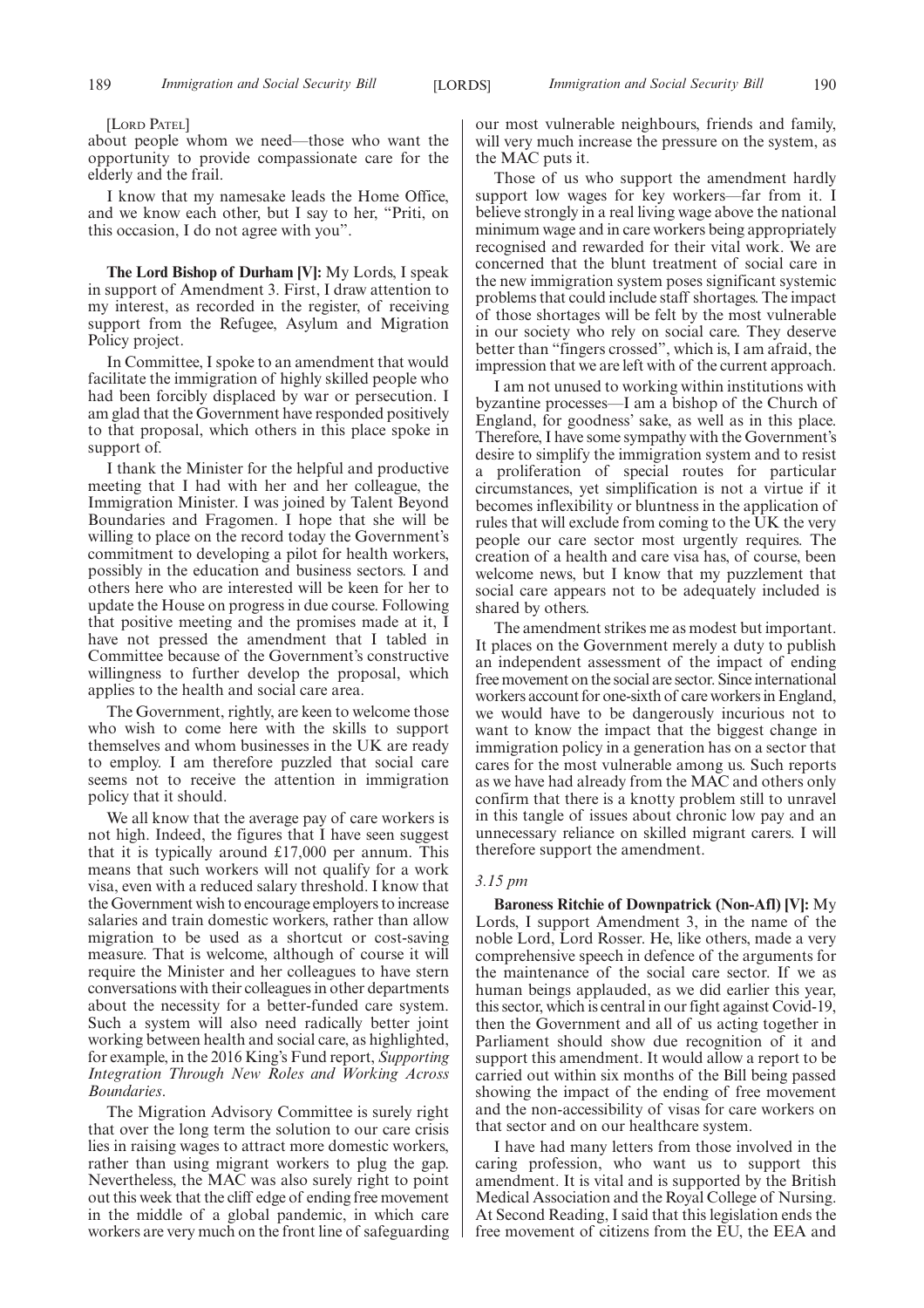Switzerland to the UK. Many in our social care sector come from those countries. They provide an invaluable service with care, compassion, hard work and diligence to a large range of people who are deeply unwell. That work has become particularly acute during our ongoing Covid crisis. At a stroke, the decision to end free movement diminishes the UK. Not only does it break family ties and damage our economy but it creates huge obstacles for employers and degrades international research, co-operation and understanding. It also derails our social care sector.

Social care is already under pressure not only because of Covid but because of rising waiting lists for health and medical care in the health service. If people are not allowed to remain and are no longer employed in the National Health Service, which we cherish, that will place it under a tremendous burden. We should try to remove that burden, so I make a special plea to the Minister to accept the amendment and ensure that a report is made available within six months of the passing of this legislation. Perhaps for the first time, we will be able to see, in statistical data, the contribution made by these people and by our social care sector, as well as the deficits in the sector where the Government need to plug the holes.

If the noble Lord, Lord Rosser, who I believe is already of this mind, decides to push the amendment to a Division, I will support him.

**Baroness Masham of Ilton (CB) [V]:** My Lords, in supporting Amendment 3, I congratulate the movers. However, I hope that the Government will realise that we are now in a social care crisis and that we should face up to the challenges now. There is a serious shortage of live-in carers to help disabled people, due to the combination of coronavirus and Brexit. Good social care takes the pressure off the NHS.

Many elderly and disabled people are at serious risk because they have had their benefits cut. Coupled with shrinking local authority budgets, the workforce is under pressure exactly when it is needed most. Also, the vast proportion of migrant employees in social care will be ineligible to work in the UK ,as most care workers' earnings do not meet the threshold for the new skilled visa, as has been mentioned several times.

I wish Amendment 3 good luck.

**Lord Horam (Con):** My Lords, I was not able to take part in Committee because of the all-consuming HS2 Committee, along with the noble Lord, Lord Liddle, who I see is in his place. However, I sat in on part of the debate and heard the remarks of the noble Lords, Lord Rosser and Lord Hunt of King's Heath, a very formidable pair when they debate these issues. It is rather like facing Federer and Djokovic at the same time, because of their very stringent remarks. In a conversation outside the Chamber, I said to the noble Lord, Lord Rosser, that from what I had heard, I thought that he rather had a point. We all know where we want to be with social care. We want a well-paid and well-motivated workforce. We all know, sadly, where we are, and as he said in his previous remarks and repeated today, it is a question of the transition, of how we get from where we are to where we want to be.

Two things have happened since the previous debate. First, we had a report yesterday from the Migration Advisory Committee, which, as I am sure that the Minister will say when she winds up, is particularly concerned by the problem we face of a sudden end to the situation we are facing today, a precipice, before we reach any better solution. Incidentally, the MAC's report covers 650 pages; I hope that when the Home Office look at some of these reports it cuts down the bulk. I do not know whether Ministers read all these reports, but it has become pretty much impossible. We are almost beyond despair when we see such a bulky product.

The second thing to have happened since the previous debate is the Chancellor's Statement last Thursday. He flagged up in detail the situation which we all have been facing regarding unemployment, and finally put some numbers on it, pointing out that with the withdrawal of the very supportive job system that he has at the moment, we may well be looking at an additional 2 million unemployed people. At the moment, there are an estimated 122,000 vacancies in the social care sector, but surely it is not beyond the wit of God to find among those 2 million people some who might help in the social care sector. Indeed, it is likely that they will be exactly the sort of people who could care for people—they are people from the retail sector and from the hospitality sector. Some of them may not have exactly the right aptitudes and attitudes, as the noble Lord, Lord Rosser, said—a nightclub bouncer might not be exactly the right person to go into the social care sector—but many will have exactly the human skills that we are looking for. If you cannot find 122,000 people from that additional 2 million unemployed, you really are not trying.

It is fair to say that many of the companies in this area who manage the care homes are a motley crew. The noble Lord, Lord Blunkett, in the previous debate, made the point that many of the private equity companies got into this area and—sad to say—piled up debt on many of these companies and have sought a way out without too much care for the social consequences or the effect on their clients. That is a fair point, which I am worried about as well, but there are also many good companies in this area, trying to do good work, who really care about their clients and are trying to find a way forward. Therefore, we should give them the opportunity of recruiting from among those British people who may become unemployed.

As for the point made by the noble Lord, Lord Hunt, that this is a sector that overall is controlled by the Government, that is fair, but none the less the Government are providing £1.5 billion of extra money for the sector through additional local authority subvention. There is also the Skills for Care programme, which is ongoing. This all indicates that there may be additional support for a company which is trying to do the right thing.

The MAC also said in its report that immigration is not the answer in the long term, and I do not think it should be. It highlights that, all too often, we have looked at recruitment difficulties and said that we must import from abroad, rather than looking at it the other way around, at what the problems are and how we can recruit, train and pay properly the people in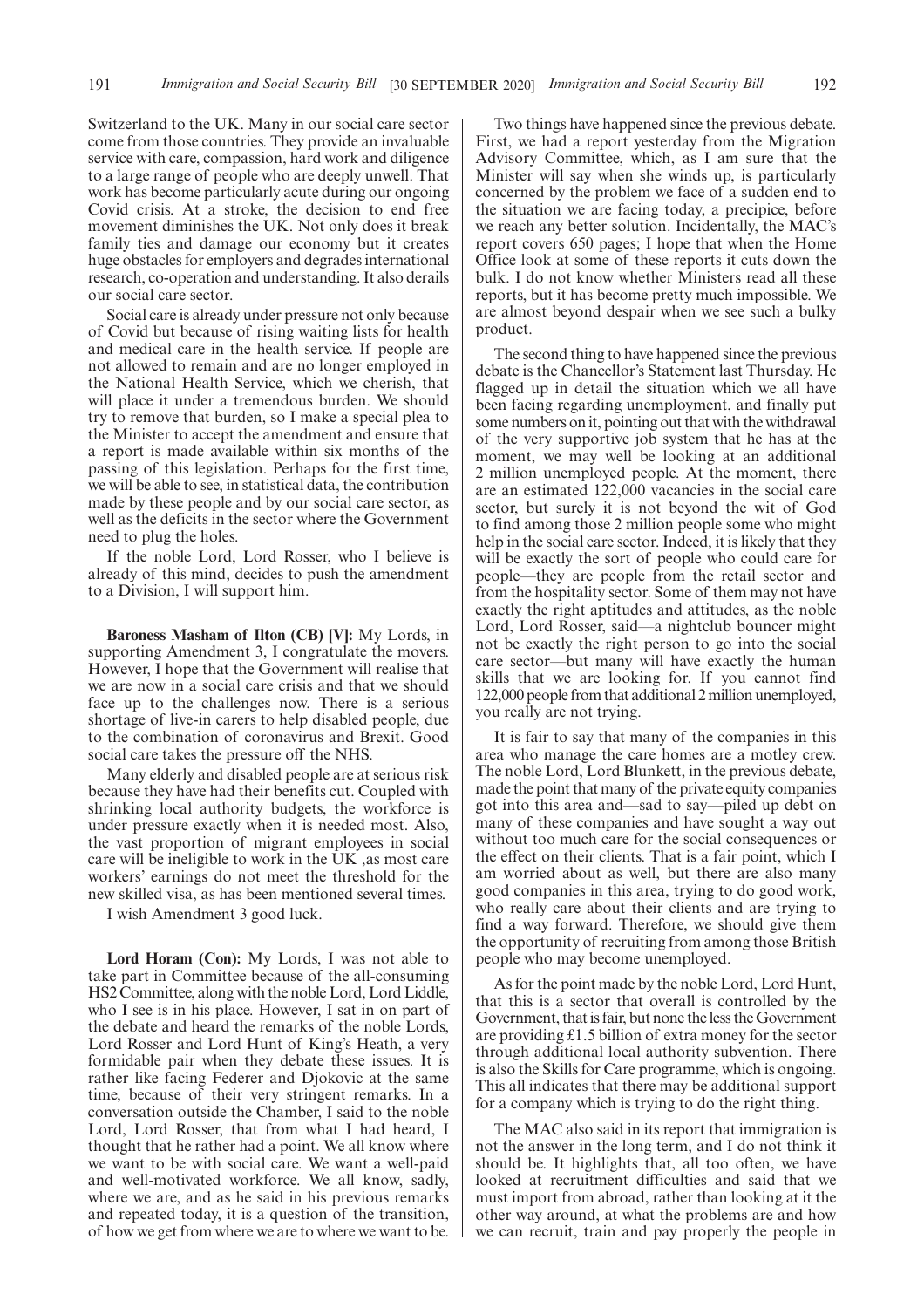#### [LORD HORAM]

this country before we look abroad. Indeed, I had the advantage of a personal chat about this with Professor Bell, the new chair of the MAC, and he made a very interesting point. He said that, in other countries with an equivalent of the Migration Advisory Committee, its reports do not just go to the Home Office, as they do here, but in the first instance to the education, business and health departments, with the implication "What are you doing to solve the problems of recruitment yourselves, before we even consider going abroad for further support?" Traditionally, we have too easily looked at this the wrong way around.

Mention has been made of the British Medical Association's briefing, which we have all seen today. Once again, it makes the same mistake by talking about how we must import people to help with the obvious problems of recruitment in various sectors, from doctors and nurses to social care workers, but there are two remarkable omissions in that briefing. First, there is no mention of manpower planning in the NHS. Yet, as my noble friend Lord Lilley pointed out in a previous debate on this subject, 43% of those who apply for a nursing course are turned away. I cannot believe that 43% of those who apply are inadequate for the job, but they are being turned away for some reason. Equally, we do not know the situation with doctors, where there are similar figures. But, none the less, we should look at manpower planning as a whole in the NHS sector.

#### *3.30 pm*

Secondly, we have also to look at the consequences for other countries of our perpetually seeking to solve our problems by recruiting abroad. It is fair to say that the BMA should not necessarily consider this; it is a British trade union, so perhaps that should not be its concern. None the less, in Lesotho, for example, which my noble friend Lord Hodgson of Astley Abbots mentioned, there was a pandemic and there were far too few doctors and nurses. I myself went to Botswana some time ago and found that it had a serious AIDS problem and there were not enough nurses. Why? The nurses had gone to the NHS because the pay was better. There is a similar problem in Malawi, and look at India, which has huge problems at the moment—its health service is collapsing—yet we are still recruiting doctors from there. Surely, there is a moral issue here. How is it that this country, which is rich and well developed, is trying to prop up the NHS by recruiting from countries with far less well-developed health systems than ours, and which are far poorer and less developed?

We should always try to solve the problems by looking at how we train, educate and pay our own people. Given that unemployment is rising to the level forecast by the Chancellor, surely, this is an inescapable requirement.

**Lord Blunkett (Lab):** My Lords, that was a very thoughtful and interesting contribution. I agreed with some of it, in particular the accolades paid to my noble friends Lord Rosser and Lord Hunt. They made such excellent speeches that I can be brief, given that many Members wish to speak today, and I have some sympathy for both Front Benches regarding the length

of our sessions at the moment, not least on this Bill. However, I want to draw attention to one or two of the issues that have arisen.

Mention has been made a number of times of the Migration Advisory Committee. I heard Professor Bell on the radio yesterday making the perfectly reasonable case that, as my noble friend Lord Rosser excellently pointed out, it is important that care workers be paid more and respected more. I am fully in favour of trying to tackle head-on the understaffing, underpaying and undervaluing that currently constitutes the general attitude, despite all the sympathy often exuded towards those working in the care sector. However, Professor Bell eloquently made the point that I want to make: that you can get almost £1 an hour more working in general retail than in residential care, despite the enormous challenges arising during the Covid pandemic, as spelled out by the noble Lord, Lord Patel.

Here is a thought. I have it on the good authority of Professor Bell that, according to the Migration Advisory Committee, which concluded its main survey work in March, the consequences of the pandemic are twofold. First, yes, there will be greater unemployment, and that will be felt differently in different parts of the country and will therefore have a differential impact. I do not expect people to move for £8.70 an hour—which is the average pay in residential care, because that is the minimum wage across the country—given that they could not even afford to pay the rent; that is, if they have not been evicted by the time they get there because the moratorium has been lifted. We therefore have to have some common sense here.

There is no sign of the pay increase that should be taking place now, and the oven-ready deal promised a year ago has not yet emerged from the AGA—when it does, it will probably be grossly undercooked—so we will not have a solution. It is no good Professor Bell —I am very happy to debate him on this—going on the radio or producing a 650-page report saying, "Wouldn't it be nice if the Government coughed up the money so that local authorities can pay increased rates?", and that we should protect ourselves from exploitation. That is not happening. I pay tribute to the noble Lord who has just drawn attention to what I said in Committee about private equity investment in this area.

My noble friend Lord Hunt made the important point that there will be a cut-off point in three months' time. Yes, of course we should be emphasising this and supporting people to take up jobs in social care. We should be training them properly and giving them a career pathway so that they can see the way ahead. Their career pathway is somewhat blocked at the moment by the fact that, the higher up you go, the more likely the Government are to allow someone from outside the country to come in and take the job. I tried to explain that on a previous occasion, but I do not think I was eloquent enough. I will use this example: you can come in and drive a BMW but you cannot come in to drive an elderly Robin Reliant that has rusted to the point where the brakes do not work and the doors are falling off. That is what happened in social care, as illustrated by the noble Lord, Lord Patel. There is death and fear within the sector. You will not cure that in three months, nor persuade other people to move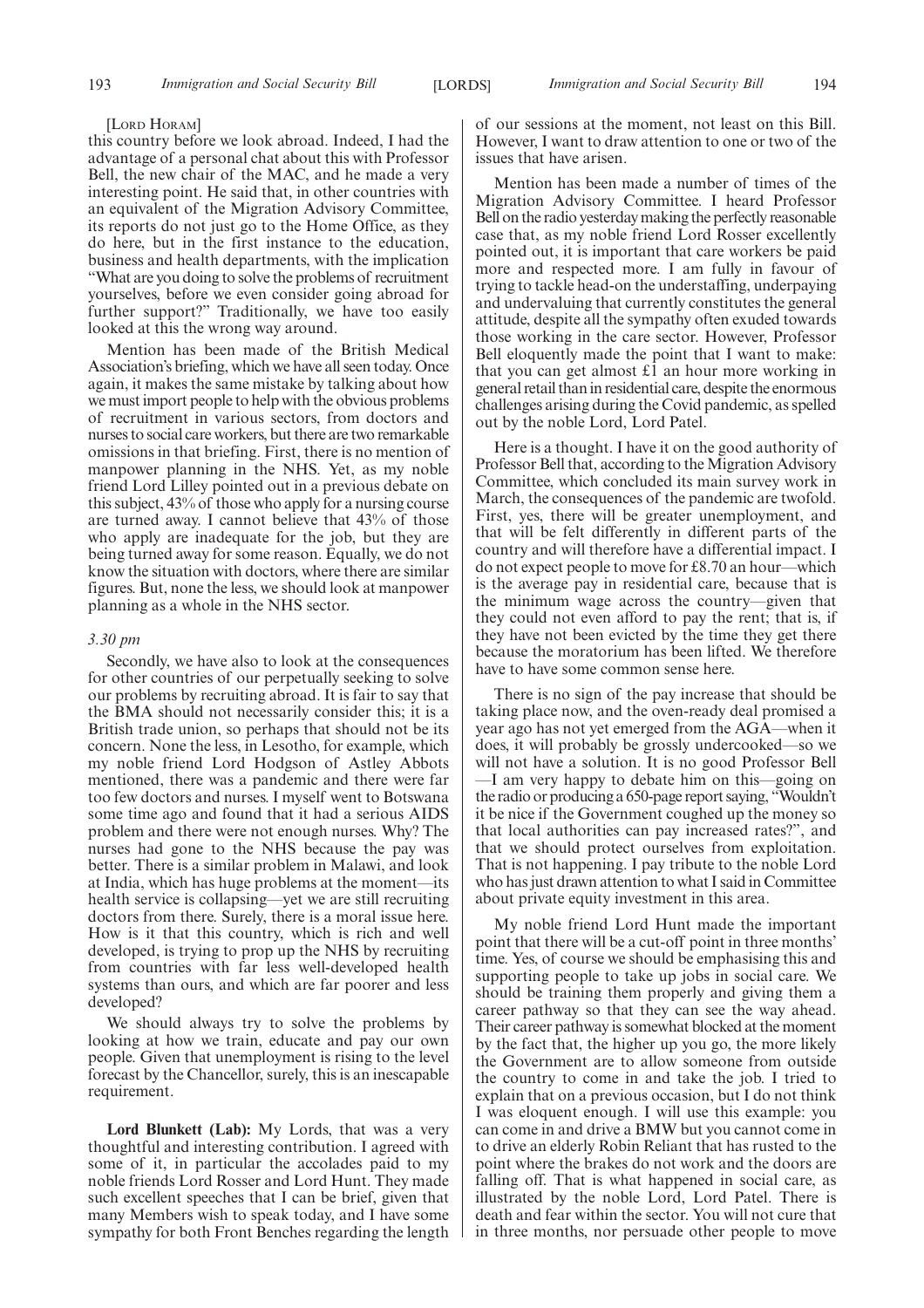house to take up jobs because they have just been made redundant from quite well-paid employment in areas where they hope to take up training and other opportunities.

I therefore appeal for everybody, including the Migration Advisory Committee, to get real. I appeal to the Minister to go back to government—it is not her fault but that of the Treasury—and say, "In the next three months, we as a Government will not solve this problem. We will not be able to encourage sufficient people to take up these jobs. We know that the turnover rate is massive"—it is even greater than my noble friend Lord Rosser said—"that the vacancies exist and are unattractive, and that some people will be highly unsuitable."So, for goodness sake, let us have a continuing review. That is all Amendment 3 asks for: to get this right and ensure that the consequences of closing the door to the other 27 members of the European Union on 31 December do not have a disproportionate impact on the care of those we are supposed to care about. This is why this debate is taking place, because of the new situation arising from the way we are treating those from the European Union and the EAA. Were that not to happen, we could have a more rational debate, as appealed for by the previous speaker, on how we adjust to ensure that we are not reliant in key areas —including, apparently, butchery—on drawing in people from across the world. That includes, of course, doctors and nurses, who, under the programme that has been laid out, will be allowed to be recruited into the country.

There are such contradictions and we are in such a cliff-edge position that I have gone on longer than I intended, because the more I think about it, the more passionate I am to ask for a bit of common sense.

**Baroness Smith of Newnham (LD):** My Lords, I rise to speak in support of Amendment 3. Personally, I have quite a lot of sympathy with Amendment 30, put forward by the noble Baroness, Lady Jones of Moulsecoomb, which she referred to as "tougher and more radical". I voted to remain in the European Union precisely because I recognise the importance of free movement of people. I agreed with virtually every word said by the noble Lord, Lord Blunkett, and I shall be brief, because I am aware that we are only on group 2 and the target is to get to group 14 this evening.

The social care system is in crisis. All noble Lords who have spoken have referred to the difficulties that it faces—problems that have been made clear by your Lordships' Economic Affairs Committee over the years. The Minister should not have to answer for the social care system. She is not the Minister for Social Care; she is Minister of State in the Home Office. The noble Lord, Lord Horam, is right: the equivalent of the Migration Advisory Committee should report to not just the Home Office but to the Department for Education, the department of health, the Treasury and BEIS because they all need to understand the skills deficits in this country.

The specifics of Amendment 3 are about the social care sector. This Bill is in front of us today because of Brexit but the social care sector is highlighted because of the Covid crisis. Today's amendment would have been necessary even without six months of a global pandemic, but that pandemic has made clear to everybody

both the importance of social care and the huge numbers of EU and third-country nationals in this country looking after some of the most vulnerable people in our society.

It cannot be right to say that those people should not be here and should not be working. We value people being here. Although the noble Lord, Lord Horam, is undoubtedly correct that we need to ensure that British people are adequately skilled, can we really assume that we will suddenly go in the next 14 weeks from no training to saying that someone who is unemployed can take on a job in the care sector that is being vacated by an EU national who has gone home and will not be replaced by another EU national? There might be medium and long-term aspirations for change, but we must accept that the change on 1 January will be immediate.

For that reason, I ask the Government to take this modest amendment very seriously. In her letter to noble Lords earlier today, the Minister referred to Amendments 3 and 30. She stressed that the MAC is a "world-class, independent body" and that it will report. Well, it reported yesterday and expressed its concern about the social care sector. If she cannot give us an answer today, will she come back before Third Reading with some recommendation of how she plans to reconcile her letter to your Lordships, the MAC's report and the importance of ensuring that, on 1 January, the social care system is not even more vulnerable than it is already? I strongly support Amendment 3.

**Baroness McIntosh of Pickering (Con) [V]:** My Lords, I will speak to Amendment 3 in particular and Amendment 30. It is a pleasure to follow the noble Baroness, Lady Smith. I want to follow up on the remarks of the noble Lord, Lord Blunkett. I remind my noble friend the Minister that she will have encountered in her previous life many of the problems that are being rehearsed by noble Lords speaking to Amendment 3. I remember being a local MP. For the first 13 years, I did not have a jobcentre in my constituency; only in the last five years was I able to visit a local jobcentre in my constituency. When we got the figures on unemployment, I always asked for the figures on job vacancies. Inevitably, the majority of them were for social care workers and were the hardest to fill.

I know from personal experience of two care providers for young people requiring social care—there was Leonard Cheshire initially, then Wilf Ward, both of which do marvellous work; I pay tribute to them—that they are unable to match the basic starting salary of someone in a supermarket who may want to come off the current unemployment list to take any job. Stacking shelves in a supermarket is less demanding, less physically onerous and pays more. I do not know whether my noble friend the Minister shares my pessimism but I do not foresee a rush of people—who in any event may not be suited to be a carer. The clue is in the name: you have to care, to be incredibly patient and to be quite physically fit. Many will simply not qualify.

#### *3.45 pm*

Following on from what many noble Lords have said in the debate on this little group of amendments, I want to curtail my remarks to nudging my noble friend the Minister to come forward with an alternative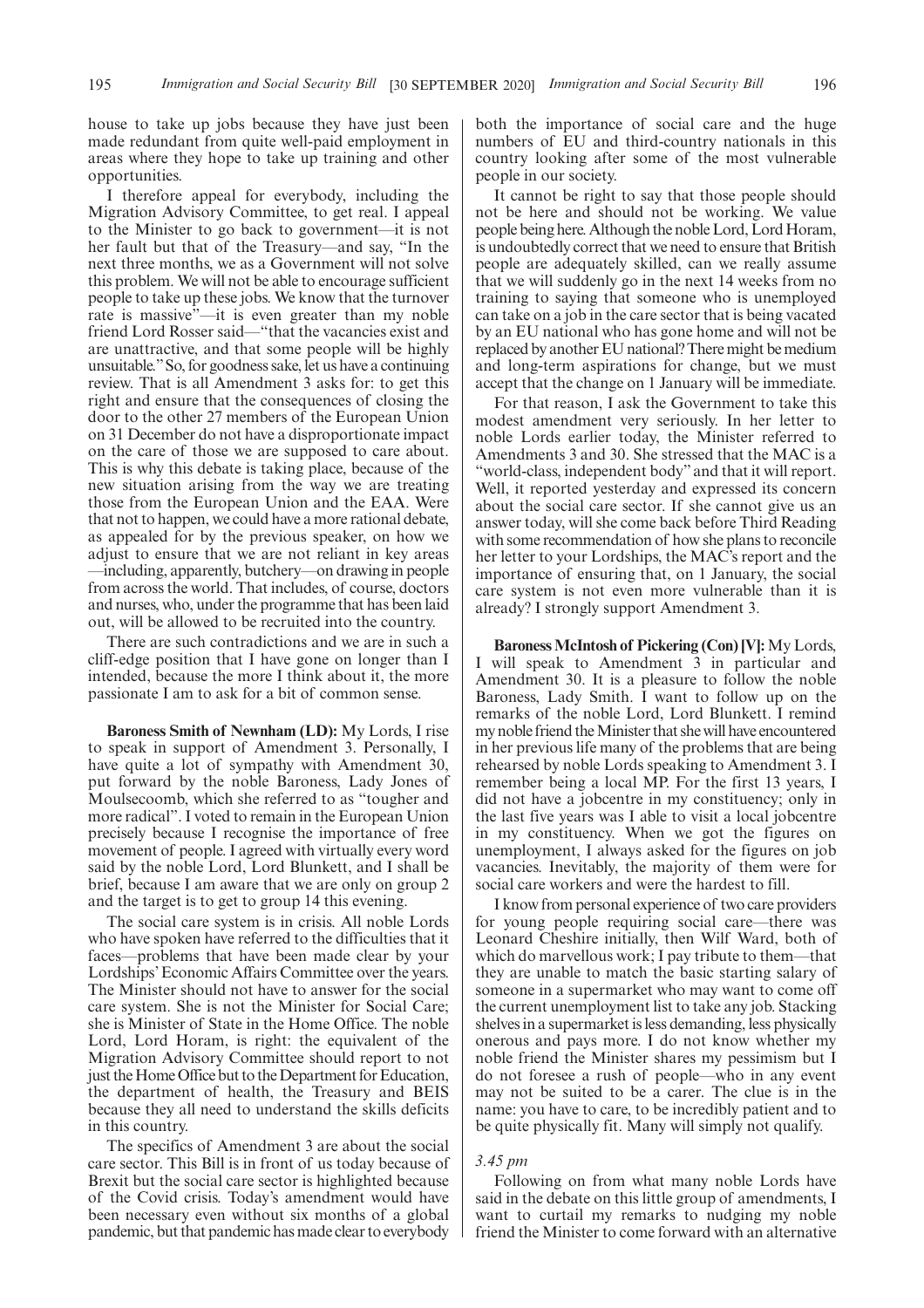[BARONESS MCINTOSH OF PICKERING]

to Amendments 3 and 30, grasp the bull by the horns and come up with a proposal somehow to increase the funding per hour for social care. I realise that there is not a Budget now so there may be a delay. Going back eight years, I know from having a parent who was in self-funded social care in his own home—in my father's case, for some three years—that it amounts to something like £40,000 a year, at a conservative estimate.

We are in the midst of a care crisis and potentially are about to lose those who come here and make up not quite the 20% of the workforce that we heard in the figures presented in this debate, but among the 20% that comes from outside the UK a large number of people will be from the EU. I hope that my noble friend the Minister will use her best offices to ensure that we grasp the bull by the horns now so that we have a safe and secure supply of workers coming from countries with which we are used to dealing. They have a fantastic work ethic. We must ensure that they continue to come here and are paid a higher rate than currently; that may also attract more indigenous people who find themselves out of work at this time.

**Lord Judd (Lab) [V]:** My Lords, I thank my noble friend Lord Rosser very much for moving this crucial amendment in such a powerful and forceful way. I should declare an interest because my grandson, who is very close to me, took the opportunity of the longer summer break for schools after the public examinations to go and work on the front line in a care home. He is intelligent, perceptive and caring, so I learned a great deal from what he told me.

What troubles me in our considerations is this: just how many of us would have thought of using some of our available time working in a care home? Would the noble Lord, Lord Horam, for example? We expect all sorts of other people to do it but we are not prepared to commit ourselves. Of course, this is also coupled with the extraordinary way in which we are so sentimental about workers in the care sector. We clap our hands and celebrate—I have done it—but where is the recognisable esteem in which we hold these people? We all know that they are grotesquely underpaid. We talk about them and how we will find sufficient numbers and all the rest of it; perhaps we should have at the top of our list proper remuneration for this highly demanding work.

A lot has been said about workers from outside Britain. It was quite insensitive because some of the most dedicated, loving care for those with serious conditions has come from those workers. Why can we not talk about them as people—fellow members of the human race—rather than as immigrants?

The amendment is important because we all know that the past summer—goodness knows what will happen this winter—has demonstrated an interesting contradiction. On the one hand, dedicated staff, against all the odds, have been doing their best in so many places to help those in great need, while we have failed to accord proper status in our social order to the people doing such work. It is surely because we have become a society in which success is regarded as a matter of how much money you make and how quickly you make it, rather than a society in which care, support and service to the community are regarded as of the highest order and significance. We have had a terrible crisis in the care sector this past year. May it not be repeated. Let us look at some of the underlying issues and put them right at once. The amendment will help us to introduce the necessary disciplines if we are to approach issues of this kind.

**The Deputy Speaker (Lord Faulkner of Worcester) (Lab):** The noble Lord, Lord Young of Norwood Green, has withdrawn, so I call the noble Baroness, Lady Hamwee.

**Baroness Hamwee (LD):** My Lords, the noble Lord, Lord Judd, has clearly passed on to his grandson the importance of contributing to service in its widest sense. I very much agree with his analysis but then I almost always do.

By definition, members of the largest cohort in the social care sector do not fall within paragraph 1 of Schedule 1 but are very much affected. They are certainly part of the social care workforce and are impacted by the availability of social care workers employed in the sector. I mean, of course, the many people who support and care for someone older, disabled or seriously ill at home. According to Carers UK, one in eight adults—6.5 million people—are so engaged. The carer's allowance is around £67 a week. I could go on but I do not get the impression that noble Lords need to be convinced of the importance of the sector, including those who do not have formal, paid-for care at home or in a care home. The informal carers and those for whom they care are impacted as well as those in public or private employment. The number of those in private employment is considerable. The noble Baroness, Lady Masham, referred to the NHS.

That is not the only reason we support the amendment. The noble Baroness, Lady Finlay, in Committee, reminded us that there are 115,000 European nationals in the social care workforce, despite high vacancy rates. It is, as other noble Lords, have said, a skilled profession with some skills that cannot be trained into a person and come from one's personality and often culture, and include physical fitness, as we were reminded by the noble Baroness, Lady McIntosh. At a previous stage of the Bill, the noble Lord, Lord Lilley, said that he would have supported similar amendments but for the absence of a reference to training, which is now included in the amendment—rightly so—because training in practical and technical matters is important. However, that does not detract from my observations about personality.

The need for carers will not diminish. My noble friend Lady Barker reminded us, although I do not need reminding, that many of us are ageing and do not have children to shoulder the work—and it is work —done by families, however lovingly. She gave us the figure of 1 million but one should add families with a disabled child, for instance.

Like my noble friend Lady Smith, I have a lot of sympathy with Amendment 30 and many of my comments apply to it. In Committee, the Minister relied on the MAC having licence to consider any aspect of migration policy. However, when prompted by yesterday's report, I looked at the website—it may have been changed now—which referred only to commissions by the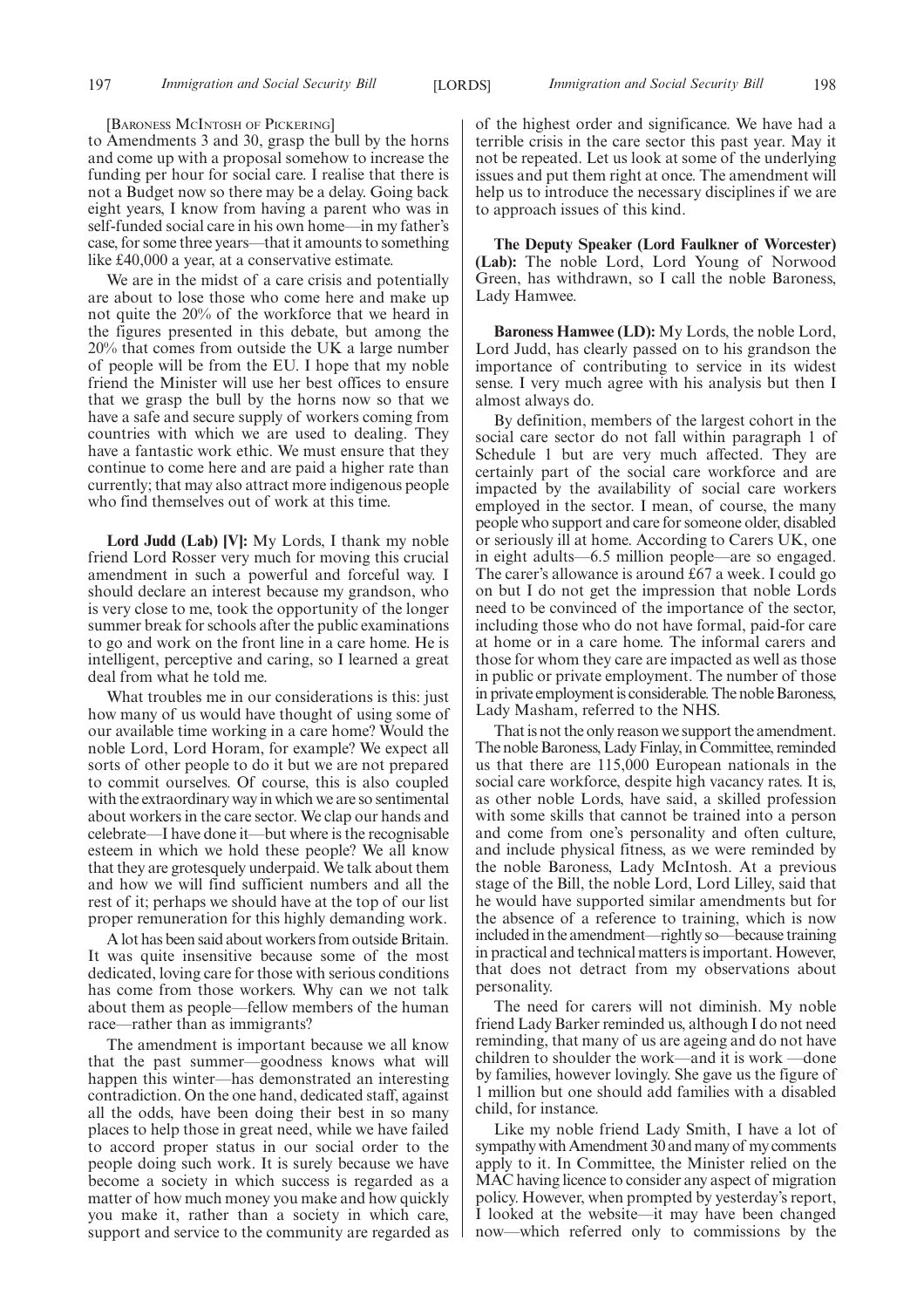Home Secretary. However, the committee's pursuit of the matter is welcome. The noble Lord, Lord Horam, will note that in quoting the chair's reference to the

"struggle to recruit the necessary staff if wages do not increase as a matter of urgency",

I am relying on a press release, not the 600 pages of the report.

As regards the amendment of the noble Lord, Lord Rosser, it is right that the assessment should be commissioned by the Home Secretary, because she should own the work. We are not "incurious", as the right reverend Prelate said, and will support the amendment.

**Baroness Williams of Trafford (Con):** My Lords, I thank all noble Lords who have spoken in one of the most thoughtful debates on the Bill. I want to reflect first on the point made by the noble Baroness, Lady Smith of Newnham, who said that had it not been for the pandemic, we might not be having this debate. I honestly think that we would have been doing so in some form or other. I am not taking issue with what she said but I want to make a further point.

**Baroness Smith of Newnham (LD):** I said that we would have been having this debate but the pandemic made it worse.

**Baroness Williams of Trafford (Con):** In that case, I agree with the noble Baroness. However, the main part of my point was related to the issue on which my noble friend Lady McIntosh challenged me. She asked whether, given my background, I could see the problems to which noble Lords are referring. I can absolutely see them. In fact, in 2005, when I was a new leader of a council, and David Cameron a new leader of the Opposition, he asked me what the biggest challenge was for local authorities. Straight off, I said social care, and, 15 years later, that remains the case. The noble Lord, Lord Judd, referenced those who care voluntarily. There are so many that they save the state billions of pounds a year for the work that they do without being paid. I therefore join noble Lords in paying tribute to this sector, which has done so much, particularly during the pandemic. As the noble Lord, Lord Patel, said, people in social care have given and lost their lives to the fight against the disease.

I turn next to points about the Migration Advisory Committee. First, I turn to the comment of the noble Lord, Lord Blunkett, which he has made before, about the contradictory nature of what we are debating. In one sense, we highly value our social care workers and in another, as someone else said, they earn less, in some cases, than retail workers. That is the challenge at the heart of this: social care needs to be paid decently and seen as a decent career path for people to want to go into it.

I could stand at this Dispatch Box and give my view on the silver bullet that would sort this all out, but I am afraid that I cannot. It is not that it is above my pay grade but, as my noble friend Lord Horam said, this is a challenge for every department and government —and, actually, every one of us. I had a chat with my noble friend Lord Hodgson before this debate; he is probably sitting there very frustrated because he did not put his name down to speak, and I know that he would have wanted to talk about the report that the MAC issued yesterday on the review of the shortage occupation list. One of its key findings is that senior care workers, nursing auxiliaries and nursing assistants should be added to the UK-wide shortage occupation list. The Government want to take time to consider carefully what the MAC has said—as noble Lords I have said, it is a 650- page document—before we take any final decisions, and we will of course respond in due course.

The noble Baroness, Lady Smith of Newnham, challenged me for a timescale, and "in due course" is about as far as I can go at this stage. The noble Baroness, Lady Jones of Moulsecoomb, talked about the devolved Administrations' part in all this. Of course, it is a reserved matter. The new system will work for the whole of the UK and we have a national advisory group, with which we are engaged on the proposals, but it includes the Welsh NHS Confederation, Social Care Wales, NHS Scotland and Scottish social carers.

I turn to the amendments at hand. Amendment 3 returns to issues raised by the noble Lord, Lord Hunt of Kings Heath, in Committee, but it also incorporates a requirement to report on immigration routes for social care workers, which was raised during Committee by the noble Lord, Lord Patel, and goes to the essence of the amendment of the noble Lord, Lord Rosser, in Committee, about a specific route for the social care sector. During our debate in Committee, the noble Lord, Lord Hunt of Kings Heath, rightly highlighted the significant shortages in the social care sector, as did the noble Baroness, Lady Masham, amounting to around 120,000 vacancies. The noble Lord, Lord Blunkett, also talked about the high turnover, which I think I said was 31%, but he thinks might be even higher.

We must keep it in mind that that is the situation despite the fact that EEA and Swiss citizens have had, and continue to have, free movement rights up to the end of this year. The noble Lord also highlighted the fact that the social care workforce is made up of approximately 83% British citizens, 7% from the EEA countries and about 9% from non-EEA countries. What struck me as interesting about those figures is that a higher percentage of people from non-EEA countries than from EEA countries are working in social care, even though they have no dedicated route to do so. Currently, while social care workers do not meet the skills threshold, a range of other immigration routes are available to them which provide a general right to work, such as dependants, those on family routes or youth mobility.

As part of the UK's new points-based immigration system, we are expanding the skills threshold, which will bring jobs such as senior care workers within scope of the skilled worker route. Increasingly, people of all nationalities will be able to benefit from this offer providing they meet the other requirements, such as salary threshold. However, I want to be clear that, as my noble friend Lord Horam points out, the Government do not see the immigration system as the solution to all issues in the social care sector. I think there is now general acceptance across your Lordships' House that that is the case.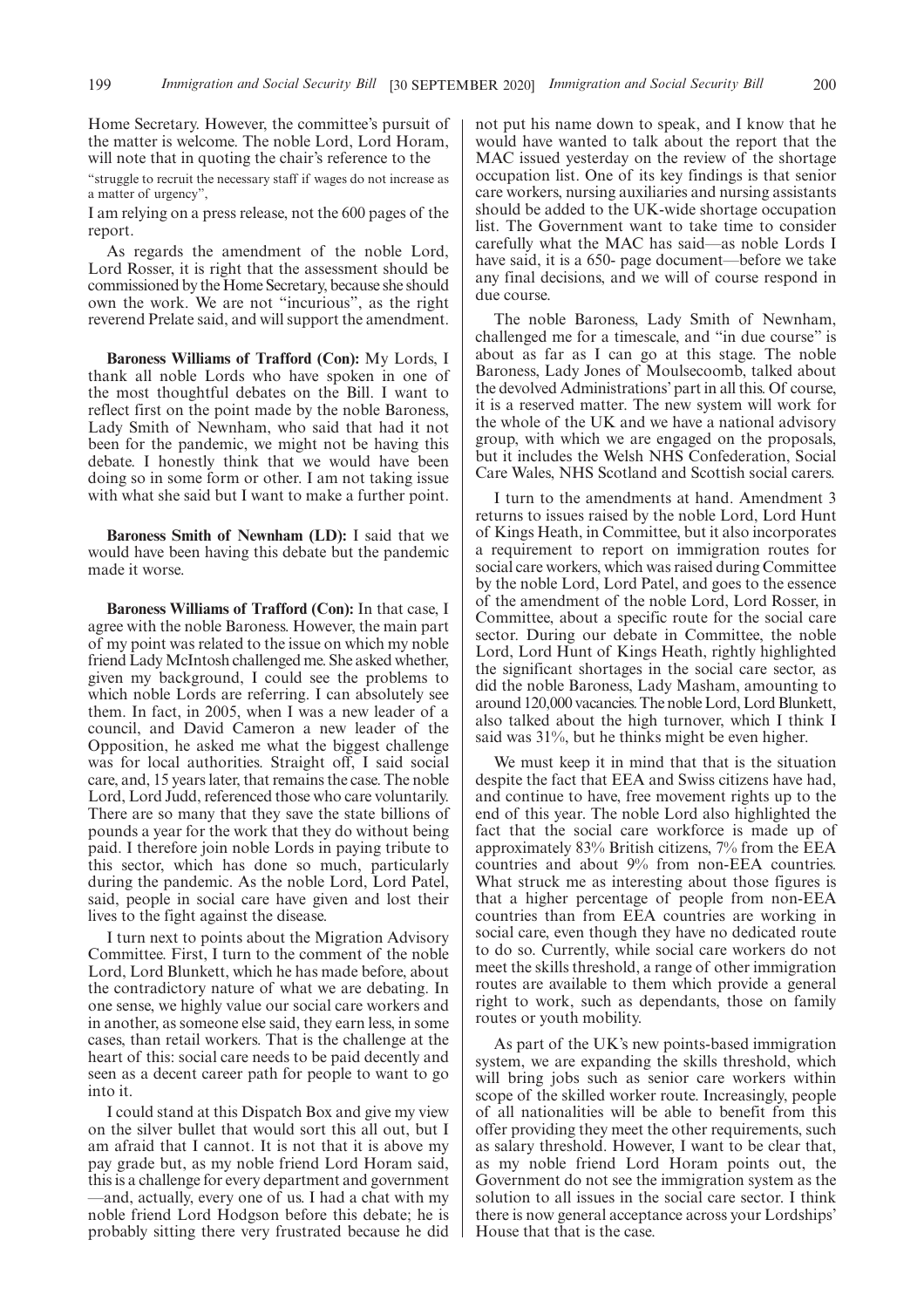[BARONESS WILLIAMS OF TRAFFORD]

With that in mind, we are working alongside the sector to ensure that the workforce has the right number of people to meet increasing demands, with the right skills, knowledge and approach to deliver quality, compassionate care. The Department of Health and Social Care has launched a new national recruitment campaign called Every Day Is Different to run across broadcast, digital and social media. The campaign highlights the vital role that the social care workforce is playing during this pandemic, along with the longer-term opportunities of working in care.

The Government have also commissioned Skills for Care to scale up capacity for digital induction training provided free of charge under DHSC's workforce development fund. This training is available for redeployees, new starters, existing staff and volunteers through 12 of Skills for Care's endorsed training providers. The Government are committing record investment to the NHS, including the NHS long-term funding settlement, which has now been enshrined in law. At the Budget, the Chancellor outlined over £6 billion of further new spending in this Parliament to support the NHS. This includes £5.4 billion to meet our manifesto commitments of 50,000 more nurses, 50 million additional appointments in primary care, more funding for hospital car parking and establishing a learning disability and autism community discharge grant to support discharges into the community.

As my noble friend Lord Horam pointed out, we are also investing in social care. DHSC is providing councils with access to an additional £1.5 billion for adult and children's social care in 2021. We have also announced £2.9 billion to help local authorities in response to the coronavirus crisis. The Department of Health and Social Care is also working closely with Skills for Care to help employers train new recruits and volunteers and to refresh the skills of its current workforce.

In Committee, the noble Baronesses, Lady Hamwee and Lady Masham of Ilton, highlighted that working in social care, especially when caring for people who have severe disabilities, requires much more than just technical skills. I totally agree. Social care jobs will not be for everyone. However, it is a sad consequence of the current pandemic that many people have lost their jobs. While not all of them will have the necessary caring skills, I think there are many people in the UK who really do care, and it is vital that we take the opportunity to emphasise the importance of social care work and ensure that it is a rewarding job for people.

The view that migration is not the solution to the challenges faced by the care sector is supported by the Migration Advisory Committee. My noble friends Lord Hodgson of Astley Abbotts and Lord Lilley referred to that in Committee. We need to make changes to the way we train, recruit , attract and, crucially, retain staff in health and social care, but without making changes, the immigration system will continue to be used as a failsafe to maintain a broken system that relies on bringing people in on minimum wage and holding down wages.

The Government continue to commission and fund a range of training opportunities to help recruit people into the sector and develop leadership within social care. This includes the Think Ahead programme, which has taken on more than 400 applicants since it was launched in 2015. It trains graduates to become mental health social workers. There is also the workforce development fund, which helped nearly 2,800 establishments to support nearly 14,500 learners in 2018-19. This fund will continue to focus on key priorities in future.

Turning to the specifics of the amendment, it is of course sensible that policies are kept under review something the Government stand by in the current system and will ensure continues under new arrangements. We already have the MAC, and its advice has been accepted by all types of Government over many years. I know that some noble Lords do not share my views on the expert advice provided by the MAC, but surely there cannot be disagreement that the MAC has repeatedly considered the needs of the social care sector, as referenced by the report yesterday.

We should not take for granted the Government's own extensive engagement with stakeholders across the whole of the UK, and indeed the critical role that this House plays in scrutinising policies and intentions. So I do understand the intent of the noble Lord's amendment to ensure the protection of a vital sector. We already have a world-class independent body with new autonomy to review any part of our immigration system, as referenced today, in the last 24 hours. I hope the noble Lord will therefore feel that Amendment 3 is not necessary and will be happy to withdraw it.

**The Deputy Chairman of Committees (Lord Faulkner of Worcester) (Lab):** I have received no requests from noble Lords wishing to speak after the Minister, so I call the noble Lord, Lord Rosser, to reply.

**Lord Rosser (Lab):** First, I share the views that the Minister expressed about the quality and value of this debate. I thank all noble Lords who have spoken and I thank the Minister for her response.

I think that there is a general acceptance that the social care sector is in crisis, with low-paid and undervalued skilled work, a very high staff turnover rate and a very high level of vacancies. On top of that, the crisis could well be exacerbated by abruptly closing down a significant source of labour from abroad in three months' time. In response to my amendment, the Minister referred to the role of the Migration Advisory Committee. But the MAC is not a specialist committee on the social care sector, as, frankly, was indicated very clearly by its recent 650-page report, *Review of the Shortage Occupation List: 2020*, which simply indicates that it covers a wide breadth of sectors and occupations within those sectors and is looking at migration issues.

However, it is clear from the MAC's recent report that it feels that the views it has expressed in the past have not had much impact, because it has made reference to "again" expressing concern about the social care sector, and to issues that it has been pressing "for some years". I think this means that, while the work that has been done by the MAC over a number of years is to be welcomed, clearly it does not feel that that it has had much impact. Perhaps that is because it is not a specialist committee on the social care sector; it is a committee that looks at migration across the board.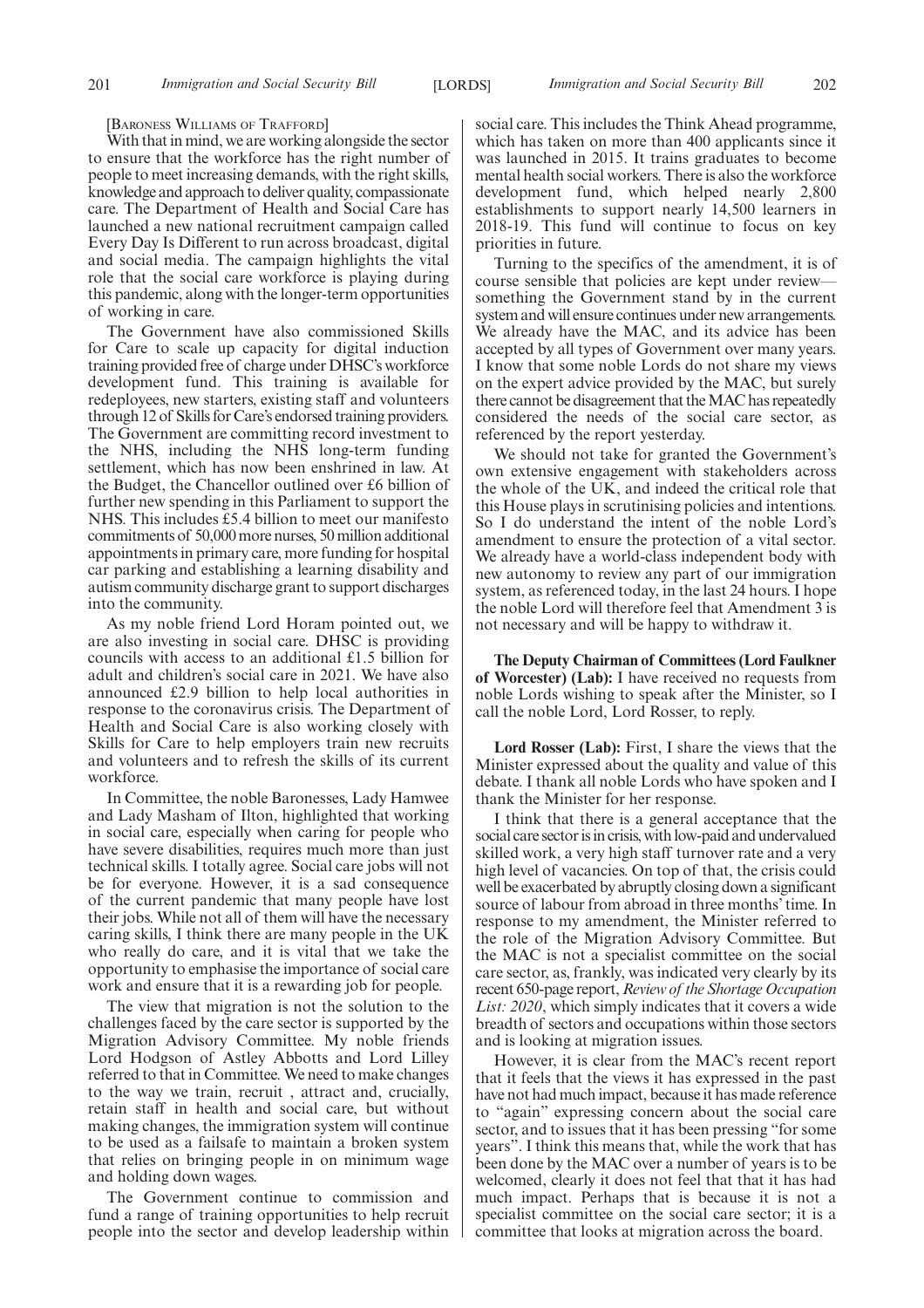I think that that makes the case that, in view of the crisis in the social care sector, which may well get worse at the end of this year in light of the changes to the immigration system, there is a clear-cut case for a stand -alone, in-depth, specialist report on the social care sector and the impact of the provisions of the Bill, as provided for in the amendment, and that it is needed now if the goals that have been set for the sector—goals relating to better pay, training, professionalism, a reduction in turnover and a reduction in vacancies—are to be achieved. We badly need this in-depth specialist assessment to be made, as called for in the amendment, and I do wish to test the opinion of the House.

**The Deputy Speaker (Lord Faulkner of Worcester) (Lab):** The Question is that Amendment 3 be agreed to. The Question will be decided by a remote Division. I instruct the clerk to start a remote Division.

*4.14 pm*

*Remote Division on Amendment 3 called.*

#### *4.32 pm*

**The Deputy Speaker (Baroness McIntosh of Hudnall) (Lab):** My Lords, I am afraid that the technology has let us down and that the attempt to vote on Amendment 3 has failed. I believe that the intention now is to adjourn the House briefly while we sort out the problems, and then rerun the vote.

#### *Motion to Adjourn Moved by Lord Parkinson of Whitley Bay*

That the House do now adjourn.

**Lord Parkinson of Whitley Bay (Con):** My Lords, I beg to move that the House do now adjourn for 15 minutes while we try and sort out those problems.

*Motion agreed.*

*4.33 pm*

*Sitting suspended.*

#### *4.48 pm*

**The Deputy Speaker (Baroness McIntosh of Hudnall) (Lab):** My Lords, I understand that the problem with the technology is not yet fixed. I do not think we are very clear about how long it will take. Therefore, the suggestion is that the House should be adjourned during pleasure.

> *Motion to Adjourn Moved by Lord Parkinson of Whitley Bay*

That the House do now adjourn.

**Lord Parkinson of Whitley Bay (Con):** My Lords, I beg to move that the House do now adjourn during pleasure until the time shown on the Annunciator.

*Motion agreed.*

*4.49 pm*

*Sitting suspended.*

#### *5.30 pm*

**Lord Ashton of Hyde (Con):** My Lords, I apologise for the technical hitch; it is the first time that the voting system has let us down. I am afraid that it is not going to be fixed today. We have talked to the clerks and the usual channels, who have shown great flexibility, and I think noble Lords will be amazed at the speed at which we are altering procedures. We intend to carry on with the debate outlined in today's list. As usual, movers or Front-Benchers must give notice of whether Members wish to vote or wish to withdraw their amendments in the normal way. Then we will have a deferred Division on the amendment at some time in the future if the mover or Front-Bencher indicates that they want a Division. That will probably be on Monday 5 October, the second day of Report. That will allow the House to continue its scrutiny and also, where necessary, to test the opinion of the House, albeit later.

**The Deputy Speaker (Baroness Henig) (Lab):** My Lords, the Division on Amendment 3 has been deferred, so I now call Amendment 4. I remind noble Lords that Members other than the mover and the Minister may speak only once and that short questions of elucidation are discouraged. As we have just heard, anyone wishing to press this or anything else in this group to a Division which I should emphasise will not take place today should make this clear in the debate.

#### *Clause 4: Consequential etc. provision*

#### *Amendment 4*

*Moved by Baroness Hamwee (LD)*

**4:** Clause 4, page 2, line 34, leave out "appropriate" and insert "necessary"

Member's explanatory statement

This amendment would restrict the Secretary of State's discretion and preclude the making of unnecessary regulations.

**Baroness Hamwee (LD):** My Lords, I moved Amendments 4 and 5 in Committee; they are amendments to what the Public Law Project called the "breathtakingly wide" powers proposed to be given to the Secretary of State. It is ironic that when elsewhere negotiations are going on—or maybe not going on—regarding the sovereignty of the UK Parliament, we are being faced with exercising our sovereignty in order to pass it back to the Executive.

Amendment 4 would substitute in Clause 4, which is about regulation-making powers, the word "necessary" for "appropriate". Amendment 5 would take out the ability for the Secretary of State to make regulations "in connection with"anything in Part 1. Taken together, these terms give the Executive huge latitude. I am glad that the names of the noble Lords, Lord Rosser, Lord Pannick and Lord Alton, have been added to my amendments. The clause would read, "such provision as the Secretary of State considers necessary in consequence of any provision" of Part 1.

The amendments follow the report of the Delegated Powers and Regulatory Reform Committee, a member of which, the noble Baroness, Lady Meacher, made a very balanced speech at the last stage of the Bill. She acknowledged, as I do, that consequential amendments through means of secondary legislation are generally needed—although, as she said, when they can be they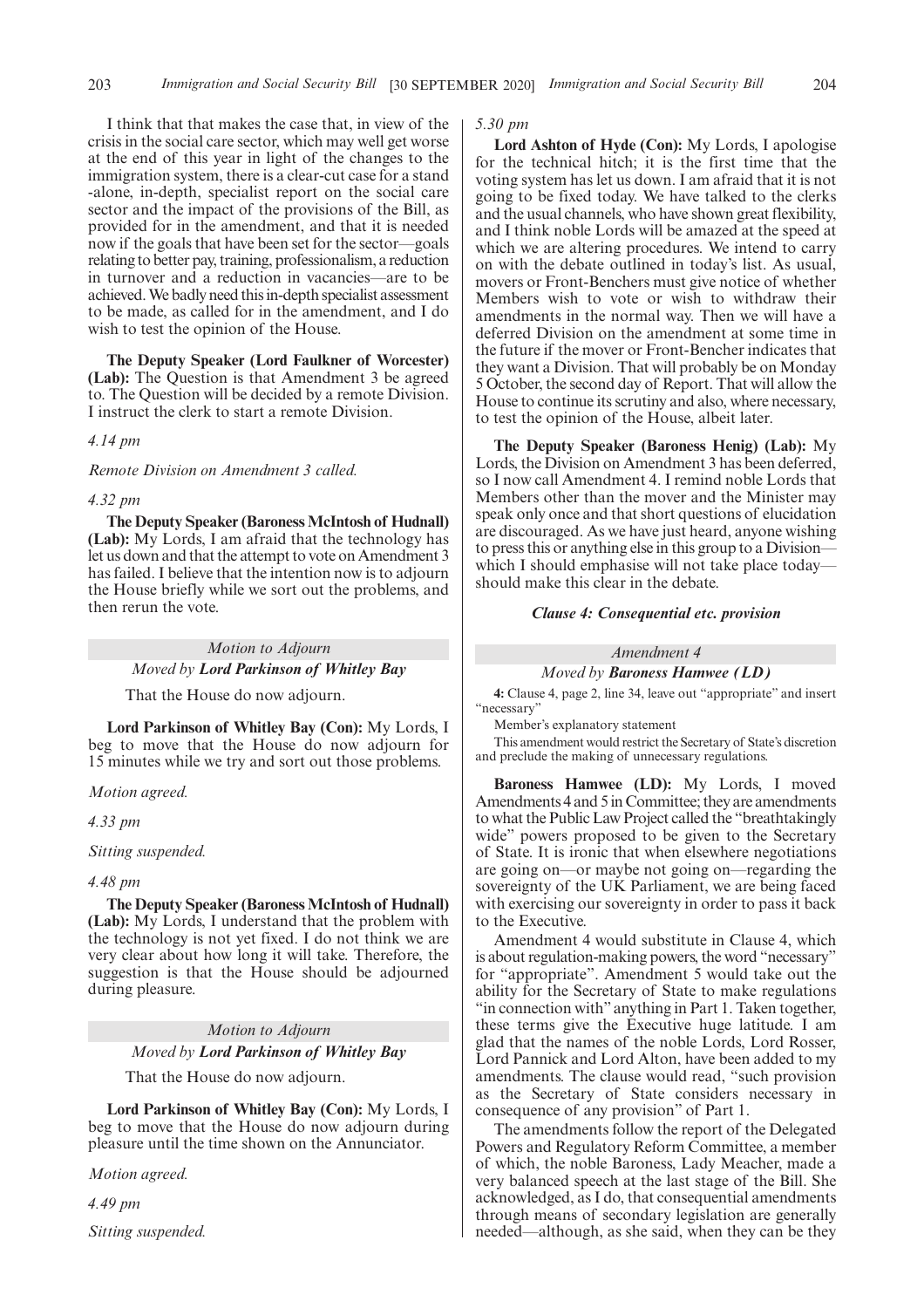[BARONESS HAMWEE]

are to be put in the Bill, with regulations then used for tidying up. But as the breadth and number of amendments in Committee showed—that is, amendments to the Bill —a huge number of topics can fairly be said to be connected with Part 1. Those topics were all approved by the clerks to the House as being within scope of the Bill.

The noble Lord, Lord Blencathra, chair of the DPRR Committee, said that he spoke in sorrow, rather than being vicious, about its reported criticisms or concerns about the clause. I think we are entitled to expect more of the Government—and this is not vicious, but many degrees up from sorrowful—than the defence that:

"There are clear constraints on the use of the power in Clause 4. It can be used only to make regulations that amend primary or secondary legislation 'in consequence of, or in connection with' Part 1".

That is exactly what we object to. I had forgotten to comment on the offensive—and I say that deliberately power to amend primary legislation through regulations. The Government's reply to the committee's report included the Minister again asking your Lordships to consider the illustrative draft of the regulations which, shortly before the last stage, had been circulated, and to

"take comfort that this power is specifically to deliver the end of free movement".—[*Official Report*, 7/9/20; col. 641.]

That is also relied on in the long letter from the Home Office, which I received at lunchtime today—and I dare say that the timing was similar for other noble Lords. I have to confess that I have not been able to get my head around quite all of it.

The draft regulations referred to are, frankly, fiendishly complicated, and are causing a lot of anxiety both as to the extent they are understood—especially as to any omissions—and to the extent they are not understood. But whatever they are like, we have nothing that we can look to as an assurance that there will not be more regulations. The "lawyers", I am told, are engaged in an exhaustive process of analysing this draft. It may bore others as much as it does me to say it, but whatever the intentions of this Government and this Minister today, that would not matter one jot tomorrow in terms of curbing the power in Clause 4. I beg to move.

**Lord Pannick (CB) [V]:** My Lords, I agree, as I usually do, with the noble Baroness, Lady Hamwee. She mentioned the report of the Delegated Powers and Regulatory Reform Committee. There was also a report on this subject by your Lordships' Constitution Committee, of which I am a member. We issued a report on 2 September, our 11th report of the session. At paragraph 22, we said:

"We agree with the conclusions of the Delegated Powers and Regulatory Reform Committee about the powers in clause 4. A Henry VIII clause that is subject to such a permissive test as 'appropriateness', and which may be used to do anything 'in connection with' in relation to so broad and important an issue as free movement, is constitutionally unacceptable. Such vague and subjective language undermine fundamental elements of the rule of law."

That is the view of your Lordships' Constitution Committee, in a unanimous report from Members from around the House. I am very disappointed that the Government have been so far unwilling to engage with that advice—and certainly to accept it.

The Delegated Powers and Regulatory Reform Committee noted, in paragraphs 18 to 19 of its excellent report, the exceptional breadth of Clause 4(1). What it does is empower the Secretary of State not merely to make regulations "in consequence of" this legislation but "in connection with" this legislation. As the committee explained, that would confer on Ministers the power to make whatever regulations they think appropriate, provided they have some connection with the legislation, "however tenuous". Given the exceptional breadth of the delegated powers in Clause 4, I also support Amendment 9 in the name of the noble Lord, Lord Rosser, which would impose a sunset clause on these powers.

I have one further point. This Bill is far from unique in seeking to confer excessively broad powers on Ministers. The Constitution Committee has repeatedly drawn attention to the need for effective limits on delegated legislation, to ensure ministerial accountability to Parliament. I am pleased that Members of the House of Commons, in the last few days, have begun to recognise the dangers of such legislation, not least because, when regulations are brought forward, they are unamendable. Your Lordships' Constitution Committee has regularly made this point in reports over the last few years. The unacceptable breadth of provisions such as Clause 4 in the Bill is, I regret to say, typical of a Government who, too often, see Parliament as an inconvenience rather than the constitutional authority to which the Government are accountable.

**Lord Alton of Liverpool (CB):** My Lords, first of all, I would like to apologise to the noble Baroness, Lady Hamwee, for missing, in these rather disrupted circumstances, the very beginning of her speech today. But I am very pleased to be able to support her amendment and the others that are grouped with it.

In Committee, we had a discussion about some of the powers contained in this Bill, and I am pleased to be a signatory to Amendment 4. But I would also like to support Amendment 5 and, for the reasons my noble friend Lord Pannick has just advanced, Amendment 9 in the name of the noble Lord, Lord Rosser, which is about a sunset clause. Amendment 5 seeks to narrow the powers of the Secretary of State, and in a way that is at the heart also of Amendment 4, which is what I want to address this afternoon.

All these amendments seek to rein in some of the powers which Ministers are taking. It is a particular pleasure to be able to follow the noble Baroness, Lady Hamwee, and my noble friend Lord Pannick. He referred to the Constitution Committee and its work, and I entirely agree that the substitution of the word "necessary" for "appropriate" places a higher threshold into the Bill—but you might wonder why on earth we would be spending so much time on just two words. Why does that really matter?

Yesterday in Grand Committee, in the context of the Trade Bill, I questioned, yet again, the Government's overuse of secondary legislation and their unconvincing assertion that this amounts to effective parliamentary scrutiny and accountability. I recall that the last time the House of Commons failed to pass an affirmative action Motion was in 1978, the year before I was elected to the House of Commons. The chairman of the 1922 Committee, Sir Graham Brady, has rightly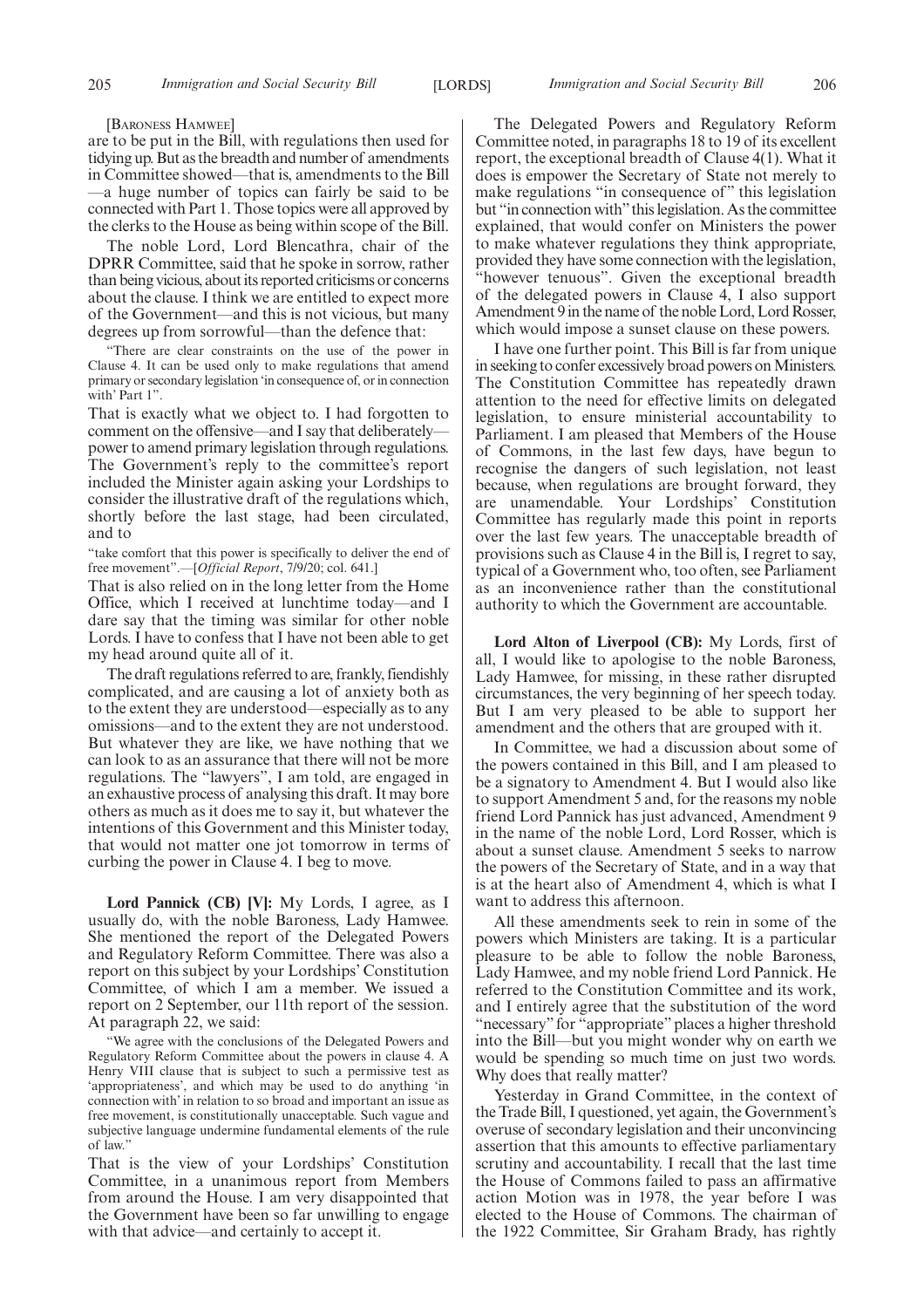warned of the dangers of the Government taking a whole range of powers that effectively neuter due parliamentary process, and I agree with him.

#### *5.45 pm*

The Delegated Powers Committee, invoking the wretched Henry VIII, who was referred to by my noble friend Lord Pannick, said:

"The combination of the subjective test of appropriateness" the word that is in contention here—

"and the large number of persons who will be affected, make this a very significant delegation of power from Parliament to the Executive."

The committee suggested that alternative approaches could be used and warned against the potential misuse of loosely drawn powers in the future.

All this is in the context of a Bill which, the committee says,

"creates a substantial change to immigration law."

Taken alone, we probably should not get overexcited by one word, but let us put that word into the context of a range of other considerations about which we, as Parliament, should be greatly exercised.

In your Lordships'House, I have recently participated in debates about the Medicines Bill, the Trade Bill and, last Friday, coronavirus regulations. In every one of those debates, and others, noble Lords have questioned the use of sweeping powers, often taken under the cloak of Covid or the pretext of Brexit, all minimising the role of the legislature and, in some instances, creating governance by edict and decree, and even with speculation that our own armed forces might be used to enforce some of these regulations.

This comes on a day when we read in the *Financial Times* that the Government seriously considered using Ascension Island, 5,000 miles from the United Kingdom, as a potential asylum-processing centre—a bizarre, wholly impractical and ultimately inhumane proposal that demonstrates why Parliament must not cede its powers or be missing in action when these sorts of crazy ideas are mooted. Rather, it should be seeking and working with the Government to find practical and imaginative proposals to tackle the reasons why this worldwide displacement has left 70 million people as refugees in the world today. The answers to that will not be found on Ascension Island. It is in this sort of context that we must never allow any Government to create a fiction around parliamentary accountability.

Last Friday, the noble Lord, Lord Forsyth of Drumlean, eloquently and vividly described what has been happening. He used the words,

"the strange death of parliamentary democracy in our country."— [*Official Report*, 25/9/20; col. 2009.]

This was the noble Lord, Lord Forsyth, whom I hugely admire and greatly agree with.

In these circumstances, we turn to trusted sources—to the sort of bible of Parliament, *Erskine May*, or to our own oversight committees: the noble Lord, Lord Pannick, has just referred to the Constitution Committee. But what does the Delegated Powers Committee have to say about other powers being taken in the Bill. It says the Bill is giving Ministers, in the context of social security co-ordination regulations,

"almost absolute power to rewrite the Co-ordination Regulations at any time of their choosing."

And of course Parliament will have no power to modify such SIs, only to approve them—along with the little-used power to reject them.

What has the Delegated Powers Committee said about the response of the Government? In a withering rebuke, it describes

"inadequate justification for a wholesale transfer from Parliament to the Government of power to legislate in a field that could … impact on large numbers of UK citizens resident in EEA members states, and EEA nationals resident in the UK."

The committee made no secret of its aversion to the Government's use of skeleton Bills to accrue further powers, the failure of Ministers to give adequate explanation of why they need such wide-ranging powers—powers which are often not time-limited—and the failure to require any duty to consult on why they are taking such a range of powers.

In Committee, I said that skeleton Bills were turning us into a skeleton Parliament. We need to put skin on the bones of overused powers that may suit government departments but eviscerate Parliament. Under the cover of Covid and Brexit, we are seeing the systematic curtailment of many of Parliament's powers that we should guard and cherish ferociously. It is simply not good enough to be told to rest content with the thought that good and decent Ministers will never abuse such powers.

As it happens, the noble Baroness, Lady Williams, is a conscientious and diligent Minister who came to the House with a high reputation for her leadership of Trafford Council. She is well schooled in local government in what I often describe as the "university of adversity". She has a well-earned reputation that she holds to this day. However, Ministers come and go—I hope that the noble Baroness will not go for a long time—and Parliament changes, but the legislation we pass takes on a life of its own. We have a duty to build in adequate accountability, scrutiny, checks and balances.

Let me end by reminding the House of what EM Forster said in his wonderful book *Two Cheers for Democracy*—I think he said that only "Love, the Beloved Republic," was worth three cheers. In *Two Cheers for Democracy* he said that the great justification of our imperfect parliamentary system is the curmudgeonly, awkward squad of parliamentarians who sometimes manage to get some minor injustice put right. Let us not be undertakers at the strange death of parliamentary democracy but jealously guard the hard-won rights to hold Governments to account, and in doing so, to take the opportunity sometimes to put a minor injustice right. I have great pleasure in supporting these three amendments.

**Lord Judd (Lab) [V]:** My Lords, I thank the noble Baroness, Lady Hamwee, for introducing this group of amendments, and I thank the noble Lord, Lord Pannick, for his powerful intervention on behalf of the Constitution Committee. If we take our committee system seriously, we should take very seriously indeed the unanimous view of the Constitution Committee on such crucial issues.

I am afraid that what we have before us is another example of what I think is a deliberate confusion. Tremendous emphasis was made at the time of the referendum that the case for Brexit was to take power back.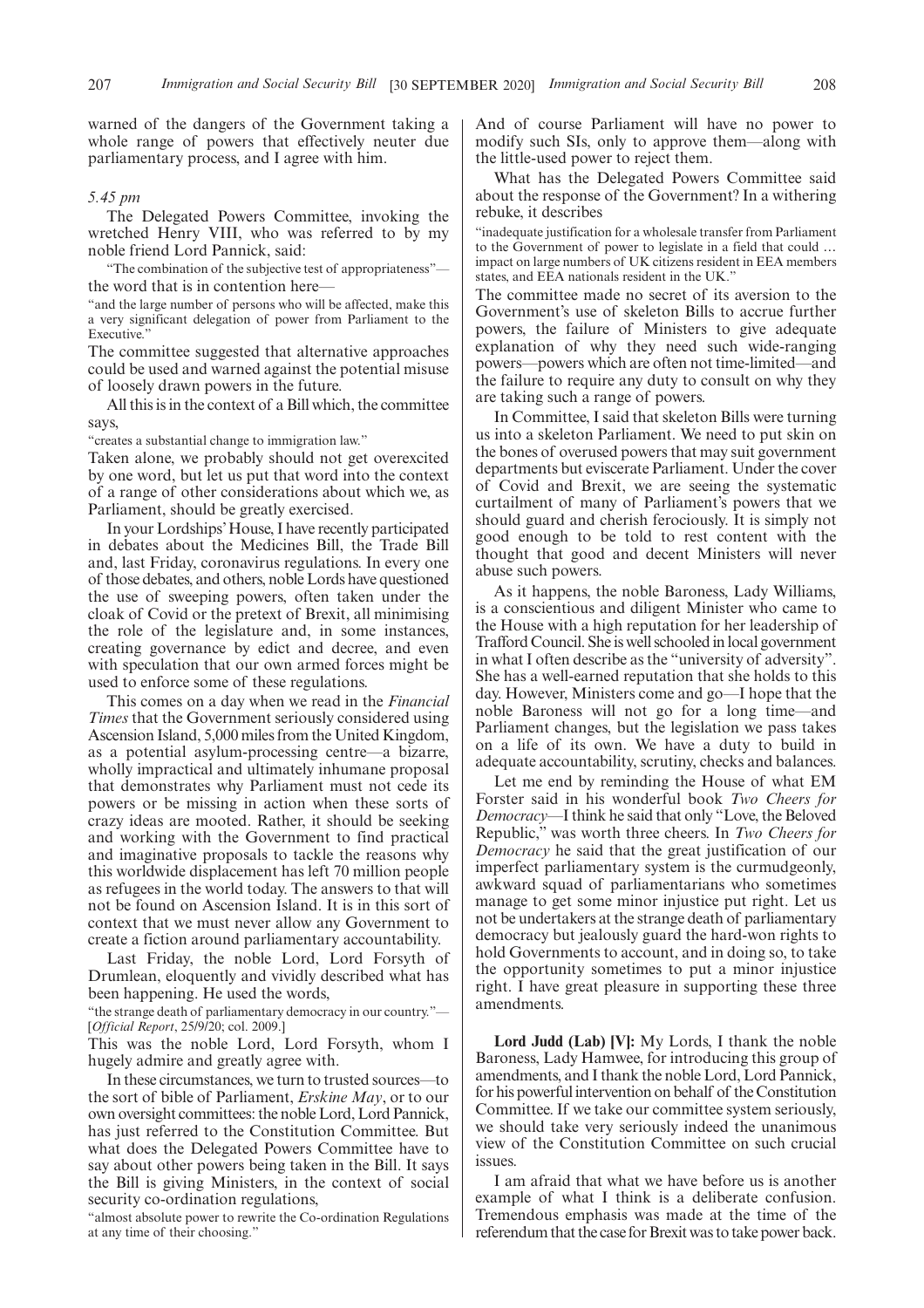[LORD JUDD]

What on earth does that mean in a representative democracy? It means giving strengthened powers to a democratic political system—parliamentary democracy. Are we a parliamentary democracy, or are we not? The powers that are envisaged in this legislation are too great and too wide; they are in need of very careful scrutiny.

I am glad that we have moved forward since Committee, because we previously talked about a 12-month curb on the powers but now we are talking about a six-month term, which is an altogether sensible and healthy development. I strongly support this group of amendments.

**Lord Rosser (Lab):** My Lords, I agree with the intentions and objectives of Amendments 4 and 5 for the reasons given by all noble Lords who have spoken, including the noble Baroness, Lady Hamwee, and the noble Lord, Lord Pannick.

Amendment 9, to which my name is attached, as is that of my noble friend Lord Kennedy of Southwark, provides for a sunset clause on the powers set out in Clause 4 of the Bill. It stipulates that regulations can be made only under subsection 4(1) for six months after the end of the transition period. Clause 4(1) states:

"The Secretary of State may by regulations made by statutory instrument make such provision as the Secretary of State considers appropriate in consequence of, or in connection with, any provision of this Part."

The part in question is Part 1, which contains the measures relating to the end of free movement. The Government maintain that the Henry VIII powers in Clause 4, which are so wide-ranging in the way they are worded that they would enable the Government to modify by unamendable statutory instrument both primary immigration legislation and retained direct EU immigration legislation, are to address only necessary technical changes to primary legislation arising from the ending of free movement.

I put a similar amendment down at the Committee stage, but the difference is that that amendment provided for a longer sunset clause. I have now reduced it to six months in the light of the Government's response in Committee which was—I shall heavily paraphrase—that we will have used the powers in Clause 4(1) for the required consequential amendments regulations relating to the end of free movement within the next few months, if not by the end of the transition period, and that therefore there is no need for a one-year sunset clause. The Government went on to say that they needed to retain the power to make regulations under Clause 4(1) because—I shall paraphrase once again—they might find that, at some stage, they have overlooked the necessary consequential amendment and would not want to be faced with the prospect of having to pass further primary legislation to rectify the problem. In other words, these Henry VIII powers which are being handed to the Secretary of State cannot be time-limited because the Government are not confident of their own ability to identify the required consequential amendments in good time.

The Government have also argued that, since the powers in Clause 4(1) relate only to the ending of free movement, the passage of time itself will eliminate the need to use these powers. I would argue that having a sunset clause, now reduced in this amendment to six months in the light of the Government's response at the Committee stage, would help to concentrate the mind of the Government in making sure that they had correctly identified all of the consequential amendments related to the end of free movement. Knowing that the power to continue to use Clause 4(1) is there for however long it is needed is surely not conducive to effective and properly thought through legislating. Instead, it is conducive to sloppiness over legislating if the prospect of having to go through a further stage of primary legislation to correct an oversight that should have been avoided is removed. I also think that giving these considerable powers to the Secretary of State without any time limit for the reasons the Government have given is, to put it very politely, an incorrect application of the purpose for which such powers were envisaged and intended.

Although I am not going to call for a vote on my Amendment 9, I hope that the Government will be prepared to reflect further on this and come back at Third Reading with an alternative approach.

**Baroness Williams of Trafford (Con):** I thank the noble Baroness, Lady Hamwee, and the noble Lord, Lord Rosser, for speaking to their amendments, which concern the regulation-making power in Clause 4. I shall reiterate the point I made in Committee, which is that it is absolutely right that parliamentary scrutiny should include the scope of delegated powers in the Bill. The debate in this House was helpfully assisted by the latest report of the Delegated Powers and Regulatory Reform Committee and the intervention of its chair, my noble friend Lord Blencathra, for which I am grateful. The Government have considered the recommendations made in the report carefully and I have written to my noble friend and other Members of the Committee.

I shall address first Amendments 4 and 5 in the name of the noble Baroness. The purpose of Amendment 4 is to limit the use of the power in Clause 4 to make legislative changes that are "necessary" rather than "appropriate". The purpose of Amendment 5 is to limit the power to changes that arise as a consequence of Part 1 of the Bill but are not "in connection with" it. The Government have now shared an illustrative draft of the regulations which are to be made under this power later in the year, subject to Parliament's approval of the Bill. As I explained in my formal response to the Delegated Powers and Regulatory Reform Committee

"In so doing, the Government's intention was to demonstrate the necessity of having the power in clause 4, as it is drafted, and how it will be used in tandem with the power in the EU (Withdrawal Agreement) Act 2020 to end free movement in a way that is coherent, comprehensive and fully meets the requirements of the withdrawal agreements."

#### *6 pm*

There are clear constraints on the use of the power. It can be used to make regulations that amend only primary or secondary legislation

"as a consequence of, or in connection with"

Part 1 of the Bill, on ending free movement and protecting the rights of Irish citizens. It cannot be used in relation to the UK's withdrawal from the EU more generally or to make wider immigration changes.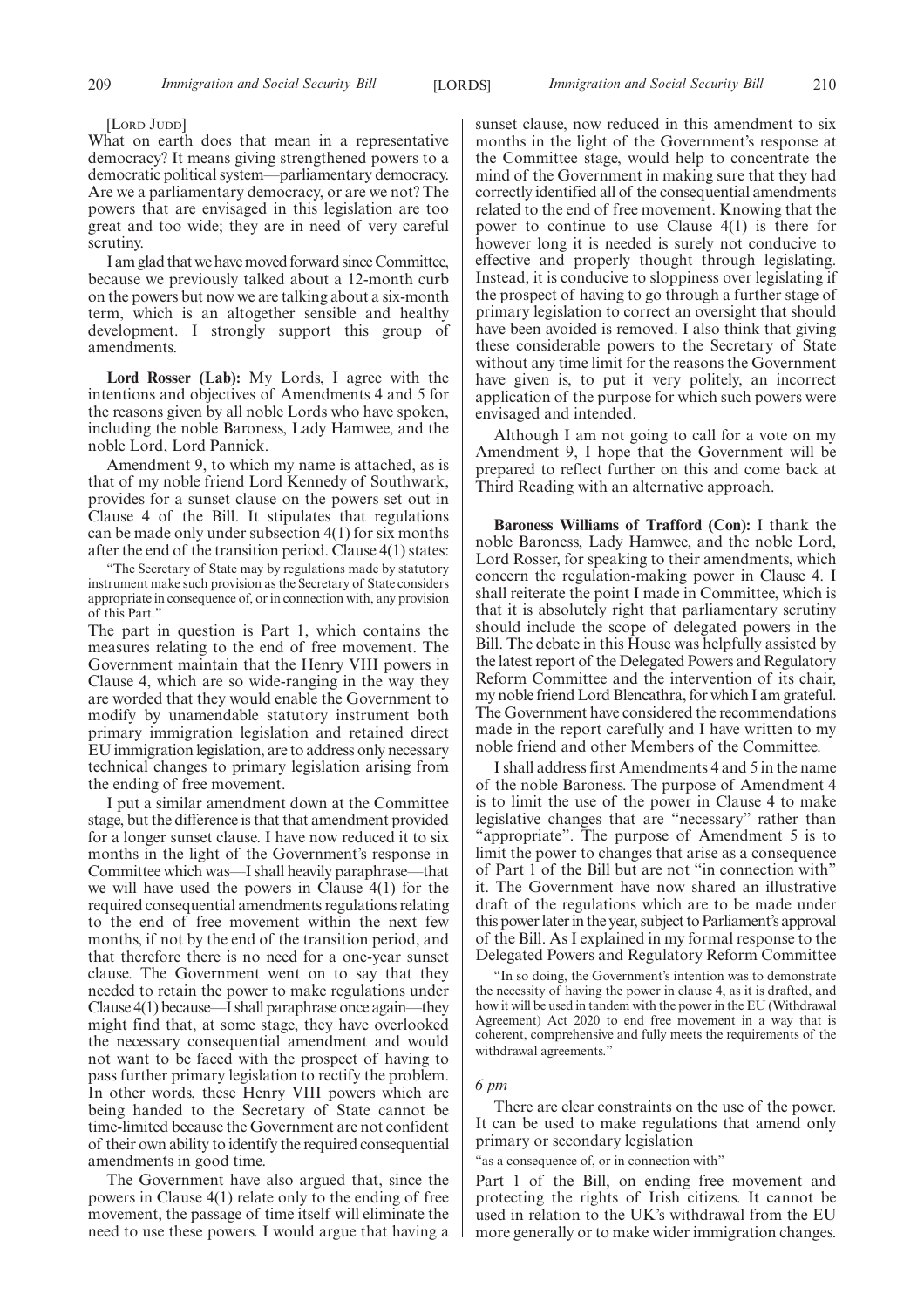The regulations make the statute book coherent on the repeal of free movement, align treatment of EEA citizens arriving from next year with that of non-EEA citizens, and implement our obligations to afford equal treatment to those within scope of the residence provisions of the withdrawal agreements—nothing more than that.

The Government consider that the inclusion of "in connection with" provides a clearer basis for making provision for those not exercising free movement rights at the end of the transition period when they are repealed by the Bill, but who are eligible to apply to the EU settlement scheme as a result of the UK's more generous implementation of the withdrawal agreements. These include EEA citizens not carrying out qualifying activity in accordance with free movement law because, for example, they were not workers, students or selfemployed persons. This element of the power is required to ensure that everyone who obtains status under the EU settlement scheme is treated equally in respect of their right to stay in the UK.

For these reasons, the Government cannot accept these amendments. I hope that, having had time to digest and reflect on the provisions in the illustrative draft regulations, noble Lords will accept that they deal with the

"mechanics for ending free movement",—[*Official Report*, 7/9/20; col. 632.]

to borrow a phrase used by the noble Baroness, Lady Hamwee, in Committee.

Amendment 9, in the name of the noble Lord, Lord Rosser, would sunset the regulation-making power in Clause 4. It seeks to set the end date for using the regulation-making power as six months after the end of the transition period—that is, 30 June 2021. As he explained, this is six months earlier than in his Committee amendment. As my noble friend Lord Parkinson said then, the power in Clause 4 is required to make amendments to primary and secondary legislation to reflect the end of free movement. It is the Government's intention to make all the necessary changes in the regulations to come into force at the end of the transition period to coincide with the end of free movement.

We will endeavour—I quote the noble Lord—to "jolly well … get things right first time".—[*Official Report*, 9/9/20; col. 833.]

However, as noble Lords will appreciate, having seen the illustrative draft regulations, they are long and make a large number of mainly technical changes in respect of immigration, nationality, benefits and housing legislation. It is important that, should the Government identify a need to make further changes, we have the power to do so. There are clear constraints on the regulation-making power. All changes to legislation must be

"as a consequence of, or in connection with"

the ending of free movement by Part 1 of the Bill. The greater the passage of time, the less likely this will be, so the power cannot be used indefinitely. The power cannot be used to amend wider legislation unrelated to the ending of free movement, now or in the future. Nor can it be used to amend future primary legislation. Any resulting regulations amending primary legislation will be subject to the full scrutiny and approval of both Houses of Parliament. I hope that those assurances will reassure the noble Baroness and the noble Lord and persuade them not to press their amendments.

**Baroness Hamwee (LD):** My Lords, I thought I would leave the Constitution Committee to the noble Lord, Lord Pannick, and he did not disappoint—he never does. Words such as Parliament being "an inconvenience" and "the fiction" of Parliament's involvement have been referred to. I am sorry that the noble Baroness, Lady Meacher, was not here to hear my compliments to her on her very measured speech as a member of the DPRRC at the previous stage, but it was measured, and the more powerful for that.

I do not resile from the comments that I have made about the single words which somebody said we get excited about. I do get excited about single words—they are very important. Like other noble Lords, I feel that Parliament is being sidelined.

The lawyers who have been engaged on the draft SIs that have been published must be absolutely exhausted. I think that they would probably be the most enthusiastic supporters of Amendment 9, but perhaps I am too sympathetic as a long-retired lawyer. I wonder whether there might be a need for further tidying up but I do not want to make the Government's case for them.

The Minister said that the debate has been assisted by the DPRRC and its chair. It has been assisted but it has not led to any change. In the reply that we have had today, she has used similar language—that the inclusion of "in connection with" provides a clearer basis for dealing with issues and that the words are more apt to describe the cohorts referred to. However, for me, that raises more problems, because it distinguishes between those who have exercised the opportunities to apply for settled status and those who would rely on treaty rights to which they are not entitled. I am becoming quite technical here but that takes us to the issue of comprehensive sickness insurance, which I hope we will get to on Monday.

I have said it before and will say it again today—I hope, for the last time—that of course we do not expect to see another illustrative draft instrument, but there would be nothing to prevent the Minister bringing forward further statutory instruments in the next few months. It is the words in the clause rather than any limited time in which the clause might apply that are the most relevant.

Now that I have said all that, I shall not say it all again and I do not propose to ask the House to consider it. I therefore beg leave to withdraw the amendment.

#### *Amendment 4 withdrawn.*

#### *Amendment 5 not moved.*

**The Deputy Speaker (Baroness Pitkeathley) (Lab):** We now come to the group consisting of Amendment 6. I remind noble Lords that Members other than the mover and the Minister may speak only once and that short questions of elucidation are discouraged. Anyone wishing to press this amendment to a Division should make that clear in the debate.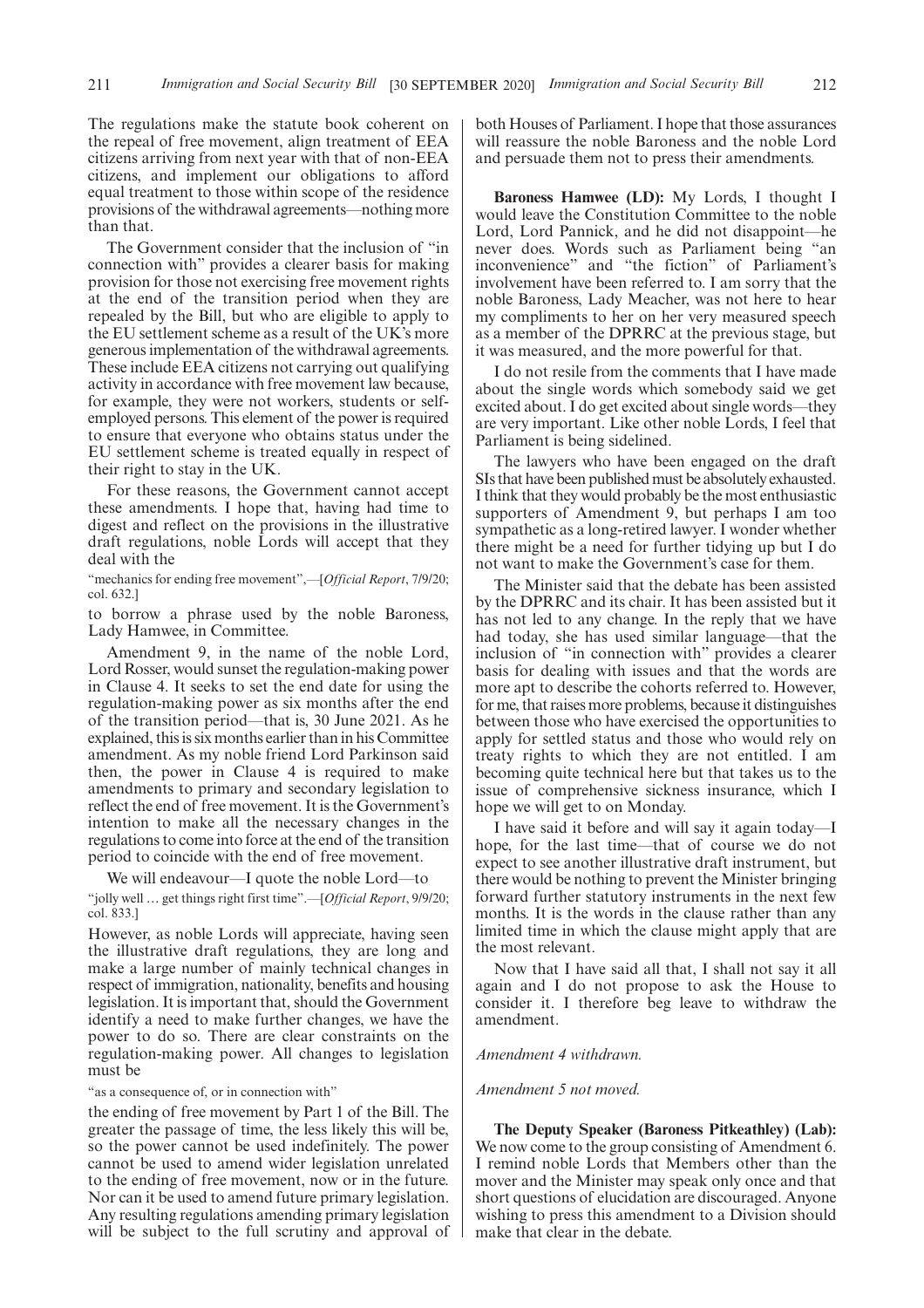#### *Amendment 6*

#### *Moved by Lord Green of Deddington*

**6:** Clause 4, page 3, line 8, at end insert—

- "( ) Any regulations made under subsection (1) which make provision to permit EEA and Swiss nationals to enter the United Kingdom for the purpose of taking up employment must include a specified limit on the total number of such persons to be granted permission for that purpose each calendar year.
- Member's explanatory statement

This amendment would oblige the Secretary of State to place an annual limit on the number of EEA and Swiss nationals that may be granted permission to enter the UK to take up employment when making regulations under Clause 4(1).

**Lord Green of Deddington (CB) [V]:** My Lords, first, I thank the Minister for her full and careful answers to a number of points that I raised in Committee. However, I now turn to Amendment 6.

Many noble Lords will have noted that I have retabled the three amendments that I put down in Committee. My reason is that the Government's responses to these issues need further exploration—indeed, they set the tone for the whole new immigration system. The first of these amendments, concerning the cap, is by far the most important and of course is the subject of this amendment.

In Committee, I made the case for a cap with the powerful support of the noble Baroness, Lady Neville-Rolfe, and the noble Lord, Lord Lilley, and I was also supported by the noble Lord, Lord Adonis—a man who clearly has the courage of his convictions.

I see that the Home Office has today announced a new nationwide campaign to ensure that businesses are ready for the introduction of the UK's new pointsbased immigration system as free movement ends. I note that this is going ahead before this Bill has been passed by Parliament and before the new Immigration Rules have even been published.

The Minister for Future Borders and Immigration, Mr Kevin Foster—by the way, I think he is the 16th Minister for immigration that I have dealt with—is reported to have said:

"Our new system has been designed with businesses in mind, treating people from every part of the world equally, welcoming them based on the skills they have to offer and how they will contribute to the UK, not where their passport comes from. It will be simpler for businesses to access the talent they need as we have removed the Resident Labour Market Test, lowered the skills and salary threshold, and suspended the cap on skilled workers.'

What it comes down to is this: the Government have cherry-picked advice from the Migration Advisory Committee to enable them to produce a policy that is entirely to the benefit of business and which, frankly, ignores the interests of British workers. Indeed, we now face a situation where millions of British workers will become unemployed and yet, for the convenience of business, the door will be wide open for an unlimited number of foreign migrants to come here and work. So, noble Lords may think it is "game and set" to the CBI. Maybe, but it is not "match".

It seems that the Government are just ploughing on. Never mind that the MAC advised in January 2020 against the introduction of a tradable points system for the main work permit route—indeed, it pointed out that such a system had failed in the UK in the past, as some of us remember—and never mind that the Australians, on whose scheme this one is supposed to be based, have a cap on a number of key categories.

This policy is extraordinarily dangerous. The number of UK jobs that will be affected is huge—in the order of 6 million or 7 million. The number of potential candidates around the world who meet the A-level requirement and are of an age at which migration is quite common runs into literally hundreds of millions. How many of those speak enough English we do not know, but the point is that the numbers are huge.

Noble Lords will have noticed that the Government address these issues in purely economic terms. This is not solely an economic matter. The real-world impact on our own people is also extremely important. As I mentioned, we have a rapidly rising level of unemployment that will also run into millions, yet the Government's policy not only ignores that baleful prospect but runs entirely counter to the sense of fairness that is such a strong British characteristic.

That, I am sure, is why public opinion is so strongly in favour of control. Nearly 60% of the public indicated in a recent YouGov poll that immigration has been too high and needs to be much more carefully controlled. Indeed so. Nor, by the way, is this a question of "Little Englanders". A 2019 Delta poll found that the share of Scots in favour of a firm limit on the number of work permits was even higher than in England, 76% compared to 71%. Of course, the Scots are wellknown for their common sense.

The central difficulty with the Government's policy is the clear risk that the numbers will run away with them. If that were to happen at a time of high and rising unemployment, their credibility with key supporters would be shot. Yet the irony is that an effective precaution is a relatively simple matter: to introduce a cap on a monthly basis until the situation is clearer. Even now, it is not too late for the Government to rethink and remind the business community that they are a Government for all the people, not the tool of the few. What reason could they give for such a change? Simple: that this policy was drawn up, and indeed announced, before the full force of the Covid virus had struck the UK. What explanation could be clearer, simpler or easier to justify? I hope we will hear a cautious response from the Minister. I beg to move.

#### *6.15 pm*

**Baroness Neville-Rolfe (Con):** My Lords, I rise to support Amendment 6, moved by the noble Lord, Lord Green of Deddington, and to which I and my noble friend Lord Horam—a fount of experience and common sense, as we heard in his earlier comments on social care—have added our names. Of course, the noble Lord is an esteemed expert in the field; there is no greater expert on some of these matters.

As the noble Lord said, the amendment calls for a limit on the total number of EEA and Swiss migrants coming into the UK for employment each calendar year. In practice, this would involve a limit on all immigration for employment. There is clearly a serious risk of the numbers getting very large indeed, as we have heard, if we do not find a way to control immigration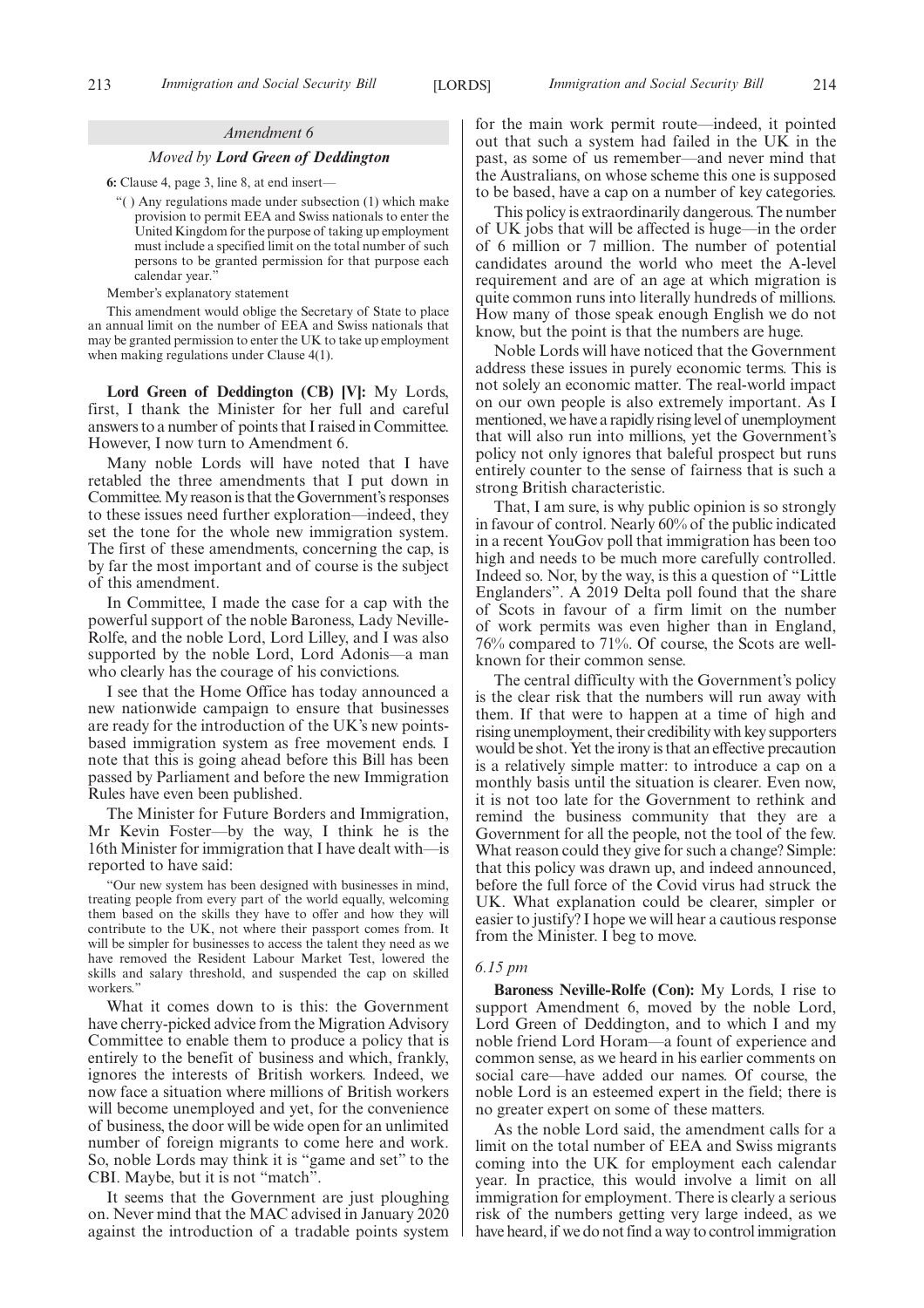more directly. We have to get this right or we will feel the result in public anger in years to come. Effectively leaving the number of migrants to the interests of employers, as is now proposed, is one-sided and inappropriate. It would make it impossible to plan properly for the investment we will need, given the scale of the dynamic change we will see. We will need additional houses, schools, hospitals, GP surgeries and transport facilities; we debated that in Committee but I do not think that anybody disagreed about the need for public investment to deal with the demographic change.

I know that we have the Migration Advisory Committee to help us and that, unlike SAGE, it includes economists; indeed, it is dominated by them. However, as I have already said, I fear that it is too focused on attracting talent from abroad in the employer's interest; indeed, the Minister's statement today heightens that fear. It is odd for me to speak against what might be seen as my own interest as a director—I refer to my interests in the register—but we are dealing with difficult economic dynamics and sensitive points of politics in what is already one of the most crowded countries in Europe. As the noble Lord, Lord Green, said, this is not an economic matter alone. Fairness is very important.

I believe that we need as many jobs as possible for those already in the UK, particularly given the extension of the Covid restrictions and the resulting rise in unemployment, which, sadly, will grow further. We also need a greater incentive for employers to train in the skills that we require in a more digital, flexible world. I therefore very much welcome the fact that a revolution in skills was at the heart of the Prime Minister's welcome announcement yesterday. However, as the noble Lord said, it is not too late for the Government to look carefully at the arrangements they have made and perhaps change them in the light of the Covid tsunami.

**Lord Horam (Con):** My Lords, it has been obvious during these debates on the immigration Bill that there are two clear points of view. One is that we should carry on roughly with the status quo, which primarily reflects the interests of business. The other view, which perhaps supports workers' interests, is that we need more control than we have now and a lower level of immigration. My point is a simple one: both points of view can be accommodated. I hate to use the phrase, "We can have our cake and eat it" because it has been somewhat devalued by our Prime Minister. None the less, the fact is that we can do that if we think this through carefully.

The supporters of the existing immigration policy, at a fairly high level, want to have freedom of movement for academics, creative people, entrepreneurs, engineers and all the valuable people we need in our society and contribute so much. For example, it was recently pointed out that nearly 50% of the Nobel prizes won by people in the UK have been won by people who originated abroad. However, to get that element in society, you do not need to have a net immigration level of over 350,000 a year. It can all be done on a net immigration level of 50,000, 70,000 or less than 100,000, which we had for decades before the Blair Labour Government opened the gates in the early part of this century.

Therefore, the problem with the large-scale immigration that we have had for the last 15 or 20 years, as has been pointed out by my noble friend Lord Hodgson, is that it affects the quality of life, puts a huge strain on resources, has a big environmental and social impact and affects jobs and wages. Even the MAC has pointed out that people on low wages have had them reduced by 5% in real terms over the last few years. It even led to the biggest tragedy of all for people who are remainers, like myself—Brexit. The casual treatment of people's views on immigration was a clear factor in the referendum and certainly a decisive view of those who voted for Brexit. In other words, the liberals and middle-class people who wanted more immigration dug their own grave over the referendum.

The way out of this dilemma is absolutely clear, as has been pointed out by the noble Lord, Lord Green of Deddington. It is to have a cap at a reasonable level. You could then accommodate the people who want to bring in the creative artists, entrepreneurs, businesspeople and so forth without having the numbers that are objected to by the workers and the bulk of people in this country.

In my previous speech, I praised the pamphlet produced by my noble friend Lord Hodgson, who looked at the issue in totality in relation to the demographic trends and population. I will now quote from another pamphlet that was brought out a lot less recently: *Beyond the Net Migration Target*, by the Onward think tank. The author is Will Tanner, who was a special adviser in the Cameron Government to Theresa May, when she was Home Secretary. He states:

We recommend that the Government moves to a detailed and transparent Sustainable Immigration Plan, which would set out ministers' objectives for the level and composition of migration and be updated on a rolling basis every year… This type of detailed approach is commonplace in other countries... For example, Australia has an annual planning program, where it sets the number of permanent visas in the budget each year."

Tanner sets out what happens in Australia. For example, from 2019 to 2020, they planned to have 30,000 employer sponsored visas and skilled independent visas to the tune of 18,652. All this is set out in an annual budget decided between the various departments and stakeholders concerned, brought to their Parliament, debated and settled, and they have another look at it the following year. It is all perfectly transparent, above board and very democratic. The same thing happens in Canada and New Zealand. All these people are very experienced in dealing with this problem of immigration.

There it is: it can be dealt with by the simple methods already extant in other countries. I say to my noble friend on the Front Bench that this is the way forward to meet both these objectives: those of the people who understand the value of a limited amount of immigration and those who do not want the high level of immigration that we have had over the last 20 years. Both sides can have what they want, and I present this to my noble friend as one of the answers to the way forward. It is a very simple pamphlet and, unlike the 650 pages of the MAC report, at 21 pages it is very readable. I hope that she can take this on board and present it to the Home Office as a very sensible way forward.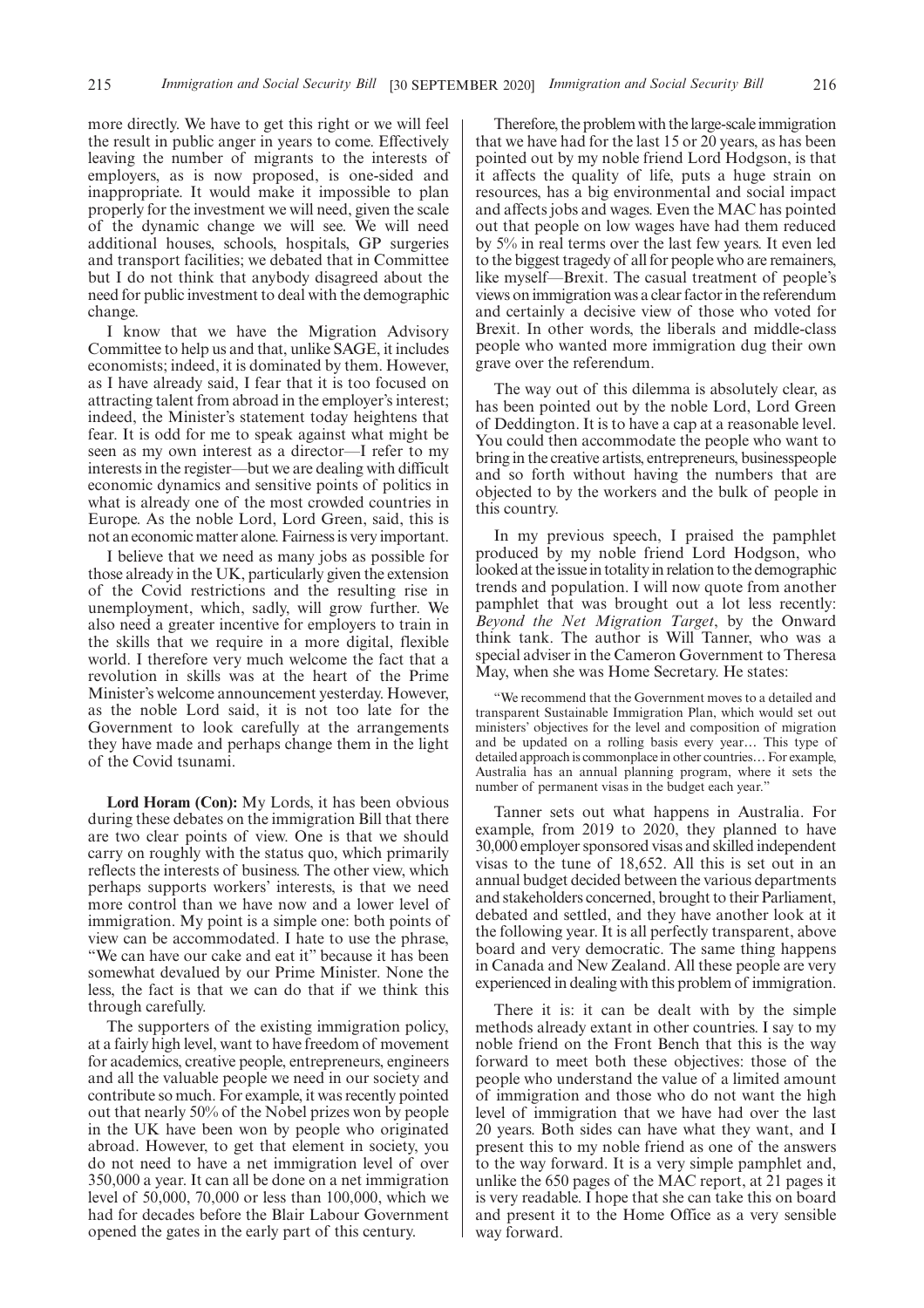**Baroness Smith of Newnham (LD):** My Lords, in the previous group of amendments, my noble friend Lady Hamwee suggested she did not want to do the Government's job for them. On this occasion, I beg to disagree with her and hope that maybe I can begin to do the Government's job for them. In Committee, there were criticisms of certain amendments being put forward because they related only to EEA nationals. In particular, the noble Baronesses, Lady Bennett and Lady Lister of Burtersett, said that if they had been able to they would have created amendments that were holistic, but they were told that such amendments would be out of scope because the Bill is limited to immigration responding to the context of Brexit.

My starting point on reading this amendment was simply to ask why. If one had a normal debate in which one could intervene, particularly at an earlier stage—in Committee, not on Report—the obvious thing would simply have been to jump up and intervene on the noble Lord, Lord Green of Deddington, moving the amendment and ask why. The question of a cap for EEA nationals raises all sorts of questions which I hope the Minister will say are not acceptable in the context of the Bill, because why should there be a cap on EEA nationals? Whether you believe in cakeism as the Prime Minister does—or, like the noble Lord, Lord Horam, you are trying to find a way to meet the concerns of those people who want to limit immigration and those who want a more open approach to immigration, there is surely a question of why there should be a cap on EEA nationals. I can only assume that it is because those noble Lords who tabled the amendment could not bring in a cap more generally.

It will come as no surprise that, from these Liberal Democrat Benches, I am not in favour of a cap. In particular, some of the concerns raised by the noble Baroness, Lady Neville-Rolfe, and the noble Lord, Lord Horam, seem to relate to questions of migration much more generally. We are talking about the context of the transition period ending on 31 December and a change from 1 January. Are we really anticipating that, all of a sudden, millions of EEA nationals who are not currently in the United Kingdom will want to rush to the United Kingdom to fill jobs? I do not think we are. Surely, if we are interested in fairness, as the noble Lord, Lord Horam, talked about, we should think about everybody who might want to come to live and work in the UK. Why should there be a separate status in that sense for EEA nationals?

I cannot see a case for this amendment, and I hope the Minister might, for once, actually agree with me.

**The Deputy Speaker (Baroness Pitkeathley) (Lab):** My Lords, the noble Lord, Lord Randall, is not speaking on this amendment, so we will go directly to the noble Baroness, Lady Jones of Moulsecoomb.

**Baroness Jones of Moulsecoomb (GP) [V]:** My Lords, I agree with every word that the noble Baroness, Lady Smith of Newnham, has said, and she is much more polite than I feel able to be. This amendment is nasty and it is pointless. It is nasty because it panders to a right-wing obsession with immigration caps that are utterly arbitrary—on an arbitrary group of people or a number—and it is pointless because the Bill already removes freedom of movement. Can we please not bother debating this any more? It is not worth it.

**The Deputy Speaker (Baroness Pitkeathley) (Lab):** The noble Baroness, Lady McIntosh of Pickering, is no longer speaking, so we will go directly to the noble Lord, Lord Naseby.

#### *6.30 pm*

**Lord Naseby (Con):**My Lords, I hope the Government will listen to the noble Lord, Lord Green, who has been very persuasive over a great many years. He does his homework and is well worth listening to.

Context is the key issue. It does not take a genius to work out that we will probably have higher unemployment in the next two years than anyone in this House has ever experienced. Against that background, the driving force must be how we get our people back into work. That must be the number one priority.

I had the privilege, with my noble friend Lord Horam, of reading economics at St Catharine's College, Cambridge. We were taught in some depth about Keynesian economics. Keynes came to the fore between the wars, with the unemployment situation. It was his driving force that produced the system whereby the public sector produced public sector works and employed the unemployed. That must be the driving force for the next two years.

There will be sections of society where we need immigration. Two come to mind: we always seem to be short of qualified doctors and we are clearly short of lab technicians, otherwise the testing and the analysis of it might be working together instead of one behind the other. Sections of our economy will need immigration, but it is not beyond the worlds of all of us to sit down and work out where that should happen.

I am pleased the Minister has made a statement today having consulted business—somewhat in contrast to Mr Gove and the haulage industry. Nevertheless although I have not seen the whole speech—if he is talking to business, that is good.

We need more control. I do not know what the right figure is, but it is 100,000 or under. Our Government should look at that hard and in the context of where we really need some help because we sadly cannot use our unemployed.

I finish with basically the same sentence as I finished up with on the Agriculture Bill: we need to produce more home food. To do that, we need people to work in the fields, bring in the harvests, pick the apples, dig up the leeks, whatever it may be. If there are not enough people among the unemployed in Britain prepared to do that, we jolly well have to take it on the chin and bring in people to do it.

**Lord Hodgson of Astley Abbotts (Con):** My Lords, I was very sorry not to be able to be here for the debates in Committee on these amendments, to which I put my name. I had an unavoidable business commitment elsewhere. I apologise to the House; I took the trouble to read *Hansard* carefully.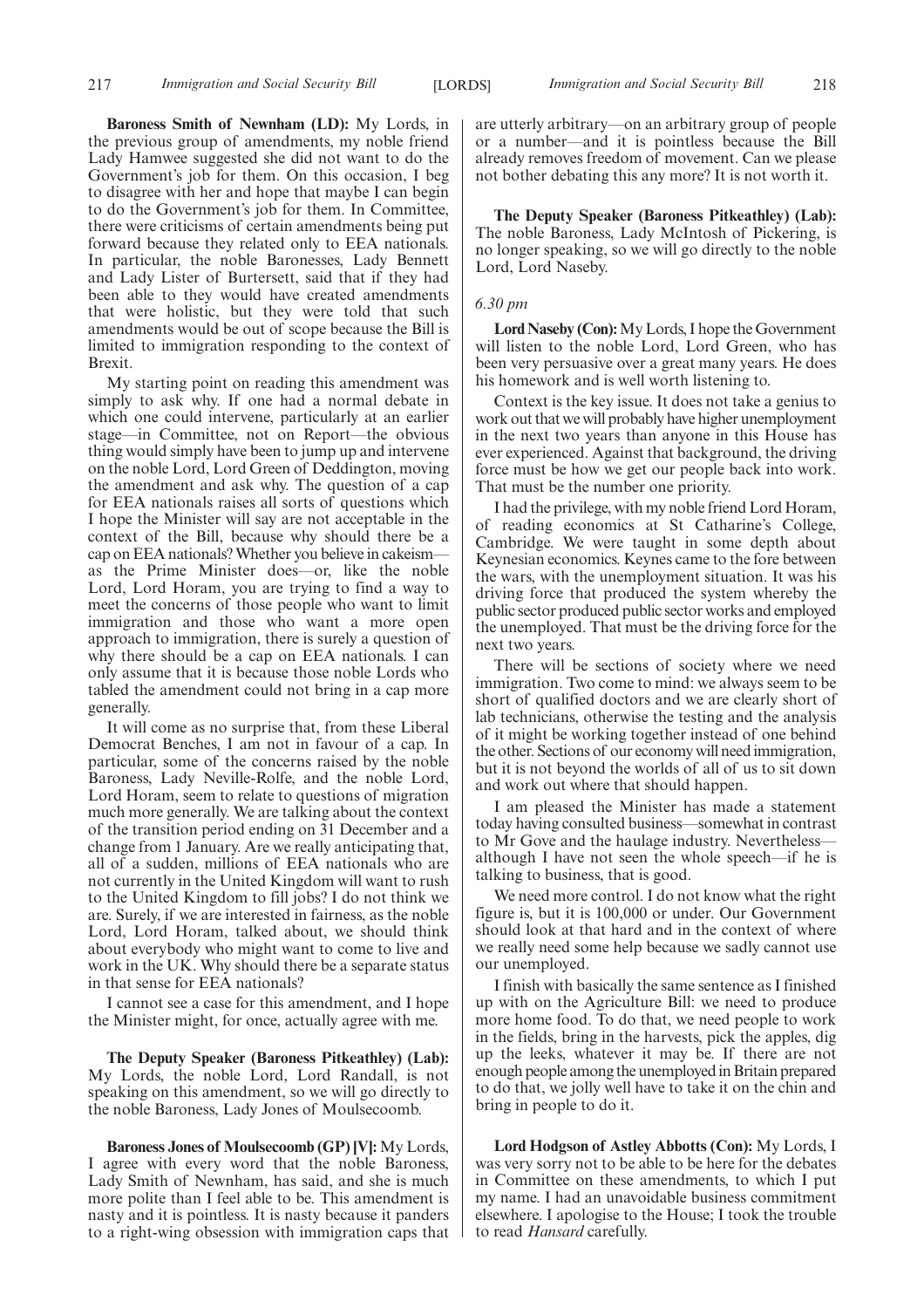I support the amendment of the noble Lord, Lord Green. We need a limit on the annual numbers from the EEA and Switzerland seeking employment. The noble Baroness, Lady Jones of Moulsecoomb, said we should stop talking about it and just get on with it. She is right in a way, because a cap is inflexible and clumsy, but I have come to the conclusion—somewhat reluctantly—that it is inevitable and the only way we will be able to grasp the challenges that the number of arrivals in this country now poses.

Simply put, without a cap the Government will never get control of this issue. The noble Baroness, Lady Smith of Newnham, who I am glad to see is still in her place, asked why we think this. History, particularly recent history, has shown how extraordinarily difficult it is to grasp this problem. We have heard a lot about taking back control, but the awful fact is that, where we have no control over current arrivals—those from the EEA—arrivals are falling, but where we have always had control, they are rising sharply. In 2016, there were 133,000 arrivals from the EU; now there are 58,000, in the figures produced by the ONS a few weeks ago. Meanwhile, the non-EU arrivals were 175,000 and are now 316,000—nearly double.

I sat in this Chamber for many hours, hearing all those noble Lords saying that Brexit was going to chase everybody away and no one would come here because we would all be anti-foreigner. I can tell the House that in 2016, 308,000 people arrived here, and the latest figures say that 374,000 have arrived, so that is not a sign that people are being frightened away. Nor is it about no immigration. It is about scale—about 374,000 people. It is about 900 a day and all that means. I will not go through the things other noble Lords talked about, such as houses and the impact. We have 6 million more people in this country, and that is with drastically reduced levels from where we are today. If we go on at the current level, it will be 8 or 9 million more. At 6 million more people, we will build over an area the size of Bedfordshire by 2040. No ifs, no buts, no maybes—that will happen. We will almost certainly be unable to stop it, because you always look 10 or 15 years out when you do demographic planning. We need to be honest and clear about the implications of the decisions that we take in Bills and statutes like this.

How has this happened? At root, it is because it is in employers' commercial interest to recruit trained but cheaper labour from overseas. Why go to the trouble and the expense of training members of a settled population, many of whom may be quite recalcitrant and not particularly grateful, when you can avoid all that effort by recruiting someone from overseas, who is probably jolly grateful? British industry and commerce have become addicted to overseas recruitment at the expense of our own people. Figures bear that out. My noble friend Lord Horam referred to the think tank Onward. Last year it reported:

"Since 2011 employer spending per trainee has fallen by 17% in real terms".

Employers have avoided having to put money into training; they have been able to go overseas instead.

In researching the pamphlet I recently published, I investigated the engineering industry, another sector where employers are always bemoaning the lack of

UK-grown engineers. I was absolutely astonished to learn that last year, six months after graduation, fewer than half the engineering graduates of this country were working in engineering. I understand that they are not all going to go into engineering, but fewer than half is a surprisingly small number. When I went to talk to some of these young men and women about why they had not moved into engineering, they said that one of the problems is that UK employers preferred to offer jobs to someone with experience—no surprise there. UK undergraduates find themselves in a position where they cannot get experience without a job, and they cannot get a job without experience.

My noble friend will no doubt point to the Migration Advisory Committee, which has been the subject of a number of our conversations this afternoon, and its enlarged remit. The MAC is a fine body of men and women, but even a cursory reading of its annual report shows the enormous pressure that it is under to effectively abandon all controls. To quote from page 81 of last year's annual report: "The majority of respondents"—that is, employers sending information to the MAC—

"agreed that there should not be a salary threshold above the National Minimum Wage".

Secondly:

"There was stronger support for the idea of a salary threshold that was in some way variable to reflect employer needs".

That effectively means nothing. On page one of the report, the MAC pointed out that this was the inevitable conclusion of "an employer-driven system".

My noble friend on the Front Bench is a redoubtable Minister, as is the Home Secretary. No doubt there are many redoubtable Ministers in the Government, but they will find themselves under irresistible pressure, carefully argued by employers, about the inability of the UK to compete on a world stage unless more arrivals are permitted. Under that pressure, Ministers will first buckle and finally break. As other noble Lords have pointed out, the full effect of the pandemic has yet to make itself felt. Surely none of us seeks to argue that the consequences for the employment of our settled population will be anything other than lessened. Against that background, allowing annual immigration of 374,000 a year—1,025 a day—must be ill-advised and maybe runs the risk of societal disorder. That is why a cap—clumsy, yes; inflexible, yes—set annually, debated and approved in Parliament, is critical. That is why I support the amendment of the noble Lord, Lord Green.

**Lord Paddick (LD):** My Lords, the Bill is about ending the free movement of people from the EU and EEA, and Swiss nationals. The noble Lord, Lord Green of Deddington, and other noble Lords oppose the proposed points-based immigration system that relies on measures other than a cap on numbers to control immigration to the UK. As my noble friend Lady Smith of Newnham said, on 1 January at the end of the transition period, the rights of EU citizens to come and work in the UK will be replaced by controls based on salary and skill levels. That will also apply to migrants from the rest of the world. The number of EU migrants has already fallen significantly, and will continue to do so, as a result of the end of free movement that the Bill brings about. While we on these Benches regret that, it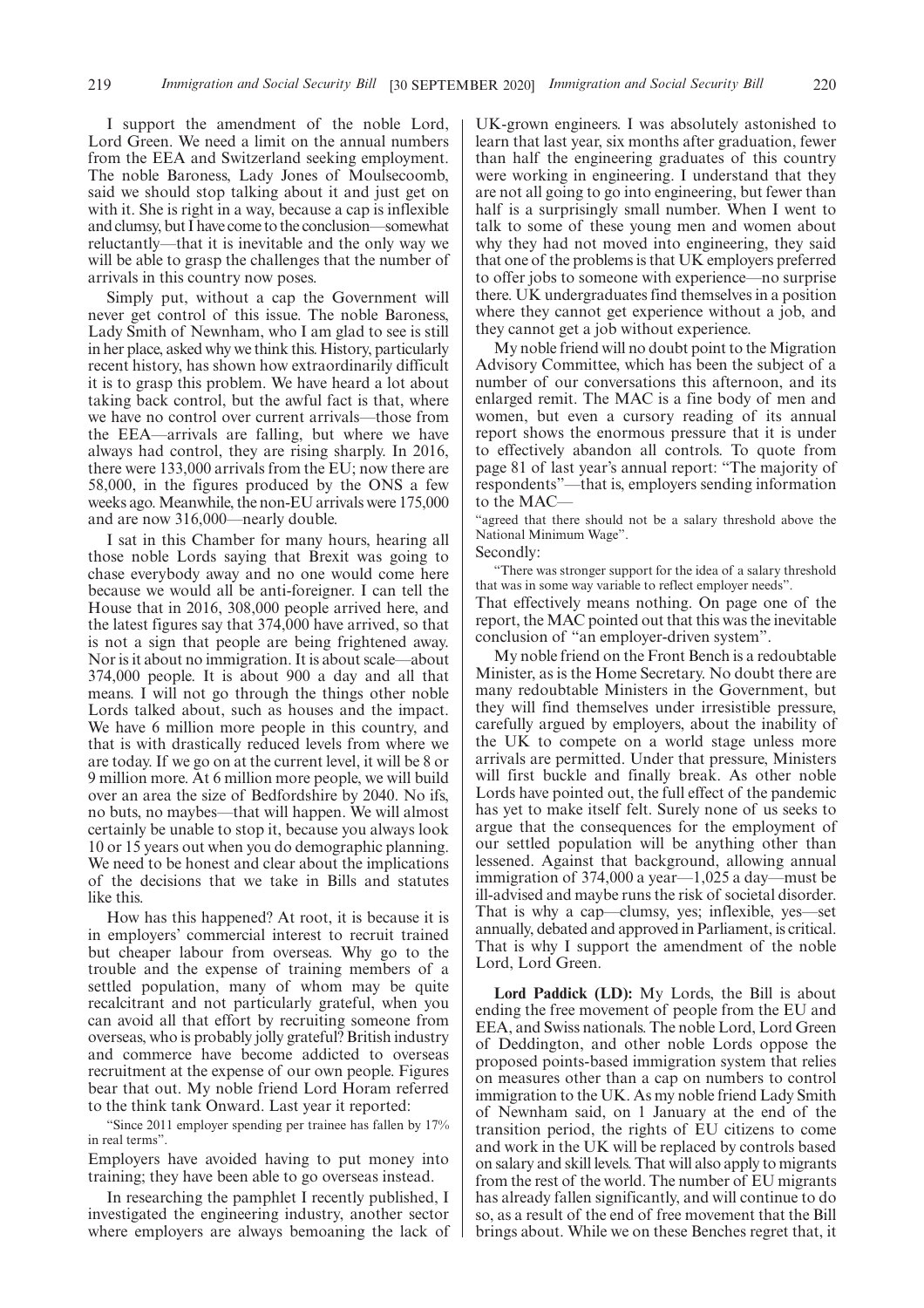[LORD PADDICK]

is the consequence of leaving the EU. That is what the UK people voted for; we have already left and will suffer the consequences.

I shall engage to some extent with some of the issues that the noble Lord, Lord Green of Deddington, raised and come back to them on future amendments. He said that the system was entirely for the benefit of business and not of British workers, would cost between 6 million and 7 million jobs, and that there were hundreds of millions of people potentially qualified to come to the UK to take those jobs. He said that the public were in favour of control. However, my understanding is that there will be control but of a different type from setting a cap. Presumably, although the Minister will enlighten us, salary levels and qualification requirements can and will be varied if necessary if consequently we suddenly face a so-called avalanche of people coming to the UK from areas other than the European Union. Any avalanche from the European Union would have happened already because, at the moment, there is free movement.

It is interesting that noble Lords opposite talk about business interests, yet in other debates they argue that we need a strong economy to pay for public services. The fact is that migrants, particularly migrant workers, contribute far more to public services than they receive in public services, and they certainly contribute more than the average UK resident does.

We on these Benches believe that government departments such as the Department for Business, Energy and Industrial Strategy and the Department of Health and Social Care have knowledge of the migrants that the UK economy needs, and that they, not the Home Office, should decide on immigration policy, points-based or otherwise. I will not entirely do the Minister's job for her but perhaps she can convince the noble Lord, Lord Green of Deddington, that his amendment is not necessary because the points-based system will effectively reduce immigration.

#### *6.45 pm*

**Lord Kennedy of Southwark (Lab Co-op):** My Lords, this amendment was moved by the noble Lord, Lord Green of Deddington, in Committee and my noble friend Lord Rosser responded to that debate. I think it is no surprise that I do not agree with the amendment as worded for several reasons. In particular, I do not believe that it serves the interest of the United Kingdom well. Governments can set targets and give the impression that they are doing something to grab a few headlines but, after that, can fail to deliver what they said they were seeking to achieve. Immigration is often treated like that, so an arbitrary cap that is routinely broken is of no use whatever.

As we complete the Brexit process—I hope that we will have an agreement with the European Union in place shortly—we need an immigration system that responds to the needs of the economy and the welfare of the United Kingdom. That is what is important here. We do not want something that will be bureaucratic and unworkable and that would cause more problems than it would supply solutions. Our economy will have enough problems in the years ahead without the difficulty this amendment could wreak on it.

**Lord Horam (Con):** Will the noble Lord give way?

**Lord Kennedy of Southwark (Lab Co-op):** No. I cannot.

#### **Lord Horam (Con):**But on the last group—

**Lord Kennedy of Southwark (Lab Co-op):** No. In their contributions, the noble Lords, Lord Horam and Lord Hodgson of Astley Abbotts, referred to think-tank reports. I will be interested in the reports from those think tanks. I should declare that I am the treasurer of a think tank—the Fabian Society—but I am a bit concerned about these bodies because, unlike the Fabian Society, a lot of them are quite opaque. We do not know who funds them, where the money comes from or who is behind these reports, so I would be a bit more interested in what those bodies had to say if we knew who paid for what. The noble Lord, Lord Hodgson of Astley Abbotts, will speak on the next group, so maybe he can tell us who funded the report to which he has referred many times. I will be interested to hear that.

The noble Lord, Lord Paddick, made an important point about the number of EU migrants coming to the UK. In fact, that number has fallen. I carefully read the debate in Committee on this and on many points I found myself in agreement with the noble Baroness, Lady Williams of Trafford, and I have heard nothing so far in the debate to persuade me otherwise.

**Baroness Williams of Trafford (Con):** I thank the noble Lord, Lord Green, for retabling his amendment; I acknowledge and respect his expertise in this area. I also apologise for allowing the noble Baroness, Lady Smith of Newnham, to intervene because I have now set a precedent. I should never have done that. No one is allowed to intervene.

The amendment effectively intends to reintroduce an annual limit on the number of people who may be granted permission to enter the UK to take up skilled employment. The existing cap, which the Government have committed to suspending, is set at 20,700, and is administered on a monthly basis to those seeking entry clearance as a skilled worker. As outlined in Committee, this sounds like a very sensible measure to control and limit migration to the UK, but we cannot know how many people will seek to come to the UK using the new skilled worker route. The impact of some of the key changes, including the expansion of the skills threshold and the reduction of the general salary threshold, is also unknown. Where possible, Home Office analysts have tried to predict possible impacts, and the points that the noble Lord, Lord Green, made so eloquently may well come to pass.

The amendment provides an opportunity for me to reinforce the importance of implementing a flexible immigration system. Our proposals will do that and ensure that the system can be adapted and adjusted, subject to social and economic circumstances—to which the noble Lord, Lord Paddick, alluded—but we cannot get away from the fact that the amendment would add to the burden on businesses, considerably slow the process of recruiting a skilled migrant, and create uncertainty among employers.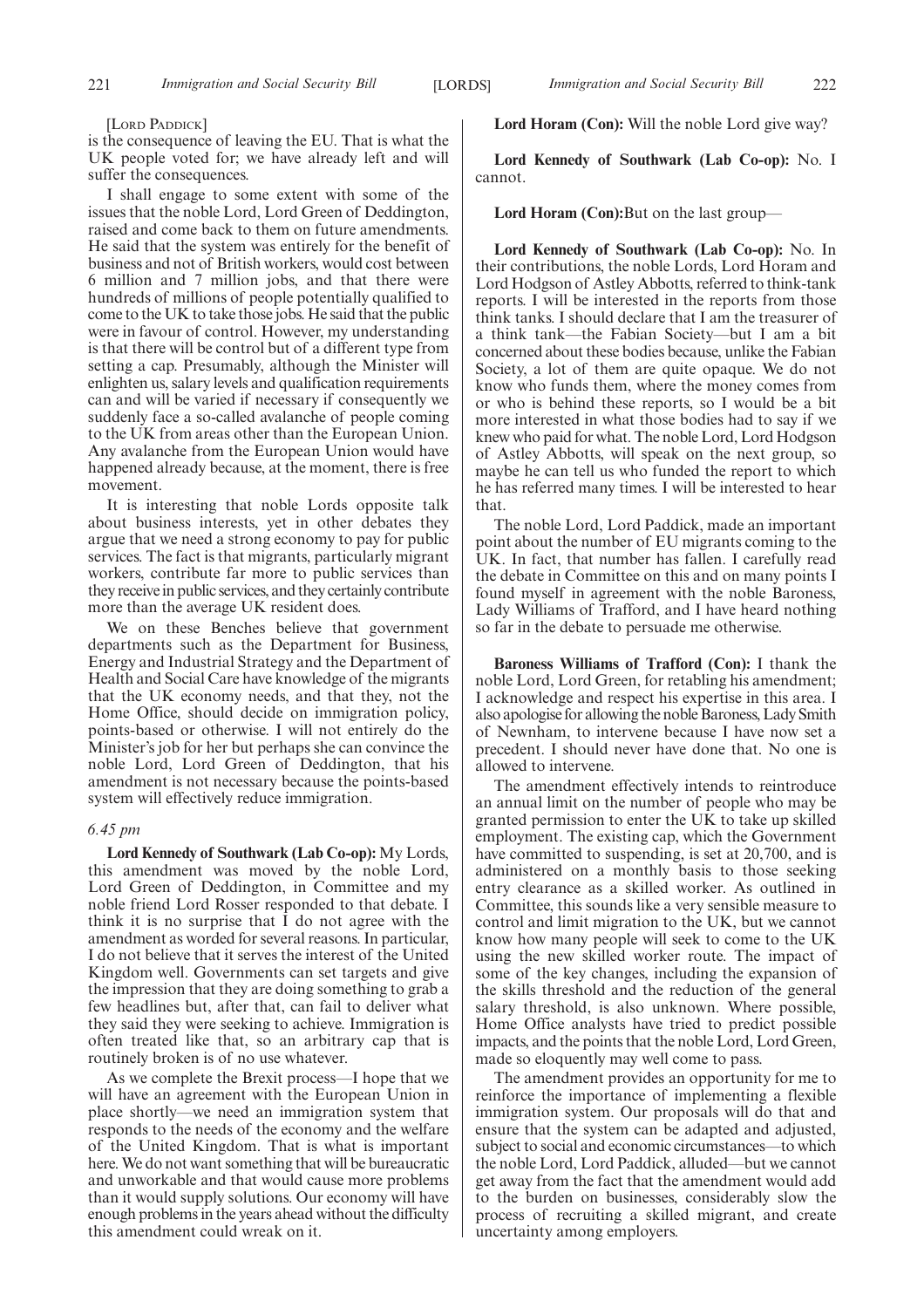Any cap, including the one we have at present, creates an odd dynamic when it binds us to consider a migrant a valuable addition one month but unwanted the next. This may only be a perception based on the mechanics of a cap, but it is a perception that we want to address, instead focusing on our commitment to continue to attract those with the skills and talents that we need.

The noble Lord highlighted three issues with suspending the cap. The first issue is that an estimated 7 million UK jobs will be open to new or increased international competition. However, these jobs are currently under more competition due to freedom of movement. The imposition of any control, instead of allowing free movement to continue, protects those jobs. Ending free movement and requiring an employer to meet the requirements of being a Home Office licensed sponsor and pay relevant immigration charges, including the skills charge, makes the employment of a resident worker the simpler option. Again, I draw your Lordships' attention to the Migration Advisory Committee's September 2018 report on the impact of EEA migration in the UK. It said that it did

"not believe that the welfare of existing residents is best served by a cap for two reasons. First, the cap, when it binds, constrains inflows of a group of migrants which the evidence suggests are the most economically beneficial … Second, the cap creates unpredictability when it binds as there can be sharp increases in the minimum salary threshold that skilled visa applications face."

The salary requirements rise as this is the mechanism for selecting which roles are granted permission.

The noble Lord's second issue is that the number of potential applicants is huge. That has always been the case. The advancements in education around the globe and the increase in populations inevitably mean that more people can qualify as skilled migrants. Addressing the point made by the noble Lord, Lord Paddick, the MAC also said:

"We believe that if the Government wants to reduce migration numbers it would make more economic sense to do so by varying the other aspects of the scheme criteria".

Therefore, we have retained the immigration skills charge in the future system and will continue to operate a range of salary thresholds.

Thirdly, the noble Lord advocates that there would be a great incentive for employers to go for cheap, competent, non-unionised workers. To this end, we are maintaining the position in our new immigration system that those under the skilled worker route be paid a minimum salary level, which has been calculated so as not to undercut domestic workers. The level and operation of salary thresholds has been based on the advice of the MAC. I am sure that the noble Lord would agree that considering the impact of policies on the UK's economy is an area that the MAC excels in.

Maintaining a sponsor licence also requires compliance with UK employment laws on treating employees equally. We completely accept that the first stage in our plans for the points-based system will need monitoring to assess the impact of the changes on the resident labour market and key sectors, and we are committed to doing just that. On the basis that we are maintaining robust protection for resident workers and providing certainty for UK businesses and employers, and because the key expert advisers have said that we should not apply an annual cap on skilled workers, I hope that the noble Lord, Lord Green, is happy to withdraw his amendment.

**The Deputy Speaker (Baroness Pitkeathley) (Lab):** There are no requests to speak after the Minister, so we return to the noble Lord, Lord Green of Deddington.

**Lord Green of Deddington (CB) [V]:** My Lords, I thank the Minister for her response, which I will study very carefully. I welcome her indication that the Government will keep a close eye on the numbers. I hope that that will not exclude the possibility of introducing a cap if, in the light of experience, they feel that they should move quickly.

I am grateful for the widespread and powerful support from most noble Lords who have spoken in this debate. The noble Lord, Lord Paddick, rightly appreciated that the proposed cap was to apply to immigration as a whole from 2021. Leaving aside the mechanics of this Bill, the policy issue is for immigration as a whole from next January.

I would like to correct one misapprehension which is important. We are not suggesting that 6 million or 7 million people will arrive. That is the number of jobs that will be open to competition under the new regulations. Having said that, I beg leave to withdraw the amendment.

#### *Amendment 6 withdrawn.*

**The Deputy Speaker (Baroness Pitkeathley) (Lab):** We now come to the group consisting of Amendment 7. I remind noble Lords again that Members, other than the mover and the Minister, may speak once only and that short questions of elucidation are discouraged. Anyone wishing to press this amendment to a Division should make that clear in the debate.

#### *Amendment 7*

#### *Moved by Lord Green of Deddington*

**7:** Clause 4, page 3, line 8, at end insert—

"( ) Regulations under subsection (1) must make provision for the Resident Labour Market Test (as set out in the Immigration Rules Appendix A: attributes) to apply to job offers where a job offer forms part of the application of EEA and Swiss nationals seeking to enter the United Kingdom for the purpose of taking up employment."

Member's explanatory statement

This amendment would require that job offers made to EEA and Swiss nationals which form part of an application for that person to enter the United Kingdom should first be advertised in the domestic labour market in accordance with the Resident Labour Market Test.

**Lord Green of Deddington (CB) [V]:** My Lords, in Committee, the Minister quoted extensively from the Migration Advisory Committee. She said that the MAC had reported that it was "sceptical about how effective" the labour market test would be in giving settled workers the first opportunity to fill jobs—I think she just mentioned that again. She went on to quote the MAC saying,

"We think it likely that the bureaucratic costs of"—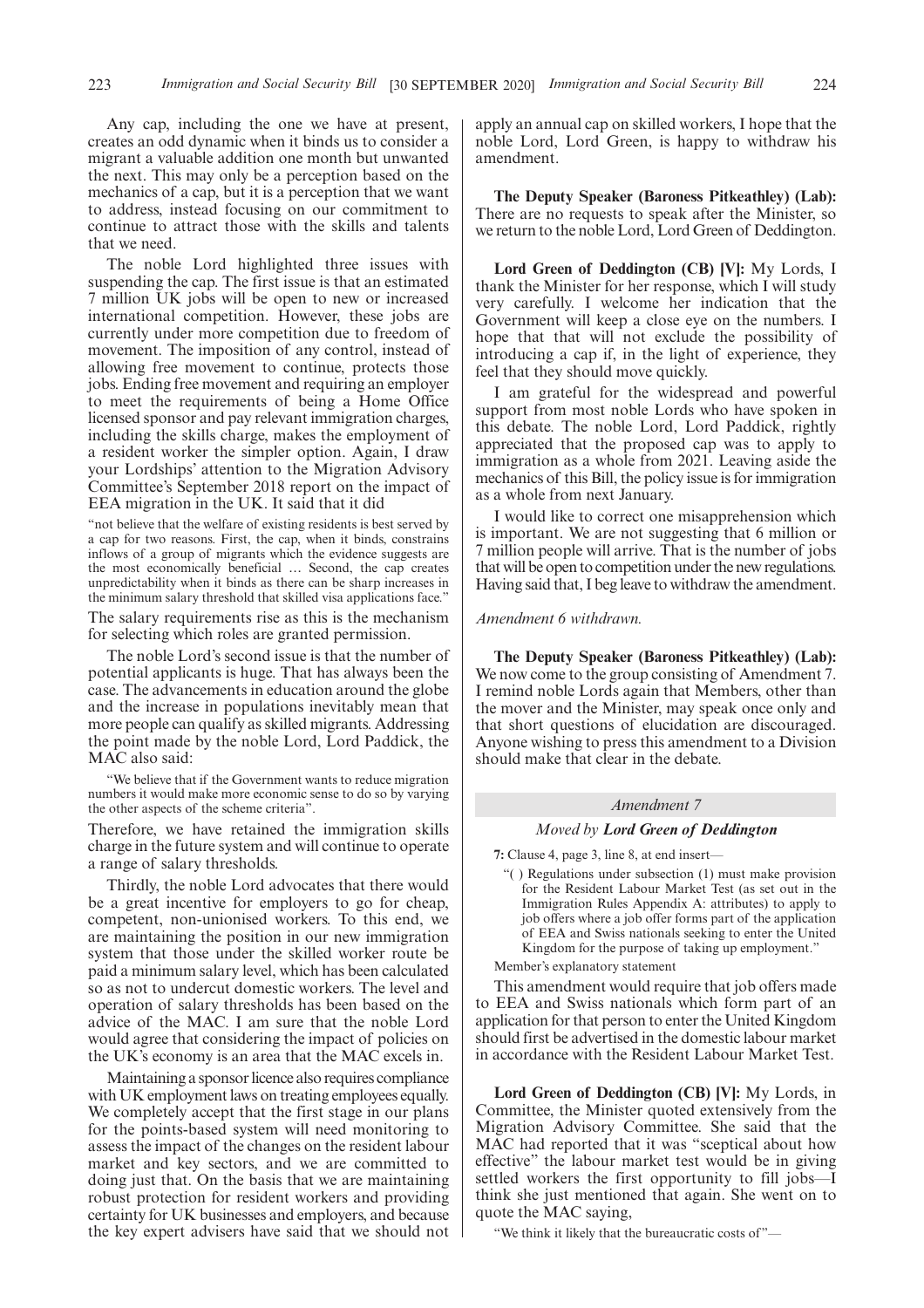[LORD GREEN OF DEDDINGTON] a labour market test— "outweigh any economic benefit".

Her third quote was that the MAC thought it

"important to have protection against employers using migrants to under-cut UK-born workers."

It continued:

"The best protection is a robust approach to salary thresholds and the Immigration Skills Charge". —[*Official Report*, 9/9/20; col. 844.]

#### Those are the technicalities.

I have checked those quotations. They came from the MAC final report on EEA migration in the UK, dated September 2018. This report specifically recommended that there should be no change in the £30,000 general salary threshold that was in effect at the time—yes, no change. So those quotations have clearly been stripped of their original context.

If the Government are now keen to invoke the MAC, they might wish to note the committee's previous findings. In February 2012, it said that increasing exemptions from the labour market test would mean:

"Resident employees stand to lose out from increased labour market competition."

Again, in 2015, it said that the labour market tests

"help protect the domestic workforce from being displaced or replaced by migrant workers".

Whatever it said most recently and in whatever context, it has clearly consistently recognised the impact of a labour market test. In the light of those previous recommendations and the lack of any subsequent detailed work by either the MAC or the Home Office to consider the potential displacement impact, the complete abolition of the labour market test is of considerable concern.

The context in which these proposals are now being considered, of rising unemployment, which a number of noble Lords have mentioned, and increasing youth unemployment, surely requires the Home Office to commission some serious analysis before implementing what could be a drastic step.

Further, the MAC, and worse still the Government, completely ignore the fact that widespread concerns about the abolition of the test are not just about economics. Other noble Lords have mentioned the importance of fairness. These matters are about fairness and perceptions of fairness. That explains why, as I mentioned in Committee, 77% of the public believe that employers should prioritise the hiring of UK workers.

At this point, I should like to recall that this amendment was powerfully supported in Committee by the noble Baroness, Lady Neville-Rolfe, and the noble Lord, Lord Lilley, both basing themselves on their experience of these matters at very senior levels of industry.

It is now obvious that the Government are struggling to justify a complete failure to give British workers an opportunity even to apply for jobs that are to be offered overseas. What this comes down to is whether the Government are going to cave in to the convenience of business or give British workers a fair chance. Which is it to be? Or have they already decided against British workers?

Finally, I notice that both the Labour and Liberal Democrat spokespersons avoided taking a view on this matter in Committee. They seemed to be unsighted. Perhaps they will take the opportunity of Report to clarify their positions. I beg to move.

**Baroness Neville-Rolfe (Con):** My Lords, I strongly support this amendment, to which I have added my name. Indeed, of the three proposed by the noble Lord, Lord Green, this is the one I have most hope of the Government accepting, in the context of the narrow EU-EEA focus of the Bill. I find it extraordinary that we should be thinking of dropping the long-standing requirement that jobs be advertised in the UK before overseas recruitment takes place. This will encourage employers, especially big employers, to recruit overseas without even trying the home market. We already have the benefit of the pool of 3.8 million or so EU citizens who have applied for the EU settlement scheme. Thanks to coronavirus, UK jobs are being lost everywhere, from the high street to our wonderful arts and entertainment industries.

In earlier discussions, defending the decision to dispense with the labour market test and the 28 days of domestic advertising it lays down, the Minister put a lot of emphasis on the salary thresholds and the immigration skills charge. I am not against the pointsbased system, as the noble Lord, Lord Paddick, seemed to suggest; however, with my experience of a number of industries, I think the thresholds look much too low, especially post-Covid. The skills charge has to be set against the recruitment fees that might have to be paid in the more demanding UK market. I appreciate, of course, that there will be scope to flex these numbers going forward—that seems to be what the Minister has been saying—however, I think this particular change is especially unwise.

While I do not rule out special arrangements for agriculture, mentioned earlier by my noble friend Lord Naseby, and for health workers—although the latter steals training and talent from countries that sometimes badly need it—we need our jobs to go to the home team wherever possible. We need a mechanism to encourage training, especially in the social care sector, which is crying out for suitable people, as my noble friend Lord Horam explained so eloquently in relation to Amendment 3. We are embarking on a skills revolution in the UK, and a jobs-first pledge, by advertising at home, should be part of our prospectus.

As I have said before, I am puzzled that trade unions such as USDAW, who I have worked so well with and who have done such a fine job in retail, are not strongly supporting the retention of some form of labour market test.

**Lord Horam (Con):** This is about the resident labour market test and I find it quite astonishing, like my noble friends who have spoken to the amendment, that this should be removed at the point when we are entering a period of huge unemployment, as predicted by the Chancellor in his Statement only a few days ago. It is completely astonishing that that should be the case at the moment.

It is also amazing that the noble Lord, Lord Kennedy, has so far not supported such an amendment: it beggars belief, frankly, that the Labour Party spokesman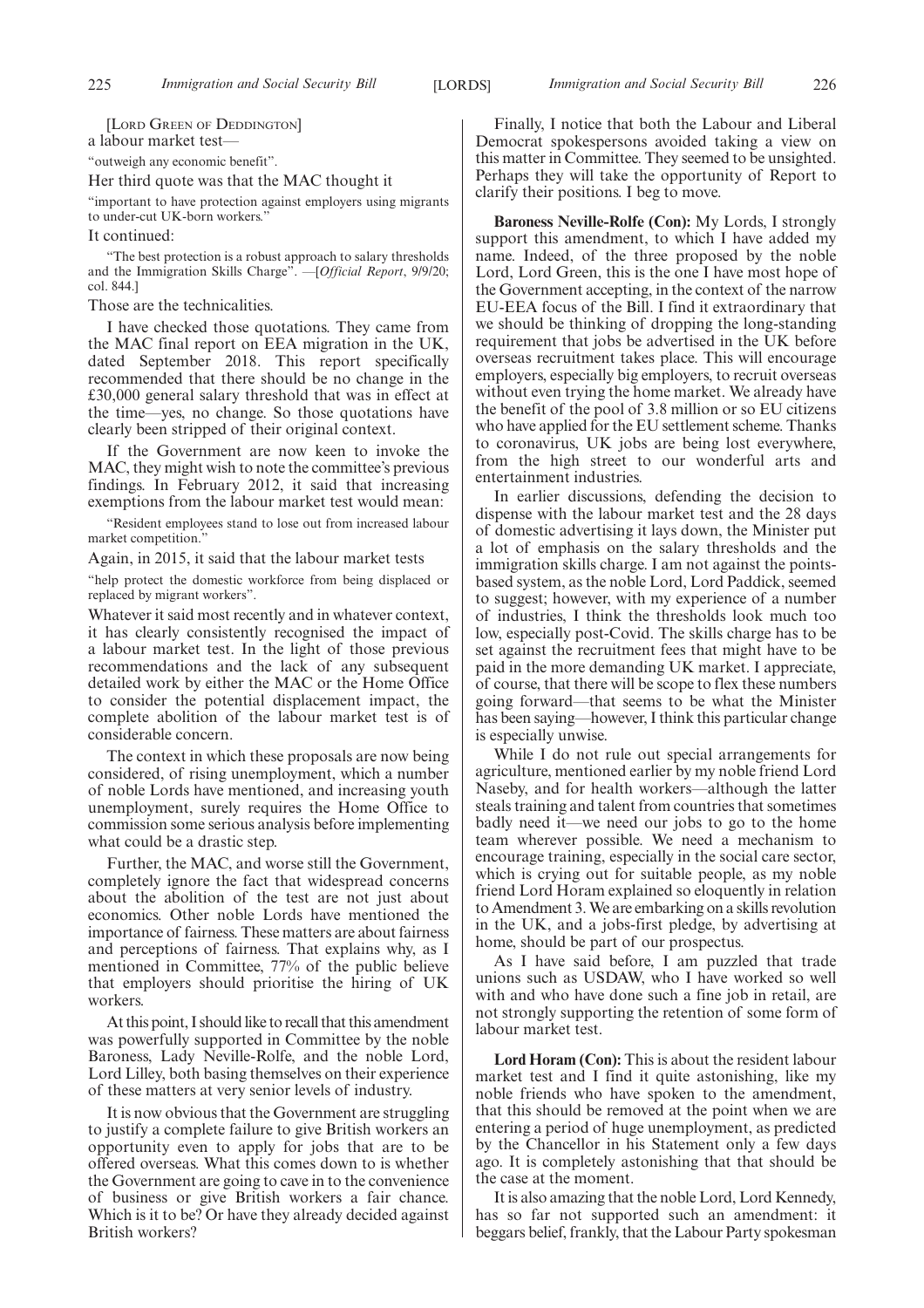is willing to give this up in such circumstances. I hate to attack—rather, argue—with the noble Lord but he did take me on in our last debate. I will not take long over this but he did ask, "Who is this think tank, Onward?" It is a perfectly reputable, charitable think tank. The point it was making, as am I, is that Australia has had a cap on immigration for years. We have imported half the Australian points-based system but are refusing to import the rest, which is the cap. They say in Australia, "no cap, no control", and that is why they have a cap.

It is the same in Canada, where they have the same system and it is debated in Parliament. It is all perfectly transparent and its Parliament has a role. It is the same in New Zealand. The noble Lord, Lord Kennedy, also said that he was worried about the economy, but Australia and Canada have successful economies and caps on immigration; New Zealand has a successful economy. They are all rather more successful than we are, in many respects. I advise the noble Lord, as a true friend—we served together on the Electoral Commission and I really appreciate him as a stalwart Labour man—to think again about this and reposition his party. Believe you me, if the Labour Party does not reposition itself on immigration, I can tell him, it is in real trouble.

**Lord Hodgson of Astley Abbotts (Con):** My Lords, I support this amendment, as the House would expect, but before I get there, the noble Lord, Lord Kennedy, threw down a challenge and I had better get to that first. I am pleased to be able to tell him that I paid for every single bit of that pamphlet. Every single envelope, stamp, and bit of printing was paid for by me and I am happy to share the receipts and information with him if he wishes. The only time that I used any of the facilities of the House was to distribute the pamphlet, a copy of which went to every Member of your Lordships' House and every Member of the House of Commons.

I support the remarks of the noble Lord, Lord Green, and my noble friends Lady Neville-Rolfe and Lord Horam. I do not want to go over all that again now. In my remarks on Amendment 6, which we have just dealt with, I explained how employers have become addicted to cheap labour from overseas because it is in their commercial interests to do so. As a result, we have become thoughtless and careless about the employment opportunities for our settled population. We have young people locked into zero-hours contracts. We have members of minority communities locked into low-paid, low-prospect jobs. Increasingly, and really seriously because they are a larger part of our population, the over-50s find it hard to get jobs even as we raise the retirement age. A 2018 House of Commons report revealed that  $\overline{1}$  million people over 50 would like to work or work more; 14% of 50 year-olds are out of work and 35% of 60 year-olds are out of work. Removing the resident labour market test opens them up to an even greater degree of unemployment risk.

As many noble Lords have said, as the impact of the pandemic makes itself felt, all these problems will get worse. How do we protect and look after our settled population in these circumstances, particularly since these same economic pressures will make employers ever keener to game the system and access cheaper labour from overseas? The first line of protection would have been a cap but we are not going to have it because my noble friend the Minister has told us so. This amendment is a second line of protection, as explained by the noble Lord, Lord Green of Deddington, since the resident labour market test prevents the grosser excesses of undercutting wages by recruiting from overseas.

I apologise to the House for not having been present in Committee, but I have read the debates and, following a point made by my noble friend Lord Horam, I was really astonished by a comment made by the noble Lord, Lord Rosser, at col. 843 of *Hansard*, about the trade unions. Why every union at the Trades Union Congress is not down here supporting this amendment as a way of helping and protecting the working man they seek to represent, absolutely astonishes me. Now, that is for the party opposite to sort out.

The strains that our society will face do not just come from the pandemic. They will come also from the impact of the fourth industrial revolution—from artificial intelligence and robotics, not often mentioned in our debate so far. In those circumstances, policies that will likely result in close to 1,200 people arriving on an average day cannot be sensible.

A key determinant of a person's self-confidence and sense of self-worth is, undoubtedly, purposeful and secure work. Professor David Blanchflower said in his book *Not Working*, published last year:

"Unemployment hurts and it hurts a lot."

The amendment, if the Government accepted it, would help reduce but, sadly, not eliminate that level of hurt, which is why I support it.

**Lord Paddick (LD):** My Lords, I begin to wonder whether we should swap Benches at this stage. Again, the noble Lord, Lord Green of Deddington, longs for the old immigration regime that he has criticised so much. This time it is the resident labour market test or, as the former leader of the Labour Party, Gordon Brown, may have put it, "British jobs for British workers".

The noble Baroness, Lady Neville-Rolfe, posited that UK employers were likely to recruit from overseas without even considering UK workers, and the noble Lord, Lord Hodgson of Astley Abbotts, said that UK employers were addicted to using imported, low-wage labour. I thought that under the points-based system there was a minimum salary of £25,600, which does not sound to me like undercutting UK labour.

Surely, British employers will look to avoid the immigration skills charge by hiring a UK resident in preference to a migrant, if they possibly can, and British employers will look to avoid having to pay a licence fee to be an authorised sponsor of migrant workers, if they possibly can. Migrants will be deterred from working in the UK, including in the National Health Service and social care, because they will have to pay the immigration health surcharge in addition to income tax, national insurance and VAT—effectively, having to pay twice for the National Health Service. Migrants will also be deterred from working in the UK because they will have to pay far more than the cost price of a visa, and because of the salary and skill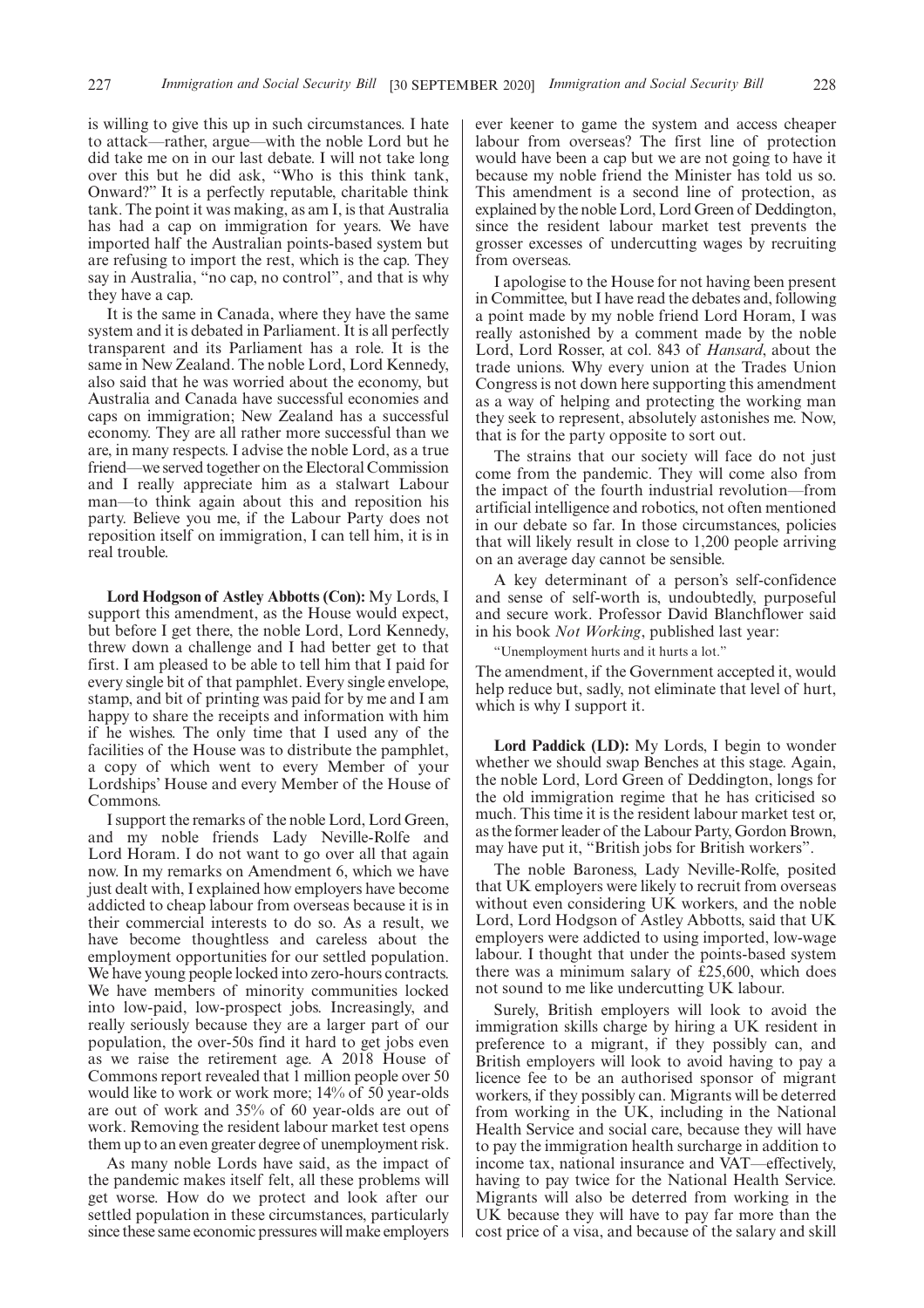#### [LORD PADDICK]

levels they will have to attain to secure enough points to get a visa in the first place. From 1 January, all that will apply to all new migrants from the European Union as well as those from the rest of the world. Therefore, I do not think that the noble Lord's amendment is necessary and we do not support it.

**Lord Kennedy of Southwark (Lab Co-op):** My Lords, Amendment 7, proposed by the noble Lord, Lord Green of Deddington, was discussed in Committee. I am all in favour of maximising opportunities for British workers to have employment and skilled employment. Good companies invest in their staff, and it makes good sense to do so. It is much more sensible, when possible, to recruit and train staff locally, for all the reasons given by the noble Lord, Lord Paddick, including the charges that employers incur when recruiting workers from abroad.

This amendment adds a test and a further layer of bureaucracy. For me, the case has not been made for why we should support it. Again, I find myself in agreement with the Minister and her position, as well as with the position of the MAC, which concluded that the likely bureaucratic cost would outweigh any economic benefit of bringing this test back in.

I should say that I have enormous respect for the noble Lord, Lord Horam. We are good friends; we served together for many years on the Electoral Commission. My only point about think tanks—and I am heavily involved in one—is that for some we are unclear about where their funding comes from. I am pleased that we now know that the noble Lord, Lord Hodgson, generously funded his own report. Sadly, of course, we do not know where the money of many of the think tanks that we refer to comes from. With all due respect, it is good of him to fund himself.

I do not think that the case has been made for this amendment in any sense, and I look forward to the Minister's response. So far, I have heard nothing that could persuade me to support it.

#### *7.15 pm*

**Baroness Williams of Trafford (Con):** My Lords, I again thank the noble Lord, Lord Green of Deddington, for the return of this amendment, on which we had an interesting and mixed debate in Committee; it has been no different on Report.

As I outlined in our previous debate on this matter, this amendment would have the effect of reintroducing into regulations a resident labour market test for EEA and Swiss nationals and reversing a government decision to abolish this test under the UK's new points-based immigration system. I have to say to noble Lords that the Government did not take this decision lightly or indeed in isolation. On the face of it, it sounds absolutely fair and sensible to require a job to be advertised in the UK for 28 days to establish whether there is anyone suitable in the domestic labour market before the job can be offered to an overseas migrant. However, we should be imposing a resident labour market test only if we think it would genuinely offer extra protection to resident workers and, in turn, support UK employers and organisations to access the skills and talents they need. The Government do not think that is the case. Not only does it add a burden on business and considerably slow down the process of recruiting a skilled migrant, without any guarantee of a vacancy being filled from the resident workforce, but it does so at a time when we are seeking to streamline and simplify the system and give UK employers and organisations the certainty they need.

My noble friend Lord Lilley—I am glad he is in the Chamber—rightly drew our attention in Committee to his experience of visiting Nissan, highlighting its enthusiasm and drive for training and retaining people in the UK. I am sure all noble Lords would agree that this is something to be celebrated and encouraged. Indeed, it fits with the Government's clear assertion that immigration must be considered alongside investment in and development of the UK's resident labour force.

However, I recognise the valid point made by the noble Baroness, Lady Ludford, who is not in the Chamber today, about the immigration system not being the way to enforce and encourage training of domestic workers. Where I would respectfully stray from her view is to say that while our immigration system should not be considered a silver bullet, it absolutely has its part to play in supporting businesses and ensuring that they invest in training to encourage staff retention. We must achieve a sensible balance.

That view and the decision to abolish the existing resident labour market test is not just a government opinion; it is based on the clear economic advice of the Migration Advisory Committee. The noble Lord, Lord Green, and others in this House are correct in saying that the MAC's expertise is focused on economics, but one strength of the MAC is that it does not represent any one sector or industry. The MAC is well used to running large-scale consultations and assimilates evidence from many employers, businesses and sectors to produce carefully considered conclusions that apply to the best interests of the whole of the UK. This is exactly what the MAC did in reaching its findings and recommendations in its September 2018 report. I note the point that the noble Lord, Lord Green, made about the MAC's view on the salary threshold at the time.

The decision to abolish the resident labour market test was not simply a U-turn undertaken given pressure from businesses. I highlighted this during our debate on this subject in Committee, but it is worth reasserting what the MAC said given the concerns of many Peers– which I and the Government share—around the uncertainty that many UK workers will face as a result of the current pandemic.

In addition to the economic arguments, as part of its September 2018 report the MAC said:

"We do think it important to have protection against employers using migrants to under-cut UK-born workers. The best protection is a robust approach to salary thresholds and the Immigration Skills Charge and not the RLMT."

The Government agree, and that is why we are maintaining a firm requirement in the new points-based system for migrants who come under the skilled worker route to be paid a salary which does not undercut domestic workers.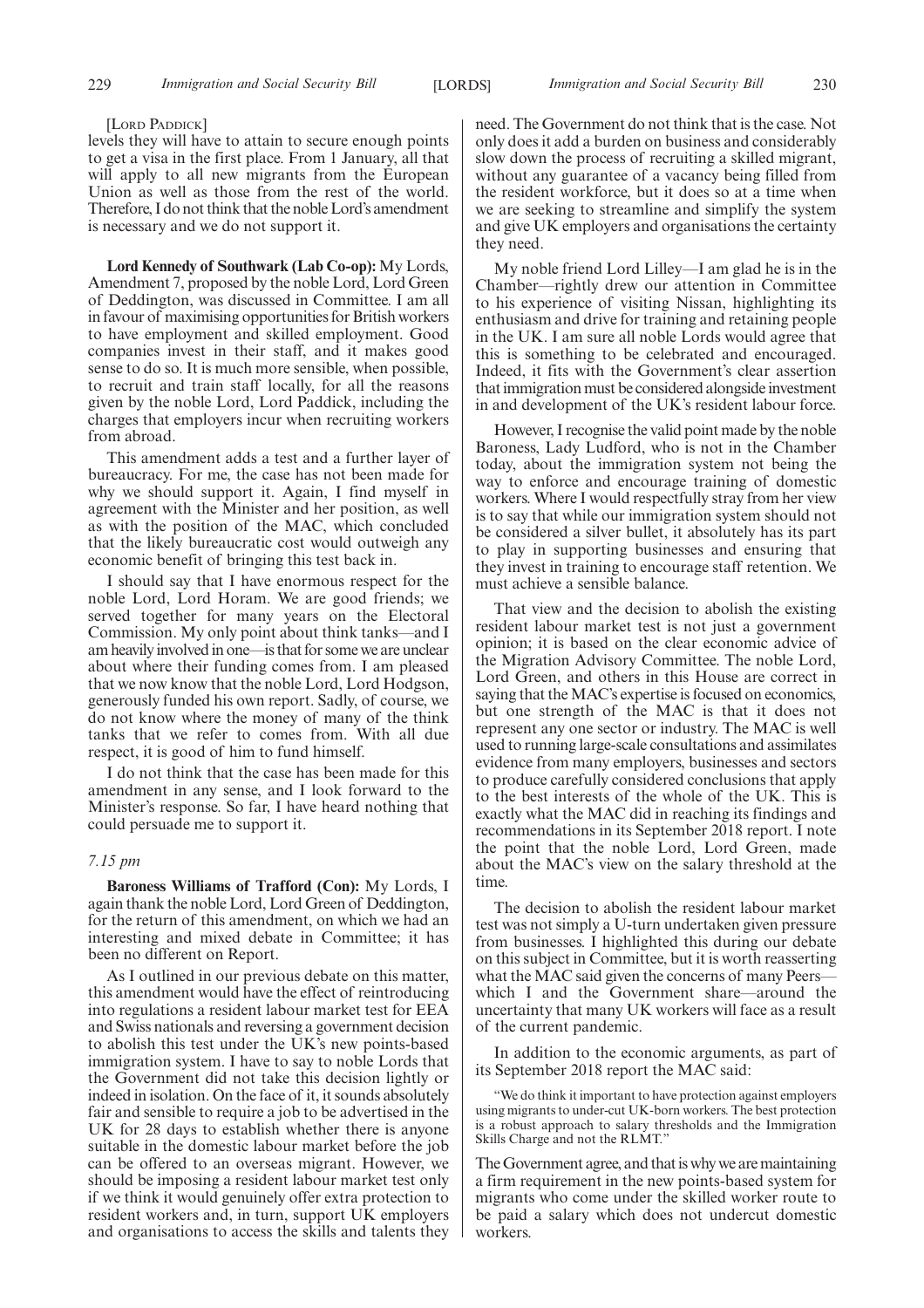We are also retaining the immigration skills charge. The requirement to pay that charge—alluded to by the noble Lord, Lord Paddick—the proceeds of which contribute directly to the UK skills budget, helps ensure that employers are unlikely to employ a migrant when there is someone more suitable to undertake the role within the domestic labour force. Given the expansion of the skills threshold and the fact that UK employers will no longer be able to rely on recruiting EEA citizens coming to the UK under free movement, we consider it very likely that the charge will create an appropriate barrier and will result in businesses thinking twice before looking immediately to the overseas labour force.

On the basis that we are maintaining robust protection for resident workers, and because the key expert advisers have said that we should not apply a resident labour market test, which echoes views heard by the Government from extensive engagement with stakeholders across the UK, I hope that the noble Lord will feel happy to withdraw his amendment.

**The Deputy Speaker (Baroness Henig) (Lab):** There are no requests to speak after the Minister, so I call the mover of the amendment, the noble Lord, Lord Green of Deddington.

**Lord Green of Deddington (CB) [V]:** My Lords, I thank the Minister for her response. This is not the time to counter anything that she might have said, but I fear that the Government may come to regret their reliance on a group of economists, however capable they certainly are. For example, she made no mention of the concept of fairness. I think that most of us who have dealt with employees of any kind understand the overriding need for people in charge to be fair. Therefore, I was amazed that the noble Lords, Lord Paddick and Lord Kennedy, care so little, it would seem, about the genuine concerns of what I like to call real working people.

I will leave it at that, except to thank the other noble Lords who spoke with most effective support for our proposals. With that, I beg leave to withdraw the amendment.

#### *Amendment 7 withdrawn.*

**The Deputy Speaker (Baroness Henig) (Lab):** We now come to the group consisting of Amendment 8. I remind noble Lords that Members other than the mover and the Minister may speak only once and that short questions of elucidation are discouraged. Anyone wishing to press this amendment to a Division should make that clear in the debate.

#### *Amendment 8*

#### *Moved by Lord Green of Deddington*

**8:** Clause 4, page 3, line 8, at end insert—

- "(5A) Where regulations made under subsection (1) make provision for the minimum salary requirement for new entrants to be lower than the equivalent salary requirement for other migrants, the regulations may not be made unless a draft of the instrument has been laid before and approved by a resolution of each House of Parliament.
- (5B) For the purposes of subsection (5A), "new entrant"means an EEA or Swiss migrant who meets one of the following criteria—
- (a) the migrant is switching from the Student or Graduate to the Skilled Worker route;
- (b) the migrant is under the age of 26 on the date of their application; or
- (c) the migrant is working towards a recognised professional qualification or moving directly into a postdoctoral position."

Member's explanatory statement

This amendment would require parliamentary approval of regulations which would make provision for the recruitment of new entrants to the labour market at pay rates below the general salary requirement under the new Points Based System.

**Lord Green of Deddington (CB) [V]:** Noble Lords will be glad to hear that this is the last of my amendments. I realise that I have not declared my non-financial interest as president of Migration Watch UK, but I think that that is very well known in the House.

I retabled this amendment because the prospects for young British workers are getting substantially worse as the Covid crisis intensifies, yet the Government seem to be set on a policy that can only make matters even worse for this very important section of our workforce and, indeed, our society. I just cannot understand how they feel that they can brush this matter aside.

The Minister sent a letter to all Peers on 15 September after the second day of Committee. In it she said that, although some of the questions raised in the debate were outside the scope of the Bill—which they were—she has sought to answer them as fully as possible, and I am grateful for that. The annexe to that letter set out the current arrangements for the new labour market entrants from overseas so as to allow noble Lords to "compare and contrast" them with the new proposals. Unfortunately—I say this with care—the effect of this is unintentionally, I am sure, misleading.

The document provides extracts from the current rules that appear to show that new entrants can already be admitted at a similar low-salary level to that proposed with the rather clear implication that little will change. However, no mention is made of at least two fundamental changes that would indeed make a clear difference.

First, the new proposals will allow not just graduates to come and earn £20,000 or so a year, as at present; they will also allow young migrants to come to do A-level jobs for the same money, thus enormously increasing the numbers of those—from all over the world—for whom £20,000 for an A-level job will indeed be an attractive salary. One could perhaps add that many will have families already here who will encourage them and that this can lead to settlement. However, the Government's own impact assessment states:

"Setting the new entrant salary threshold at 30 per cent below the experienced threshold is estimated to reduce salary thresholds for 55 high-skilled occupations but increase it for 16 high-skilled occupations."

Secondly, I stress again that there will be no cap under the points-based system; that is quite clear at the moment—they are not putting in a cap. Therefore, the numbers of young people recruited will be constrained only by employer demand. Furthermore, the removal of the labour market tests means that employers can go abroad directly, whether or not willing candidates might be available in the UK. Noble Lords might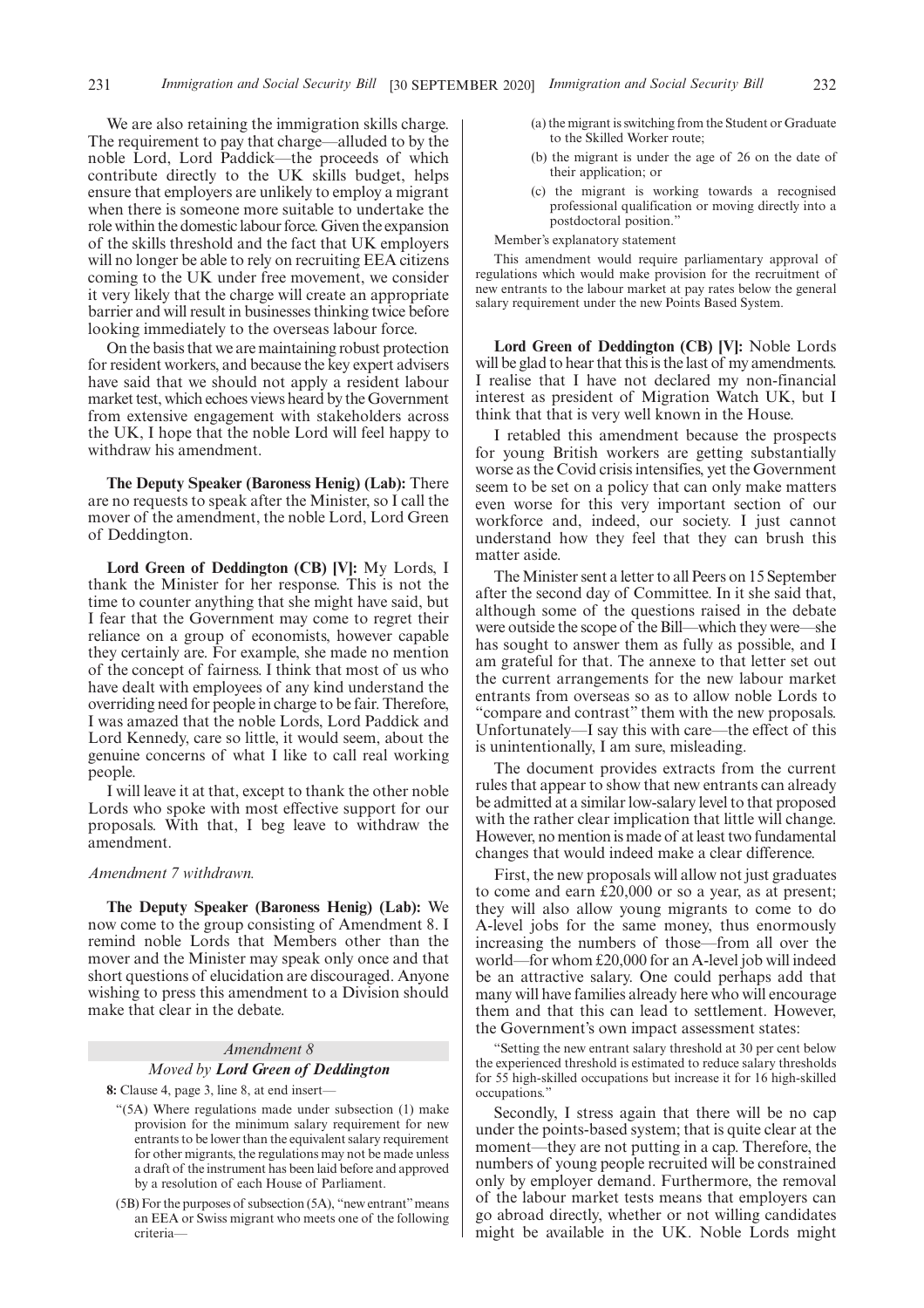#### [LORD GREEN OF DEDDINGTON]

remember that, some years ago, a factory in Northampton that makes sandwiches brought in a plane of 250 people to work there; they were not necessarily young workers, but they were brought in en masse. I checked later with the Minister responsible and found that that firm had not even been in touch with the local jobcentre.

That is just one example of the way employers have brought in—and could well do so in the future under the new conditions—significant numbers of young workers who would directly take the jobs of our own young workers. Therefore, taken as a whole, the annexe to the noble Baroness's letter, although described as a response, does not actually answer any of the points I raised. Rather, it confirms that the position is in fact very much as I described it.

In a nutshell, this is a wholesale revision of the so-called new entrant route, to the considerable disadvantage of our own young people. I had hoped that it would be called out in the responses from the Opposition Front Benches, but I have no great hope of that in the light of what they have just been saying. Therefore, I await the Minister's response again, and I beg to move.

**Baroness Neville-Rolfe (Con):** My Lords, I shall speak to this amendment, with which I have much sympathy. It seems surprising that we are offering a new entrant route, allowing employers to pay a third less than the headline rate, particularly as those with A-levels will now be able to come in as well as graduates, as the noble Lord, Lord Green, has just explained.

As a businesswoman with experience in quite a number of sectors, the going rates for the points-based system already look low and are likely to make overseas migrants attractive. That is especially true for the various professionals in the paper that my noble friend the Minister has helpfully circulated. That would be good news, for example, for US banks and legal firms in London, which should be employing local talent and not necessarily bringing it in from abroad.

Moreover, I think that the coronavirus will have had a dampening effect on some wage rates, so I think these numbers may already be out of date and, of course, it is important, as the Minister said, that the MAC keeps them under review very regularly. I hope I am wrong, but everybody has been saying that the tsunami of the coronavirus is likely to change the labour market.

#### *7.30 pm*

We can argue about the correct consultation and scrutiny process, which is the subject of this amendment. Actually, I agree with some of the sentiments expressed earlier in the debate on Amendment 4, on the lack of parliamentary scrutiny of regulations made under some of the Bill's provisions. However, I would argue that Parliament is in fact going too far in permitting such a scheme for new entrants on this scale; I do think we could live to rue the day. We are bringing in too many changes at once, and we risk losing control of our borders. This is another change, like the advertising of vacancies at home, that I think the Secretary of State should look at again. I hope that she will reach some of the conclusions that I and our colleagues have reached in looking in detail at these important provisions and the points-based proposals that the Home Office has now helpfully brought forward.

**Lord Horam (Con):** The contributions to this debate are getting shorter and shorter, and I intend to adhere to that pattern. The simple point I want to make is that this is part of a loosening of the arrangements—I would not call them controls—which were put in place at the beginning of this year and then amplified in July. Of course, since then we have had the coronavirus pandemic. We have the prospect now of an additional two million unemployed, and young people coming into the job market face a very bleak situation. These are not normal times.

The Treasury has responded rapidly and comprehensively to this situation with a major package earlier in the year and the less pronounced package of the last 10 days. What I hope and expect is that the Home Office reacts similarly and recalibrates the ideas it had before the world changed when the coronavirus set in. We really do need it to respond. I do not believe that the Home Office is unfit for purpose, as was once said by a Labour Minister. It has many able civil servants who are perfectly capable of responding to a changing situation, but they need to show it now; otherwise, people will lose faith in the Government.

**Lord Hodgson of Astley Abbotts (Con):** My Lords, one of the weaknesses of the whole Bill is the extent to which the detailed implications are contained in regulations which are only now beginning to emerge. Every Member of your Lordships' House will be aware that the scrutiny of regulations is much less effective than that of primary legislation; the noble Lord, Lord Pannick, raised that issue in the debate on one of the previous amendments. I should perhaps, just for the record, declare that I am the chairman of the Secondary Legislation Scrutiny Committee, but I am speaking for myself, not for the committee.

As the noble Lord, Lord Pannick, said, the regulations are unamendable, so the House is left with what I call the "nuclear option" of complete rejection. Unsurprisingly, the House has veered away from that course of action, except on the rarest of occasions. That is one of the reasons why I support the noble Lord, Lord Green, in this case, because he is actually trying to wrest back a bit of control by having some more specific plans built into the Bill. They are necessary for the reasons that he, and indeed my noble friend Lady Neville-Rolfe, laid out. In its way, this amendment is the third and last line of protection in regulating the extent to which the employment opportunities of our settled population can be undermined.

We already know that there is no cap and that we will have no resident labour market test. Therefore, if my noble friend the Minister refuses to accept this amendment—and I fear that if I could glance over her shoulder at her speaking notes, I would see that she might just be going to do that—it is extremely likely that our future levels of immigration will continue, probably in excess of a quarter of a million each year. It may be slightly below what we have now, at 320,000, but it will be well over a quarter of a million each year.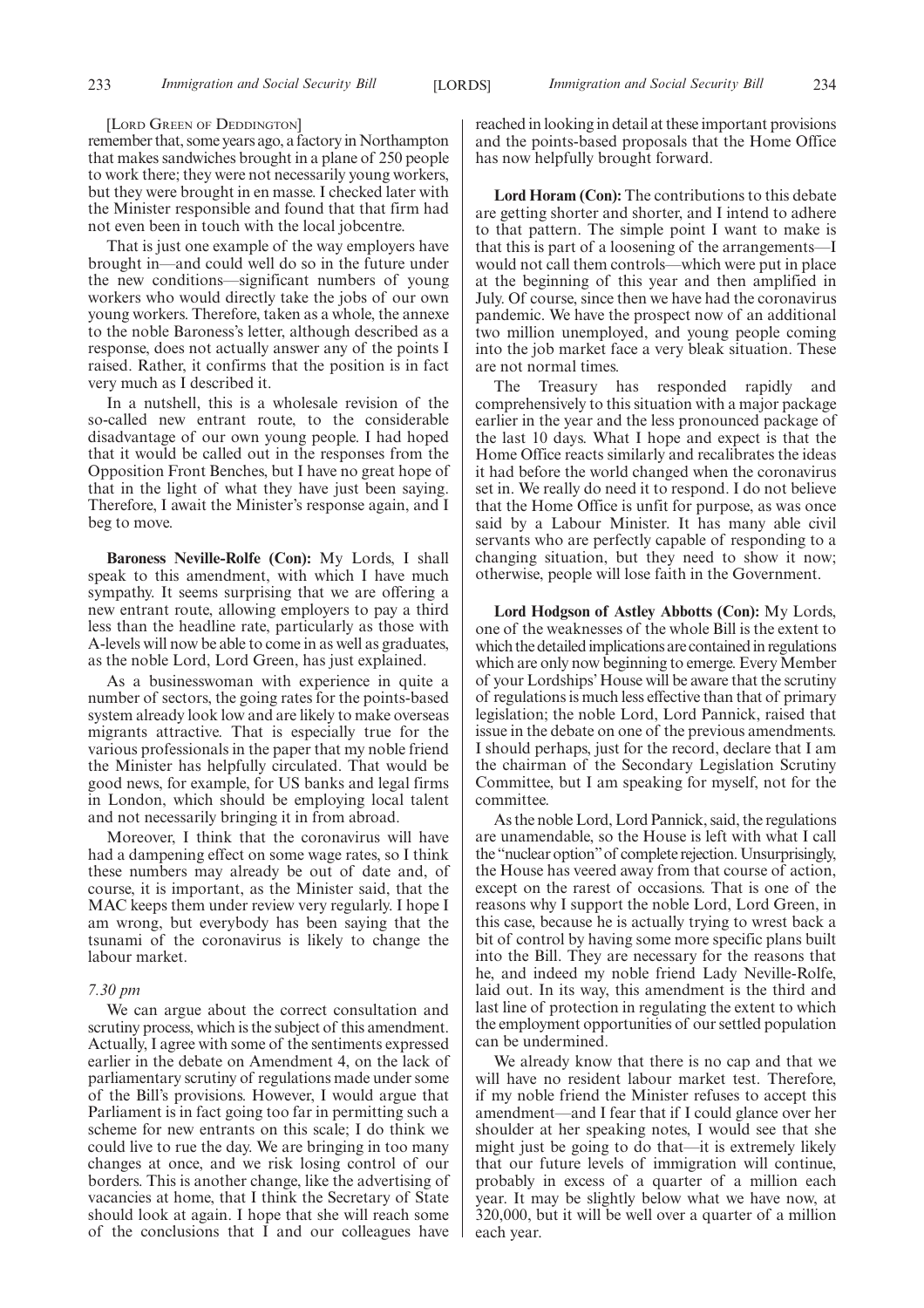In Committee I chided the noble Lord, Lord Kennedy, who has been coming back at me this afternoon, when he refused to back my proposal to establish an office for demographic change, which was a planned idea, independent and transparent, to look at the complexities of these issues in the round—environmental, ecological, societal. It is easy to laugh—the noble Lord is already grinning—but the reality is that there are serious issues around water, land quality and species loss which are all related to how our population is growing. They are not entirely due to it, but they are very largely related.

I said to the noble Lord, I hope, gently, because I do not want to upset him—he is a sensitive soul—that his party had to decide where it stood on demographic growth, of which immigration is a part, because it is an issue that really resonates in the country. We have heard the percentages; 60% to 70% of people are concerned about it. In particular, his party must decide where it stands, or all the possibilities of recovering the red wall, now blue wall, seats will be vanishingly small.

However, it is perfectly fair to say that this is not without dangers for my party. We will face quite significant challenges. If those of us who are concerned about what happens if our population grows by 6 million or 8 million are right, and the package of policies before us continues to allow rapid growth—it is not about whether they are foreigners, black or white, or what their colour is; it is about the number of people—we will have two big challenges. First, a lot of the people who turned the red wall seats into blue wall seats did so because we promised a sustained reduction in the level of immigration. If we do not deliver that, they will feel betrayed and let down.

In parallel with that, every year we will have to build 100,000 houses to accommodate the quarter of a million people likely to arrive. The noble Lord, Lord Paddick, says that they pay more in tax than they draw in benefits, but there is a much more complicated issue, with which I will not bore the House this evening, about the capital investment to maintain and extend our roads and structures. They are not covered just by taxes; a much bigger level of capital expenditure is required. He and I can discuss this over a socially distanced cup of coffee, but I will not bore the House with it now.

We will build 100,000 houses a year, and they will be built in our shire counties. These people will not be delighted about it. We know that; housebuilding is intensely unpopular. The coming storm about the planning algorithm, which is now doing the rounds, is just the beginnings of the trouble there will be if we continue down this road. My noble friends Lord Horam and Lady Neville-Rolfe are right. The Government are wrong in believing they have the situation under control.

My noble friend the Minister nobly and loyally marches to the beat of the Home Office drum, which essentially says, "Don't worry; it will be all right on the night". I wish I shared the department's confidence.

**Lord Paddick (LD):** My Lords, my understanding is that what lies behind this amendment is the aim to allow Parliament to set a rate for new entrants instead of it being set at 30% lower than the national average going rate of £25,600 under the points-based system. To restate what I have said before, this Bill is about EU migration, on which there is no restriction at the moment. From 1 January, if this Bill becomes law, there will be restrictions on EU migrants and a salary floor for new entrants.

It seems that the gut reaction of the noble Lord, Lord Green of Deddington, to the new entrant salary level being set independently based on economic research by the Migration Advisory Committee at £20,480 is that it is a bit low. But as the Minister explained in Committee, the MAC found that those starting in their careers were typically being paid 30% less than those who were established in their role; hence the floor for new entrants is 30% less than the £25,600 set as the salary floor for migrants under the new points-based system. I am not sure whether the noble Lord, Lord Green of Deddington, is arguing that £25,600 is too low and therefore the new entrant salary level is too low, or whether 30% less for new entrants is not typical of a new entrant and therefore it should be something other than 30% less than the established rate.

If the noble Lord's amendment is agreed, I would have to ask him on what basis he thinks Parliament should decide the new entrant salary level. I understand that the noble Lord believes that migration decisions should be based not on economics but on politics. May I say that I deny that I care little for ordinary working people, as the noble Lord said? If he would care to read in *Hansard* what I actually said, he will see that I felt that there were alternative protections for ordinary working people to what he was suggesting, which is completely different

We on these Benches believe that economic migration should be based on economics, while immigration by asylum seekers should be based on the compassionate consideration of the evidence of their claim. On that basis, we cannot support the noble Lord's amendment.

**Lord Kennedy of Southwark (Lab Co-op):** My Lords, Amendment 8, proposed by the noble Lord, Lord Green of Deddington, is the third amendment that he has proposed; we considered them previously in Committee. I shall not detain the House for long, but I will say that I listened to the debate on 9 September and I have listened carefully to the debate today, but I am not persuaded by the arguments made so far. These matters are kept under review and if the problem the noble Lord is alluding to is a problem, I am sure that the Government would act. We are probably a bit constrained by our procedures in this debate; in many ways these amendments could all have been debated as one group.

Like the noble Lord, Lord Paddick, I am disappointed by the noble Lord, Lord Green of Deddington, and other noble Lords on the Benches opposite. I just do not accept the assertion behind these amendments—that the UK will be flooded with migrants from the European Union when we have heard that the numbers are actually going down, given the difficulties that will be in place at the conclusion of the Brexit deal. I am not prepared to accept what has been suggested. I may be wrong, but I do not believe that Tesco and the Co-op are going out to recruit all over Germany, France and elsewhere for people to come and work here, given all the charges that would involve for these companies.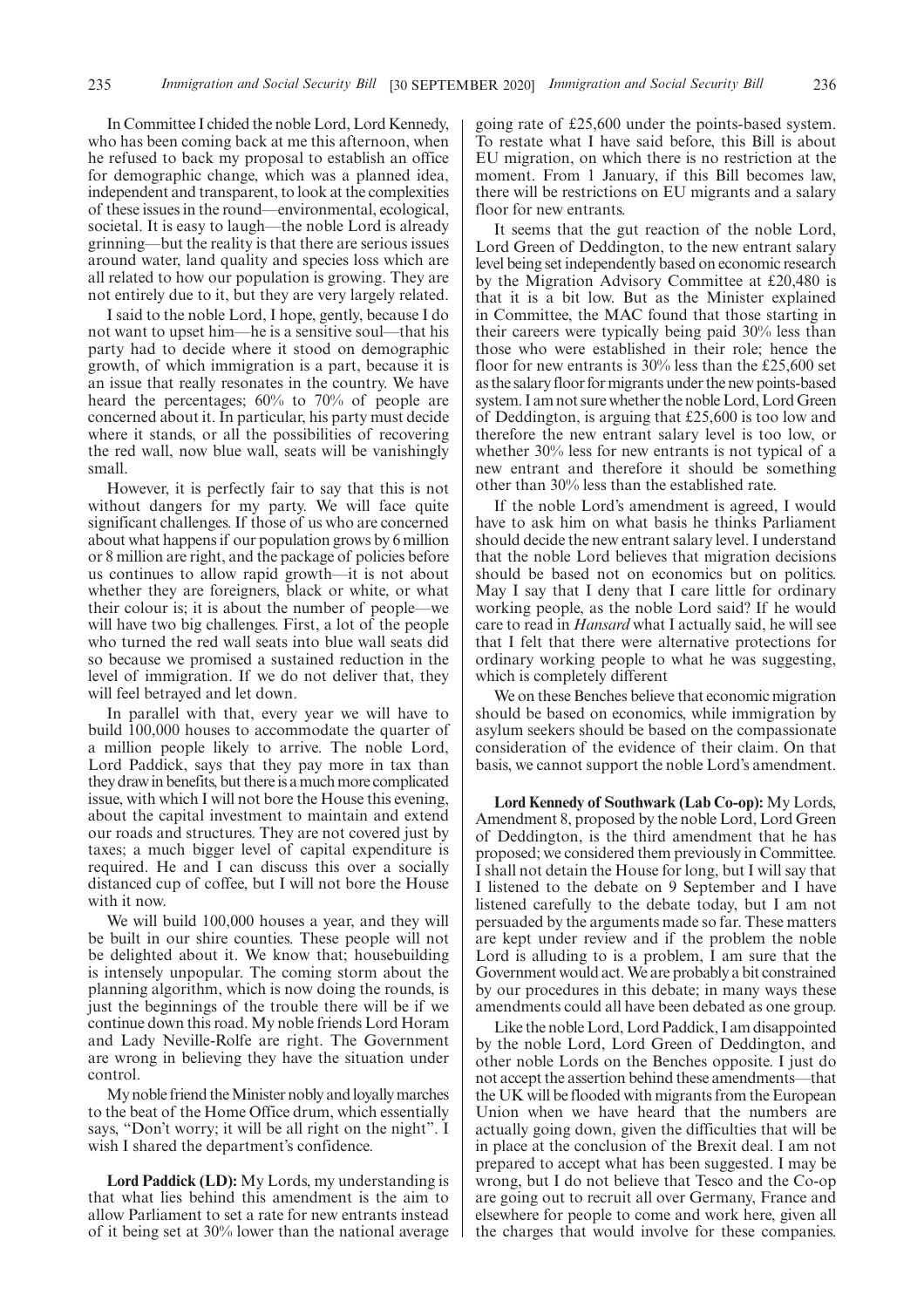[LORD KENNEDY OF SOUTHWARK]

All those sorts of companies recruit their staff locally. They have huge staff turnover and they engage people locally.

I am also happy to say that this country has benefited hugely from immigration over many years and we should never forget that. However, the one thing I agree strongly with the noble Lord, Lord Hodgson, about is his point about Bills and regulations. He is right to say that over the past 30, or perhaps 40, years there has been a drift, so that Governments of all persuasions produce skeleton Bills with more and more stuff being dealt with in regulations. There are many times when we have all felt frustrated by how we are dealing with these issues. I accept that.

I note that the noble Lord, Lord Hodgson, was interested in and concerned about the position of the Labour Party. I thank him for that. The Labour Party will be fine and we will put forward our position at the next general election. However, I thank him for his concern. I should say, however, that in all the amendments to which the noble Lord, Lord Hodgson, has spoken, his own Front Bench does not agree with him. He has a problem, I suggest, with the Conservative Party as well. Maybe he should look there.

I take exception to the suggestion of the noble Lord, Lord Green of Deddington, that I care little for ordinary working people. I care greatly about workers in this country and their families. We do not agree in this House—that is fine—but to suggest that I do not care, or that the noble Lord, Lord Paddick, with whom I agree, does not care, is wrong. That suggestion from the noble Lord, Lord Green, is regrettable. We can disagree on politics and policies. I come from a family of people who have worked hard in this country and care about how the working people in this country are looked after and protected. I will leave it there and look forward to the Minister's response.

#### *7.45 pm*

**Baroness Williams of Trafford (Con):** I thank the noble Lord, Lord Green of Deddington, for retabling his amendment and all noble Lords who have spoken in support or opposition.

The noble Lord, Lord Green, seeks to put in place separate parliamentary approval for regulations allowing EEA and Swiss nationals who are new entrants to the labour market to be paid less than other skilled workers. I recognise the intention behind this amendment. He is absolutely right that, in using salary thresholds as a mechanism to control immigration, protect the domestic workforce from being undercut and ensure the UK's economy prospers, we must have confidence that salary requirements are set at the right level. It is for these objectives, in addition to ensuring that migrant workers are not exploited and that a skilled migrant is coming to the UK for genuine skilled employment, that a system of salary thresholds will form a critical part of our new skilled worker route.

In Committee, the noble Lord, Lord Green of Deddington, and my noble friend Lady Neville-Rolfe spoke about the risk of losing control of our borders and disadvantaging young people and the unemployed in the UK. The noble Lord also mentioned the Government's recently launched Kickstart programme and his concerns that its benefits would be reduced due to our young people facing further difficulties and unlimited competition from those overseas migrants who meet the new entrant definition. I hope I can reassure noble Lords that this is simply not the case. Our salary requirements for all skilled workers are based on national earnings data for UK workers. Furthermore, while new entrants will benefit from a reduced salary rate, recognising these individuals should not be disadvantaged by the fact that they typically earn around 30% less than experienced workers, they will still need to meet other mandatory requirements to be successfully granted leave. Namely, along with all other skilled workers, they must have a sponsoring employer, a job at the appropriate skill level and be able to speak English to an accepted standard. Furthermore, the new entrant rate is not an indefinite offer. It is designed for those essentially at the start of their careers.

The noble Lord, Lord Green, also voiced concerns about settlement, given that the new skilled worker route will be a route that allows this, subject to meeting relevant requirements. While this is indeed the case, I can confirm that individuals will need to be paid at least the going rate for their occupation by the time they reach settlement. While it may not sway the views of some noble Lords, the Government did not agree this proposal in isolation. We sought independent advice from the MAC, outlined in its January 2020 report on salary thresholds and a points-based system and, following careful consideration of its findings and our own extensive engagement, accepted its recommendations.

I should like to put on the record that reduced rates for new entrants are not new; they have been a part of the immigration system since 2013. While we intend to continue the new entrant salary rate, in future the Immigration Rules will set a more consistent 30% reduction across all occupations. As the MAC identified, the differences in the current system are very large for some occupations. New entrant quantity surveyors, for example, may be paid 69% less than more experienced migrant workers in the same profession.

Turning to the crux of this amendment, the noble Lord is right that there should be parliamentary scrutiny of these requirements, but there is already a longestablished procedure for that. The Government are required to set out their immigration policy in the Immigration Rules. This includes salary requirements and reduced rates for new entrants which can determine whether an immigration application succeeds or fails. Changes to the rules must be laid before Parliament, either House may disapprove the changes by negative resolution within 40 days of them being laid and the Secretary of State shall make any changes that appear to her in the circumstances to be required. Any such changes will be laid before Parliament within a further 40 days. I do not think it is necessary or proportionate to introduce a new procedure for salary requirements for new entrants, particularly at a time when the Government are committed to simplifying and streamlining arrangements. Furthermore, there seems to be no particular reason for the procedure for new entrant salaries to be different from the procedure for the general salary requirements or, indeed, any other requirements for skilled workers.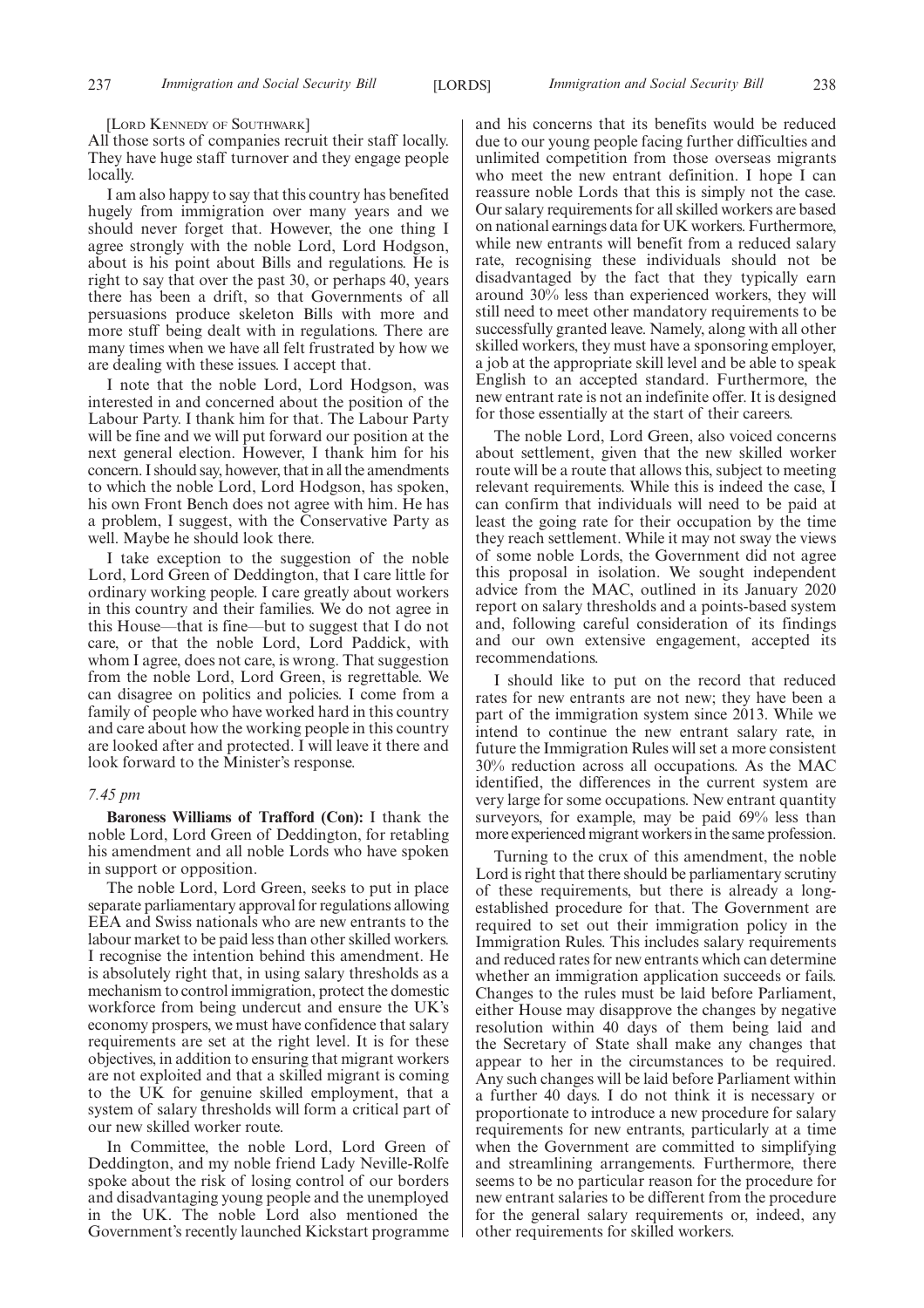Additionally, as is made clear in recently published policy statements on the UK's new points-based system, measures will be introduced in a phased manner and we will retain the ability to make adjustments based on experience and, crucially, to respond to the needs of the UK economy. New regulations under an affirmative procedure would lessen this responsiveness and could risk splitting up interconnected policies which together create a robust element of control, protect domestic workers and ensure that those who have the skills and talents that we need and who want to make a positive contribution can come to the UK.

For the reasons that I have set out, and on the basis that we will continue to lay before Parliament the full details of the requirements, including those for new entrants, I hope that the noble Lord will be happy to withdraw his amendment.

**Lord Green of Deddington (CB) [V]:** My Lords, I am grateful to the Minister for that full account of the Government's policy, which we will study in detail. It is not feasible to do that on the hoof. Let me say first that I certainly did not intend to suggest that the noble Lord, Lord Kennedy, or the noble Lord, Lord Paddick, do not care about working people. Clearly, they spend much of their lives among working people and the noble Lord, Lord Kennedy, was actually a trades union official for some time. However, I think they have not correctly judged the likely effect of the measures the Government are bringing forward, and I fear that—from everyone's point of view—it is going to go pear-shaped. I am grateful for the powerful support of the noble Lords, Lord Horam and Lord Hodgson, and the noble Baroness, Lady Neville-Rolfe.

In the end, this comes down to a question of judgment about the raft of measures that the Government are bringing in in January and applying to the whole world. We have dodged some of the technicalities, but we are not talking about applying these things to EU citizens only. We have a brand-new, massively new system and it is very dangerous for the stability of public opinion on this matter. I thought that the noble Baroness, Lady Neville-Rolfe, hit the nail on the head with some very wise words. She said that this looks as though it is going too far with too many changes at once. That was simply put but none the less powerful, relevant and to the point. In the end, we will see what the numbers do. It will be a while before they take off, but my instinct is that they will, and at a very awkward time for the Government. That is their problem, but they have been warned. With that, I beg leave to withdraw the amendment.

#### *Amendment 8 withdrawn.*

#### *Amendment 9 not moved.*

**The Deputy Speaker (Baroness Henig) (Lab):** We now come to the group beginning with Amendment 10. I remind noble Lords that Members other than the mover and the Minister may speak only once, and that short questions of elucidation are discouraged. Anyone wishing to press this amendment or anything else in this group to a Division should make that clear in debate.

#### *Amendment 10*

#### *Moved by Lord Rosser*

**10:** Clause 4, page 3, line 8, at end insert—

- "( ) The Secretary of State may not make regulations under subsection (1) unless—
	- (a) a Minister of the Crown has published guidance on the "reasonable grounds" for permitting applications to the EU Settlement Scheme on a date later than the deadline for application to the scheme;
	- (b) the guidance includes instruction on the immigration status of a person who is eligible to apply for the scheme in the period between the deadline for application and the date their application is made; and
	- (c) a copy of that guidance has been laid before Parliament.'

Member's explanatory statement

This would prevent regulations being made under this Clause until the Government has published guidance on what reasonable grounds will be accepted as a reason for making a late application to the EU settlement scheme and how a person will be affected in the gap between the deadline and the date they apply.

**Lord Rosser (Lab):** My Lords, Amendments 10 and 13, in my name and that of my noble friend Lord Kennedy of Southwark, both relate to the EU settlement scheme, on which we had debates in Committee. I have tabled the amendments in this group not in order to have a rerun of those debates but to follow up on some specific points.

Amendment 10 would require the Government to publish guidance on the "reasonable grounds" that will be used to permit late applications to the scheme, with particular focus on the interim period between the deadline for the scheme and the date on which a late application is entered. The Minister has said in previous debates that early in 2021 the Government will publish guidance on what constitutes missing the deadline.

Our concern is the gap between the deadline and the date on which a late application is made. If a person applies to the EU settlement scheme after the deadline with a legitimate claim that is successful, there will have been a gap of perhaps some months between the deadline and the date on which they applied, during which they did not have legitimate immigration status in the UK. They might be an elderly person who has continued seeing their GP in that time, or a key worker who has continued going to work. Will there be repercussions for having continued these activities while not in possession of settled or pre-settled status? Or, once a person applies and is accepted, will they be considered to have had that status, which they are entitled to, for the entire period since the deadline? It would be helpful to have some clarity from the Government on that issue.

Amendment 13 relates to the protection of rights during the grace period between the end of the transition period and the EU settlement scheme deadline. I thank the Government for providing an illustrative version of the SI, but some concerns have been raised over its scope. The3million has raised concerns that

"In their current form, the regulations appear to exclude a large cohort of people from having a legal basis to live in the UK during the grace period and whilst their application is pending.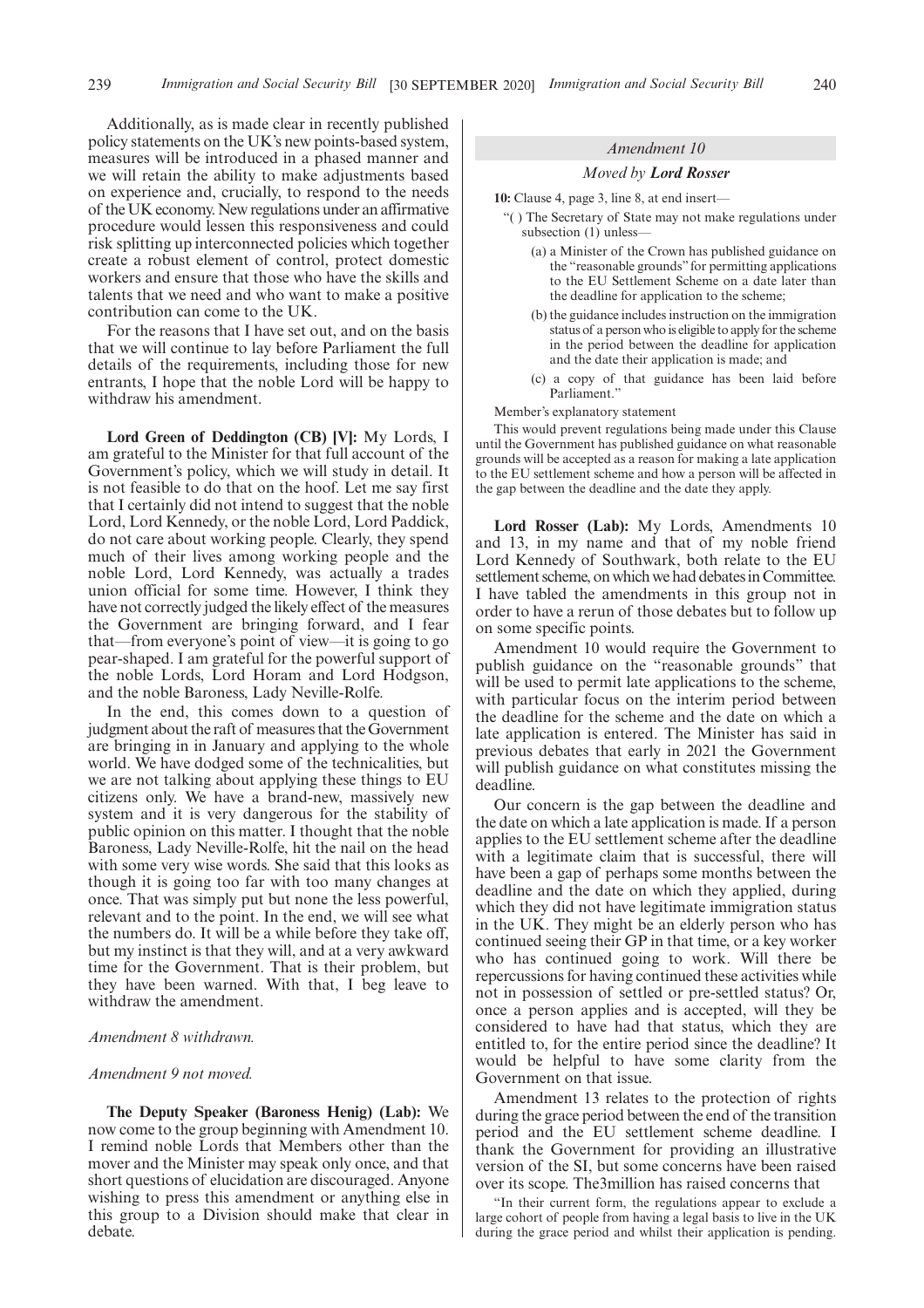#### [LORD ROSSER]

The regulations limit a legal basis to live in the UK to those who were 'exercising treaty rights' in accordance with existing EEA regulations by the end of the transition period."

This appears to mean that EU citizens not exercising their treaty rights would fall outside these protections. That could include a person who is self-sufficient or reliant on their spouse for household income, or someone who is currently out of work and does not have comprehensive sickness insurance. It could also include those who would have a hard time showing evidence of economic activity, such as victims of trafficking or of modern slavery.

The current context of the Covid pandemic and job losses is relevant here. Job losses have been considerable and the prospects of new work can at present be low. To fall within the protection of the regulations, there must be the prospect of acquiring further work following the loss of a job. Stakeholder groups are concerned that there is a serious risk that those who cannot find work by the end of the year will not be protected by these regulations. Can the Government provide reassurance on the scope of the intended regulations? If that is not possible now, will the Minister undertake to look at this issue? I beg to move.

#### *8 pm*

**Lord Judd (Lab) [V]:** My Lords, I thank my noble friend for having introduced this amendment, for the considerate way in which he did it, and for the questions which he posed to the Minister, to which I hope she will reply.

It would be difficult to overestimate the degree of concern that exists among voluntary and civil society organisations which are looking after children and seeing to their protection. I know that across the House, irrespective of party, there is a real concern that we should always be seen in the world as a country which gives genuine priority concern to children.

Among those organisations is of course Amnesty, and it is worth seeing what it has to say on this. Many of these children may do themselves harm; many of them will be British citizens or entitled to register as such. It is vital to their interests that they are encouraged to act on these rights of British citizenship and that local authorities are encouraged and supported to assist children in doing so. If that is not done, these children may lose their rights to British citizenship, either because for some the right is lost on their reaching adulthood since delay may mean evidence becomes increasingly inaccessible to establish, or because an encounter with the criminal justice system may bar their exercise of the right on the basis that they are regarded as not of good character.

Amendments 10, 13 and indeed 18 are concerned with ensuring that EU citizens are not left without settled status. These are important concerns, because being without status or confirmation of it exposes someone to immigration powers and exclusions. These immigration powers include the ability to detain and remove a person from the United Kingdom, and those immigration exclusions include the ability to prohibit a person from such things as working, renting accommodation, holding a bank account, accessing free healthcare and applying for social welfare. There are a number of telling concerns around this area of the Bill, and I thank my noble friend for having introduced the amendment.

**Baroness Hamwee (LD):** My Lords, late applications are indeed very important, and guidance will be essential. There is a lot of concern about what may lie behind an EU citizen not having applied for settled status, not with the intention of somehow evading the authorities or doing anything sinister or underhand. For instance, as we have said before, people may believe that an application is not necessary because they have a permanent residence document. Many reasons are cited, and no doubt there are many which none of us has thought of. After all, that is the human condition.

There are people whom the Home Office information has failed to reach or who have not understood it. I am aware that the Home Office plans to step up its communications after the end of the year to try to reach those who have not applied. However, it is worth mentioning again that, when the UK switched to digital television, there was an enormous campaign which was generally accepted as successful, but even that success left 3% of households not switching and finding overnight that their televisions did not work, and that was a much more straightforward subject than this is.

The point made within the amendment, and by the noble Lord, about status in the interim period is hugely important, and I hope to come back to that later in this Bill. They have got to be secure in the interim; it would be an enormous breach of faith if that was not the case. In Committee, the Minister sought to reassure noble Lords that there is plenty of time to apply under the EU settled status scheme, but that is not the point; it is what the Government's "compassionate and flexible approach" will amount to in practice in their pragmatic take on this.

I confess that I had hoped to get an amendment down on comprehensive sickness insurance—essentially, what the position is on the grace period—in time for today, but it defeated me. I refused to be completely defeated and, with a little more energy, got back to it and it has been tabled, but too late for today, so we will have an opportunity on Monday.

We have the Government's SI in draft in what I understand to be close to its final form, but those who know this subject inside out—and I do not—are still poring over it. That includes the3million, which is doing the most impressive job on all of this subject, both at a technical and at a human level. It is entirely appropriate to seek an assurance that the draft regulations provide the protection that we, and the noble Lord, Lord Rosser, would expect to see during the grace period.

The noble Lord, Lord Judd, was right to remind us of the particular position of children who have not been able to exercise treaty rights, if I understand the position properly. The guidance needs to be as extensive as is appropriate or, to hark back, as is necessary. I say that because on a different matter, on 9 September, the noble Lord, Lord Parkinson, from the Dispatch Box, said that an amendment which I was speaking to was not necessary, and referred the Committee to the draft illustrative regulations proposed under Clause 4(1),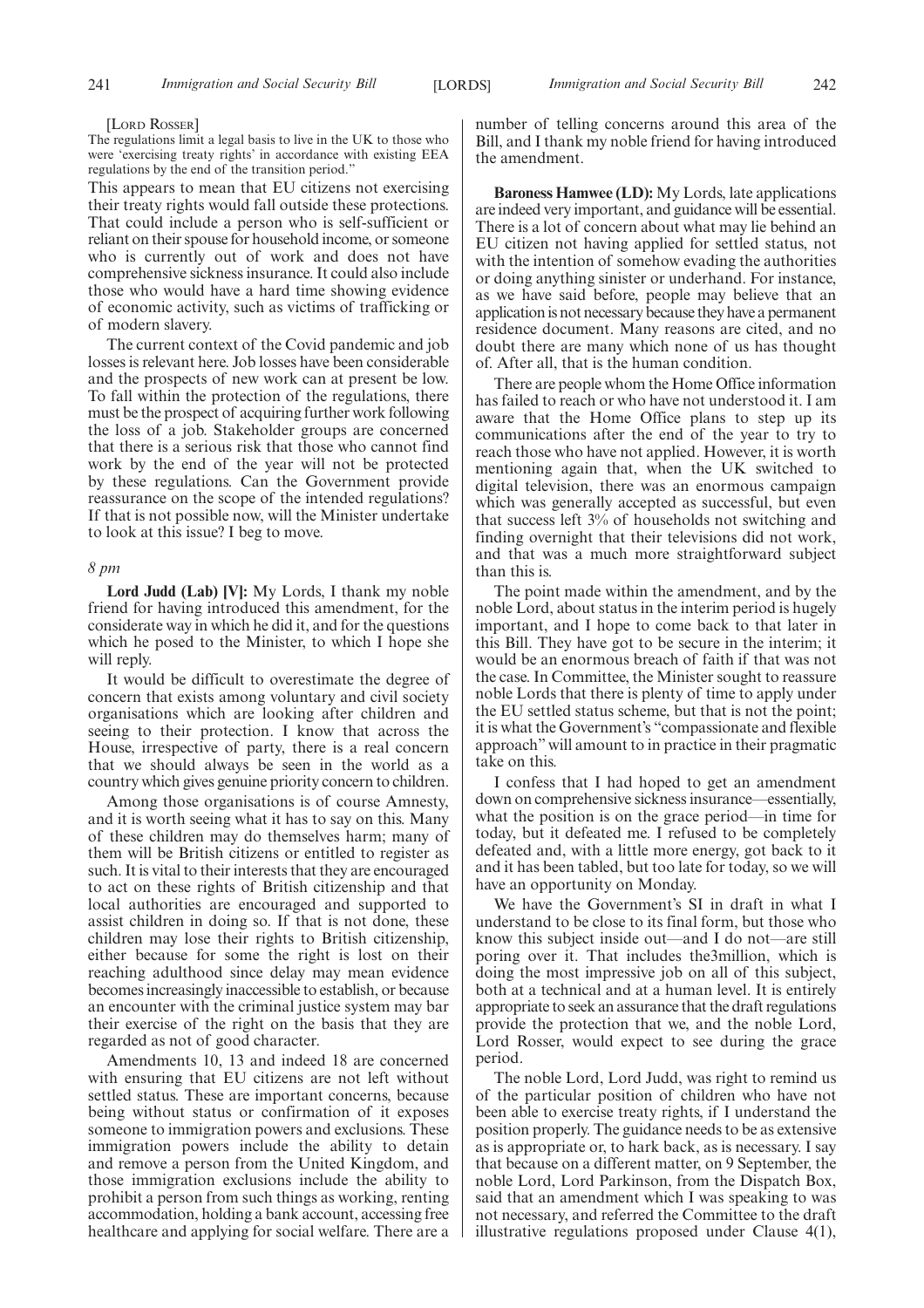which, as he said, do not include any provisions relating to the subject matter I was discussing. They do not. But reading that afterwards—and I do not think the noble Lord meant it as cynically as I then read it—it was tantamount to saying, "It is not necessary because we are not doing it." I did read the passage through two or three times.

I have my concerns, as I have said, about the whole of Clause 4, but I am not sure it is appropriate to hold back on all the regulations until this temporary protection is sorted out. But then, frankly, I am not here to help the Government sort out that type of thing. I am glad the noble Lord has tabled this amendment, spoken to it and drawn the potentially precarious position of a number of people—possibly quite a lot of people—to our attention, and I support him.

**Baroness Williams of Trafford (Con):** My Lords, I thank the noble Lord, Lord Rosser, for his amendments. I hope that what I will say will reassure him and that he will feel happy to withdraw them. Both amendments seek to prevent the Government from making regulations under Clause 4 until we have published guidance on late applications made under the EU settlement scheme, the grace period statutory instrument and guidance on its operation.

I turn first to Amendment 10, which concerns the publication of guidance on how the Government will treat late applications to the EU settlement scheme. The Government have made clear their commitment to accepting applications after 30 June 2021, where there are reasonable grounds for missing this deadline. This is in line with the withdrawal agreements, which now have direct effect in UK law via the European Union (Withdrawal Agreement) Act 2020, so this commitment is effectively enshrined in primary legislation.

As I mentioned during Second Reading and more recently in Committee, the Government intend to publish guidance on reasonable grounds for missing the deadline in early 2021. This will be well in advance of the deadline. For now, our priority must be to encourage those eligible to make their application before the deadline. This will ensure that they can continue to live their lives here, as they do now, with the certainty that status granted under the scheme will provide them. We do not want to undermine those efforts and risk inadvertently causing people to delay making their application.

The noble Lord, Lord Judd—humanitarian that he is—supported by the noble Baroness, Lady Hamwee, talked about vulnerable people, particularly children. The Government are doing all that they can, using all available channels, to raise awareness of the scheme and ensure that vulnerable groups are helped to apply.

The published guidance, when it comes at the beginning of next year, will be indicative, not exhaustive. All cases will be considered in the light of their individual circumstances. Apart from asking for the reason for missing the deadline, the application process will be the same; we will consider the application in exactly the same way as we do now, in line with the immigration rules for the EU settlement scheme.

A person with reasonable grounds for missing the deadline, who subsequently applies for and obtains status under the scheme, will enjoy the same rights from the time they are granted status as someone who applied to the scheme before the deadline. However, they will not have those rights in the period after the missed deadline and before they are granted status, which is why we are encouraging and supporting people to apply as soon as possible. It is very pleasing that over 3.9 million people have done so.

In addition, it is important to remember that the regulations under the Clause 4 power include provisions relating to the rights of those with status granted under the EU settlement scheme. To delay those provisions, as envisaged by this amendment, would therefore be counterproductive in our collective effort to protect the rights of those resident in the UK by the end of the transition period, as well as Irish citizens.

Amendment 13 would require the Government to publish the draft statutory instrument that will temporarily protect the rights of EEA citizens who are eligible to apply to the EU settlement scheme but have not done so by the end of the transition period, together with accompanying guidance. That instrument, as noble Lords know, is the Citizens'Rights (Application Deadline and Temporary Protection) (EU Exit) Regulations 2020, which I will refer to as the grace period SI. An illustrative draft was shared with this House before Committee. Since then, on 21 September, the Government have formally laid the SI in Parliament.

The purpose of the grace period SI is to set the deadline for applications to the EU settlement scheme as 30 June 2021 and to protect the existing rights of resident EEA citizens and their family members during the grace period. It will save relevant legislation otherwise repealed by Clause 1 of and Schedule 1 to this Bill at the end of the transition period. This will mean that EEA citizens can continue to live and work in the UK as now throughout the grace period and pending the resolution of their application to the EU settlement scheme, providing they apply by 30 June 2021.

I reassure noble Lords that EEA citizens' rights to live and work in the UK will not change during the grace period, nor does the grace period SI change the eligibility criteria for the EU settlement scheme. Therefore, there is no change to the Government's policy that comprehensive sickness insurance is not required to obtain status under the EU settlement scheme.

Noble Lords asked me about the scope of the regulations. People need to exercise free movement rights to benefit from the savings in the grace period SI. We are not inventing rights of residence to save them, because that is not what the withdrawal agreement says. The statutory instrument will be subject to debate and approval by Parliament and will need to come into force at the end of the transition period. Where relevant, Home Office guidance will be updated to reflect the statutory instrument before the grace period commences.

I hope that I have explained that clearly and that, therefore, the noble Lord will feel happy to withdraw his amendment.

**Lord Rosser (Lab):**I thank my noble friend Lord Judd and the noble Baroness, Lady Hamwee, for their contributions to this brief debate, and the Minister for her response, which I shall read carefully in *Hansard.*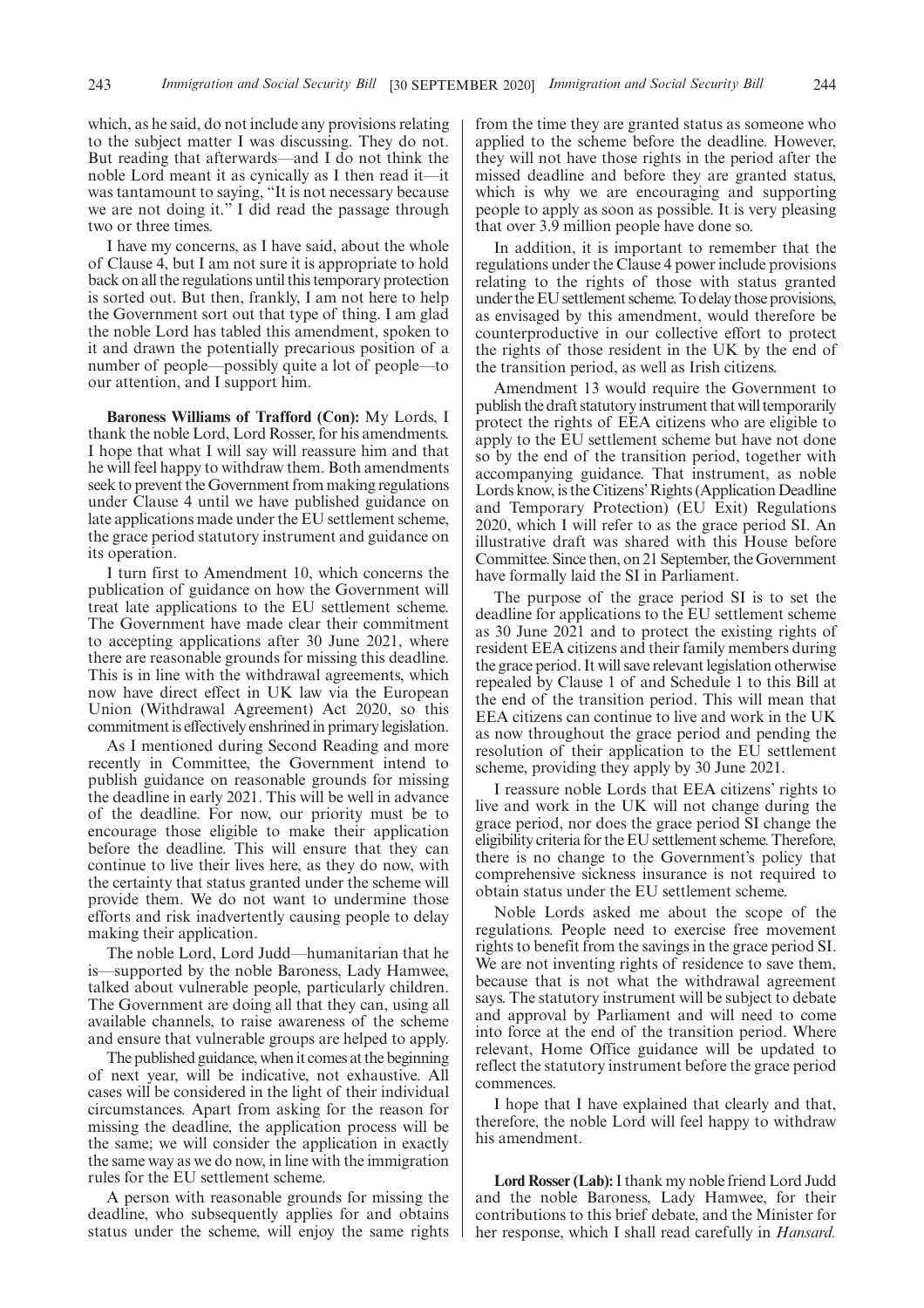#### [LORD ROSSER]

At the moment, I am not entirely sure whether I have had the reassurances that I sought; maybe I have and I shall realise that when I read her reply.

I raised the issue of someone who applied late and ended up with a gap of some months between the deadline and the date when they applied, in which they did not have a legitimate immigration status in the UK. I sought an assurance that, once a person in that situation applied and was accepted, they would be considered to have that status to which they were entitled for the entire period since the deadline. I am not quite sure whether the Minister was saying that they would, or not, but I shall read her reply very carefully.

I was not entirely clear again whether the Minister accepted the view of the3million organisation that the regulations would exclude a cohort of people from having a legal basis to live in the UK during the grace period or whether she was saying that would not be the case. Again, I shall read her response carefully. In the meantime, I beg leave to withdraw the amendment.

#### *Amendment 10 withdrawn.*

**Lord Parkinson of Whitley Bay (Con):** I am afraid that we need to have a very short break to assist those who are looking after us technically.

*8.18 pm*

*Sitting suspended.*

#### *8.33 pm*

**The Deputy Speaker (Lord Alderdice) (LD):** My Lords, we now come to the group consisting of Amendment 11. I remind noble Lords that Members other than the mover and the Minister may speak only once and that short questions of elucidation are discouraged. Anyone wishing to press this amendment to a Division should make that clear in the debate.

#### *Amendment 11*

#### *Moved by Baroness Hamwee*

**11:** Clause 4, page 3, line 8, at end insert—

- "(5A) Regulations made under subsection (1) must make provision to enable UK citizens falling within the personal scope of—
	- (a) the Withdrawal Agreement,
	- (b) the EEA EFTA separation agreement, or
	- (c) the Swiss citizens' rights agreement,
- to return to the United Kingdom accompanied by, or to be joined in the United Kingdom by, close family members.
- (5B) Regulations under subsection (1) may not impose any conditions on the entry or residence of close family members of UK citizens which could not have been imposed under EU law relating to free movement, as on the day on which this Act comes into force.
- (5C) For the purposes of subsection (5A)—
	- "close family members" means—
	- (a) children (including adopted children), and
	- (b) other close family members where that relation subsisted on or before 31 January 2020 and has continued to subsist;

"WithdrawalAgreement","EEAEFTAseparationagreement" and "Swiss citizens'rights agreement"have the meaning given in section 39 of the European Union (Withdrawal Agreement) Act 2020 (interpretation)."

**Baroness Hamwee (LD):** My Lords, at the previous stage of the Bill and very late in the debate on this amendment, which was then in the name of the noble Lord, Lord Flight—I am glad that he is able to be here this evening—having listened to the Minister I asked what she would advise a couple living in the EU, one British and one an EU national, if they both have elderly parents, on one side of the family in the UK and on the other in that EU country. They would be—they are—faced with not just the end of free movement but an impossible choice: not just where they should live after March 2022 but which parents they should decide to care for personally. They will have to make that decision within the next 18 months— 15 months after the end of the transition. The Minister had an impossible task in responding to my question as to whether picking between parents was a humane response. She argued that people will have had plenty of time, but does that really address the point?

Since Committee, I have had so many emails, as no doubt have other noble Lords, making it clear how many different family situations there are, but all presenting families with similarly impossible choices. I thank everyone who has written to me and to other noble Lords. They have taken such care to contact us, not with standard formulaic emails but with powerful descriptions of their situations, their concern and their distress. Noble Lords will understand that I want to read some of them into the record, and that I cannot read them all. As examples, however, there is a lady of 75 living in the Netherlands supporting a Dutch companion, and vice versa, whose mother is 96 and in a care home there. There is a lady of 79 in the UK who expected to receive support and part-time care from her daughter, who would be prepared to give it provided that her French husband is able to move to Britain. A couple in France with a 12 year-old son are faced with whether to uproot him from school. There is a family in Italy, one parent British and one Italian, with two teenagers of dual nationality—one of whom has just started at university in the UK, while the other may want to make her life here; the parents may want one day to follow their daughters. And so it went on.

We are a global society. Families come in all shapes and sizes, and in all places. Many people make the point that their residence outside the UK makes them feel no less British and that they are surprised to find themselves writing as they do. Many say that the prospect of separation from family is unbearable. All say that when they moved abroad, they had no idea that there could be restrictions or conditions on returning as a family.

The amendment provides that the regulations

"must make provision to enable UK citizens falling within the personal scope of"

the agreements referred to

"to return to the United Kingdom accompanied by, or to be joined in the United Kingdom by, close family members" without

"conditions on the entry or residence of close family members … which could not have been imposed under EU law relating to free movement … on the day on which this Act comes into force."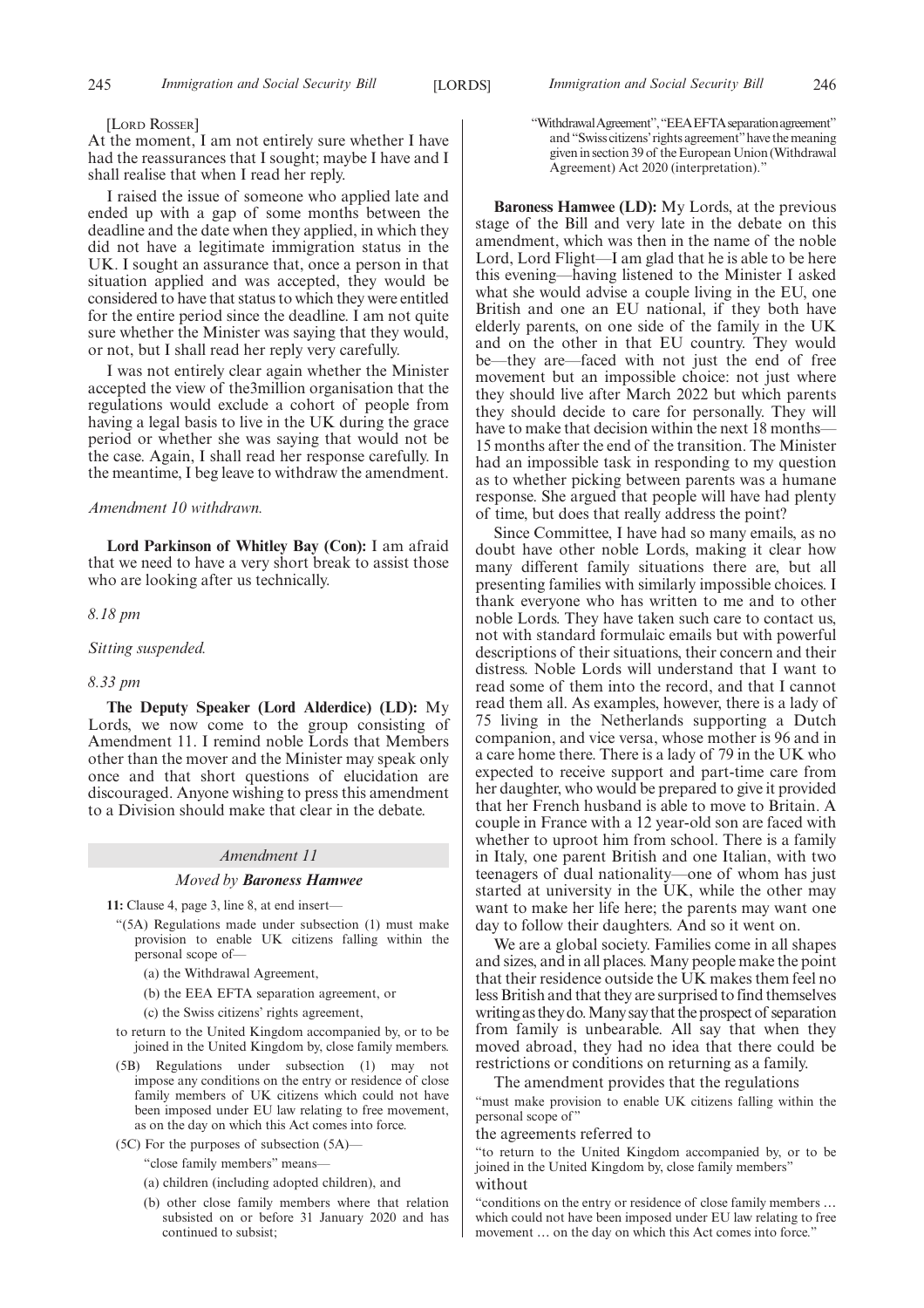I have been asked about a detail of the amendment: the reference to "close family members". As it happens, in a Select Committee yesterday the Immigration Minister used exactly that phrase in discussing family reunion. I suppose the technical answer is that these provisions would be implemented by regulations which would be precise, but by anyone's definition partners and parents "where that relation subsisted", which in the case of parents it obviously would, at the end of the year and continues to do so would fall within it, as well as children.

The Minister explained in the context of various amendments in Committee that the Government were seeking to be not discriminatory but to end discrimination between, on the one hand, EEA/Swiss citizens and, on the other hand, other citizens. But the Government's proposals for ending the current arrangements in March 2022 would discriminate between those families of mixed nationality who happened to have settled in the UK and those who settled elsewhere in the EU. They would require Britons who wish to return to meet conditions for sponsoring a spouse and children.

The financial requirements—the minimum income requirements—are not easy nor by any means available to everyone. Some 40% of UK workers could not reach the minimum income requirement, and the non-British partner's income can be taken into account only after six months, assuming he or she can get here in the first place. If you want to bring elderly parents, they have to be so much in need of care that, according to evidence given to a working party that I chaired some years ago, they would probably be unfit to travel. If you yourself are older and no longer earning, can you reach the income threshold? This would be discrimination against our own citizens, imposed retrospectively on citizens who had no expectation that this choice might lie ahead.

Lifting the end date would not mean unlimited numbers of people coming here with their families. As I have explained, we are talking about people who fall within the agreement, their families and children, and others with whom the relationship subsisted before January 2020. I asked rhetorically in Committee if this was really humane. I ask now whether it is the right approach—to ask that, I think, would also be rhetorical. Since Committee, I have begun to realise just how inhumane it is, so I give notice now—I suppose it is notice for Monday—that, barring assurances which I cannot say I anticipate, though they would be very welcome, I will press the matter to a vote in accordance with current procedure. For the purposes of the debate this evening, I beg to move.

**The Earl of Clancarty (CB):** My Lords, I have added my name to Amendment 11 in the name of the noble Baroness, Lady Hamwee. When I spoke to it in Committee, I genuinely thought that this was something the Government had overlooked. I discover that this is not the case and that there is some history behind the Government's position. The reason perhaps for my naivety is that the argument as I saw it, and as I still see it, is very simple: it would be wrong to put a deadline on British citizens returning to the UK with their families. It would be deeply unfair to do so, and I am glad that the noble Baroness intends to press this to a vote if the Government do not accept the amendment.

The Minister cited in Committee the case that the Conservative Government of the day brought against Surinder Singh in 1992, and said at the beginning of her reply that the amendment

"refers to a specific cohort of people relating to what is known as the Surinder Singh route for family immigration."—[*Official Report*, 9/9/20; col. 827.]

I fear that this statement betrays an element of cynicism in government thinking about this issue—for which I of course do not blame the noble Baroness. However, this is an inappropriate analogy, in the sense that the Government have clearly not accepted the decision made in Surinder Singh's favour. It is an inappropriate analogy for a couple of other reasons. One is that there is a universal cut-off point that applies both to British and European families, which is of course the end of this year. We will not then be part of the EU and there will be a limit on the number of families, European and British, who might then come to this country from Europe.

The second thing to say is that we are talking about many British citizens who have been married for many years, often to other European partners—though it should not matter where in the world their partners have come from—and often they are building families with strong and complex roots in the UK and the rest of Europe. They have done so believing at the time that they had a settled life in Europe, wherever that may be in Europe; that was their bone fide position. Yes, people get divorced—and indeed married—for all kinds of reasons; that is life. But this Government are applying the Government of 1992's perception of that case to generalise about all British families living in Europe. British citizens and their families in Europe are not that cohort, as this Government perceive it, and it is insulting to all British families currently living in Europe that they should draw that analogy.

#### *8.45 pm*

As the Minister might imagine, it is clear that, among British citizens and their families abroad, the concerns are widespread. I will quote one example to add to the number that the noble Baroness, Lady Hamwee, has given. A British woman I have spoken to, in a relationship with an Italian citizen since before the referendum and now married with a two year-old boy, has a father in the UK. Her husband is tied to his job in Italy, and it is simply impractical for them as a family—and will be, perhaps, for another 10 years—to make the move that she thinks she may have to make at some stage to look after her father in the UK in years to come. Leaving it beyond March 2022 would become a bureaucratic nightmare that risks splitting up the family for several years, even if income criteria are eventually met. As we have already heard, this is by no means a lone case.

It is worth saying that over 50 veterans from across the armed forces who live abroad have signed a letter in support of this amendment, one that was co-ordinated by British in Europe. Some Peers may have received this already. Of course, from having been in the armed forces abroad, they will know precisely what these concerns will entail and, indeed, may have younger family members in this position too. As they say in their letter: "Why should service personnel or anyone who is British be discriminated against in this way?"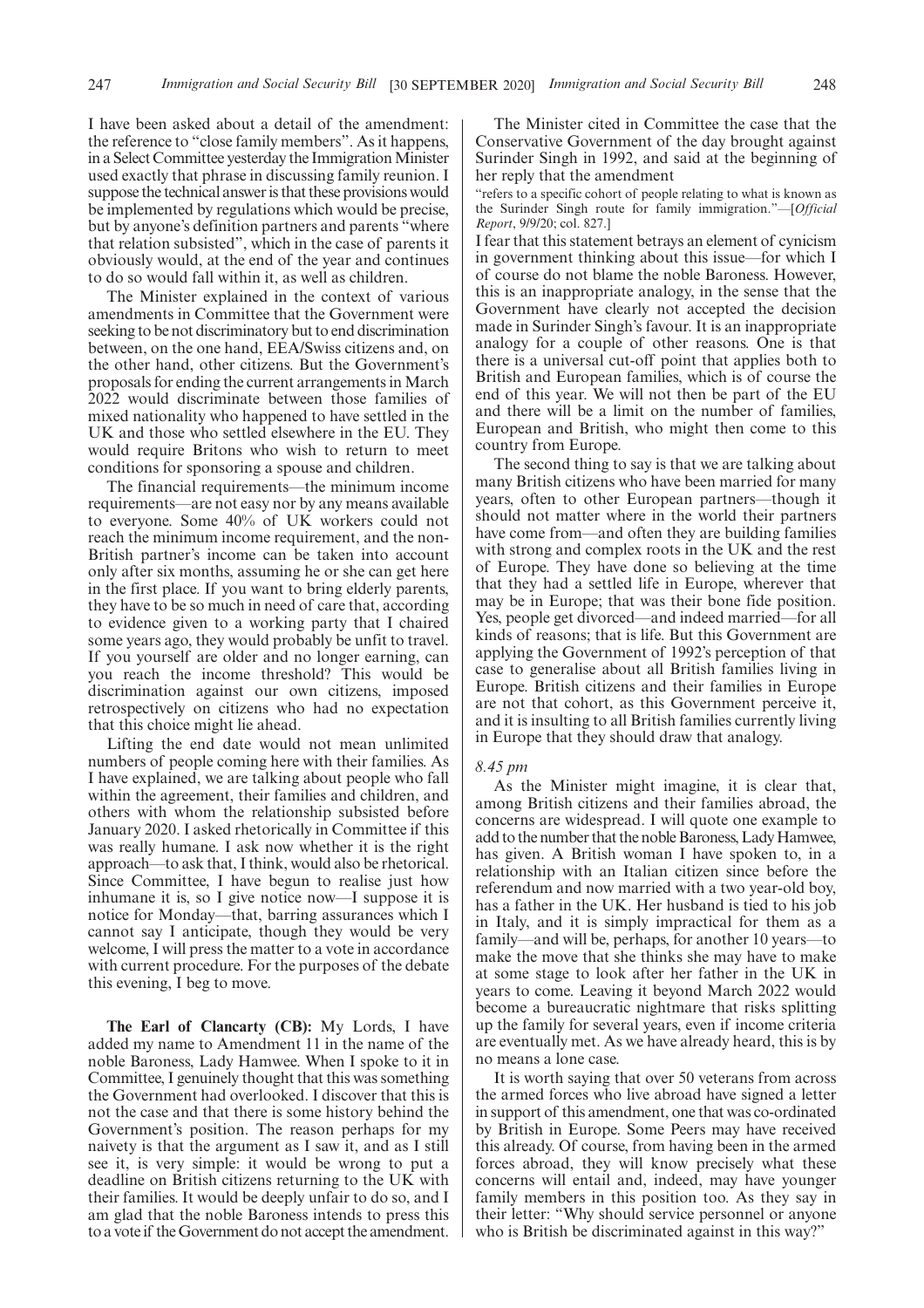[THE EARL OF CLANCARTY]

The Government's position on this seems so unnecessary and unfair, especially in consideration of the fact that EU citizens who have settled status will correctly—have lifetime rights to have existing spouses join them in the UK. This is a question of fairness and humanity, and I hope that the Government will relent.

**Baroness Bennett of Manor Castle (GP) [V]:** My Lords, I was pleased to attach my name to this amendment in the name of the noble Baroness, Lady Hamwee, but, after the powerful debate we had in Committee, I am very sorry that it was still necessary to put this down again.

In our debate on Amendment 6, the noble Baroness, Lady Smith of Newnham, referred to the long and continuing discussion the Minister, the noble Baroness, Lady Lister of Burtersett, and many others—including myself—had in Committee about the many amendments that we sought to have applied to all affected by immigration law, the ruling out of the scope of those amendments and the claims from the Minister that what we were tabling was subsequently discriminatory. However, that is an argument that cannot—or, certainly, should not—be applied to this amendment; the situation of Britons married or partnered with Europeans is particular, but it can only be said that it is particularly awful.

No one with a non-EU spouse or partner could have predicted the "onerous" and "unjustified" minimum income requirement applied in 2012. Those are not my adjectives but those of a High Court judge. What I would call an unreasonably harsh assessment might be to say "Well, they should have known that the rules could change when they made their family arrangements". Yet the many Britons who have been writing to me—and, as the noble Baroness, Lady Hamwee, said, no doubt to many other Members of your Lordship's House—who established families in Europe decades ago, in many cases, could not conceivably have imagined the dreadful state of British politics over the past five years that has brought us to the current pass. I join the noble Baroness, Lady Hamwee, in thanking all of them for taking the time and having the courage to share their circumstances with us in the hope that we can get the Government to listen.

Rather than making my own arguments, I want as closely as possible to let Jane, a Briton who gave me permission to share her story, speak for herself in your Lordships' House. She says:

"I am a British citizen, resident in Italy since 1993 with my Italian husband and children; I have my widowed mother, aged 76, living alone in the UK. She is fortunately in good health at the present time. However, one must be realistic. In time, she may need extra care. As her only child, I, with my husband, have always reassured my mother that we would be there to care for her in her later years, but due to the possible outcome of this Bill, we are increasingly worried.

Like many other Britons who moved to the EU while Britain was a member, I had—and expected to keep—an almost unfettered right to return to the UK with my family. My mother and I were safe in the knowledge that I could always come back should the need arise. I do not want my mother to have this worry. I would like her to grow old knowing that we can come back to the UK should that need arise. Unless this Bill is amended, this right will be removed on 29 March 2022, creating impossible choices for me and thousands of families like mine.

The Government's answer is that we are given 15 months from the end of transition to return with our families to the UK. This is ignoring the massive practical difficulties of uprooting ourselves from family life and work in our country of residence. I have my own business here in Italy, not to mention my husband's work and our children's education, and there may be no need for that uprooting."

Will the Minister personally respond to Jane and tell her what the Government's justification is for putting her and her family in this situation?

The Green Party group wholeheartedly offers the noble Baroness, Lady Hamwee, its support if she chooses to put her amendment to a vote.

**Baroness Lister of Burtersett (Lab):** My Lords, I was prompted to speak in support of the amendment by an email that I received this week from a British citizen born of British parents in Britain. During voluntary service overseas, she met and married an Italian. She lived in Italy, working for a UN agency for 30 years. They adopted a boy whose nationality is Italian. After her husband died, she hoped to return to the UK, where her brother and sister live. However, this would now mean her leaving her son behind, which, she writes,

"I could never do. We are very close. I could never leave him behind, with me in one country and him in another."

Both she and others in a similar situation cannot believe that their families will be split up in this way in future.

I refer to what the Minister said in Committee at the end of the debate on another amendment relating to family reunion. She appeared to agree with the argument of the noble Lord, Lord Green of Deddington, for raising the minimum income threshold—referred to earlier by the noble Baroness, Lady Hamwee—from £18,600 to £25,700, or even £38,000, to cover the cost of public services or make a net contribution to public finances. I know that these figures came from the Migration Advisory Committee but they are premised on a narrow understanding of what constitutes a contribution to our society. It is the same kind of thinking that will exclude care workers and other key workers from immigration, as we heard during the debate on a previous amendment. The argument discounts the importance of the right to family life. I hope that the Minister will say now that I misread what she was saying and that she was not supporting the suggestion to raise the threshold.

The damaging impact of the minimum income threshold has been documented in a number of studies, most recently from the University of Bristol. It wrote of "not just emotional impacts of separation, but financial, mental and physical hardship."

The family reunion rules divide far too many families already. They need reviewing. For now, we can at least prevent even more families—like those of the mother who emailed me and the many other people who have emailed other Members of your Lordships'House—being split up in this cruel and heartless way. We can prevent that happening by supporting this amendment.

**Lord Oates (LD) [V]:** My Lords, my noble friend Lady Hamwee has already eloquently set out the powerful arguments for this amendment, as have the noble Earl, Lord Clancarty, and the noble Baronesses, Lady Bennett of Manor Castle and Lady Lister of Burtersett.

As my noble friend Lady Hamwee told us, in Committee she asked the Minister how she would advise a couple, one British and one an EU national,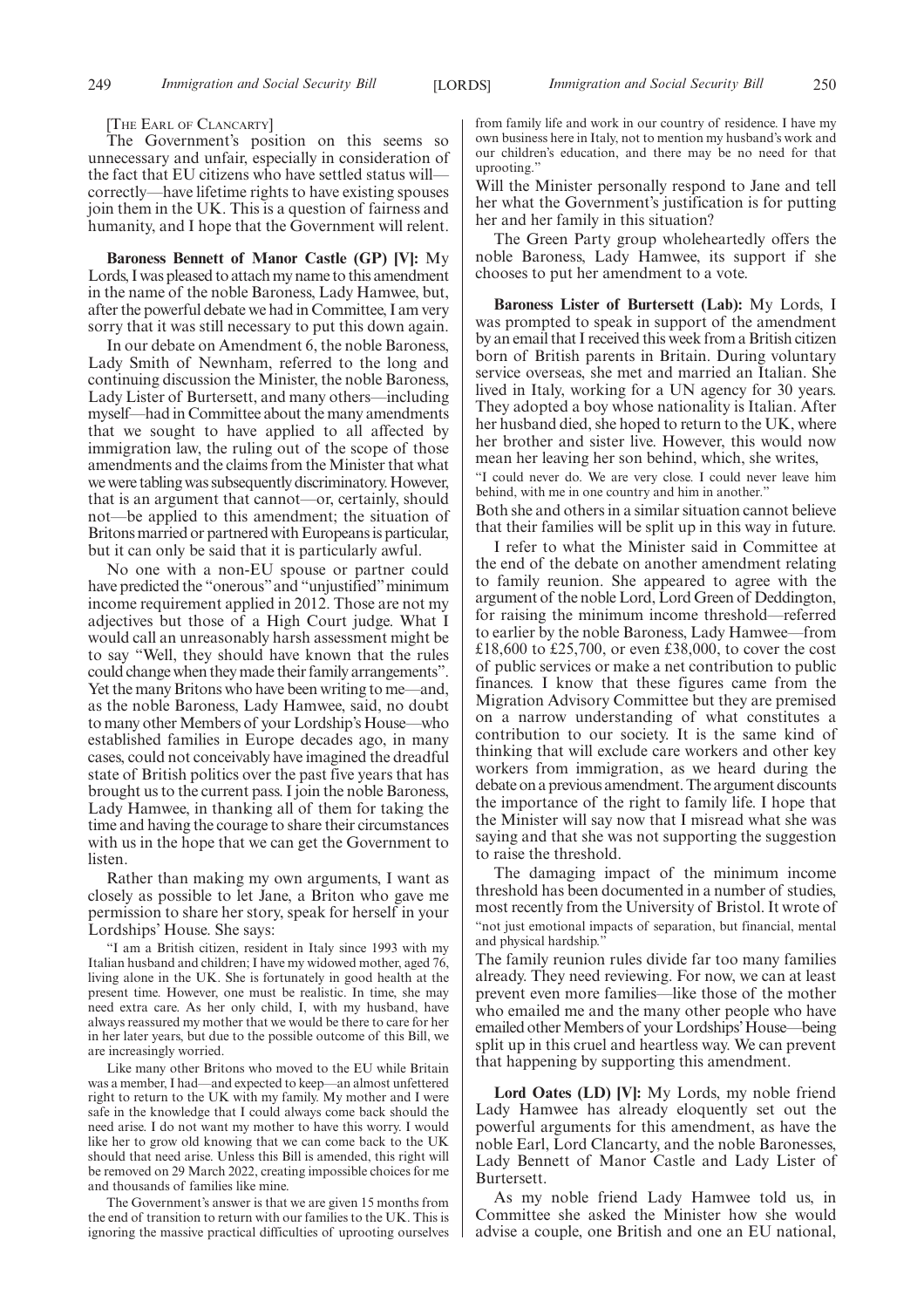who both have elderly parents, in which country they should choose to live. Which set of elderly parents should they pick? In response, as my noble friend reminded us, the Minister said that the Government had given people "plenty of time", but that is not an answer. It does not matter how much time they have had; they could have had all the time in the world. It does not change the fact that the Government are forcing them to make an invidious choice, to make it by 2022 and to live with it ever after. If they need to stay in the EU member state of the EU national to look after his or her parents, after 2022 they will no longer be eligible to return to the UK together. I ask the Minister once again: how should that family make their choice? I would like her to provide an answer to that essential question—which she failed to give to my noble friend because it goes to the heart of the issues and the terrible choices that will be inflicted on our citizens and their families as a result of the Government's policy.

The Government have made much of taking back control. This is a test for Ministers of what that control will mean in practice. Will they act with compassion or with cold-hearted indifference and in doing so inflict intolerable injustice on thousands of families of our citizens? I am sure I am not alone—and we have heard testimony from previous speakers—in having been contacted by numerous British citizens with heartrending stories of the misery that the Government's present policy will cause to them and their loved ones. People who settled as British citizens in the EU and who made their lives there with their partners, who now, through no fault of their own, face their future plans being torn up by ministerial obduracy and callousness.

One such example is Fiona, who lives in Luxembourg with Miguel, her German-Chilean husband. He studied his O and A-levels in the UK, where his father was a professor. He later took a job as a translator in Luxembourg, where Fiona joined him. They have now been married 25 years and have lived in Luxembourg all that time. They always assumed they would be able to return together to the UK, as Miguel was an EU citizen, and they made their life plans on that reasonable assumption. Now—through no fault of their own—unless they return before 2022, Fiona would only be able to do so alone. In theory, her two children could come with her, as they are dual nationals, but if this is the way the UK intends to treat their German father they have no wish to do so, and I cannot say I blame them. Fiona says: "As a British citizen, I feel exiled from my country of birth and the rest of my UK family." That is the reality of the Government's position: to de facto exile British citizens from the land of their birth.

The only argument I have heard Ministers advance to justify the injustice they are about to inflict is that somehow maintaining the existing position would not be fair on British citizens living outside the EU who are married to non-UK nationals. This is the hollowest of empty arguments. British citizens moving to live in an EU member state had the reasonable expectation that they would be able to return to the UK with their partner at any point. The gross injustice lies in the fact that existing rights are being stripped away. If the Government do not move on this policy, British citizens will face a very stark choice come 2022: they will either have to return alone, without their wife, husband or other family members, or not at all. That is the reality.

I hope that all Members of the House will be clear, when they eventually get to vote on this amendment, that they will not be voting on some abstract piece of policy; they will be deciding the future of thousands of British citizens and their families. They will be deciding whether those families have to pick which elderly parent they will stay to care for, or which life plans they have to tear up. Above all, they will be deciding whether to lift a massive burden of anxiety from the shoulders of our citizens in the EU or to impose a further weight of misery upon them. Even at this late stage, it remains in the Government's hands to show, by accepting this amendment, that they have a human face. However, if they do not, I hope that they will be resoundingly defeated when the virtual Lobbies function once again.

#### *9 pm*

**Lord Kerr of Kinlochard (CB) [V]:** My Lords, I congratulate the Minister on her stamina and courtesy in enduring a lot of Second Reading speeches earlier. I wonder whether, like me, she misses Lady Mar, who was very good at intervening on Report to criticise those making Second Reading speeches. This debate is rather different and I sympathise with the Minister for a different reason: she has a very difficult task in answering the question from the noble Baroness, Lady Hamwee, repeated again tonight.

The oddity of this debate is that we are seeking to avoid discrimination against UK citizens. The EU citizen who is here now or will be coming here by the end of this year has, quite rightly, the right to keep here or bring in family members, but from 2022 the UK citizen living abroad, where he or she went exercising legitimate expectations, will have that right withdrawn. I agree with everything that the noble Lord, Lord Oates, has just said.

I find it hard to understand the response that the Minister gave to the question from the noble Baroness, Lady Hamwee, last time. I am particularly puzzled by the Catch-22 situation: from 2022, the accompanying partner will have to satisfy the minimum income requirement, but how will the returning partner be able to demonstrate the six-month history of earning in order to satisfy the requirement? It seems to be a really rather vicious Catch-22.

However, the core of the matter is the extraordinary callousness of requiring our citizens living abroad to make the difficult choices that are spelled out in our email inboxes these days: whether to break up the family, to favour looking after a dependent relative in the country of residence somewhere in the EU 27, or to come back to look after a dependent relative in this country. Those are the only three options available. It really is extraordinary that we should put our citizens in that position. They exercised their legitimate expectations and expected to lose none of their rights and were told that they would lose none of their rights—when they chose to marry and live somewhere in the EU 27, or 15 or 12, or whatever it was at the time.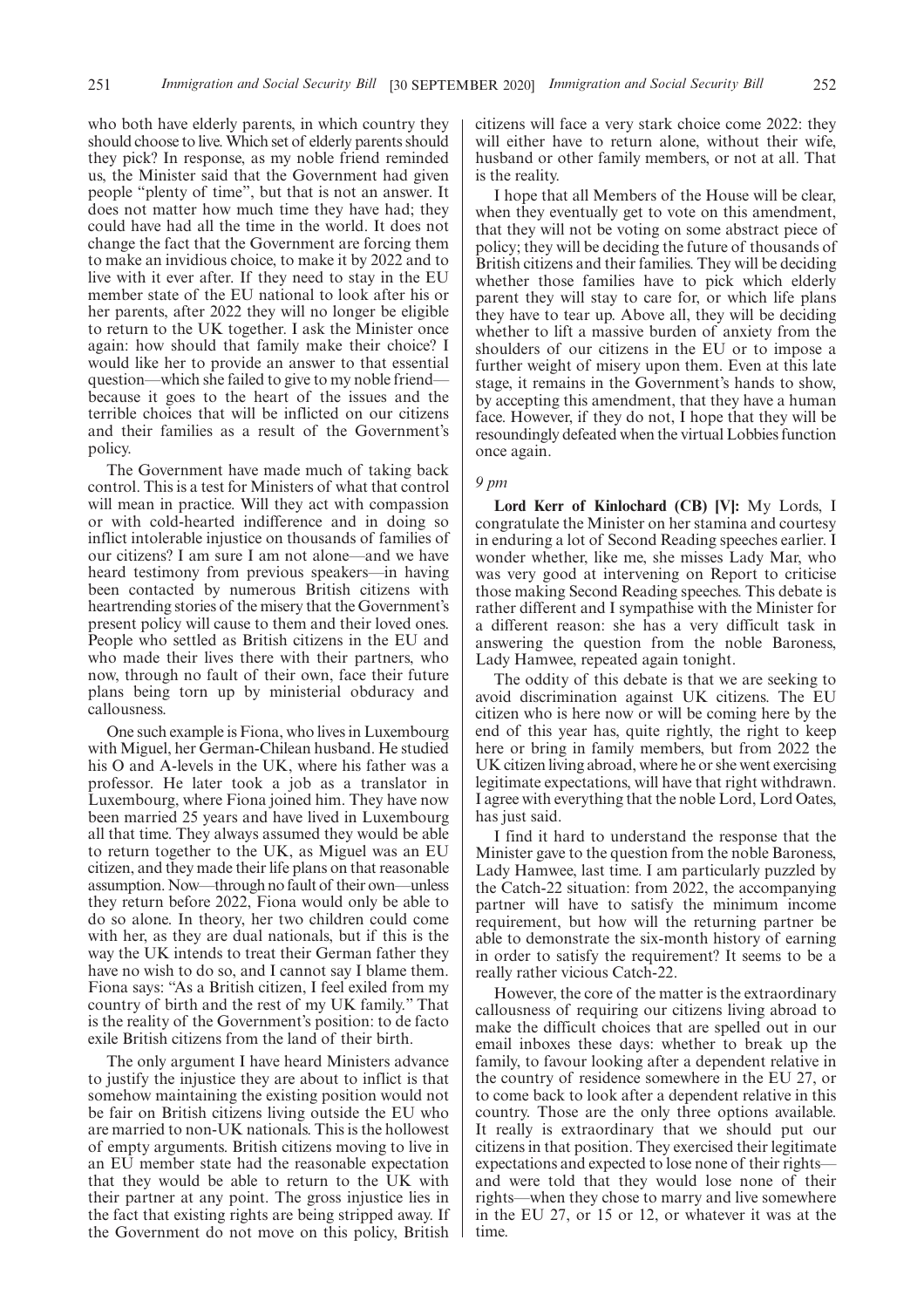[LORD KERR OF KINLOCHARD]

We need a proper answer to the question from the noble Baroness, Lady Hamwee. If we do not get one—and I feel sorry for the Minister, because I do not think that she will be able to answer satisfactorily then I will certainly vote for this amendment.

**Lord Judd (Lab) [V]:** My Lords, the noble Lord, Lord Oates, was absolutely right. Do we want to be a society based on compassion and concern, or to become a nation without a beating heart on humanitarian issues of this kind? As far as the European Union is concerned, there is of course a special challenge because citizenship means citizenship, going right back to classical times, but we took away what people in good faith had come to understand as their citizenship and the rights that followed from it when they went to make lives, futures and careers overseas. They never dreamed that they were breaking links with their home base. Many of them wanted to return at some point and of course, as we have heard from one speaker after another, many have families rooted here for which they feel responsible; they want to be able freely at a time of crisis to return and succour the needs of such people.

It is altogether good news that the noble Baroness, Lady Hamwee, has moved this amendment; it represents the kind of Britain in which I want to live, given the values behind it. Do we believe that families are fundamentally important psychologically, for mental health more generally, for physical health and to the well-being of citizens, or not? Do families provide a unit of stability in the midst of an increasingly complex, demanding and unpredictable world, or do they not?

What are we doing with this Bill? It is almost impossible to understand how the Government have got themselves into this position. I hope we stand very firmly behind the noble Baroness this evening, or whenever it is we are allowed to vote on this matter.

**Baroness Smith of Newnham (LD):** I support the amendment in the name of my noble friend Lady Hamwee. That probably comes as no surprise to noble Lords.

I am going to do something that I normally try not to, and that is to rehearse one of the arguments that has been going on for years. For five of the six years that I have been a Member of your Lordships' House we have been talking about having a referendum on leaving the European Union, having that referendum, and then trying to deal with the fallout from it. The debates that we were having in October 2015 have been rehearsed again and again. I have tried not to rehearse them; I recognise that the UK voted to leave, that we have left and that at the end of the transition period things will be different.

However, one of the points made during the debates on the European Union Referendum Act 2015 was the importance of enfranchising EU nationals resident in the UK but also UK nationals resident elsewhere in the EU. That was suggested precisely because those groups of people were disfranchised yet were potentially going to—I will not use "suffer", as I realise that that could be seen by some as inflammatory—be more clearly affected than many of the rest of us who are not actively using our rights as EU citizens. British citizens who have opted to use their rights under EU law to marry, reside and exercise the right to family life as EU and UK citizens should not have those rights torn away from them.

We have heard many individual cases this evening, but I will take a slightly more general approach. When an EU national is working abroad in another EU country, family members also have the right to reside and work in that country, regardless of their nationality. That has applied to UK citizens. The Minister puts forward the idea that somehow people have 15 months to make a make-or-break decision: "You can come back now or stay away. You can't come back with your spouse, your children, your in-laws, your close family members." Is that really what people thought that they were voting for? Taking back control surely is about us making the right decisions. They do not have to be xenophobic or exclusionary, or choices that say no to people. Why should we make it harder for those British citizens who have chosen to live in other countries because they were exercising their rights and living with people they loved—to be back in the United Kingdom after March 2022 than it will be for EU citizens with settled status? We should at least be as generous to our fellow British citizens who have used their EU rights as we are to EU citizens who will benefit from settled status. Can the Minister please talk to her colleagues in the Home Office and make the Government think again?

**Lord Flight (Con):** My Lords, I hope that the Government have already seen what course of action they should take. I can see absolutely no sensible reason for the proposals being as they are and, apart from the issue of acting in a civilised way towards individuals, I cannot believe that so many people or such high costs are involved, so I cannot understand why so far the Government have been stuck on this issue.

As we know, the purpose of the amendment is to preserve the rights of UK nationals living in the EEA and Switzerland who return to live in the UK in future to bring with them or to be joined by non-British family members on the same terms as at present. Unless this Bill is amended, British citizens who moved to the EU or EEA while the UK was a member of the EU will lose their right to return to their country of birth with a non-British partner or children, unless they can meet financial conditions beyond the reach of many. If they need to return to look after an elderly parent, thousands will now have to choose between returning alone and leaving their families behind or abandoning their parents to stay with their non-British families in the EEA. Nobody should have to face such a choice.

The problem is that the Government are using the end of free movement to make these British citizens for the first time meet the minimum income requirement for family reunion. The MIR has been roundly criticised, because it is so high that 40% of UK workers would not be able to reach it, and because of the Catch-22 rule that the non-British partner's income can be taken into account only if they have been working in the UK for six months. How can they get into the UK if they cannot satisfy the MIR? The MIR is harsh but what makes it doubly unfair to apply it to this group of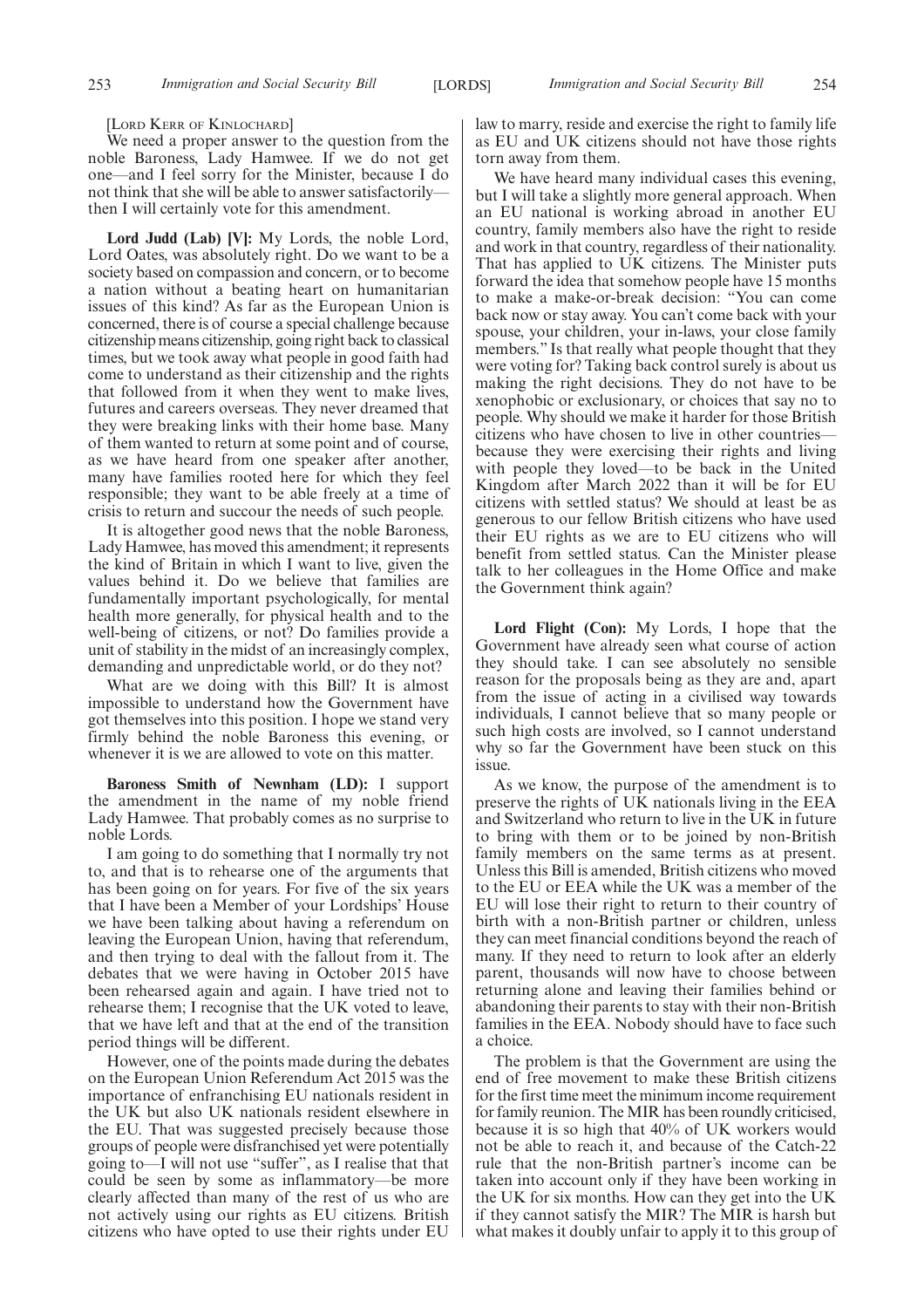British citizens is that the change is, in effect, retrospective. When they left their homes in the UK to move to the EU or EEA, those people were safe in the knowledge that if they established a family while they were abroad they could bring them back to Britain, and the British parents they left behind had the same expectations.

It also leads to the perverse result that the British Government's approach involves discrimination against its own citizens: while British citizens who have moved or will move to the EEA before the end of 2020 will face these restrictions, EU citizens who have moved or will move to the UK before the end of 2020 will not. They will have the right under the withdrawal agreement to bring existing family members here for life, as well as keeping their existing rights to return to their country of birth with families they have made in the UK.

#### *9.15 pm*

The Government's answer is that they have given us 15 months from the end of transition to return with families to the UK. This ignores the massive practical difficulties of uprooting adults from work and children from school at a time when there may be no need to do so. As the noble Baroness, Lady Hamwee, put it so well in Committee:

"I simply ask the Minister what she would advise a couple, one British and one an EU national, who both have elderly parents. She is suggesting that they should pick between them for future care by the end of 2022. Is this really a humane approach?"—[*Official Report*, 9/9/20; col. 829.]

I just add that I believe we should welcome warmly refugees fleeing vicious regimes who want to come to the UK and often put their lives at risk to be here. Many are highly skilled and they and their families will, in time, make huge contributions to this country. I would like to see us be helpful and welcome them. I detect quite often nowadays that the approach is rather more aggressive. Let us be civilised.

**Lord Dubs (Lab) [V]:** My Lords, I am grateful to the Minister, who, as always, makes herself available and is happy to give us briefings and have chats about impending legislation. I had quite a long chat with the Minister the other day about this Bill and this amendment.

I cannot help feeling that the Government are making an enormous mistake. This is not the way to treat people; this is not the way to behave. We were told that people will have 15 months to sort themselves out, but this proposal takes away a basic right—whether you have 15 months or longer to accept it, it is still taking away a basic right. That is surely unacceptable.

As the noble Lord, Lord Flight, just said, this is retrospective legislation. Nobody knew at the time; this has been invented subsequently. Not a single person in this position—and I have had masses of emails, as we all have, with terribly sad stories of people who are bewildered and agonised over what to do—had any idea that this was going to happen to them. None of us did until recently. For a year or two after the referendum, we had no idea that this would be the case.

When I had a chat with the Minister and her officials, one of the arguments put—I do not think I am out of order in putting the argument, as she is bound to put it herself later—was that we would have two sorts of British people. Say we had a British person married to an American, compared with a British person married to a French person: the British person married to an American would not have the right that we are arguing for on behalf of the British person living with an EU partner. But, of course, no British person married to an American ever thought that they would have that right, but we are taking away the right from people who expected to have it all along.

As the noble Lord, Lord Flight, also said, this discriminates against British people. How does it do so? An EU citizen living in Britain with a British partner has the right to go backwards and forwards to EU countries with no constraints of the sort that we are seeking to impose on British people. We have retrospective legislation that will discriminate against British people, which is surely outrageous, and the arguments do not stand up. I honestly believe that the Government should back off. This is a very big mistake.

**Lord Rosser (Lab):** My Lords, I will not go through and repeat all the arguments in favour of this amendment, so eloquently put by many noble Lords. I agree wholeheartedly with what has been said. I want to read from one of the emails that I have received. It says: "I am a British citizen, born and bred in England, who currently lives in France with my Dutch partner and our 12 year-old son. My ageing parents still live in the UK and it is not beyond the bounds of possibility that at some point in the future, I would like to return to live in the UK, principally to be closer to my parents and to help look after them in the autumn of their years. I was horrified to learn that, as things currently stand, from 2022, I would face a means test in order to return to the UK with my family—a means test to return to the country of my birth and of which I am a fully fledged citizen. I am sure you can appreciate what an absurd situation this is. Like all other British citizens who moved to the EU while Britain was a member, I had and expected to keep a right to return to the UK with my family. At the time I left the UK, my parents were safe in the knowledge that I could always come back, should the need arise. Many of us met a non-UK partner while living in the EU and made a family with them, believing that our family would remain united wherever we lived. Unless this Bill is amended, our right to return home with our families will be removed from 29 March 2022, leading to impossible choices for me and thousands of families like mine. This would be a completely inhumane situation."

I shall read just the last sentence of another email I have received. It says simply: "Unless this Bill is amended, the right of UK citizens to live in their own country with the partners of their choice will be negated for no obvious benefit to anyone. Is this a humane or necessary approach?" No doubt that is a question that the Government will answer in their reply, but I say now that if this amendment is put to a vote, we will be supporting it.

**Baroness Williams of Trafford (Con):** My Lords, I thank all noble Lords who have spoken in the debate, in particular the noble Baroness, Lady Hamwee, for speaking to Amendment 11, which seeks to continue the current family reunion arrangements provided under EU law, as the noble Earl, Lord Clancarty, pointed out, by the so-called Surinder Singh route. This amendment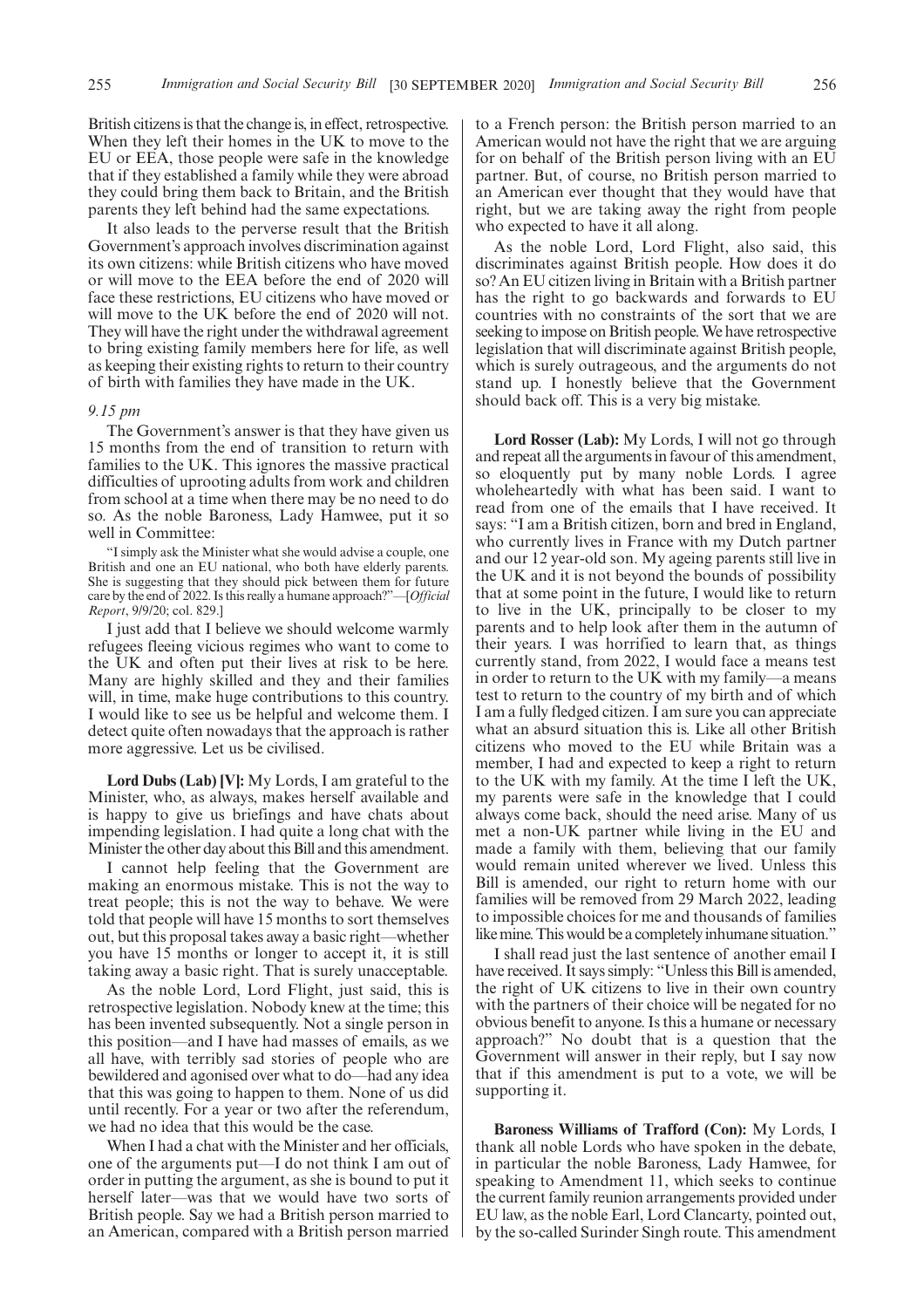[BARONESS WILLIAMS OF TRAFFORD]

was tabled by my noble friend Lord Flight in Committee. It would require the regulations made under Clause 4 to provide a lifetime right for UK nationals resident in the EEA or Switzerland by the end of the transition period to return to the UK accompanied or to be joined by their close family members under current EU free movement law terms. The amendment seeks to provide this cohort with preferential family reunion rights under EU free movement law indefinitely. The result would be that the family members of such UK nationals would forever bypass the Immigration Rules that otherwise apply to the family members of UK nationals.

Family members of UK nationals who are resident in EEA states and Switzerland at the end of the transition period are not protected by the withdrawal agreements. However, the Government made the decision to provide arrangements for them. They will have until 29 March 2022 to bring their existing close family members —a spouse, civil partner, durable partner, child or dependent parent—to the UK on EU law terms. The family relationship must have existed before the UK left the EU on 31 January 2020, unless the child was born or adopted after this date, and must continue to exist when the family member seeks to come to the UK. Those family members will then be eligible to apply for status to remain here under the EU settlement scheme. Family members will, of course, be able to come to the UK after 29 March 2022 but will then need to meet the requirements of the Immigration Rules applying to family members of UK nationals, irrespective of where they come from.

A number of noble Lords asked me to advise them on what choices they would make. For a number of reasons, I cannot do that, not least because I am not an immigration lawyer. But it is not the case that UK nationals who wish to return to the UK from living in the EEA after 29 March 2022 will be required to abandon family members overseas. Those families will have to meet the requirements of the UK family rules, as I have just said, the same as family members of other UK nationals who already have to do this. This is a matter of simple fairness.

In Committee, my noble friend Lord Flight, was concerned that we were affording lesser rights to UK nationals than to EU citizens in this regard. Under the withdrawal agreements, EEA and Swiss citizens have lifetime rights to be joined here by existing close family members, but only if they are resident in the UK by the end of the transition period. UK nationals in EEA states and Switzerland have the same rights of family reunion in their host countries. By contrast, the amendment does not specify a date by which the UK national must return to the UK, meaning they could return at any point in the future and continue to benefit from EU family reunion rules. Such preferential treatment is unfair and cannot be justified in relation to the family reunion rights of UK nationals outside of EU law. The rights for those affected by the end of free movement should, after a reasonable period to plan accordingly, which our policy provides, be aligned with those of other UK nationals who have always resided in the UK or who seek to bring family members to the UK after a period of residence in a non-EEA country. To do otherwise would perpetuate a manifestly unfair situation for all other UK nationals wishing to live in the UK with family members from other countries.

The noble Baronesses, Lady Hamwee and Lady Bennett, the noble Lord, Lord Kerr, and my noble friend Lord Flight touched on the minimum income requirement. I appreciate the concerns that noble Lords raised in Committee. We think that the threshold is set at a suitable and consistent level and promotes financial independence, thereby avoiding burdens on the taxpayer. The MIR, as it is called, has been based on in-depth analysis and advice from the independent Migration Advisory Committee. The Supreme Court has also endorsed our approach in setting an income requirement for family migration which prevents burdens on the taxpayer and ensures that migrant families can integrate into our communities.

The noble Baroness, Lady Lister of Burtersett, referred to something that I mentioned in Committee. I am not sure that I am going to get this right. If I do not, I shall write to her or we can come back to it again. She was talking about £25,700. I understand that the minimum income requirement for a partner or spouse is £18,600, rising to £22,400 for sponsoring one child and the same again for sponsoring another. Can we speak after Report, or I will write to her after looking at *Hansard*?

My noble friend Lord Flight and the noble Lord, Lord Kerr, talked about Catch-22 in meeting the minimum income requirement. It does not exist as noble Lords described, as the minimum income requirement is generally to be met from the UK national partner rather than from the foreign national partner.

I know that I shall not have reassured noble Lords, because many of them tell me that they are going to vote on this, but that is my explanation of the logic of what the Government are doing. I hope—but I doubt that the noble Baroness will withdraw her amendment.

**The Deputy Speaker (Lord McNicol of West Kilbride) (Lab):** I have received no requests to speak.

#### *9.30 pm*

**Baroness Hamwee (LD):** My Lords, I agree with the noble Baroness on one thing: I am not going to withdraw my amendment. I thank all the speakers, all those who have written to us and the organisation British in Europe, which has helped us understand the position and made sure that so many British people in Europe understand it.

It was notable to me that the speakers all used different examples. I think all of us have had the experience of being briefed and finding that one's briefing is anticipated by several previous speakers—not so today. Our correspondents have written a variety of speeches for us. What I had not known until this evening was the position of veterans who served in the Armed Forces abroad, and who—this is very powerful are making their views known. I am grateful to the noble Earl for raising that.

The Minister said we were asking to for ever bypass immigration laws. That is a very loaded way of putting it. She talked about simple fairness; well, simple fairness demands not changing the rules affecting our fellow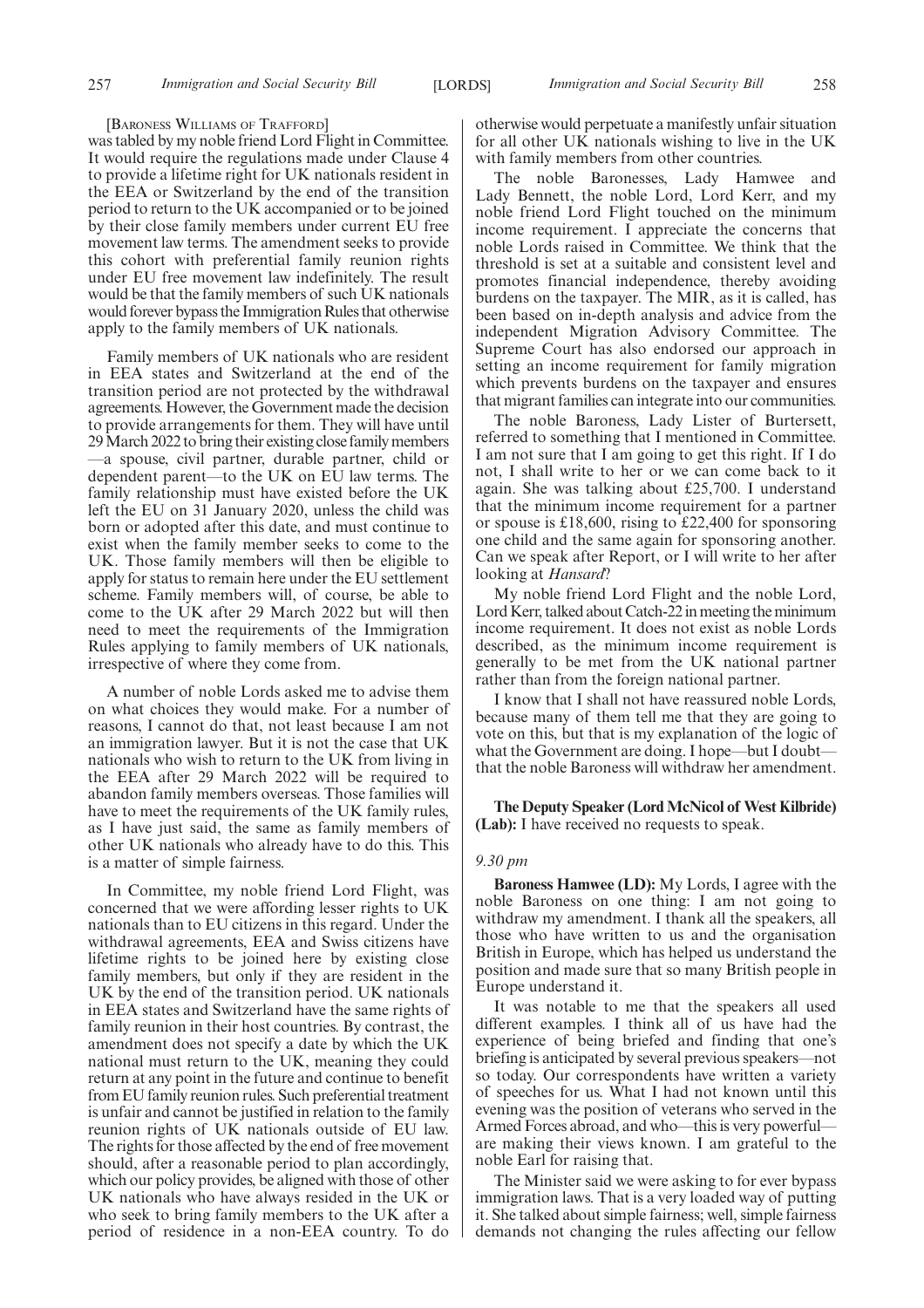citizens, who could never have anticipated the situation, nor anticipated that their own spouse would be regarded as an unacceptable burden on the state.

We should not be callous, to adopt one term that is being used, about the legitimate expectations of our fellow citizens. Let us not be callous, and, as the noble Lord, Lord Flight, said, let us be civilised. So, I do not beg leave to withdraw the amendment, and I will put it to the House when we are able to have a Division on the matter.

**The Deputy Speaker (Lord McNicol of West Kilbride) (Lab):** I will now put the question on Amendment 11. Notice has been given of the intention to press this amendment to a Division. I will need to collect the voices, but if there is a dissenting voice, the Division will have to be deferred.

#### *Remote Division on Amendment 11 deferred.*

We now come to the group consisting of Amendment 12. I remind noble Lords that Members other than the mover and the Minister may speak only once, and that short questions of elucidation are discouraged. Anyone wishing to press this amendment to a Division should make that clear in the debate.

#### *Amendment 12*

#### *Moved by Baroness Hamwee (LD)*

**12:** Clause 4, page 3, line 8, at end insert—

- "( ) The power to make regulations under subsection (1) does not include power to make provision inconsistent with the withdrawal agreement as defined by section 39 of the European Union (Withdrawal Agreement) Act 2020 (interpretation).
- Member's explanatory statement

This amendment would ensure that the power created in subsection (1) can only be used in ways that are consistent with the UK's obligations under the EU Withdrawal Agreement.

**Baroness Hamwee (LD):** My Lords, this is an amendment I moved in Committee. I said then that there was nothing subversive about it, no cunning plan; it simply seeks to ensure consistency with the withdrawal agreement in the light of the power in Clause 4 to make regulations which may modify primary legislation.

When the amendment was originally drafted, the issue was not so topical as it has subsequently become—in another context, of course—and it is still topical. But I do not need to go there. The objection is to Clause 4. The withdrawal agreement is an international treaty; we should be entitled to rely on it and not have the risk of the Government resiling in any way from it through any means, and certainly not through inherently low-profile secondary legislation, which is, in effect, unamendable and unstoppable.

Immigration law is fiendishly complicated and quite often changed through rules. I am not accusing Ministers of attempting to slip something through, but mistakes can happen. We should stick with where we believe we are on the withdrawal agreement. I beg to move.

**The Deputy Speaker (Lord McNicol of West Kilbride) (Lab):** I call the noble Lord, Lord Flight, who will be followed by the noble Lord, Lord Rosser.

**Lord Flight (Con):** The purpose of the amendment is to ensure that the power created by this clause can be used only in ways which are consistent with the UK's obligations under the UK-EU withdrawal agreement. Clause 4(2) enables regulations to be made to amend earlier primary legislation. The UK-EU withdrawal agreement is incorporated in UK law by the European Union (Withdrawal) Act 2018, as amended. It follows that, as drafted, the Clause 4 power enables the Secretary of State by regulation to modify the application in the UK of the withdrawal agreement.

The withdrawal agreement is the vital underpinning of the rights created in UK law for UK citizens living in the EU and EU citizens living here. It is a matter of constitutional concern that it should be given the maximum possible legal protection. As regards immigration, it underpins the UK's EU settlement scheme for EU citizens in the UK. It is therefore essential both for EU citizens in the UK and for British nationals in the EU that the withdrawal agreement remains sacrosanct.

It will no doubt be said that a UK Government would never act in breach of an international treaty. Be that as it may, Clause 1, enabling legislation, should never be drafted in such broad terms that this could happen. On Clause 2, where proposed legislation might be seen as a breach of the withdrawal agreement, the decision on whether it does in fact do so should be a matter for Parliament to consider properly through primary legislation.

Given the complexity of immigration legislation in the UK, without the amendment it is also possible that a regulation may be entirely unwittingly in breach of the agreement but that that inconsistency is not spotted. There is no downside to our proposed amendment. It does no more and no less than ensure that the withdrawal agreement is honoured.

**Lord Rosser (Lab):** As the noble Baroness, Lady Hamwee, said, she tabled this amendment in Committee. It would prevent regulations that are made under Clause 4 being able to include any provisions that could be inconsistent with the withdrawal agreement. Its intention is to make sure that nothing can be done that undermines the rights of UK citizens in the EU and EU citizens here that were guaranteed under the withdrawal agreement. I await with interest to hear the response. I assume that the Minister will be able to provide adequate reassurance that rights in the withdrawal agreement are protected. There would certainly be an issue if the Government were not able to provide that reassurance.

**Lord Parkinson of Whitley Bay (Con):** I thank the noble Baroness, Lady Hamwee, for speaking to Amendment 12, which as she said was previously tabled in Committee, and my noble friend Lord Flight and the noble Lord, Lord Rosser, for speaking in this short debate on it.

Amendment 12 seeks to prevent the Government using the power in Clause 4 to make regulations which are inconsistent with the EU withdrawal agreement. The Government have placed a very high priority on ensuring the protection of the rights of EU citizens who have made the United Kingdom their home. Our commitment is, I hope, evident in the effort and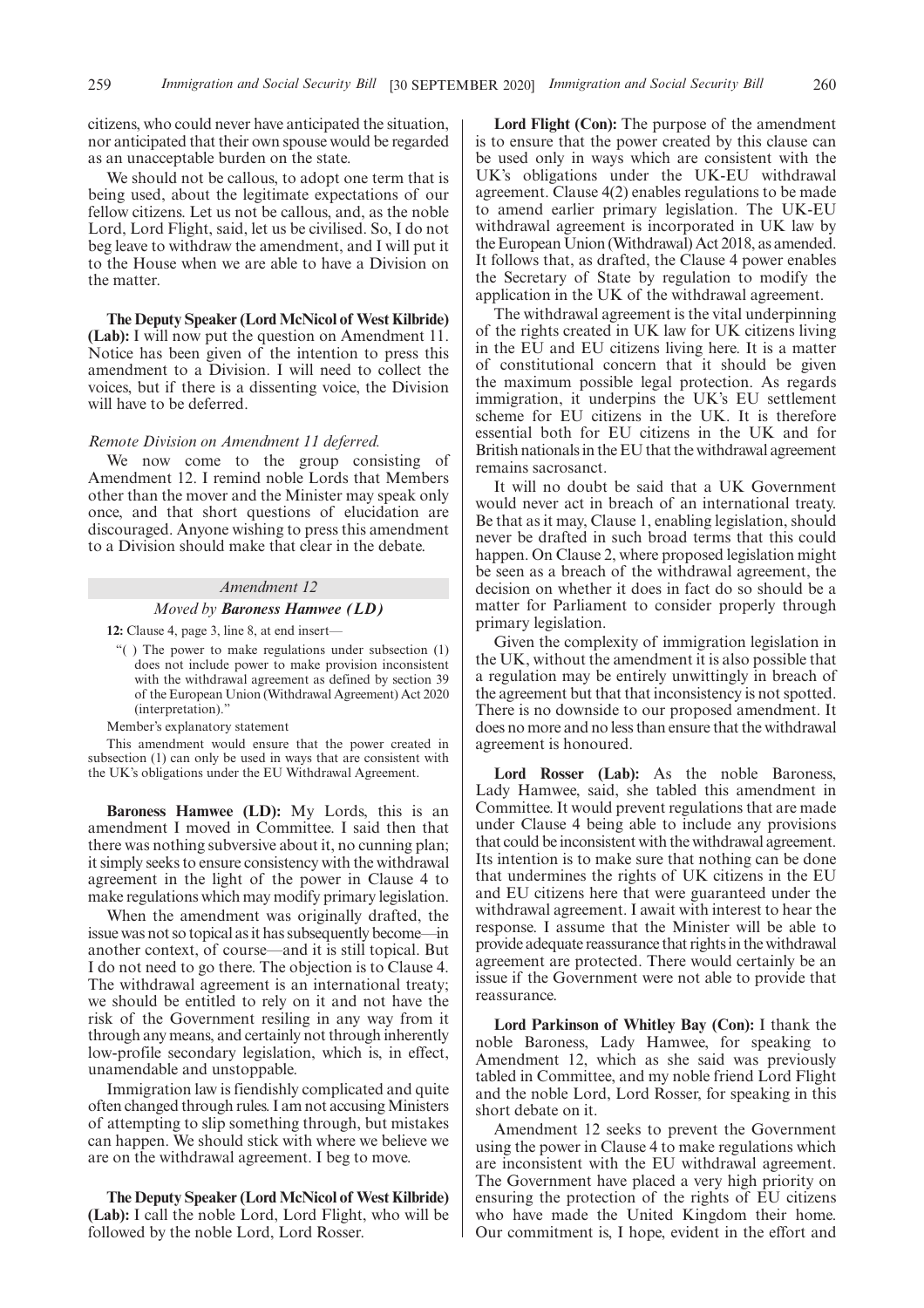[LORD PARKINSON OF WHITLEY BAY]

resources that we have already devoted to the EU settlement scheme. I am happy to restate that the Government have absolutely no intention of acting incompatibly with the citizens' rights provisions of the withdrawal agreements.

As has been explained, we already have a legal obligation to comply with those agreements, which also have direct effect in domestic law in accordance with the European Union (Withdrawal Agreement) Act 2020. If further reassurances were needed—and it sounded as if noble Lords wanted some—a formal independent monitoring body is being set up by the Ministry of Justice under Article 159 of the EU withdrawal agreement to ensure compliance by the UK with Part Two of the withdrawal agreement concerning citizens' rights.

The Independent Monitoring Authority has been established under Section 15 of the European Union (Withdrawal Agreement) Act 2020. It will be a new, independent body which is fully capable of monitoring our domestic implementation and application of the citizens' rights aspects of the agreements. It can launch inquiries, receive complaints and bring legal action to identify any breaches in how the agreements are being implemented or applied in the UK.

For these reasons, we continue to think that this amendment is unnecessary. Moreover, adopting it would call into question why this restriction has not been included in every other item of legislation across the statute book. For these reasons, I hope the noble Baroness will feel able to withdraw her amendment.

**Baroness Hamwee (LD):** My Lords, it is fairly recently that some of us have felt it necessary to require assurances that legislation that a particular Government make will not be changed and broken—even in a specific and limited way. One understands that successive Governments may do so. It seemed necessary to make the point again because we are in such a strange situation. I was not sure about the powers of the Independent Monitoring Authority; I was under the impression—this is my failure to do my homework properly—that it would not have the power to take legal proceedings in a way which met this point. I am interested to know that.

I am clearly not going to pursue this. I want to take what is said at face value and I hope that the noble Lord's successors do not prove me too naive in doing so. I beg leave to withdraw the amendment.

#### *Amendment 12 withdrawn.*

#### *Amendment 13 not moved.*

**The Deputy Speaker (Lord McNicol of West Kilbride) (Lab):** We now come to the group consisting of Amendment 14. I remind noble Lords that Members other than the mover and the Minister may speak only once and that short questions of elucidation are discouraged. Anyone wishing to press this amendment to a Division should make that clear in debate.

#### *Amendment 14 Moved by Lord Dubs*

**14:** After Clause 4, insert the following new Clause—

"Children in care and children entitled to care leaving support: entitlement to remain

- (1) Any child who has the right of free movement removed by the provisions contained in Part 1 of this Act, and who is in the care of a local authority or entitled to care leaving support, is deemed to have and be granted indefinite leave to remain within the United Kingdom under the EU Settlement Scheme ("the Scheme").
- (2) The Secretary of State must, for the purposes of subsection (1), issue guidance to local authorities in England, Scotland, Wales and Northern Ireland setting out their duty to identify the children of EEA and Swiss nationals in their care or entitled to care leaving support.
- (3) Before issuing guidance under this section the Secretary of State must consult—
	- (a) the relevant Scottish Minister;
	- (b) the relevant Welsh Minister; and
	- (c) the relevant Northern Ireland Minister.
- (4) The Secretary of State must make arrangements to ensure that personal data relating to nationality processed by local authorities for purposes of identification under subsection (1) is used solely for this purpose.
- (5) Any child subject to subsection (1) who is identified and granted indefinite leave to remain status after the deadline for applications under the Scheme will be deemed to have had such status and all rights associated with that status from the time of the Scheme deadline.
- (6) This section comes into force on the day on which this Act is passed and remains in effect for 5 years from the day of the deadline of the Scheme.
- (7) For the purposes of this section, children "in the care of a local authority" are defined as children receiving care under any of the following provisions—
	- (a) section 20 of the Children Act 1989 (provision of accommodation for children: general);
	- (b) section 31 of the Children Act 1989 (care and supervision);
	- (c) section 75 of the Social Services and Well-being (Wales) Act 2014 (general duty of local authority to secure sufficient accommodation for looked after children);
	- (d) section 25 of the Children (Scotland) Act 1995 (provision of accommodation for children);
	- (e) Article 25 of the Children (Northern Ireland) Order 1995 (interpretation); and
	- (f) Article 50 of the Children (Northern Ireland) Order 1995 (care orders and supervision orders).
- (8) For the purposes of this section, a child "entitled to care leaving support" means a child receiving support under any of the following provisions—
	- (a) paragraph 19B of Schedule 2 to the Children Act 1989 (preparation for ceasing to be looked after);
	- (b) section 23A(2) of the Children Act 1989 (the responsible authority and relevant children);
	- (c) section 23C(1) of the Children Act 1989 (continuing functions in respect of former relevant children);
	- (d) section 104 of the Social Services and Well-being (Wales) Act 2014 (young people entitled to support under sections 105 to 115);
	- (e) sections 29 and 30 of the Children (Scotland) Act 1995 (advice and assistance for young persons formerly looked after by local authorities); and
	- (f) Article 35(2) of the Children (Northern Ireland) Order 1995 (persons qualifying for advice and assistance).'

Member's explanatory statement

This new Clause aims to ensure that the children of EEA and Swiss nationals who are in care, and those who are entitled to care leaving support, are granted automatic Indefinite Leave to Remain under the EU Settlement Scheme to ensure they do not become undocumented.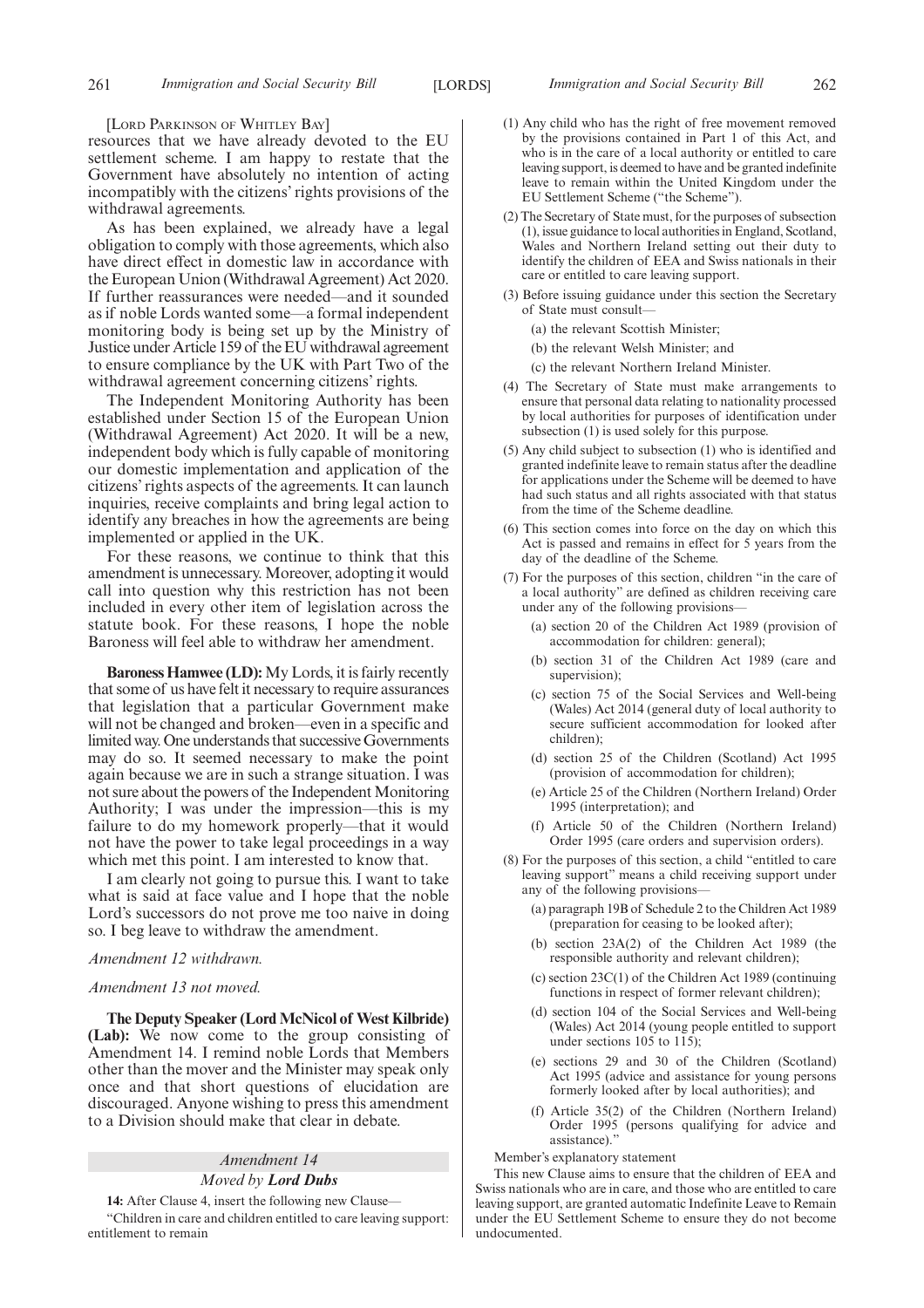**Lord Dubs (Lab) [V]:** My Lords, I express my thanks to the Minister, the noble Baroness, Lady Williams, for a very helpful conversation we had about this and other clauses in the Bill. I am afraid that, despite that, it is my intention to seek the opinion of the House when we get to vote on it next Monday. I am still grateful to her—I do not want her to feel that conversations with me are totally without benefit for me; it was very useful to have had it.

The purpose of this amendment is to fast-track children in care and care leavers who are resident in the UK through the EU settlement scheme and grant them settled status. The idea is that they should have that settled status and not be undocumented, as they might otherwise become.

#### *9.45 pm*

Let me say at the outset that this amendment would not preclude children applying for British citizenship. Local authorities should act in the best interests of children in their care. That means seeking legal advice and applying for citizenship if they are eligible. I expect the statutory guidance accompanying this amendment to make that clear. This amendment would therefore provide a safeguard if and where a local authority could not support the child to secure citizenship before the EUSS deadline. I welcome the Minister's supportive comments in Committee and her reaffirmation that she does not want to see children become undocumented as we leave the European Union. On that we are in complete agreement. Nevertheless, I am concerned that the Government have yet to acknowledge that this is a very serious issue for a small but significant number of young people.

In Committee the Minister raised three points in opposition to this amendment: first, that it would somehow create another Windrush scandal; secondly, that work is already under way with local authorities to ensure that vulnerable children are eligible to regularise their status before the deadline and that no extra safeguards are needed; and thirdly, that the cohort will be able to apply past the deadline. I shall deal with those three points because I am certainly not happy about two of them.

First, the Government have been quick to claim that this amendment will create a declarative scheme leading to another Windrush crisis. Ironically, the Government's inaction means that many children in care and care leavers will be left undocumented. The real point is that the amendment does not say that they are to be "declared" to have settled status; it specifically sets out that they are to be "granted" settled status. That will be quite different from the people who suffered in the Windrush crisis. The act of granting status would require that these children and young people be identified and registered with the scheme in some manner. I simply ask the Minister to set out in her response to this amendment what systematic work is under way to identify all children in care and care leavers who need to regularise their status as we leave the European Union.

Secondly, I understand that there is some ongoing work with local authorities, and perhaps the Minister can elaborate on it. I understand that local authorities have been approached to see whether they can identify such children so that their status can be regularised in time, but I wonder whether that is sufficient. Will this guarantee that every child is assisted and granted a permanent immigration status? The Children's Society and the British Association of Social Workers have stated that much more needs to be done, and done quickly. Local authorities are asked to do a somewhat different thing—namely, they should go straight to the Home Office to regularise status—but that should be done through social workers. Social workers are very hard pressed, but they are pretty hard pressed anyway in contacting embassies and so on on behalf of individual young people, so direct access to the Home Office to regularise their status would be quicker and would reduce the burden on local authorities rather than increase it. The last thing that any of us want is to increase the burden on hard-pressed local authorities.

Thirdly, the Minister said that eligibility to apply after the deadline is the final safeguard. I am glad that she has reconfirmed that this group will be eligible to apply for that status, even after the deadline, but I wonder whether that is in itself an adequate safeguard. What happens if people are undocumented? Care leavers may suddenly face homelessness or the threat of destitution. They may lose status and become undocumented. They would lose access to services and to any benefits they may receive and be unable to open bank accounts or lease a property. They would lose the right to work or to healthcare and be unable to apply for a driving licence. The Minister will say that all that can be sorted out, but I wonder whether it can be. What happens if a social worker changes hands —some children have had several changes of social worker—or children have been adopted, or have left care and their contact details have changed? It is a bit of a fragmented system.

I should like to feel sure that these children will not lose their immigration status in the future. I fear that that will be the case and we surely do not want any more undocumented people living here. We have had enough of them, as has been mentioned in earlier amendments. I know that the Minister is approaching this matter in good faith; she assured me of that. She said that nobody wants children to be undocumented but I should like to hear a bit more and for her to indicate the work that her department is doing to support local authorities to identify EEA and Swiss national children in their care. How many of them have secured pre-settled and settled status through the scheme to date? I am not satisfied with the safeguards. We owe young people a little more than the current uncertainty. Unless I receive satisfactory assurances in her reply, I give notice that I shall test the opinion of the House on Monday. I beg to move.

**The Earl of Dundee (Con) [V]:** My Lords, as the noble Lord, Lord Dubs, has just explained, the amendment would ensure that children in care were entitled to remain in the United Kingdom.

When the same amendment was debated in Committee, several of your Lordships emphasised that post Brexit it is both logical and necessary for children who are already in care, along with those entitled to care, to be able to stay in the United Kingdom, for otherwise where would these children go?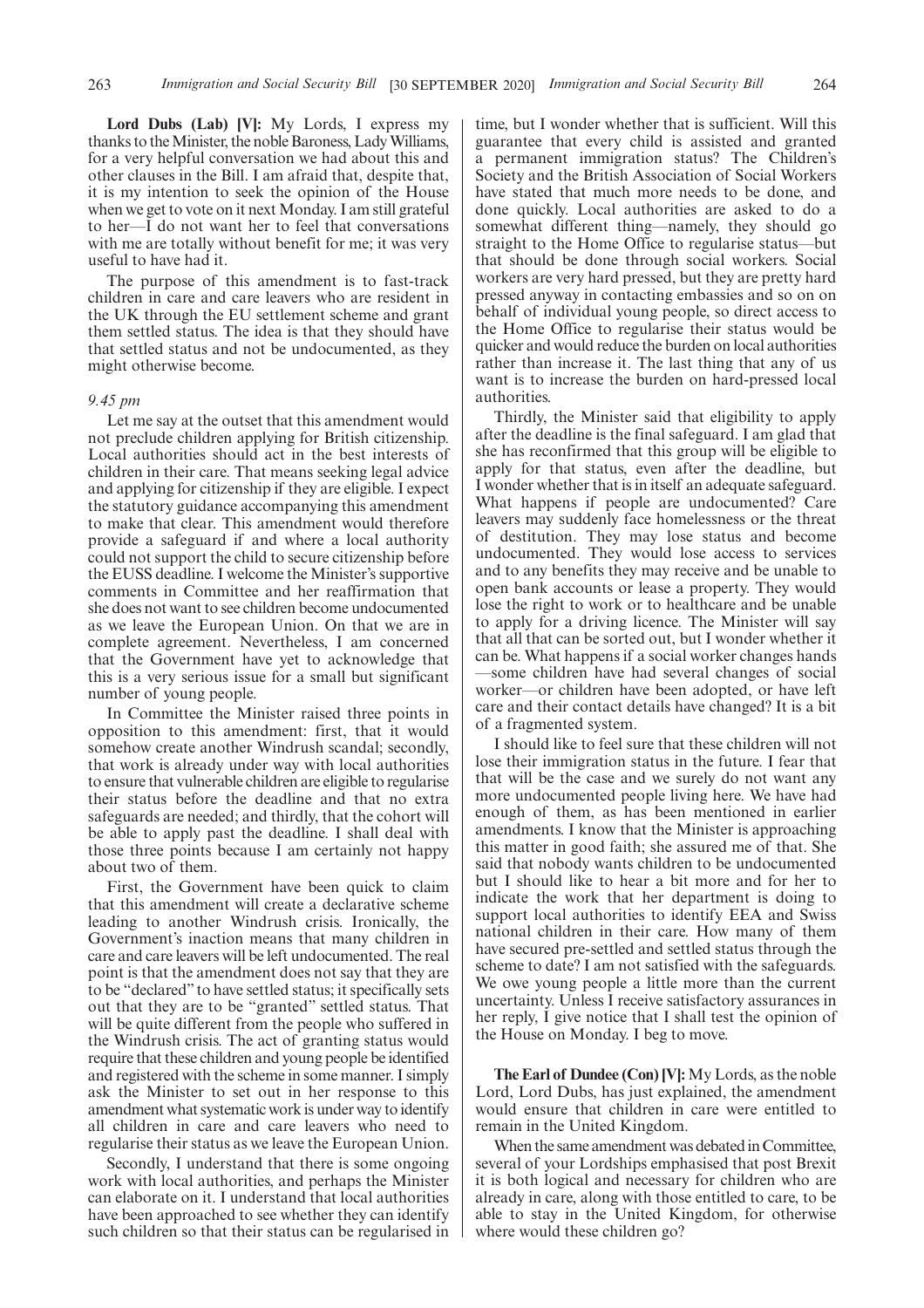[THE EARL OF DUNDEE]

Nor, of course, can it be in the child's best interest to be removed from care in the United Kingdom simply because we are leaving the European Union. Equally, under our own law and that of the United Nations Convention on the Rights of the Child, we are obliged to look after the child's best interest in all respects. In Committee, my noble friend the Minister affirmed that this is what we will do.

However, the Government are concerned that post Brexit an automatic right to remain in care in the United Kingdom would encourage local authorities not to apply for leave to remain for each child currently in their care.

Yet surely local authorities providing care to EEA and Swiss children ought not to have to face the additional administrative burden and red tape implied—to have to make an application for leave to remain for each and every child before the given deadline.

Would it not be much better and far less time consuming if, rather than dealing with the majority of cases, local authorities instead had to deal with only very few of them? Those are the cases where it might not be in the child's best interest to remain in the United Kingdom. For the latter cases, an administrative act could easily be made before the given deadline in order to avoid the automatic or de jure leave to remain after having left the European Union.

Therefore, without the amendment, local authorities would have to shoulder an unnecessary burden just at a moment when they had many other pressing tasks to perform.

Yet, at the same time, acceptance of the amendment means that children currently in care would no longer be uncertain about their future care if, for whatever reason, local authorities should not be able to meet the deadline for an application for leave to remain.

Worse still, without the amendment there is also a risk that, after the given deadline will have passed, some children might then be deported.

For these reasons, I hope that my noble friend will accept what the noble Lord, Lord Dubs, proposes.

**Baroness Meacher (CB):** My Lords, I rise to support Amendment 14 in the name of the noble Lord, Lord Dubs, which seeks, of course, to offer security to EEA children in care in the UK and those entitled to care-leaving support. The noble Lord and his colleagues have set out the case for the amendment very clearly and I certainly do not want to repeat their comments, but I want to add my support as someone who worked in mental health services for many years—decades, actually—originally on the front line. My recollections of the vulnerability of those children remain with me even after what is perhaps four decades.

I thank the noble Baroness, Lady Williams, for her helpful letter explaining the Government's position. I welcome her assurance that protecting the rights of EEA citizens who are resident in the UK has been the priority since the outcome of the EU referendum, and that the Government have been working with local authorities and others to ensure that vulnerable children obtain immigration status. It seems that the Government agree with the sponsors of this amendment that it is essential that children in care and care leavers have secure UK status.

The Government may have identified a weakness in our amendment—that it would not in fact provide these children and young people with the clear status we all want them to have—although I was very much reassured by the comments of the noble Lord, Lord Dubs. I hope the Minister can clarify this point, because it really is of fundamental importance.

If needed, I hope the Government will table their own amendment at Third Reading to make sure that the Bill fulfils what are not only our objectives, but theirs. I think the Minister would welcome the fact that the amendment places a duty on local authorities to identify which children in their care are at risk of losing their status when the UK leaves the EU, and therefore which children need support to get through the hoops to achieve settled status. This is so important, because local authorities do not routinely collect nationality data on children in their care. They may assume that none of their children are from the EEA and will not take any action on this important issue. It is easy to anticipate that, through no fault of their own, these children could end up undocumented.

The evidential burden for settled status is another problem, particularly when people are up against a deadline. By reducing the evidential burden, many of these vulnerable children will be rescued from having undocumented status after the transition period. The Home Office has previously stated:

"Children who do not apply because their parent or guardian did not submit an application on their behalf can submit a late application. This includes children in care and care leavers".

If the Home Office is committed to the principle of late applications for these vulnerable children, why not support that principle through this amendment? Or does the Home Office have in mind that these children be given pre-settled or temporary status? If so, Ministers will know that this only defers the problem of lack of documentation when they come to apply for permanent status. I would be really grateful if the Minister clarified this point.

Finally, the numbers of children involved are perfectly manageable: 5,000 looked-after children and 4,000 care leavers across the whole of the UK would need to apply to the EU settlement scheme. My preference would be for a government amendment, if necessary, meeting the precise objectives of this amendment, to be tabled at Third Reading. If, however, the Minister is unable to agree to work with the noble Lord, Lord Dubs, and others to generate the right amendment for Third Reading, if necessary, I hope that he will press this amendment to a vote, and I will certainly support it.

**Baroness Smith of Newnham (LD):** My Lords, I can be brief, because this amendment has cross-party support, but I have a couple of specific questions for the Minister. Like the noble Baroness, Lady Meacher, and the noble Lord, Lord Dubs, I did not read the amendment as declaratory. My reading was that looked-after children should be given settled status. I assume from the Minister's letter of earlier today and the comments on the declaratory scheme that the problem with Amendment 14 lies in proposed new sub-paragraph (1):

"is deemed to have and be granted indefinite leave to remain". Perhaps "is deemed to have" suggests that that person will not have any documentary evidence.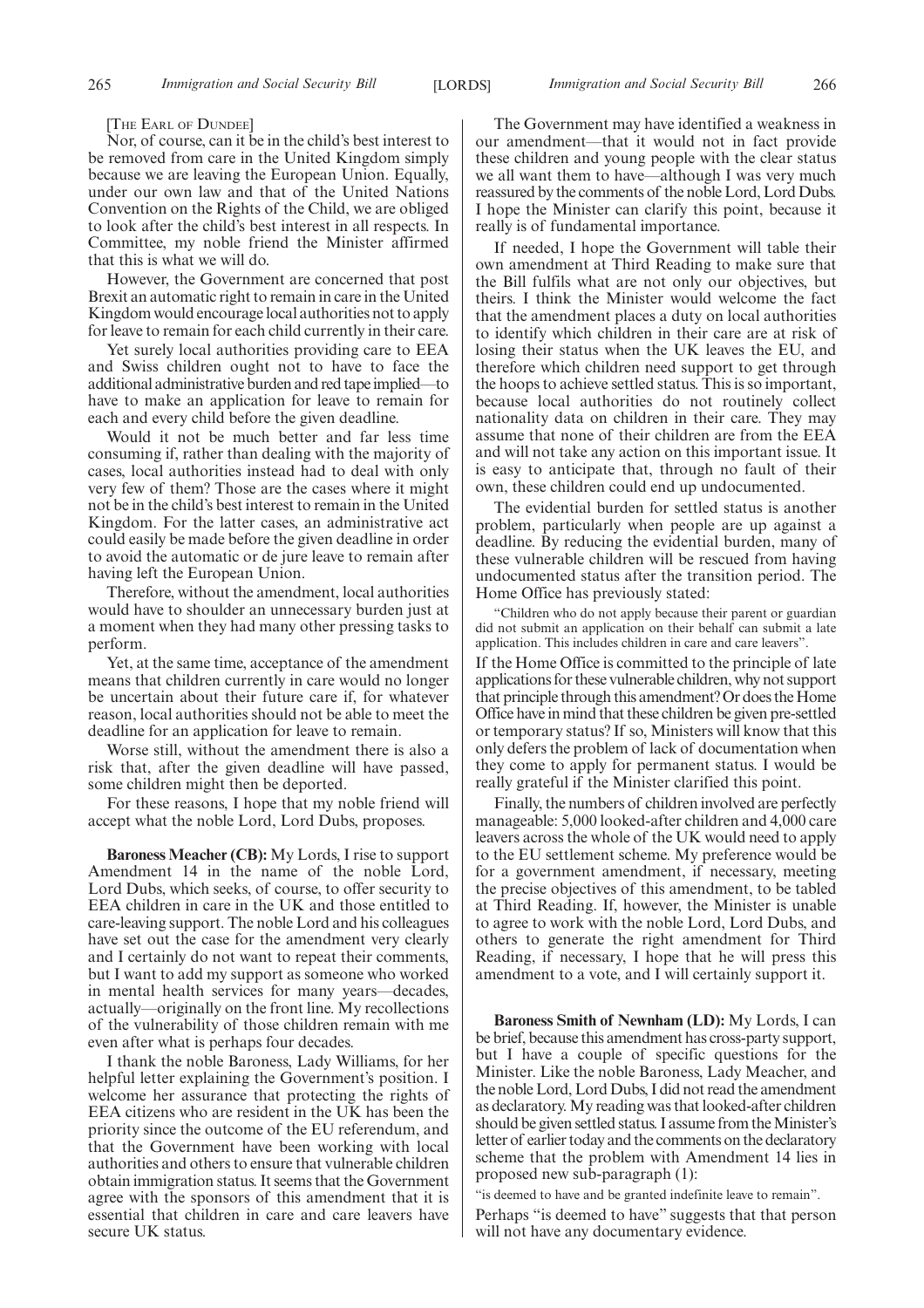As the noble Baroness, Lady Meacher, suggested, if that is indeed what the Minister understands by the declaratory nature of the amendment, it would be helpful if the Minister considered a rephrasing in a government amendment that would have the import of granting settled status to looked-after children and care leavers. Then, they would have settled status and documentary evidence, since the only reason that such people would end up in a Windrush-style situation is if the Government left them there.

#### *10 pm*

If somebody is deemed to have and is granted settled status or indefinite leave to remain, there is no reason why that should not come with documentary evidence. I would clearly prefer that to be a physical document, but I understand that the Minister might consider that inappropriate and that everything has to be electronic. If that is what is suggested for EU citizens having settled status, can the Minister not at least look at care leavers being given indefinite leave to remain but having documentary proof, so that it does not fall as a declaratory system? I do not believe that that is what the signatories to this amendment intended.

**The Lord Bishop of Durham [V]:** My Lords, I too speak in favour of this amendment and support fully the explanation of why it is needed by the noble Lord, Lord Dubs, but also the very helpful interventions by the noble Baronesses, Lady Meacher and Lady Smith, who asked for clarification of just what the objection is. Like the noble Baroness, Lady Smith, I do not read the amendment as declaratory. It is about being granted indefinite status but, as both noble Baronesses said, if the Government can come up with slightly better wording, fine.

I simply remind the Minister and the Government that it is their responsibility to protect the most vulnerable children in our society, which surely includes children in care. They have an added vulnerability when they have uncertain status, so it is absolutely the Government's responsibility to ensure that these children are not left with anything indefinite at all about their standing, and that their welcome as part of our society is clear.

In the Psalms, the King is told that he is to "defend the cause of the poor of the people" and

"give deliverance to the children of the needy".

The King in those days, of course, had absolute rule. For our current purposes, it falls upon the Government to defend the cause and give deliverance to the children of the needy. I hope the Minister will agree that this amendment is necessary and that if it needs altering, she will bring back the relevant changes at Third Reading.

**Lord Kerr of Kinlochard (CB) [V]:** I refer to my interests as recorded in the register. In the letter that the Minister was good enough to send us at lunchtime today, she said of this amendment that

"it would risk putting children in a more vulnerable position because they would effectively be required to prove that they were once a child in care every time throughout their adult life that they were required to prove their status. We cannot put our most vulnerable children in this precarious position and the Government is adamant it will not do so".

Yes, but I would like to encroach, very rashly, on the territory of the right reverend Prelate the Bishop of Durham and refer to King Herod. I am sure King Herod was quite adamant that it would be entirely wrong to make all boys in and around Bethlehem prove throughout their adult life that they were not the King of the Jews, particularly when a simpler remedy was at hand. The statement in the letter is odd.

I supported this amendment in Committee because it seemed to me that there was a real risk of these children falling into a crack and that we had a duty to make sure that they did not. I do not think that their problem, if this amendment were now carried, would be that they had, for the rest of their lives, to carry proof that they had once been in a care home. I do not see that at all. I listened very carefully to the noble Baronesses, Lady Meacher and Lady Smith, and it seems to me that they would be carrying proof of their status, which would have been established; that would be the proof they would carry, not proof that they had once spent time in a care home.

If there is a technical problem with the drafting of the amendment that enables the drafter of the Minister's letter to conclude or pretend that we who support this amendment are ready to see people having to prove, for the rest of their lives, that they were in a care home, let us correct it. I think the amendment does not indicate that this is the risk; it requires local authorities to act in loco parentis and, if it is in the best interests of the child, to get the process under way to give children the proof of the status that they will enjoy like anybody else who has citizenship, pre-settled or settled status, leave to remain or whatever. That would be the proof they would need to carry and, yes, that might be quite onerous, but the Minister could assist us on this when we come to Amendment 18 and agree with those of us who think that it would be a kindness to allow physical proof.

**Lord Randall of Uxbridge (Con) [V]:** My Lords, I am always attracted to any amendments put down by the noble Lord, Lord Dubs, as he is inestimable in this field. I was going to ask my noble friend on the Front Bench some questions, but they have already been asked.

We have one advantage—or I do—which is that, because we are talking about a deferred Division on Monday, I can listen to my noble friend the Minister's replies and, more importantly, have the weekend to digest them before I decide whether I shall support the noble Lord, Lord Dubs, in this amendment. I agree with those who say that, if the amendment is deficient in some ways, I would like to hear that something will be brought forward that could rectify this and make it possible for the sentiments in the amendment to be raised.

**Lord Judd (Lab) [V]:** My Lords, it is always a particular pleasure for me to support anything put forward in this context by my noble—and very good personal—friend Lord Dubs. As I have asked on other amendments, do we or do we not see the well-being of children as one of our high responsibilities in any future society that we want to become? How can it be in the interests of stability and security to have children who are semi-alienated by the situation in which they find themselves? That spells trouble for the future.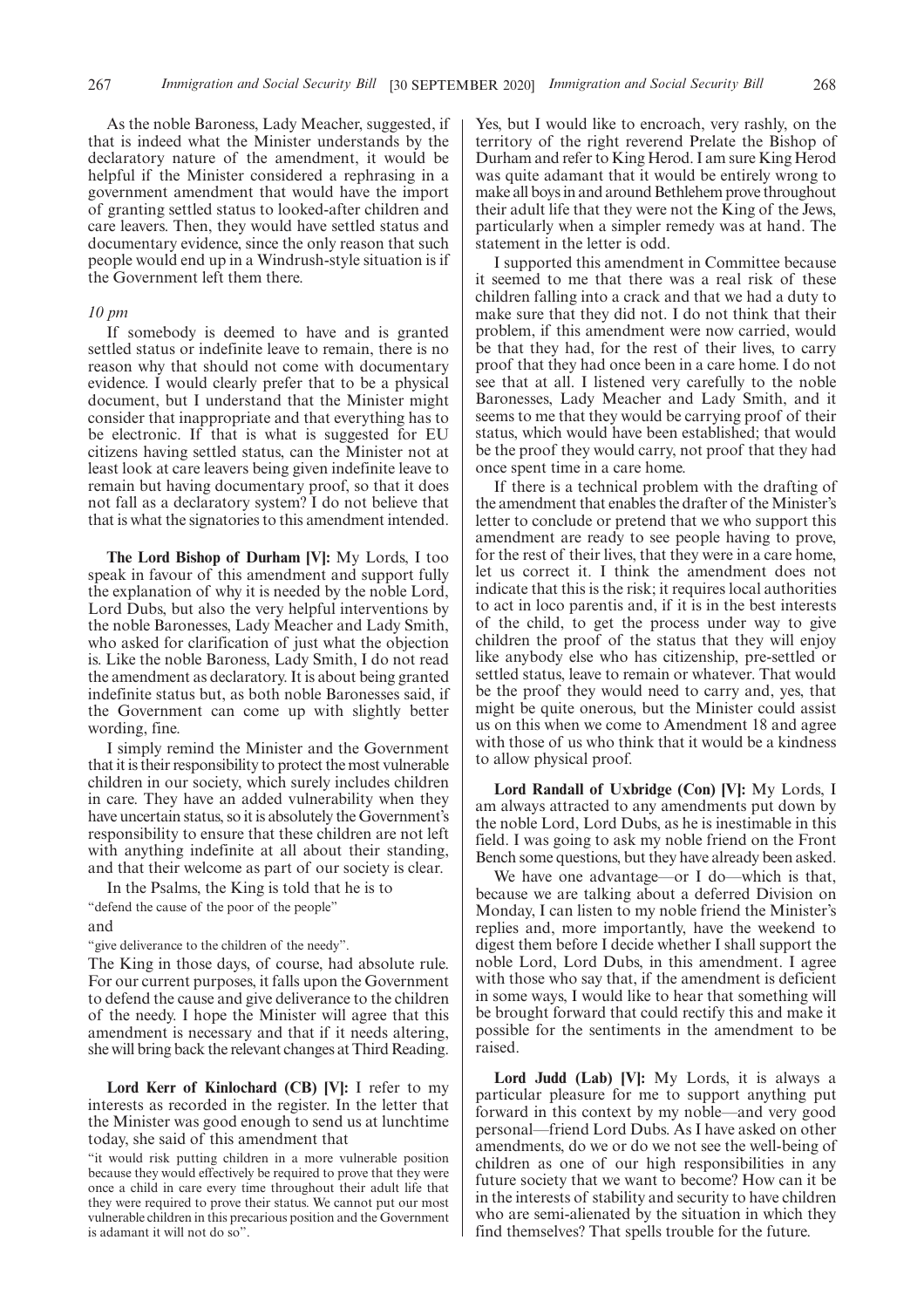#### [LORD JUDD]

However, it is not just about our security. It is about wanting to ensure that children who have been through God knows what—it is very difficult to imagine the traumas that they must have had—are given the certainty that they need, with the backing of local authorities. This is not just a technical matter. In requiring local authorities to play their part in this, we will be building up a culture in which the nation shares in this commitment to children.

**Baroness Hamwee (LD):** My Lords, yesterday the EU Security and Justice Sub-Committee was discussing refugees and unaccompanied asylum-seeking children with the Immigration Minister. He said, and I made a particular point of noting it—the Minister here does not need to look worried—"We always listen very carefully to Lord Dubs." Well, that will be important for the next amendment, but I will apply it to this one as well, and I am very pleased to have added my name to the amendment on behalf of these Benches.

My noble friend Lord Bruce of Bennachie said at the last stage:

"We all know that children in care are especially disadvantaged, almost by definition".—[*Official Report*, 16/9/20; col. 1292.]

I much prefer that term to "vulnerable" because many of them are extraordinarily resilient. But, however resilient you are, if you do not neatly fit a Home Office category, you are likely heading for problems and any parent, including a corporate parent, should do their best to pre-empt that.

In Committee the Minister explained the support services, I think she called them, for looked-after children and care leavers to assist them to make applications. That is of course welcome, but it would take someone much more confident than I am to be certain that no one will slip through the cracks.

In view of the time and in particular of the very thorough analysis of the amendment, especially by the noble Lord, Lord Kerr, I do not think I should take more of the House's time, other than to encourage noble Lords to support the amendment—unless of course we hear from the Minister that the point is going to be taken up.

**Lord Kennedy of Southwark (Lab Co-op):** My Lords, I fully support Amendment 14, moved by my noble friend Lord Dubs, which would add a new clause to the Bill. This clause was debated in Committee. I was persuaded by my noble friend's argument then, and I am very much of the opinion that he is right on this issue and deserves the full support of the House when we vote on this issue next Monday, if the Government are not prepared to give way.

The clause would provide for children who are EEA or Swiss nationals and in care, along with those entitled to care leavers'support, to be granted automatic indefinite leave to remain under the EU settlement scheme. The amendment, as we have seen tonight and as we saw in our debates a few weeks ago, has cross-party support. I am sure the Government have seen that support, and it would be good if the Minister could tell us what discussions took place at the Home Office between Committee and Report. I would be interested to know that; I hope this has not just been rejected out of hand.

My noble friend Lord Dubs said that the amendment would ensure that none of the children became undocumented. Identification is a serious problem for individuals, as my noble friend has outlined. There is also the whole issue that my noble friend talked about of local authorities all having different practices.

The amendment would speed up the process and enable social workers—who generally do a fantastic job, and we all know how much pressure they are under —to go straight to the Home Office and not have to deal with consulates and embassies, getting documents from abroad and the general bureaucracy of dealing with another country. It would avoid all that paperwork. My noble friend also set out the real problems that these children could suffer if the amendment is not agreed.

I agree with the remarks of the noble Earl, Lord Dundee. This really is a sensible amendment that deserves a positive response from the Government. I also agree with the remarks of the noble Lord, Lord Kerr, and the noble Baroness, Lady Meacher.

This is the decent thing to do for these children. We are talking about a relatively small number of children, but the amendment would ensure that no one fell into the trap of becoming undocumented. As the noble Lord, Lord Bruce, mentioned in the previous debate, children in care face all sorts of additional challenges. They are not with their parents. In effect, the local authority is the parent looking after them. All this amendment seeks to do is ensure that they do not have further issues to deal with, either as a young person leaving care or in many years' time when being undocumented may pose a problem and leave them unable to establish their identity properly. The Government should give way on this small measure.

#### *10.15 pm*

I commend the work of the Children's Society to identify and raise the plight of these children. It has campaigned to ensure that they have protection and that their problems are not added to through becoming undocumented. As I say, this is the decent thing to do. The right reverend Prelate the Bishop of Durham said that it is the responsibility of government to protect the most vulnerable. I agree. Children in care are some of the most vulnerable people and deserve proper support and protection.

I should add that I am a vice-president of the Local Government Association. Local authorities do a fantastic job. I am happy to pay tribute in particular to Kent County Council for the work that it does despite the pressures on it; it genuinely does a very good job.

As I said, this is one small measure that the Government could accept to make things a bit easier for vulnerable people. I hope that the Minister will give us a positive response. One thing I have noticed about this Bill is the fact that the Government are giving absolutely nothing away. It is most regrettable that there has been very little movement—not even an indication that there may be some movement—from the Government. As I said, if my noble friend puts this amendment to a vote, I will be delighted to support him in the Lobbies on Monday.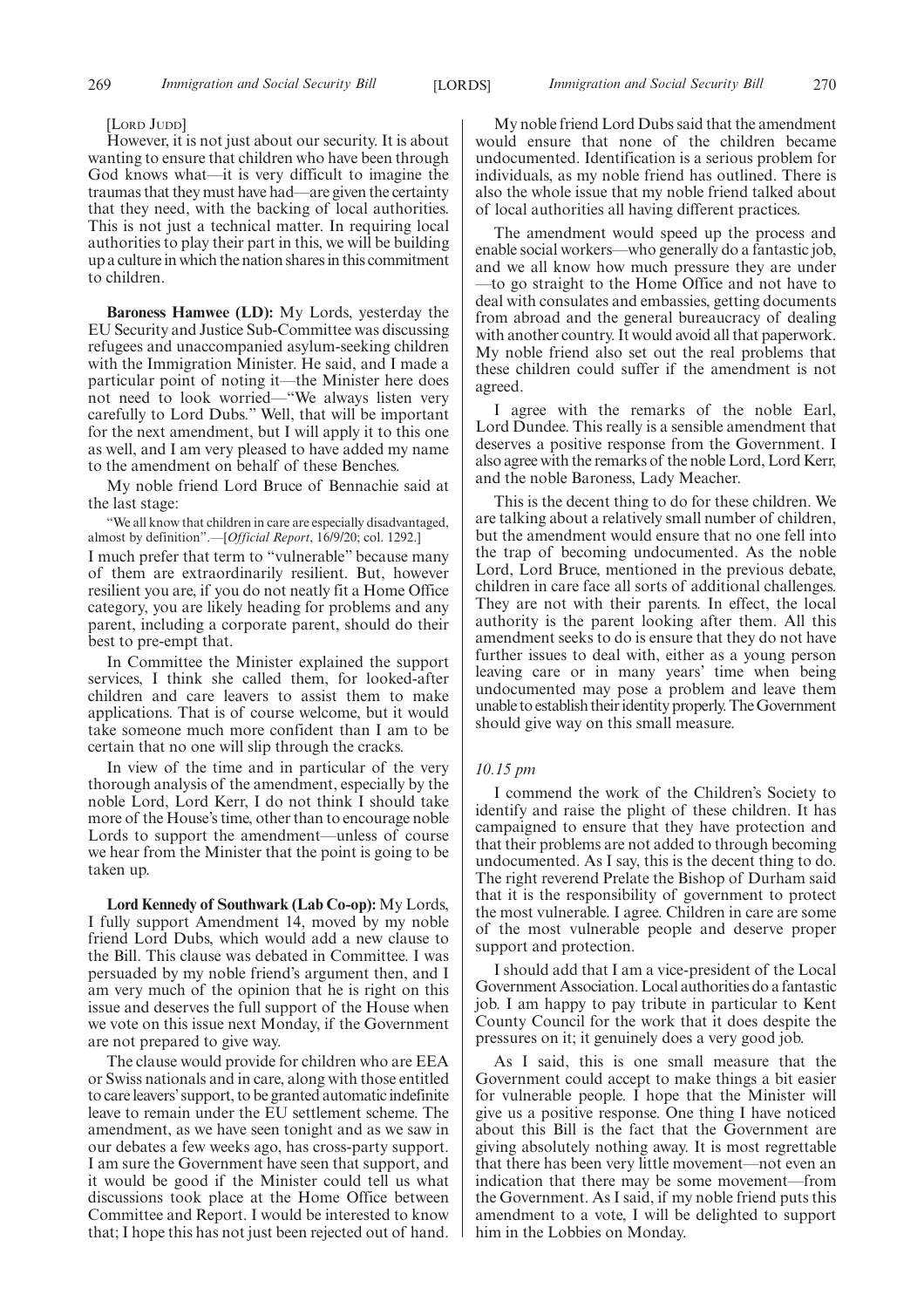**Baroness Williams of Trafford (Con):** My Lords, I thank the noble Lord, Lord Dubs, for the new clause proposed by his Amendment 14. I also thank the noble Lords who spoke to it.

We are all absolutely united on one thing: that children in local authority care need secure status just as much as any other EU citizen needs secure status. On that, we are absolutely as one, I think. However, the amendment does not provide for the fast-tracking of children through the EU settlement scheme because subsection (1) of the proposed new clause says that a relevant child

"is deemed"—

that is the word used; we assume that it is a declaratory system—

"to have and be granted indefinite leave to remain".

It therefore bypasses the EU settlement scheme by giving indefinite leave to remain without the need for any application to the scheme—that is, no secure evidence of status is documented and the child would have to prove constantly that they were in the scope of this declaratory system. The only way to prove status is through the EU settlement scheme, in my view.

A near-identical new clause was tabled by the noble Lord, Lord Dubs, in Committee. It called for children in care and care leavers who have their right of free movement removed by the Bill to be granted ILR indefinite leave to remain; that is, settled status—under the EU settlement scheme automatically, removing any requirement for a local authority to apply on their behalf.

I am afraid that those good intentions—they really are good intentions—will not be well served by this proposed new clause. I am trying to be helpful rather than resistant to what noble Lords are saying because Windrush has shown us that a declaratory system under which immigration status is conferred on people automatically, without providing secure evidence of it, does not work. We need to learn the lessons of that.

The proposed new clause would place a vulnerable group at greater risk of ending up without secure evidence of UK immigration status. That is not an outcome that the Government can accept or one that your Lordships would want. We are focusing our efforts on working closely with local authorities—I will go into more detail on that—to ensure that these people, like other vulnerable groups, get UK immigration status under the EU settlement scheme. This will provide them with secure evidence of that status and ensure that they can prove their rights and entitlements here in the years ahead. That really is the right practical approach.

We have discussed and agreed with local government its role and responsibilities towards children and care leavers under the scheme. Local authorities and, in Northern Ireland, health and social care trusts are responsible for making an application under the scheme on behalf of an eligible child for whom they have parental responsibility by way of a court order. Their responsibilities in other cases to signpost the scheme and support applications have also been agreed, including where care leavers are concerned. That is reflected in the guidance issued to local authorities regarding their role and responsibilities for making or supporting applications to the scheme in respect of looked-after

children and care leavers. We have also provided a range of support services—such as the Home Office-run EU Settlement Resolution Centre, which is open seven days a week—to ensure that local authorities can access help and advice when they need it.

We have heard estimates of the number of children in care. In the absence of local authority data, the Home Office made some broad initial estimates. These were based on data from the ONS, which put the proportion of EEA citizens per local authority at 5.8%, and on government data on the volume of children in care and care leavers per local authority. The resulting figures—of around 5,000 children in care and 4,000 care leavers—provided a reasonably generous basis for the new burdens assessment.

We have also recently conducted a survey of local authorities across the UK as part of the support that we are offering them with this very important work. The survey asked them to provide an assurance that they have so far identified all relevant cases. Just under 80% of local authorities have responded so far, and I thank them for that, given the pressures which the pandemic has placed on them. The emerging picture is that actual volumes of eligible cases might be significantly lower than the overall estimate of 9,000. The results are still being collated, but we have so far identified fewer than 5,000 children in care and care leavers eligible for the EU settlement scheme, with around 40% of these having already applied for status under the scheme and most of that group having already received an outcome of settled status.

Obviously there is more work to be done to check and analyse the results, but the initial indications are that local authorities have the work to identify and support relevant cases well in hand. We will be sharing that data from the survey with the EU settlement scheme safeguarding user group, comprising experts from local authorities and the voluntary sector, to help them discuss the scheme's progress. As noble Lords will know, we have also given money to voluntary organisations, and earlier this year we announced a further £8 million for this work in 2020-21. In addition, the withdrawal agreements oblige us to accept late applications where there are reasonable grounds for missing the deadline of 30 June next year—a matter I talked about earlier.

I think noble Lords can see that the Government are doing everything they can not only to identify these children but to ensure that, through the EU settlement scheme, not through a declaratory scheme, these children will have the secure status that they rightly deserve. Therefore, I hope that the noble Lord will withdraw his amendment.

**The Deputy Speaker (Lord Alderdice) (LD):** I have received requests to ask short questions from the noble Baroness, Lady Hamwee, and the noble Lord, Lord Kennedy of Southwark. I call the noble Baroness, Lady Hamwee.

**Baroness Hamwee (LD):** My Lords, the Minister has talked about declaratory arrangements, and said that the lessons of Windrush are that this is dangerous. Is the problem not how the Government respond to situations in the future, rather than what type of scheme it is?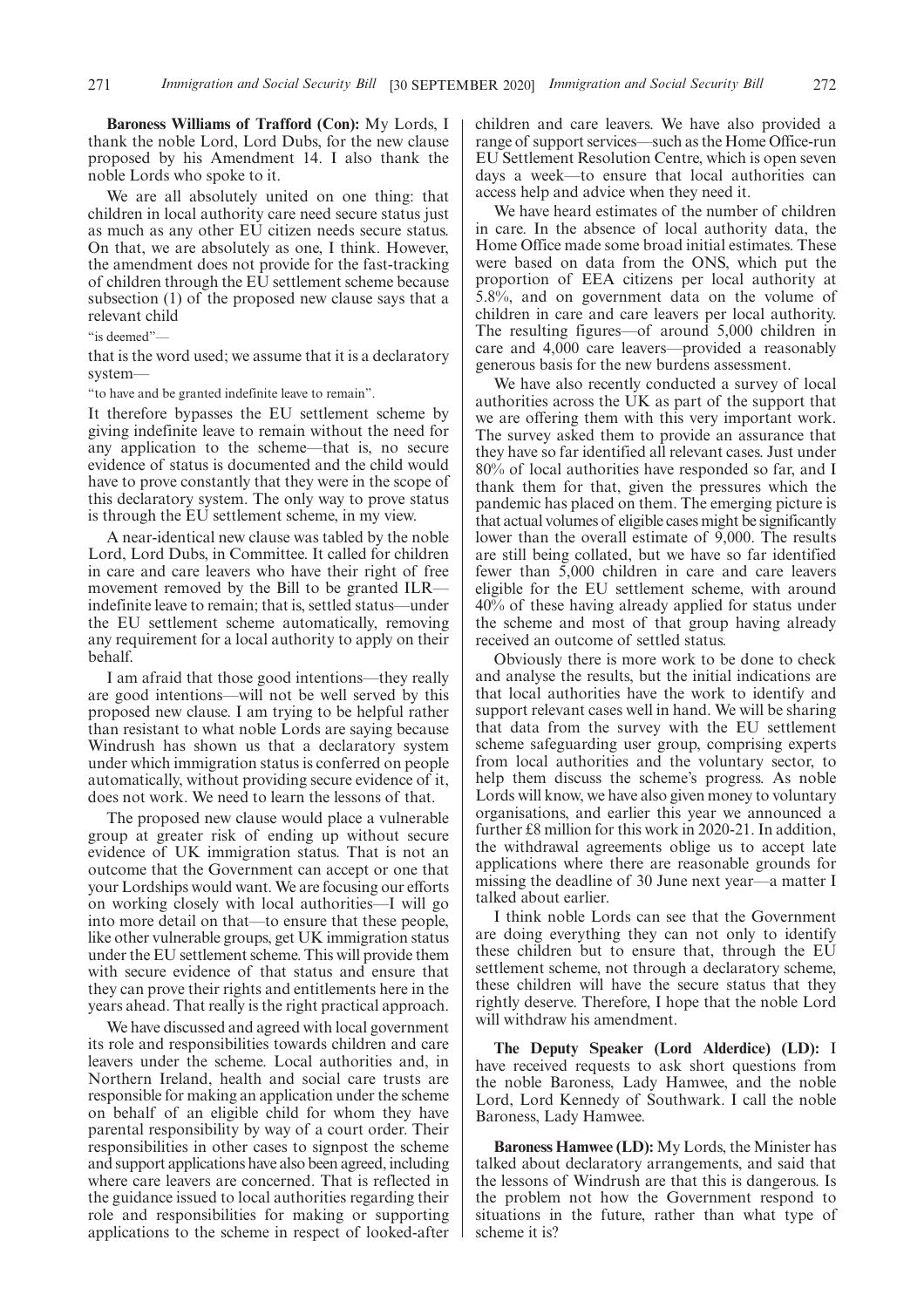**Baroness Williams of Trafford (Con):** My Lords, I hope I made it very clear at the beginning of this debate that I want each child to have secure status, and a declaratory system does not ensure that, both now and in the future.

**Lord Kennedy of Southwark (Lab Co-op):** Just to pursue that point, can the Minister set out why that is the case? If you have the children—you know who they are and you have their details—the Government can then set out that the children have settled status, and then you would have records. The problem with Windrush was that there were no records, and that was the dispute, but if the Government actually set out to create records then you have got that system there.

**Baroness Williams of Trafford (Con):** The noble Lord will appreciate that an application to the EU settlement scheme is an application, with a result of settled status being either confirmed or not. A declaratory scheme confers a deemed leave on a sort of blanket basis, as opposed to each individual applying to the scheme. Therefore, children in years to come might have to prove that they were in the scope of that declaratory scheme; that is what I mean. We are not seeking different ends in this; we are just talking about different ways of going about it. I am trying to explain why an actual application is a more secure way of going about it.

**Lord Dubs (Lab) [V]:** My Lords, I am grateful to all noble Lords who took part and contributed to the debate, even if one or two of them posed a few questions, which I shall try to deal with. I am also grateful to the Minister for her positive attitude to the end we all seek, even if the path to that end may differ in her view from our view. I emphasise that this amendment had cross-party support in the Commons and has cross-party support here, so there is a wide level of support for this.

On the question of declaratory or granted and so on, my understanding is very clearly that the intention behind it was that children would be granted settled status—not declaratory status, but settled status. The fear was that if any of them were undocumented and slipped through the net, they would be in the Windrush situation, not the other way around.

The process is, I believe, as follows: the social worker would be able to contact the Home Office directly about the individual and their background, the result of that application would be that settled status would be granted, and that would be indisputable and there could at no point in the future be any doubt about it. That seems to me pretty clear. The danger that the amendment refers to is that if there is no settled status, and the child is undocumented, then trouble can begin. In many cases, I agree that that would be picked up, but it may not be picked up in every case, and the dilemma for any young person who finds that they are undocumented and have all sorts of difficulties seems to me awful. That is the purpose of this amendment.

I might be persuaded by the Minister if she said that at Third Reading she will put forward an amendment which will deal with this apparent difficulty—I do not think it is a difficulty. I repeat that the purpose of the amendment is simply to say that they should be granted settled status—not declared to have a status, but granted settled status. That seems to be absolutely clear, and that will be the result of the social worker approaching the Home Office. In the circumstances, I beg leave to press the amendment.

**The Deputy Speaker (Lord Alderdice) (LD):** I will now put the question on Amendment 14. Notice has been given of the intention to press this amendment to a Division. I will need to collect the voices, but if there is a dissenting voice, the Division will have to be deferred. We heard the mover, taking part remotely, say he wishes to divide the House in support of this amendment, and I will take that into account.

*Remote Division on Amendment 14 deferred.*

### **United Kingdom Internal Market Bill** *First Reading*

*The Bill was brought from the Commons, read a first time and ordered to be printed.*

#### **Sentencing Bill [HL]**

*Returned from the Commons*

*The Bill was returned from the Commons agreed to.*

*House adjourned at 10.30 pm.*